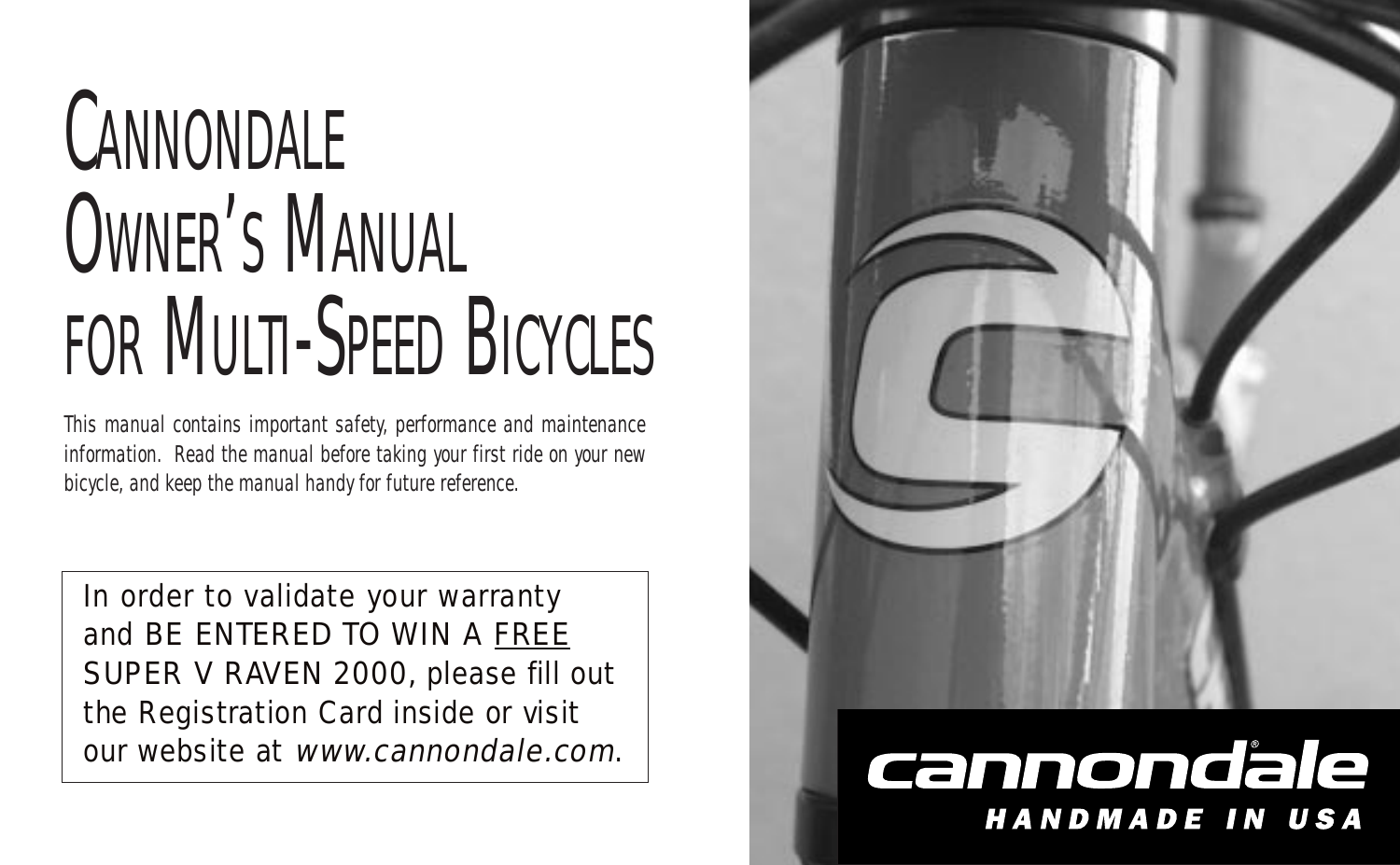### **CONTENTS**

| Warranty Registration Card Front of Manual |                                                                                                                          |                                                           |  |
|--------------------------------------------|--------------------------------------------------------------------------------------------------------------------------|-----------------------------------------------------------|--|
|                                            | <b>CANNONDALE Super V Raven 2000 Sweepstakes</b>                                                                         |                                                           |  |
|                                            |                                                                                                                          |                                                           |  |
|                                            |                                                                                                                          |                                                           |  |
|                                            |                                                                                                                          |                                                           |  |
|                                            | <b>3</b> What Kind of a Bike Is It? 8-10                                                                                 |                                                           |  |
|                                            | A Fit<br><b>B.</b> Safety Equipment<br>C. Mechanical Safety Check<br>5 Riding Safely and Responsibly 25<br>A The Basics  | $11 - 17$<br>$18 - 21$<br>$21 - 24$<br>$25 - 26$          |  |
|                                            | B. Rules of the Road<br>C. Rules of the Trail<br>D. Downhill Mountain Biking<br>E. Wet Weather Riding<br>F. Night Riding | $26 - 29$<br>$29 - 30$<br>$30 - 31$<br>32<br>$32 - 34$    |  |
|                                            | A. Wheel Quick Release<br>B. Seatpost Quick Release<br>C. Brakes<br>D. Shifting<br>E. Toeclips & Straps                  | $35 - 45$<br>$46 - 47$<br>$48 - 51$<br>$52 - 58$<br>58-59 |  |

|                                          | F. Clipless ("step-in") Pedals                 | 59-60     |  |  |
|------------------------------------------|------------------------------------------------|-----------|--|--|
|                                          | G. Tires & Tubes                               | $60 - 64$ |  |  |
|                                          | H. Bicycle Suspension                          | $64 - 66$ |  |  |
|                                          | 7 Service and Maintenance 67                   |           |  |  |
|                                          | A. Service & Maintenance Schedule              | 68–72     |  |  |
|                                          | 8 Getting Home When Something Breaks 73-77     |           |  |  |
|                                          | 9 Upgrading Your Bike and Your Equipment 78-82 |           |  |  |
|                                          |                                                |           |  |  |
| Cannondale-Specific Information 84-96    |                                                |           |  |  |
| A                                        | Important Safety Information 84-88             |           |  |  |
| в.                                       | Mountain Bike Usage 89-91                      |           |  |  |
|                                          | C Other Important Notes 92-93                  |           |  |  |
|                                          | Proper Use of Bicycle Repair Stands            | 93        |  |  |
| D                                        |                                                |           |  |  |
| F.                                       |                                                |           |  |  |
| F                                        | Reading Your Serial Number 97                  |           |  |  |
| G                                        | Cannondale Warranties & Distributors 98-103    |           |  |  |
|                                          | Authorized European Distributors               | 101       |  |  |
|                                          | Authorized International Distributors          | 102-103   |  |  |
| <b>Purchase Record</b> Inside Back Cover |                                                |           |  |  |
| Customer Service Numbers Back Cover      |                                                |           |  |  |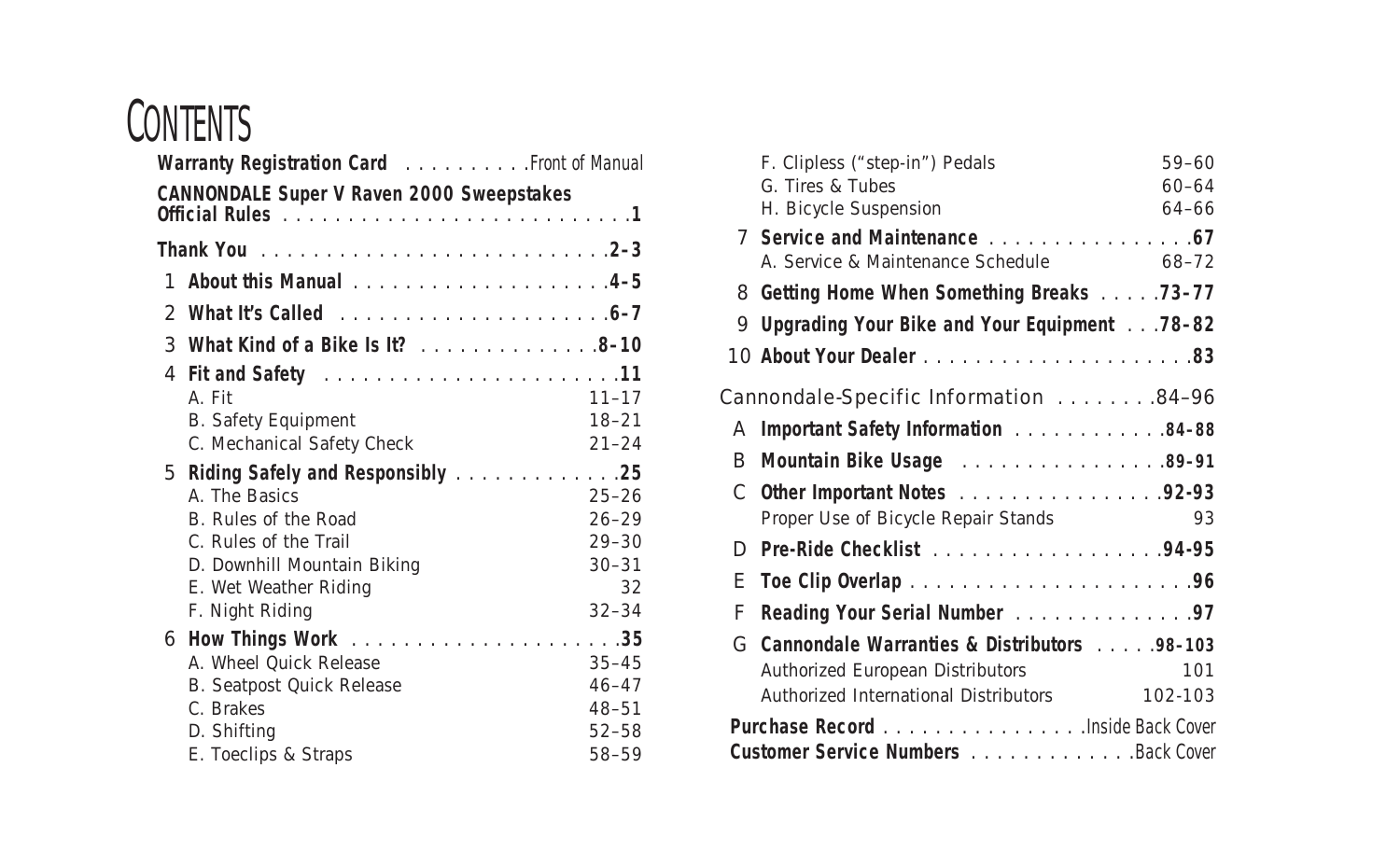P.O. Denver, CO 80201-2127 USA Product **Denver, CO 80201-2127 USA P.O. Box 2127 Product Registration Department** Box 2127 Registration Department

N O M И G n, O rs

> FIRST CLAS FIRST CLASS REQUIRED REQUIRED POSTAGE Šó

this address this address. or other correspondence to or other correspondence to Please do not send products Please do not send products

> Fold here and tape closed before mailing.

**Complete your WARRANTY REGISTRATION CARD and be AUTOMATICALLY ENTERED TO WIN A CANNONDALE SUPER V RAVEN!**

> Sure, returning warranty registration cards is a hassle, but if you need some extra motivation consider this: If you send in your card you just might score a sweet new Super V Raven full-suspension bike! If you prefer e-mail to snail-mail, you can even register your bike on-line and automatically be entered into the same Super V Raven drawing.

> > And remember, completing your warranty registration

card just might help you recover your bike if it's ever stolen.

So grab a pen, **or visit us on-line at cannondale.com** and get registered!

**NO PURCHASE NECESSARY. See Official Rules on attached page in manual.**

**NOTE: By mailing this card, you'll help us in working with your local police department to match bicycle serial numbers with their owners. Thanks!**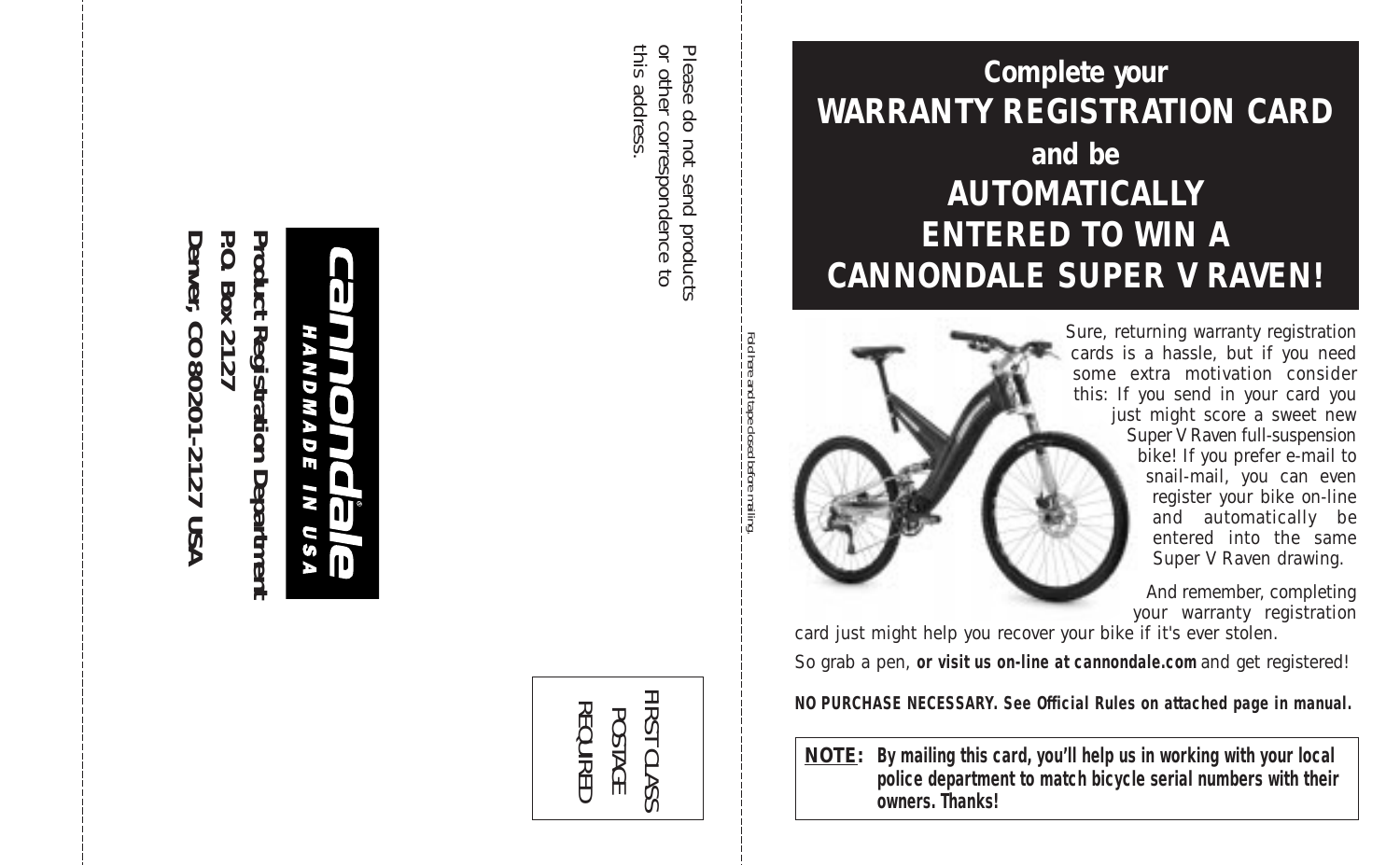| <b>CANNONDALE WARRANTY REGISTRATION CARD</b>                                                                                                                                                                                                                                                  | Thank you for buying a Cannondale bicycle. Please complete and mail this card immediately or if you would like to register your bike via the internet you<br>can do so at www.cannondale.com and join our Cannondale CHAIN Gang for important product information. Prompt registration will insure that your serial<br>number is recorded in the event of theft and that you will receive safety notifications. |
|-----------------------------------------------------------------------------------------------------------------------------------------------------------------------------------------------------------------------------------------------------------------------------------------------|-----------------------------------------------------------------------------------------------------------------------------------------------------------------------------------------------------------------------------------------------------------------------------------------------------------------------------------------------------------------------------------------------------------------|
| 2. Mrs. $\Box$<br>$\bigcap$ 1. Mr. $\Box$<br>3. Ms.<br>4. Miss $\Box$                                                                                                                                                                                                                         |                                                                                                                                                                                                                                                                                                                                                                                                                 |
| First Name<br>Initial<br>Last Name                                                                                                                                                                                                                                                            | What type of cycling do you do most often? (check one)<br>1. Q Mtn. Biking<br>$3. \Box$ Touring<br>5. Q Commuting<br>7. □ Triathlons<br>2. □ Road Riding<br>4. Q Racing<br>6. Q Recreational<br>8. Q Other                                                                                                                                                                                                      |
| Address: (Number and Street)<br>Apt. $#$<br>City<br>Zip<br>State                                                                                                                                                                                                                              | What other types of bikes do you currently own?<br>4. □ Hybrid/City bike<br>1. □ Full-suspension mountain<br>7. □ Tandem<br>2. □ Front suspension mountain<br>5. □ Road racing<br>8. □ I do not own any other bikes.<br>3. □ Rigid mountain<br>6. $\Box$ Touring                                                                                                                                                |
| 2 Marital Status:<br>$2. \Box$ Single<br>1. Q Married                                                                                                                                                                                                                                         | Date of Your birth:<br><b>10</b> Do you plan to race your new bicycle? □ Yes □ No                                                                                                                                                                                                                                                                                                                               |
| <b>B</b> E-mail:                                                                                                                                                                                                                                                                              | ®<br>Education (Please check which category applies):<br>Month<br>Day<br>Year<br>1. Q High School<br>3. □ Completed College                                                                                                                                                                                                                                                                                     |
| Phone Number:<br>Purchase Price:<br>6                                                                                                                                                                                                                                                         | 4. Q Graduate School<br>2. □ Some College                                                                                                                                                                                                                                                                                                                                                                       |
| Date of Purchase:<br>6<br>\$<br>.00<br>Year<br>Dav<br>Month                                                                                                                                                                                                                                   | What protective gear did you purchase with your bike, or already own and use?<br>(See owners manual and consult your retailer)<br>$1. \square$ Helmet<br>Already own<br>Bought with bicycle                                                                                                                                                                                                                     |
| Bicycle Model:<br>⋒<br>example: Super V 1000                                                                                                                                                                                                                                                  | $2. \square$ Gloves<br>Already own<br>Bought with bicycle<br>$\Box$ Bought with bicycle<br>3. □ Protective glasses<br>□ Already own                                                                                                                                                                                                                                                                             |
| Model Color:<br><b>9</b> Frame Size:<br>in. or cm.<br>8                                                                                                                                                                                                                                       | Do you plan to ride at dusk, dawn, or at night? If so, have you purchased or do                                                                                                                                                                                                                                                                                                                                 |
| Store Name:<br>⋒                                                                                                                                                                                                                                                                              | you already own and plan to use a lighting system as is required for night riding<br>in all 50 states? (See owners manual and consult your retailer)<br>Bought with bicycle<br>$1. \square$ Yes<br>Already own                                                                                                                                                                                                  |
| M<br>Serial Number:<br>Located on underside of bottom bracket (Please see Page 97.)                                                                                                                                                                                                           | $2. \Box$ No<br>□ Do not plan to ride at dusk, dawn, or night                                                                                                                                                                                                                                                                                                                                                   |
| BI0302<br>$\circ$<br>bottom bracket<br>NOTE: Late model bikes will have the serial number printed adjacent to                                                                                                                                                                                 | Which best describes your family income?<br>M<br>1. □ Under \$15,000<br>4. 0 \$35,000-\$49,999<br>7. 0 \$100,000-\$149.999<br>2. 2 \$15,000-\$24,999<br>$5. \square$ \$50,000-\$74,999<br>8. □ Over \$150,000<br>3. 2 \$25,000-\$34,999<br>6. $\Box$ \$75,000-\$99,999                                                                                                                                          |
| a bar code label on the bottom bracket shell. Please write the eight-digit                                                                                                                                                                                                                    | Including children, what are the ages of the other people that live in your house?<br>$\boldsymbol{2}$                                                                                                                                                                                                                                                                                                          |
| number below left:<br>SER#                                                                                                                                                                                                                                                                    | Males (in years)<br>Females (in years)                                                                                                                                                                                                                                                                                                                                                                          |
| What are the top three (3) features influencing your purchase?<br>(12)<br>1. $\Box$ Received as a Gift<br>6. □ Component Selection 11. □ Frame Design/Materials                                                                                                                               | In the last six (6) months have you or others in your household:                                                                                                                                                                                                                                                                                                                                                |
| 2. □ Value for Price<br>7. □ Comfort/Fit<br>12. □ Recommendation of Friend/Family<br>3. □ Color/Appearance<br>8. □ Weight of Bicycle<br>13. □ Recommendation of Salesperson<br>4. □ Prior Experience<br>9. □ Cannondale Reputation 14. □ Other<br>5. Quality/Durability<br>10.□ Advertisement | 1. □ Purchased clothes through the mail?<br>5. □ Purchased a PC or PC software?<br>2. □ Purchased gifts through the mail?<br>6. Q Purchased two or more books?<br>3. □ Worked in your garden?<br>7. Purchased cassettes/CDs?<br>4. Traveled on vacation?<br>8. □ Donated to charities?                                                                                                                          |
| How many times do you ride per month?<br>$1. \square$ 1-5<br>$2. \Box 6-10$<br>$3. \Box$ 11-15<br>$4. \Box 15+$                                                                                                                                                                               | Thank you for filling out this questionnaire. We value your answers and input. Please check here $\Box$ if you would<br>prefer not to participate in further market research for Cannondale or obtain information on new and interesting<br>opportunities from other exciting companies.                                                                                                                        |

94D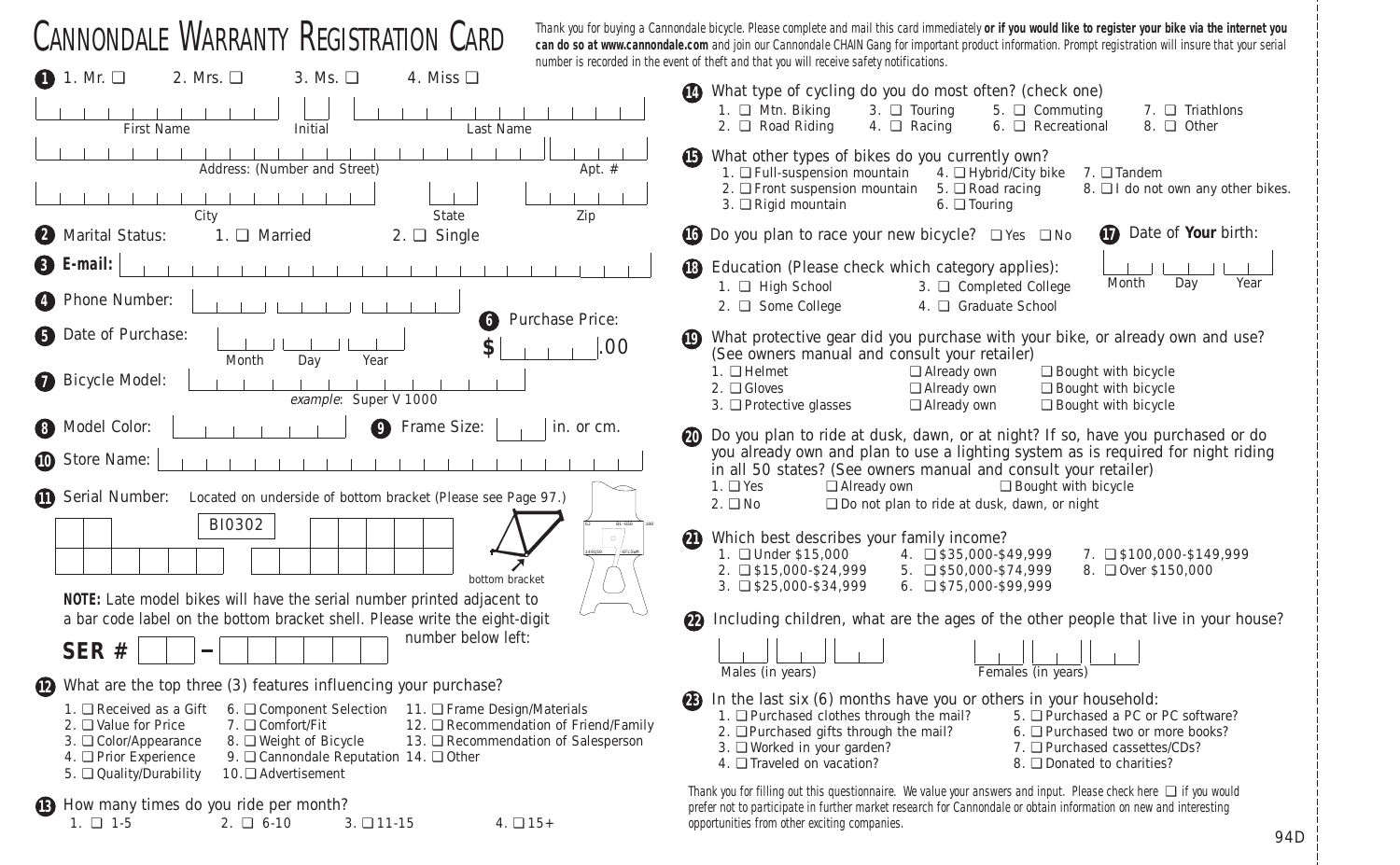#### **CANNONDALE Super V Raven Sweepstakes Official Rules**

**NO PURCHASE NECESSARY.** To enter, complete and mail in the attached warranty registration card, or register your new Cannondale bike on-line at *cannondale.com*. You'll be automatically entered when we receive your registration. You may also enter by hand-printing your name, address, phone number, and the words "Cannondale Super V Raven Sweepstakes" on a 3" x 5" card and mailing it to: Cannondale Corporation, 16 Trowbridge Drive, Bethel, CT 06801, Attn: Raven Sweepstakes. Limit one entry per person. No mechanically reproduced entries will be accepted. All entries must be received by July 1, 2000 when the Sweepstakes ends.

**PRIZE AND ODDS.** One (1) prize will be awarded: a 2000 Cannondale Super V Raven bicycle (approx. retail value \$3,000.00). Odds of winning depend on number of entries. No substitution of prize. All taxes on prize are responsibility of winner. If winner is a minor, prize will be awarded to parent or legal guardian.

**ELIGIBILITY.** Sweepstakes begins May 1, 1999 and is open to legal residents of the fifty United States and D.C., 18 years of age or older, except employees of Cannondale Corporation, Cannondale Corporation Bethel, Connecticut, its agents, advertising agencies, promotional suppliers and members of the households or immediate families of any of the foregoing. This Sweepstakes is void everywhere outside the United States and wherever prohibited by law. All applicable federal, state and local laws and regulations apply.

**SELECTION OF WINNER.** Winner will be selected at random on or about July 31, 2000 from among all eligible entries received. Winner will be notified by mail.

**GENERAL.** All Sweepstakes materials are subject to validation. Judges decisions are final. By entering, you agree to be bound by these Official Rules and all decisions of the judges. The potential winner may be required to sign and return an affidavit of eligibility, a prize release and a publicity release. Failure to do so when requested may result in disqualification and selection of an alternate winner. Sweepstakes materials are not valid if illegible, incomplete, forged, duplicated, mutilated or otherwise reproduced or tampered with in any way. All entries become property of sponsor, and none will be returned. No responsibility is assumed for lost, late, stolen, misdirected or postage due mail or unavailability or malfunctioning of on-line connections or communications.

**1**

**WINNER'S LIST.** For name of winner, send a self-addressed, stamped envelope by August 31, 2000 to Cannondale Corporation, 16 Trowbridge Drive, Bethel, CT 06801, Attn: Raven Sweepstakes.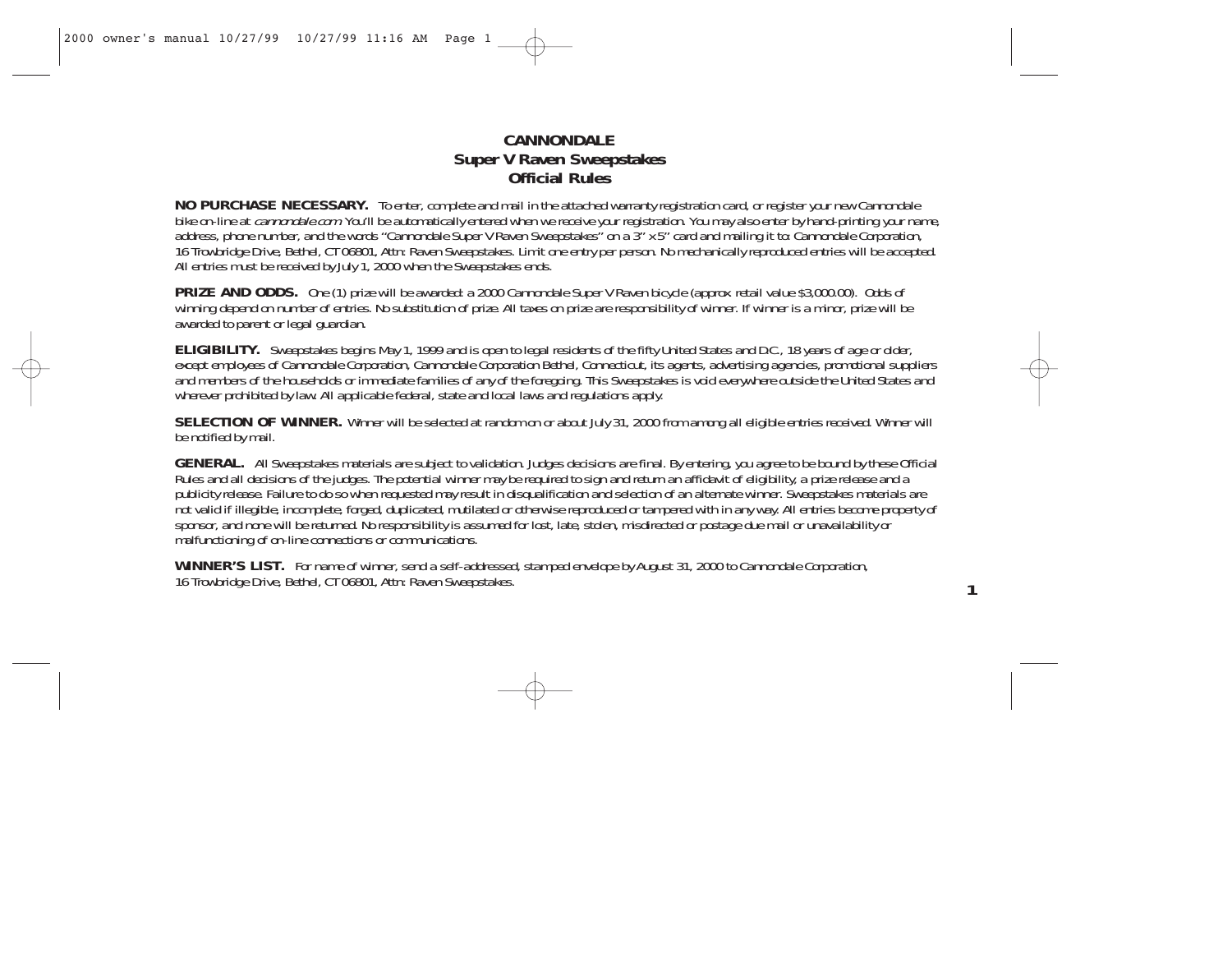## THANK YOU FOR PURCHASING A CANNONDALE.

No assembly instructions are in this manual. Your new bicycle should be delivered to you only in a completely assembled and properly adjusted condition, complete with all CPSC required safety equipment.

#### YOUR OWNER'S MANUAL

To help you get the most out of your Cannondale, we've included this owner's manual with your purchase. The manual is organized into two sections. The first section is a generic guide to the proper function and use of bicycles. The second section covers information specific to Cannondale bicycles. Both are important.

#### OWNER'S MANUAL SUPPLEMENTS

Many Cannondale bicycles (especially models equipped with front and/or rear suspension) require specific instructions in addition to this Owner's Manual. If your new bicycle is equipped with suspension, your dealer must supply you with an Owner's Manual supplement in addition to this Owner's Manual. This supplement has instructions covering proper use, maintenance, and adjustment of your bike's suspension components, and may include important warnings and warranty information.

If your new Cannondale bicycle is equipped with front and/or rear suspension, and you did not receive an Owner's Manual supplement or additional instructions with the Owner's Manual, please call your Cannondale dealer immediately, or call us at one of the numbers listed on the back cover of this manual. Do not ride your new bicycle until you receive and read these additional instructions.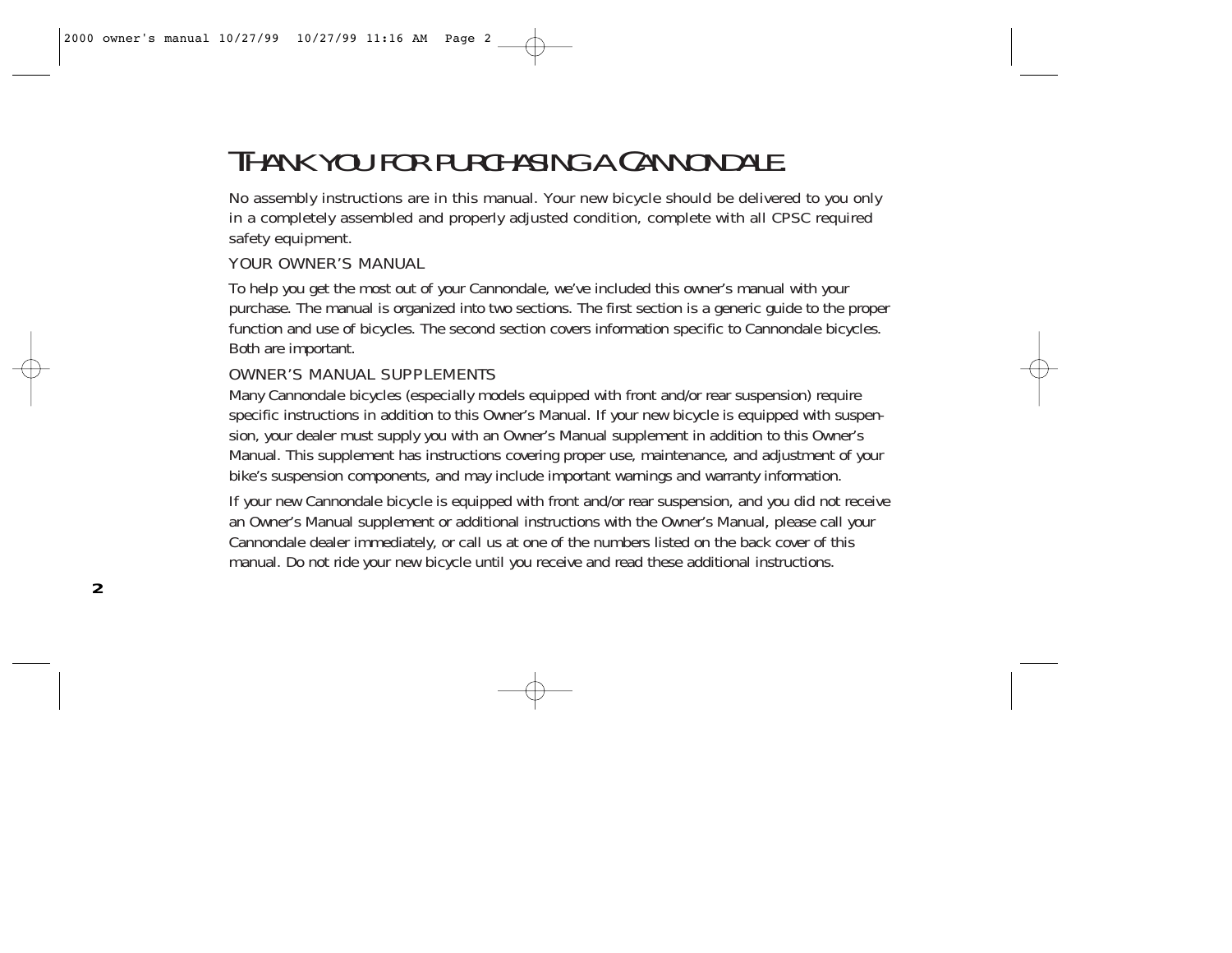#### YOUR LOCAL AUTHORIZED CANNONDALE RETAILER

Along with this manual, your key source of information and assistance is the shop where you purchased your bicycle. Your local Authorized Cannondale Retailer is your primary contact for service and adjustment of your bicycle, instruction in its use, and any warranty questions. To find the Cannondale retailer closest to you, call 1-800-BIKE-USA.

#### REPAIR AND MAINTENANCE

Technological breakthroughs have made bicycles and bicycle components more complex than ever before, and the pace of innovation is increasing. This on-going revolution makes it impossible for this manual to provide all the information required to properly repair and/or maintain your bicycle. In order to help minimize the chances of an accident and possible injury, it is critical that you have all repair and maintenance work performed by an Authorized Cannondale Retailer.

Equally important, establish and adhere to a periodic maintenance schedule. Your individual maintenance requirements will be determined by everything from how often and how far you ride to your riding style to geographic location. Consult your Authorized Cannondale Retailer for help in determining your maintenance requirements.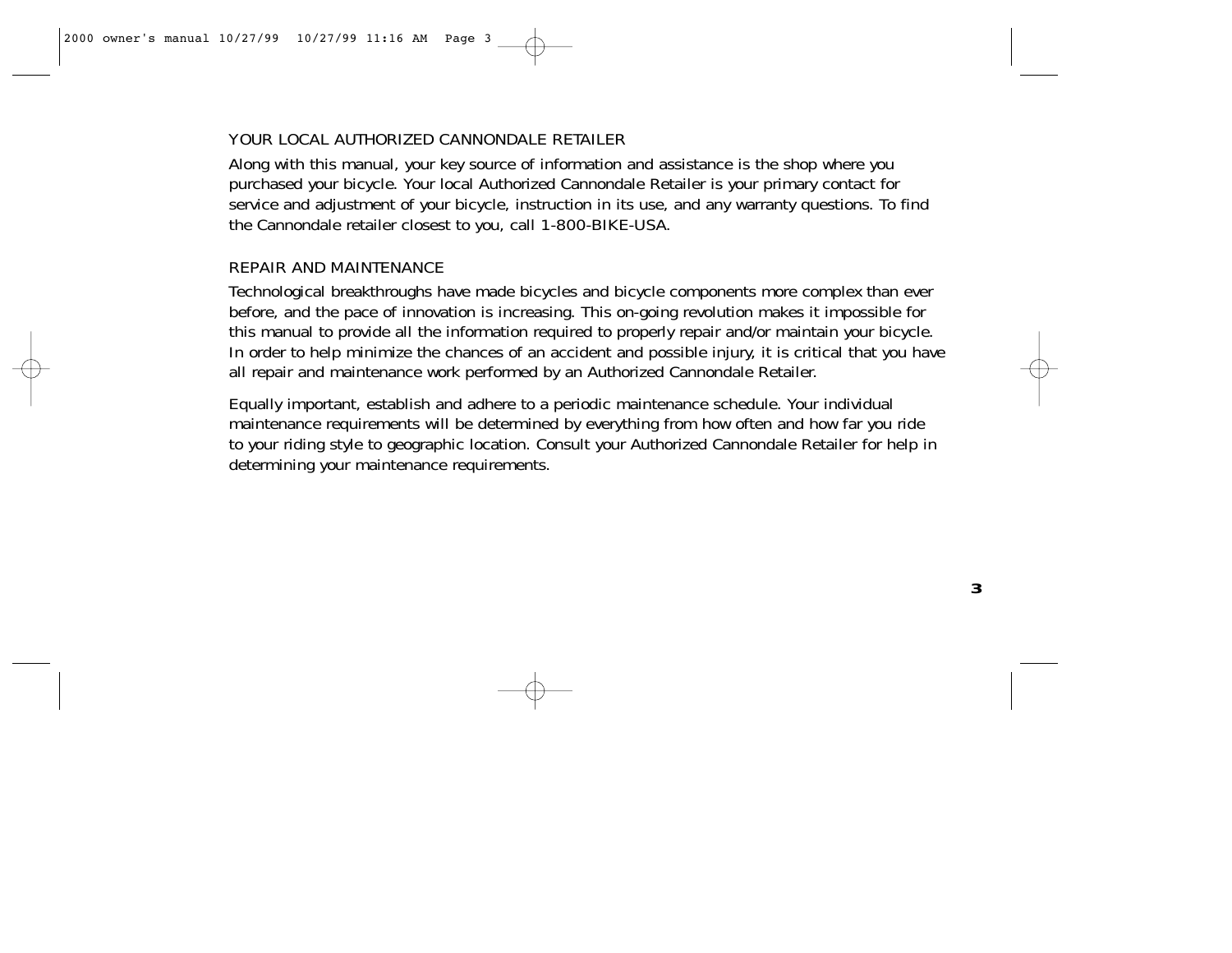



#### WHY YOU SHOULD READ THIS MANUAL

This manual was written to help you get the most performance, comfort, enjoyment and safety when riding your new bike.

It's important for you to understand your new bike, its features and its operation, so that, from your first ride, you get maximum enjoyment with maximum safety. By reading this manual before you go out on your first ride, you'll know how to get the most from your new bicycle.

It is also important that your first ride on a new bicycle is taken in a controlled environment, away from cars, obstacles and other cyclists.

#### GENERAL WARNING:

Bicycling can be a hazardous activity even under the best of circumstances. Proper maintenance of your bicycle is your responsibility as it helps reduce the risk of injury. This Manual contains many "Warnings" and "Cautions" concerning the consequences of failure to maintain or inspect your bicycle. Many of the Warnings and Cautions say "you may lose control and fall". Because any fall can result in serious injury or even death, we do not repeat the warning of possible injury or death whenever the risk of falling is mentioned.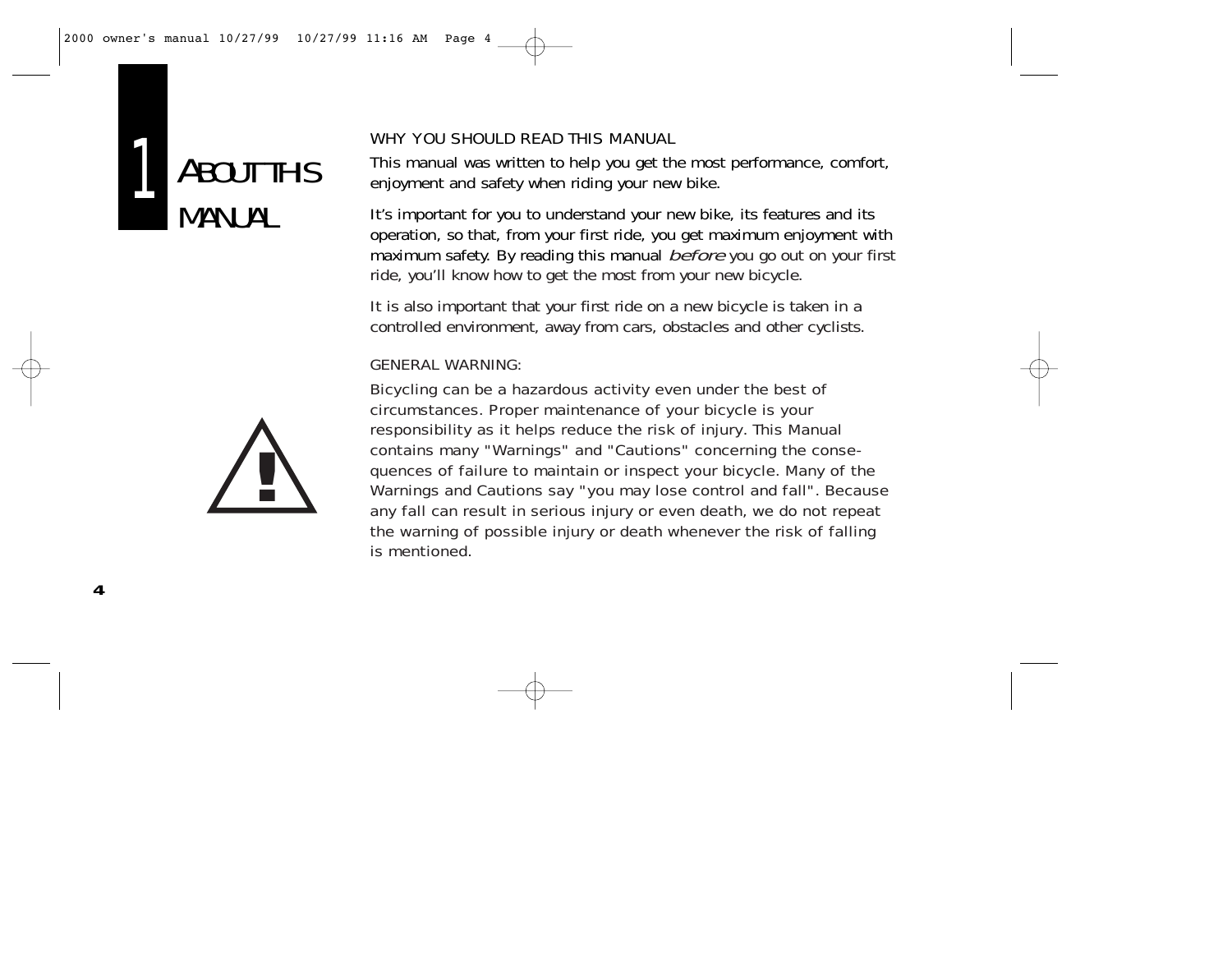#### When all else fails . . . it's too late to read the manual

Even if you've been riding a bike all your life, you probably need an updating of your bicycling habits, knowledge and assumptions. Why? Because bicycles are going through some pretty dramatic changes in the technology which affects function, handling, comfort, performance and safety.

#### A SPECIAL NOTE FOR PARENTS:

It is a tragic fact that most bicycle accidents involve children. As a parent or guardian, you bear the responsibility for the activities and safety of your minor child. Among these responsibilities are to make sure that the bicycle which your child is riding is properly fitted to the child; that it is in good repair and safe operating condition; that you and your child have learned and understand the safe operation of the bicycle; and that you and your child have learned, understand and obey not only the applicable local motor vehicle, bicycle and traffic laws, but also the common sense rules of safe and responsible bicycling. As a parent, you should read this manual before letting your child ride the bicycle. We have tried to make this manual interesting and instructive for both you and your child.

Make sure that your child always wears an approved bicycle helmet when riding (see Section 4 B).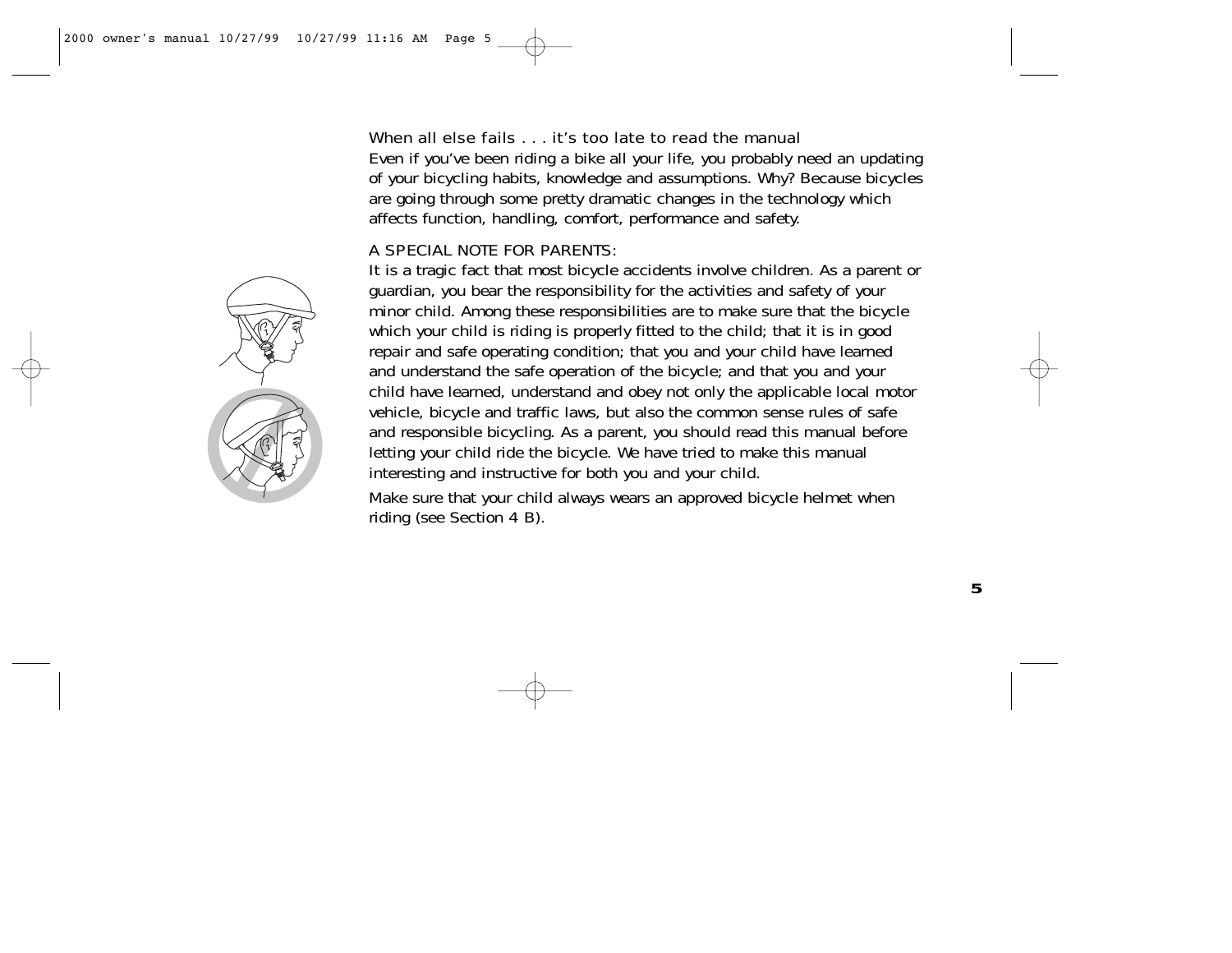

**6**



- frame
- top tube
- down tube
- seat tube
- chain stay
- seat stay
- head tube
- fork
- wheel
- tire
- tread
- sidewall
- valve stem
- tube
- rim
- spokes
- hub
- quick release
- bottom bracket
- crank
- chainrings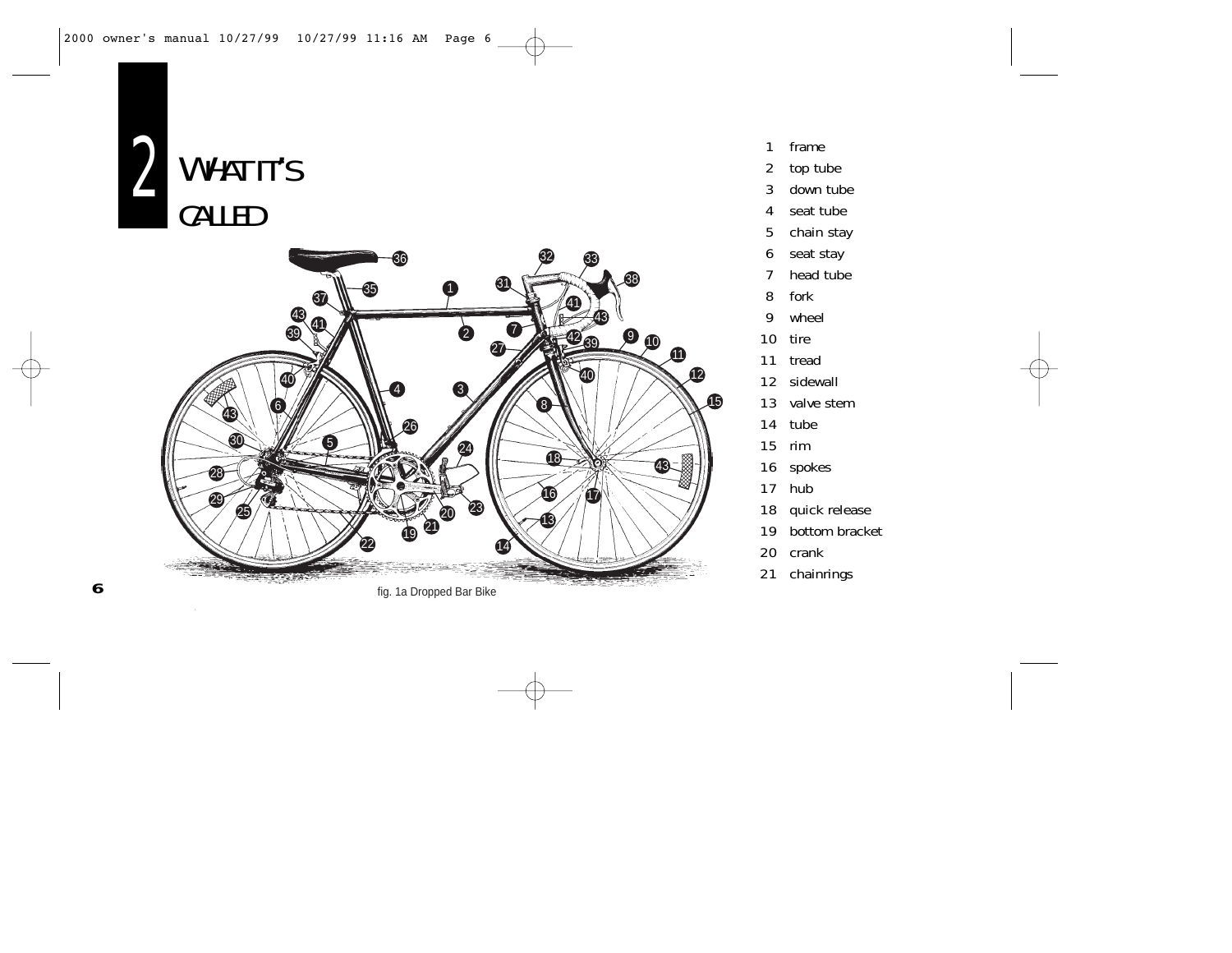

- chain
- pedal
- toeclip/strap
- rear derailleur
- front derailleur
- shifter
- shifter cable
- adjusting barrel
- freewheel/rear cluster/cassette
- headset
- stem
- handlebar
- bar end extension
- seatpost
- saddle
- seat binder
- brake lever
- brake
- brake shoe
- brake cable
- adjusting barrel
- reflectors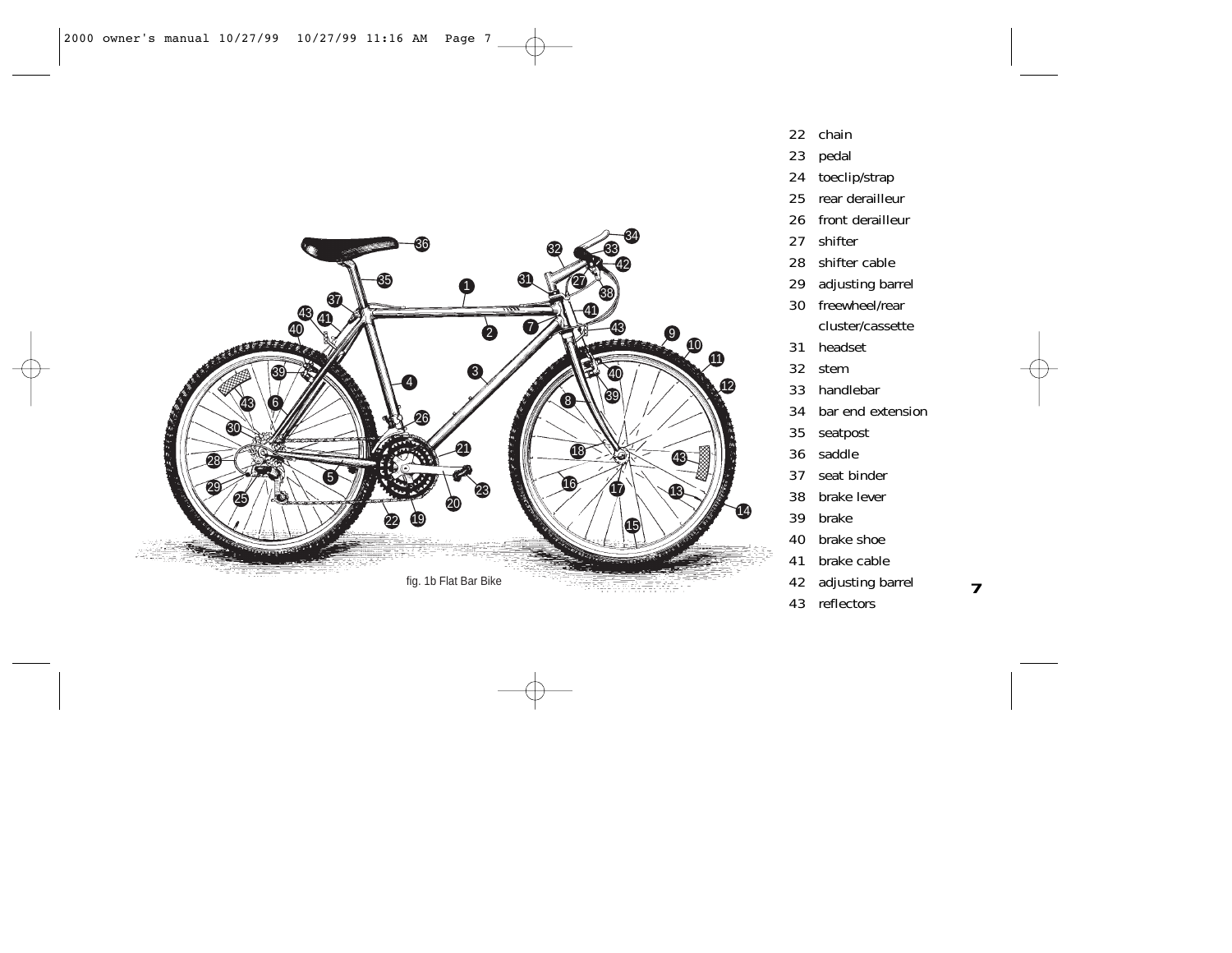

WHAT KIND OF A BIKE IS IT?



fig. 2 Road Bike

Adult bicycles can be broadly categorized into four types, according to the intended use for which the bike was designed: **Road Bikes, Mountain Bikes, Cross Bikes and City** or **Cruiser Bikes.** While there is a lot of use overlap in bike design, each type of bike is designed to provide optimum performance, comfort and safety under specific use conditions. Which type is *your* new bike?

**The Road Bike,** sometimes called a racing bike because it is derived from the bikes used by bicycle road racers and triathletes, is for fast travel, hard training and competition on paved surfaces. It is the lightest, most aerodynamic and "fastest" type of bike. Because it is generally ridden on relatively smooth paved roads, its frame is made as stiff and light as possible, and its frame geometry is designed to give it quick, very precise response to rider input. Its components, especially wheels, tend to be lighter than those for other categories, again because they are not designed to get banged around as much. Its dropped handlebars, sometimes equipped with aero bar extensions, are designed to give the rider good leverage for climbing and sprinting, and to position the rider in an aerodynamic "tuck" for speed. Its high-pressure, narrow tires reduce rolling resistance to a minimum.

But: The ride tends to be too stiff for comfort on rougher surfaces. The frame and components are too light to take the pounding of off-road excursions. The handlebars position the rider in a way that many find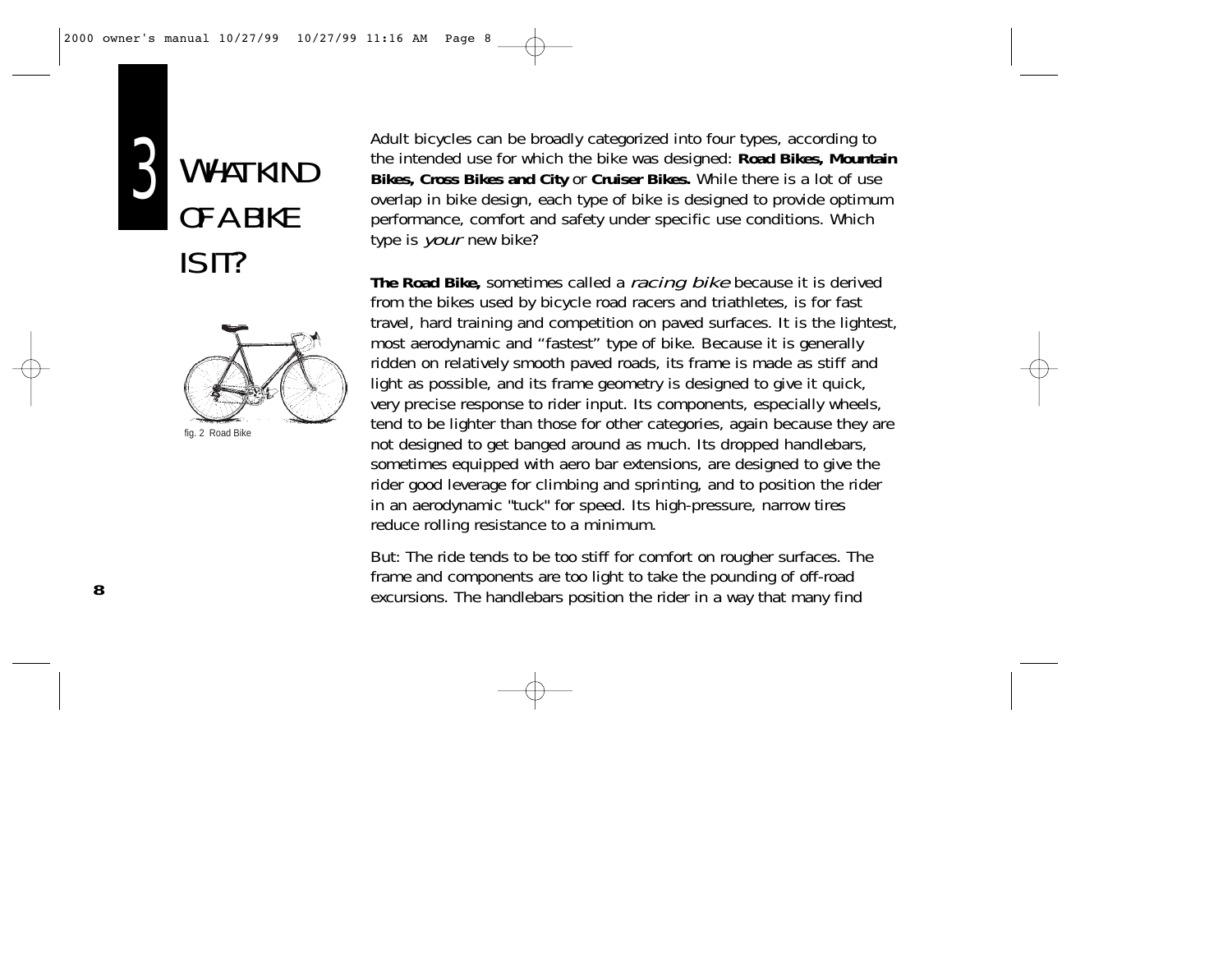uncomfortable for more casual riding. The narrow tires are not recommended for use on loose surfaces.

**The Mountain Bike** is designed to give the rider maximum control and durability on a wide variety of harsh terrain. Everything about the Mountain Bike is more rugged. Its frame geometry provides maximum ground clearance and allows you to quickly and easily shift your weight to change the balance of the bike as terrain conditions demand. Its wide, high-volume tires absorb shock and provide a bigger, more stable footprint on loose or slippery surfaces. Its wide-range gearing, usually with 18 or more speeds, provides the right choice for almost any condition. Many Mountain Bikes come equipped with suspension systems which help absorb the shocks and vibrations of rough trails.

But: A Mountain Bike is heavier than a road bike. Its wide tires have greater rolling resistance than road bike tires. While more comfortable for many people, the rider's more upright riding position is aerodynamically inefficient. A Mountain Bike is not the best choice for long, fast rides on paved surfaces.

NOTE: While the rugged appearance of Mountain bikes might suggest that they're indestructible, they are not. They are tough and sturdy; but as with any machine, abuse will soon take a toll on their ability to perform.



fig. 3 Mountain Bike

**9**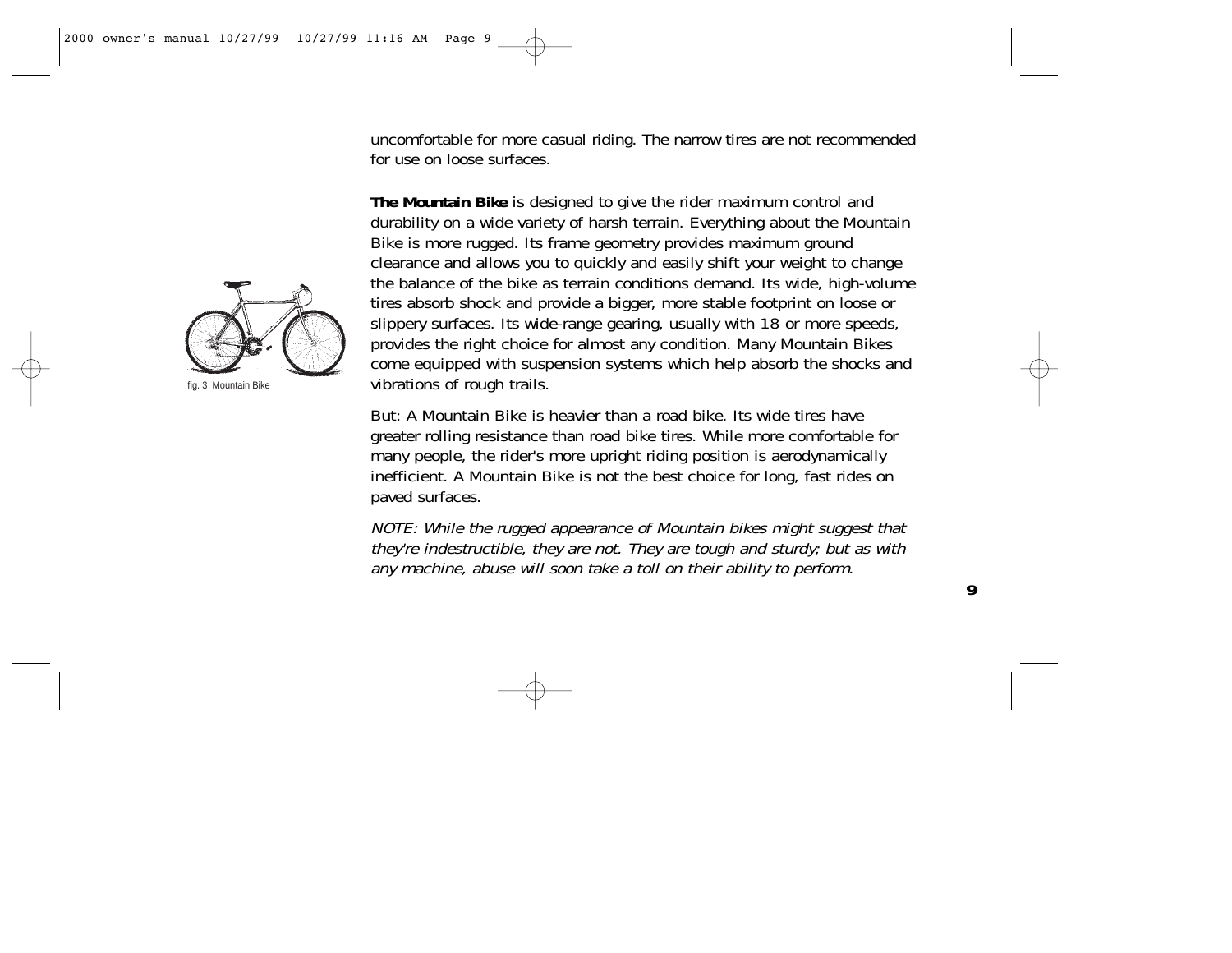

fig. 4 Cross Bike



fig. 4A City Bike

**The Cross Bike,** also often called a Hybrid, Cross Terrain Bike or Fitness Bike, is like a Swiss Army Knife: it's a versatile tool that does many things well. The Cross Bike is a good choice for the rider who isn't looking for the ultimate in performance either on or off the road, but who wants a bike that will handle paved roads, bike paths, graded fire trails and dirt roads. It's not as fast on pavement as a Road Bike; nor is it designed for hard off-road use on "single track" or rocky, rutted, rugged terrain like a Mountain Bike.

By changing tires, handlebars and shifting and braking controls, your dealer can alter a Cross Bike's performance range to favor either paved road performance or dirt road performance, to suit your intended use.

**The City Bike,** also called a **Cruiser**, is designed for comfortable, lowmaintenance, casual riding. It is often equipped with three, five, seven or more gears which are housed in the rear wheel hub. Its frame is designed for comfort rather than for high performance, and its fat tires are designed for solid, rather than loose, surfaces. The Cruiser is ideal for around town, for gently rolling or flat rural roads, for a ride around the park, or for a quick trip to the store.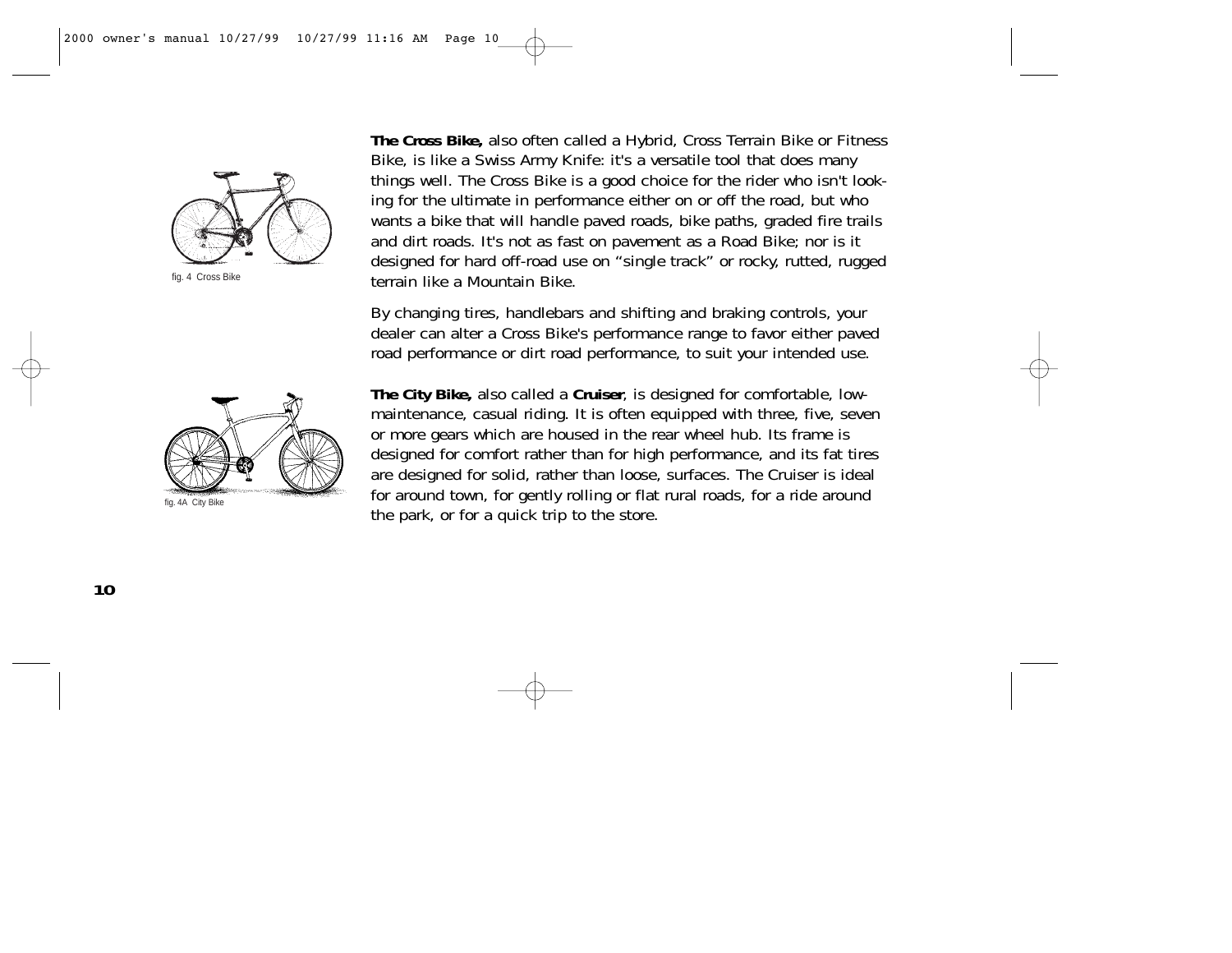





fig. 5 Standover Height

### A. FIT

**Make sure the bike fits.** A bike that's too big or too small for the rider is harder to control and can be uncomfortable.

#### WARNING: If your bicycle does not fit properly, you may lose control and fall. If your new bike doesn't fit, ask your dealer to exchange it before your ride it.

**Frame size:** Your dealer will have recommended the best frame size for you, based on the information provided. If you picked your own bike at the dealership, your dealer took the time to fit you to the correct frame size at the time. If someone else selected the bike for you, as a gift, for example, it's important for you to make sure that it fits before you ride it.

The first check for correct size is **standover height**. Standover height is the basic element of bike fit. It is the distance from the ground to the top of the top tube at that point where your crotch would be if you were straddling the bike by standing half way between the saddle and the handlebar stem. To check for safe standover height, straddle the bike while wearing the kind of shoes in which you'll be riding, and bounce vigorously on your heels. If your crotch touches the frame, the bike is too big for you. **Don't even ride the bike around the block.** A bike which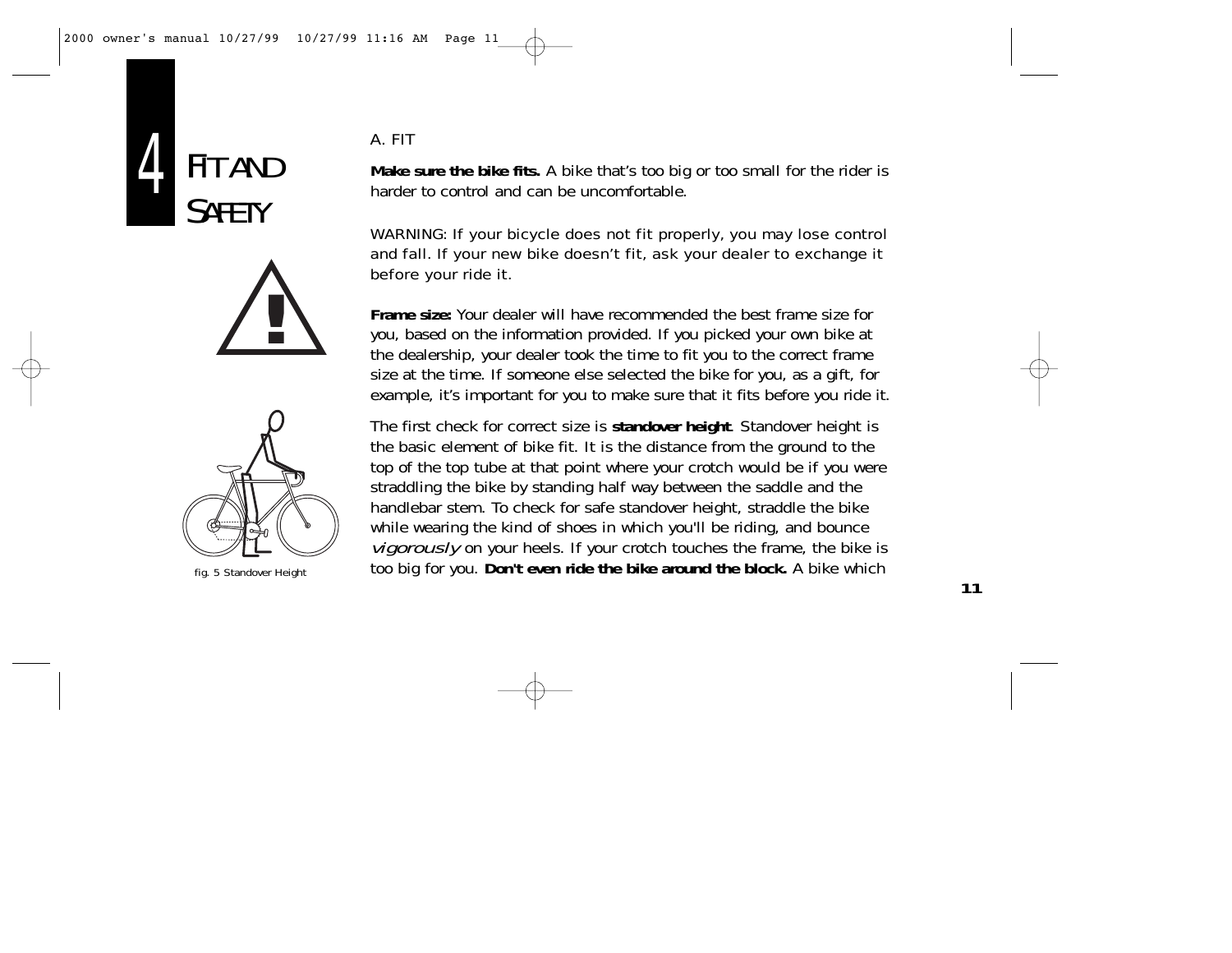you ride only on paved surfaces and *never, ever* take off-road should give you a minimum standover height clearance of one to two inches. A bike that you'll ride on unpaved surfaces should give you a minimum of three inches of standover height clearance. And a bike that you'll use for real mountain biking on difficult, rough terrain should give you four or more inches of clearance.

**Saddle position:** Correct saddle adjustment is an important factor in getting the most performance and comfort from your bicycle. Your dealer will have positioned the saddle where experience tells him *most* people find it comfortable. If you find the saddle position is not comfortable, there are adjustments you can make.

Look at Figures 6A, B and C, and determine which one illustrates the type of saddle attachment on your bicycle.

A saddle can be adjusted in three directions:

**1. Up and down adjustment.** Your leg length determines the correct saddle height. The saddle is at the correct height for you when, while seated on the saddle and with the crank arms parallel to the seat tube, you can just reach the "down" pedal with one heel. To check for correct saddle height:

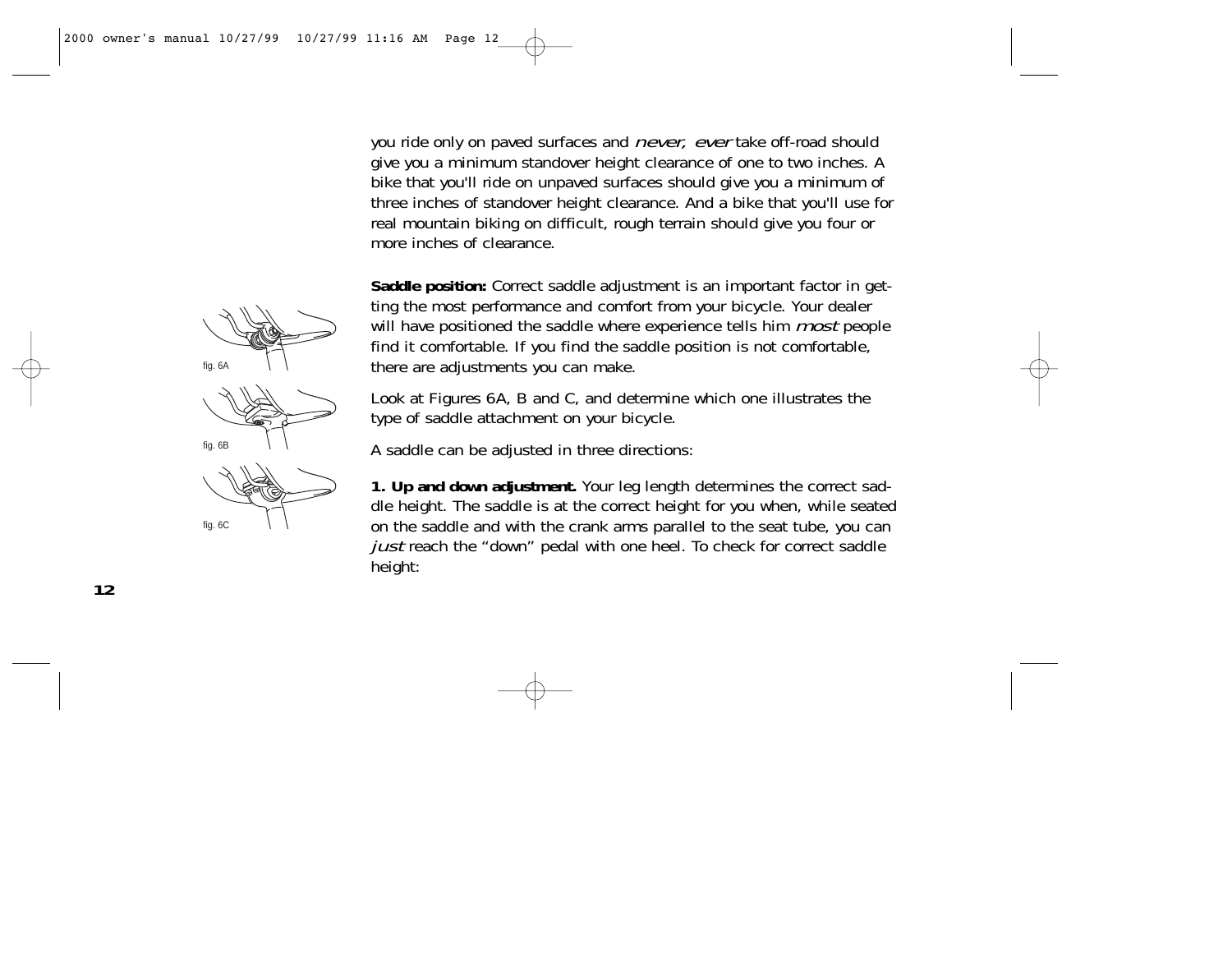

- sit on the saddle:
- place one heel on a pedal;
- rotate the crank until the pedal with your heel on it is in the down position and the crank arm is parallel to the seat tube.

If your leg is not completely straight and just touching the center of the pedal, your saddle height needs to be adjusted. If your hips must rock for the heel to reach the pedal, the saddle is too high. If your leg is bent at the knee with your heel on the pedal, the saddle is too low.

To adjust the saddle height, loosen the seat binder bolt (fig. 7A &B; see also Section 6. B on Seat Post Quick Releases) and move the seat post up or down as required. Then, make sure that the saddle is parallel to the top tube of the bike, and retighten the seat binder bolt tight enough so that you cannot twist the saddle out of alignment. Check the adjustment as described above. **Under no circumstances should the seat post project from the frame beyond its "Minimum Insertion" or "Maximum Extension" mark** (fig. 8).

#### WARNING:

If your seat post projects from the frame beyond the Minimum Insertion or Maximum Extension mark (see fig. 8) the seat post may break, which could cause you to lose control and fall.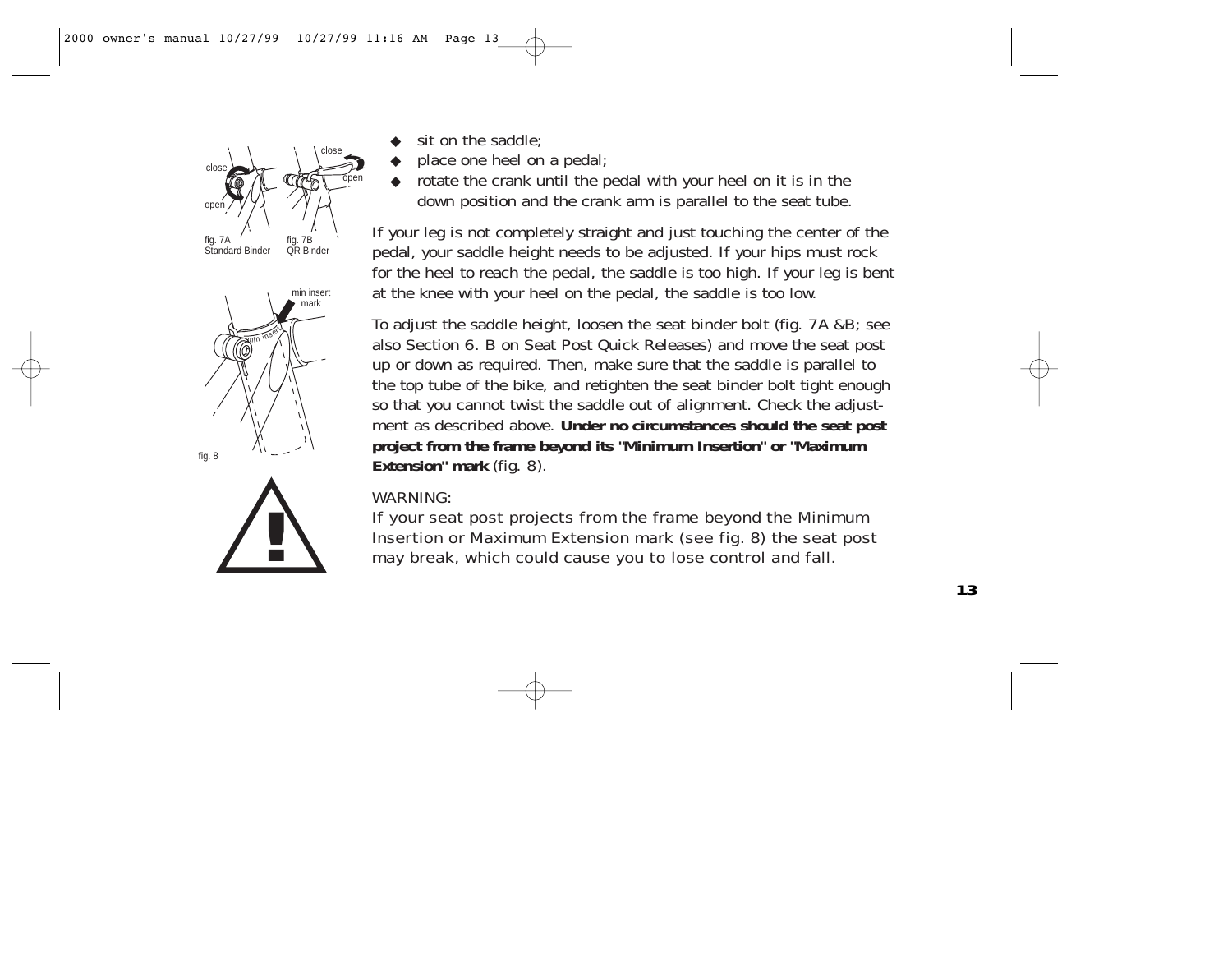**2. Front and back adjustment.** Loosen the saddle clamping mechanism (see fig. 6A, B or C) and slide the saddle back or forward on its rails. Start with the saddle clamped in about the middle, then adjust forward or back until you find the position which is most comfortable for you. Then, retighten the saddle clamping mechanism as tight as you can.

**3. Saddle tilt adjustment.** Most people prefer a horizontal saddle; but some riders prefer to have the saddle nose tilted up just a little, and others prefer it to be tilted down just a little. You can adjust saddle tilt by loosening the saddle clamping mechanism, tilting the saddle to the desired position, and retightening the saddle clamping mechanism tight enough so that you cannot move or jiggle the saddle.

Very small changes in saddle position can have a substantial effect on performance and comfort. Consequently, whenever you make a change to your saddle position, make only one directional change at a time, and make the changes in small increments until you have found the position at which you are most comfortable.

WARNING: After any saddle adjustment, be sure to tighten the saddle adjusting mechanism properly before riding. A loose saddle clamp or seat post binder can cause damage to the seat post, or can cause you to lose control and fall. A correctly tightened saddle adjusting mechanism will allow no saddle movement in any direction. Periodically check to make sure that the saddle adjusting mechanism is properly tightened.

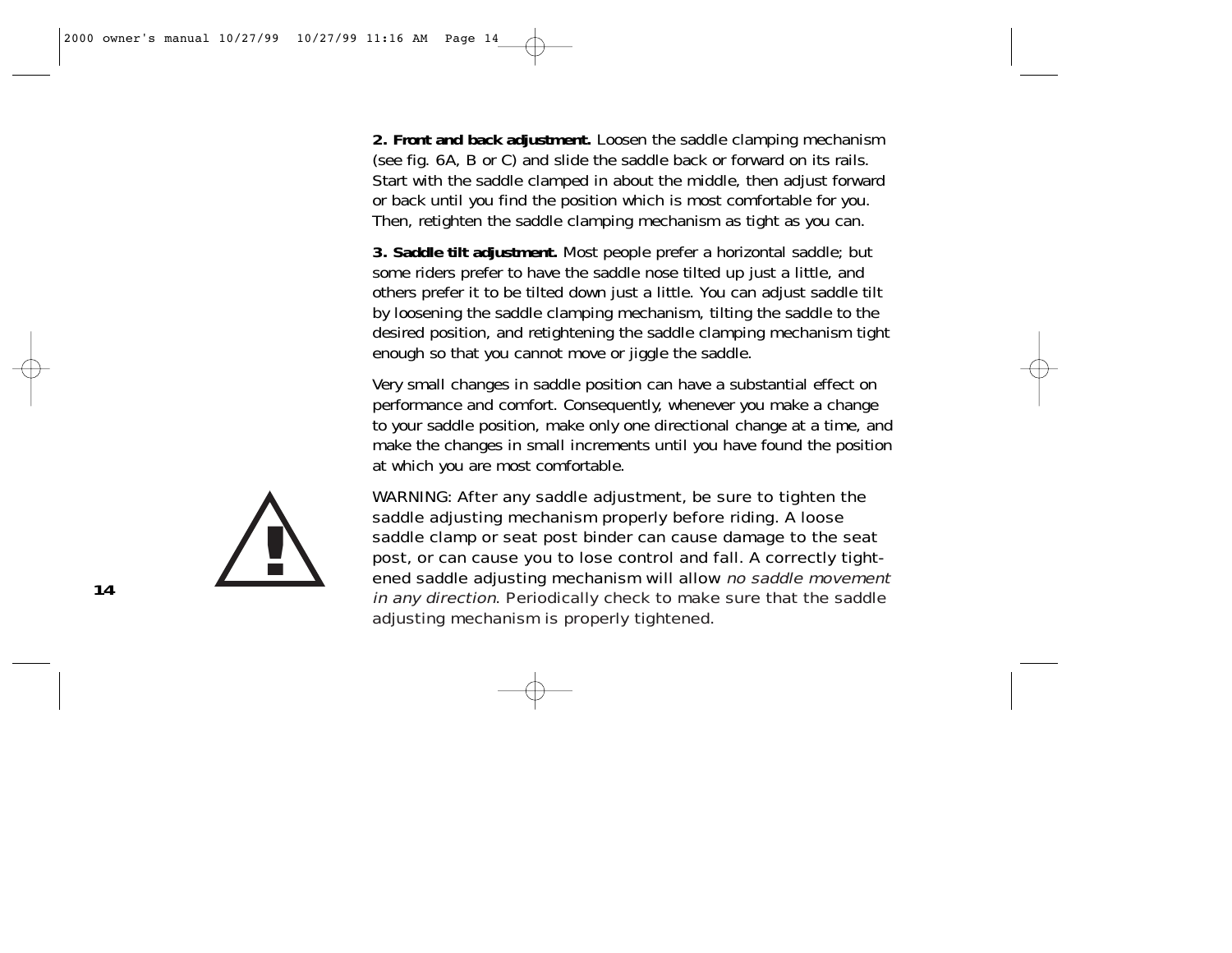If, in spite of carefully adjusting the saddle height, tilt and fore-and-aft position, your saddle is still uncomfortable, you may need a different saddle design. Saddles, like people, come in many different shapes, sizes and resilience. Your dealer can help you select a saddle which, when correctly adjusted for your body and riding style, will be comfortable.

**!**

CAUTION: It has been alleged that extended riding with a saddle which is incorrectly adjusted or which does not support your pelvic area correctly can cause short-term or long-term injury to nerves and blood vessels. If your saddle causes you pain or numbness, adjust the saddle position and your riding position. If pain or numbness persist, talk to your dealer about fitting a different saddle to your bicycle.

**Handlebar height and angle:** If your bike is equipped with a stem which clamps directly on to the outside of the steerer tube, your dealer may be able to change bar height by moving height adjustment spacers from below the stem to above the stem, or vice versa. Otherwise, you'll have to get a stem of different length or rise. Consult your dealer. **Do not attempt to do this yourself, as it requires special knowledge.**

But on many bikes, you can raise or lower your handlebars a bit by adjusting stem height yourself. Loosen the stem binder bolt by turning it counterclockwise three or four full turns. If the bolt rises but the stem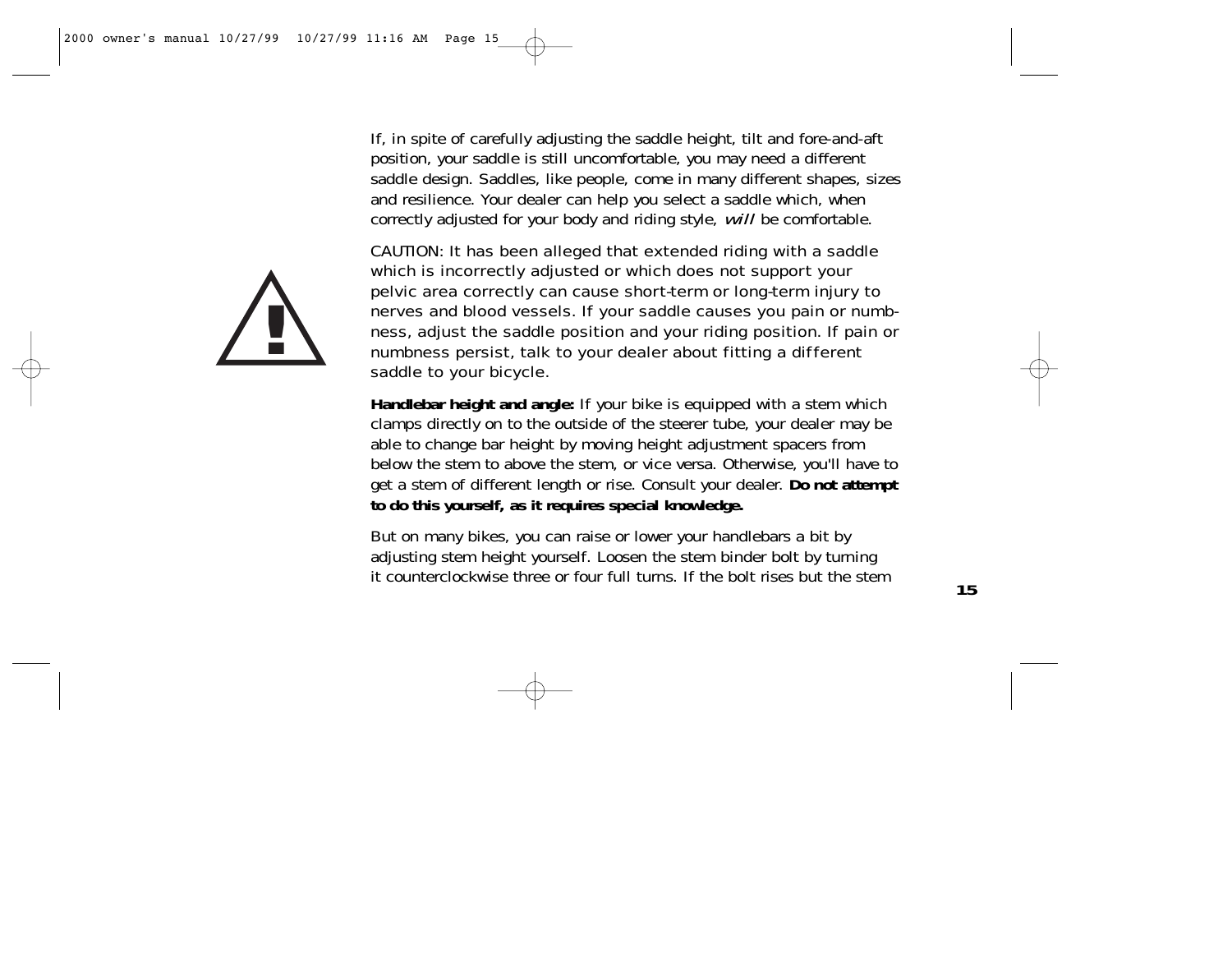

**!**



doesn't, get a piece of wood or a soft mallet and give the bolt a good whack to release the wedge. Adjust the stem position as desired, align stem with tire, and retighten the binder bolt tight enough so that you cannot twist the stem and handlebars out of alignment. **Under no circumstances should the stem be retightened with its "Minimum Insertion" or "Maximum extension" mark visible.** 

Now check to make sure that the handlebars rotate freely in both directions without the brake cables catching or binding on anything.

CAUTION: On some bicycles, changing the stem or stem height can affect the tension of the front brake cable, locking the front brake or creating sufficient cable slack to make the front brake inoperable. If the front brake shoes move in towards the wheel rim or out away from the wheel rim when you change the stem or stem height, take your bicycle to your dealer for correct brake adjustment before riding it.

WARNING: The stem's Minimum Insertion Mark must not be visible above the top of the headset (see fig. 9). If the stem is extended beyond the Minimum Insertion Mark the stem may break or damage the fork's steerer tube, which could cause you to lose control and fall.

You can change the angle of the handlebar or bar end extensions by loosening their binder bolt, rotating the bar or extension to the desired angle, recentering it and retightening the binder bolt tight enough so that the bars or extensions can't move in relation to each other and the stem.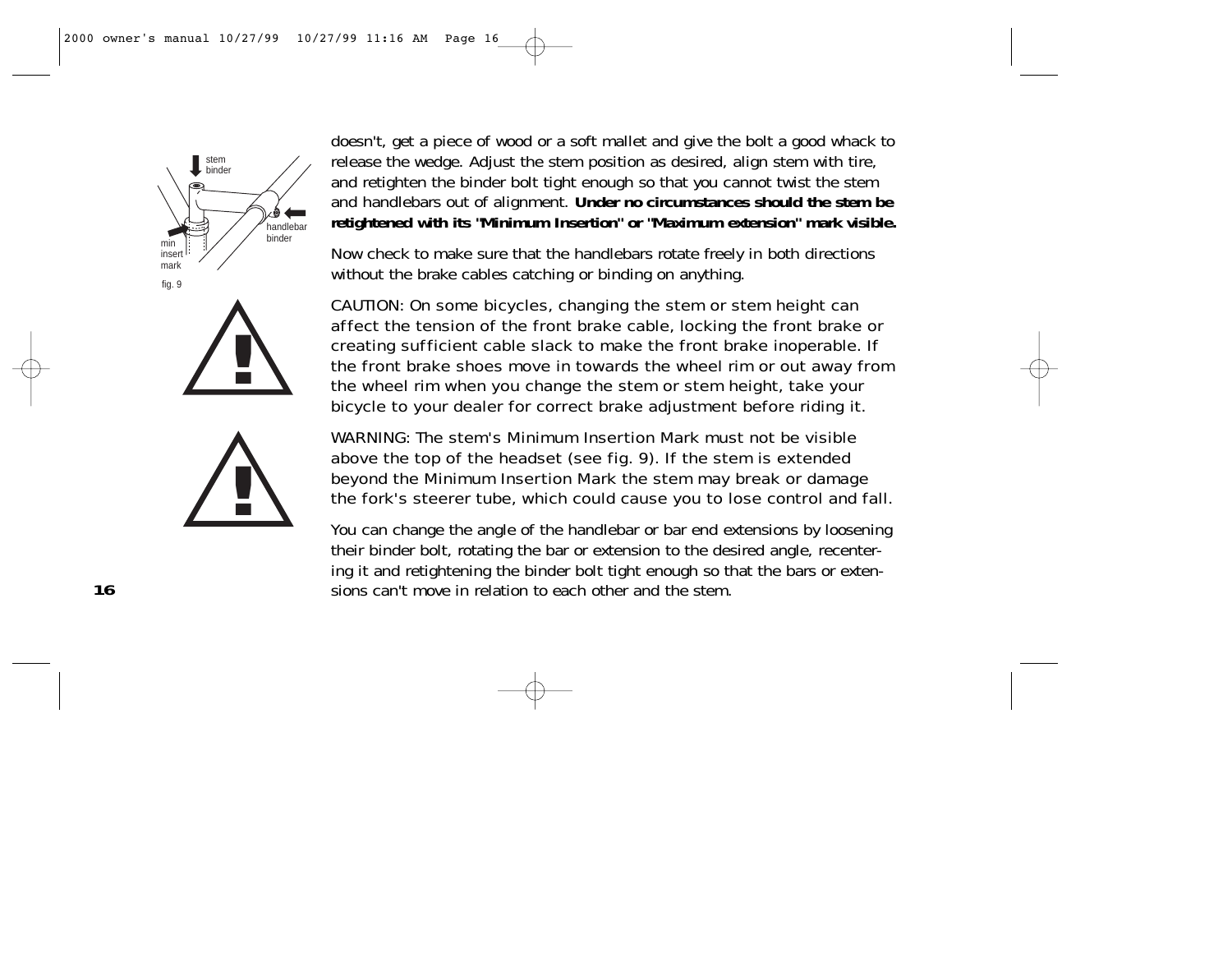

WARNING: Failure to properly tighten the stem binder bolt, the handlebar binder bolt or the bar end extension clamping bolts may compromise steering action, which could cause you to lose control and fall. Place the front wheel of the bicycle between your legs and attempt to twist the handlebar/stem assembly. If you can twist the stem in relation to the front wheel, turn the handlebars in relation to the stem, or turn the bar end extensions in relation to the handlebar, tighten the bolts.

**Control position adjustments:** The brake and shifting controls on your bike are positioned where they work best for most people. The angle of the controls and their position on the handlebars can be changed. **Ask your dealer to show you how, or to make the adjustments for you.**

**Brake reach:** Many bikes have brake levers which can be adjusted for **reach.** If you have small hands and find it difficult to squeeze the brake levers, your dealer can either adjust the reach or fit shorter reach brake levers.



WARNING: The shorter the brake lever reach, the more critical it is to have correctly adjusted brakes, so that full braking power can be applied within available brake lever travel. Brake lever travel insufficient to apply full braking power can result in loss of control, which may result in serious injury or death.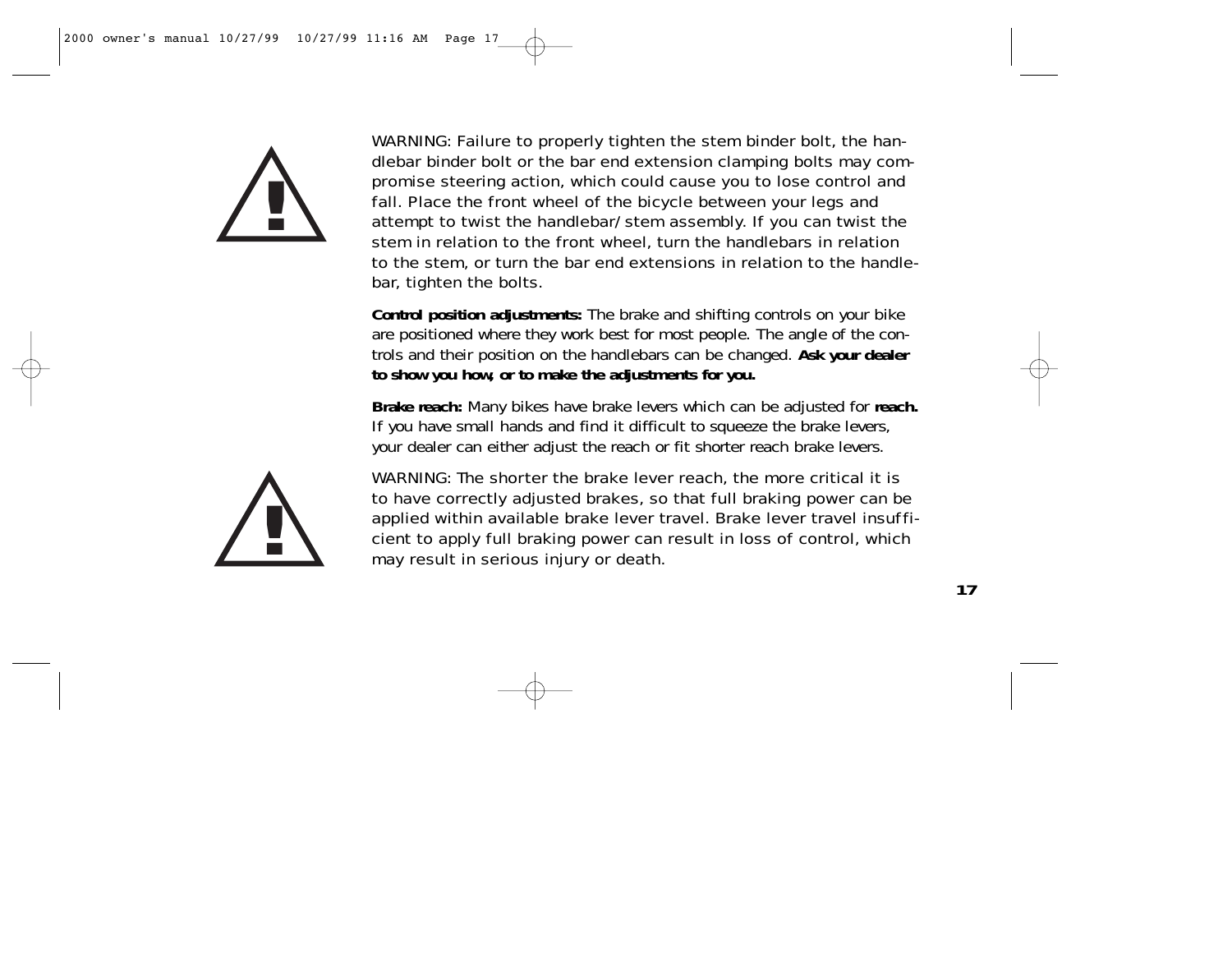



fig. 10 Wearing a Helmet



#### B. SAFETY EQUIPMENT

WARNING: Many states require specific safety devices. It is your responsibility to familiarize yourself with the laws of the state where you ride and to comply with all applicable laws, including properly equipping yourself and your bike as the law requires.

**Helmet:** While not all States require bicyclists to wear approved protective headgear, common sense dictates that you should wear an ANSI, Snell or other approved helmet whether the law requires it or not. Most serious bicycle injuries involve head injuries which might have been avoided if the rider had worn a helmet. Your dealer has a variety of attractive helmets, and can recommend one to suit your needs. But the "right" helmet is not just a fashion statement. **It must fit correctly, be worn correctly and be properly secured to do its real job. Ask your dealer to help you with the fit and adjustment of your helmet, and refer to the owner's manual provided with the helmet.** (fig. 10)

WARNING: Always wear an approved helmet when riding your bike. Always keep the chin strap securely buckled. Failure to wear a bicycle helmet may result in serious injury or death.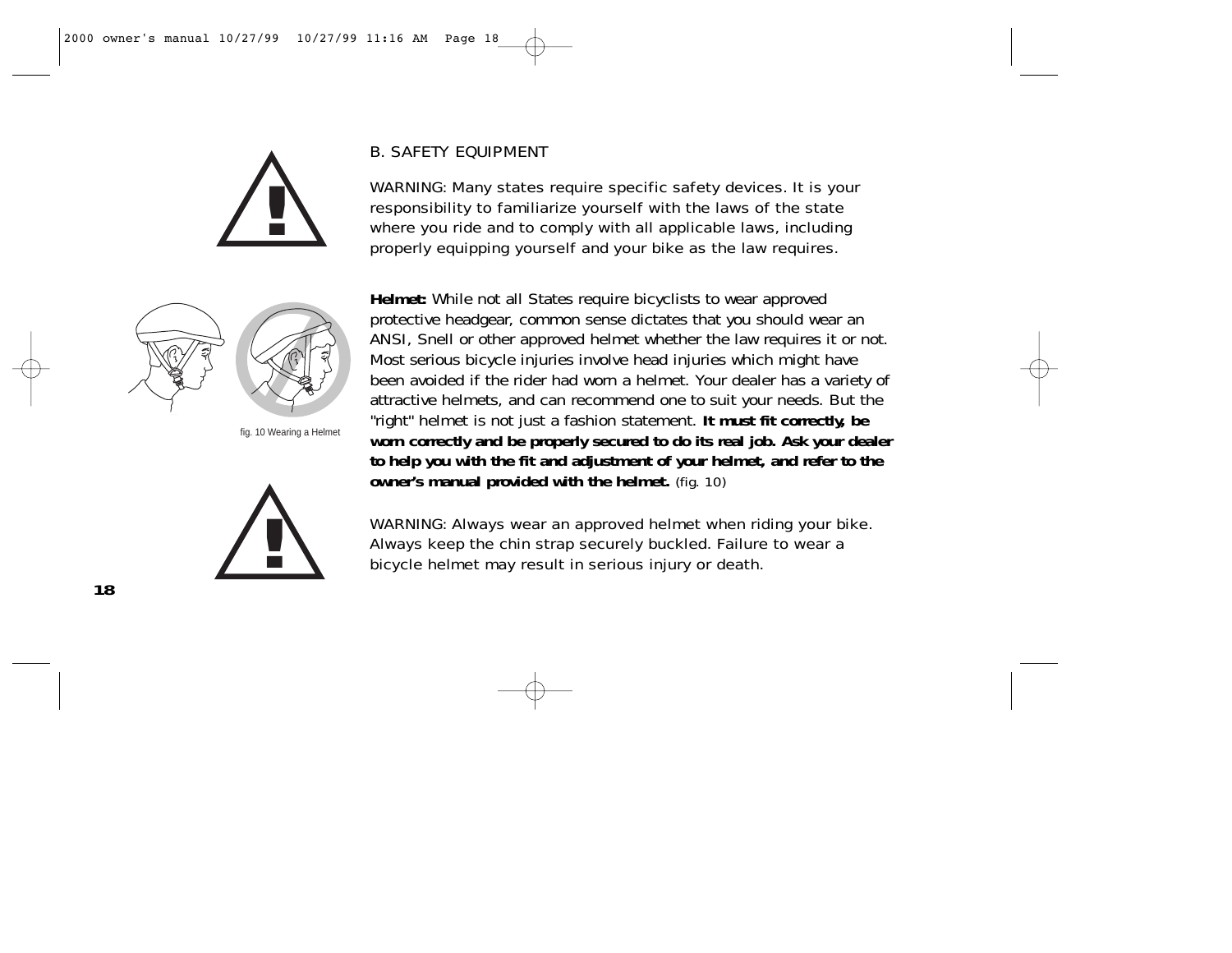**Reflectors:** Reflectors are important safety devices which are designed as an integral part of your bicycle.

Federal regulations require every bicycle to be equipped with front, rear, wheel and pedal reflectors. The size, performance and location of each reflector is specified by the U.S. Consumer Products Safety Commission. The reflectors are designed to pick up and reflect street lights and car lights in a way that helps you to be seen and recognized as a moving bicyclist.



CAUTION: Check reflectors and their mounting brackets regularly to make sure that they are clean, straight, unbroken and securely mounted. Have your dealer replace damaged reflectors and straighten or tighten any that are bent or loose.

The mounting brackets of front and rear reflectors are often designed as brake straddle cable safety catches which prevent the straddle cable from catching on the tire tread if the cable jumps out of its yoke or breaks.



WARNING: Do not remove the front or rear reflector brackets from your bicycle. They are an integral safety device which protects you from the brake straddle cable catching on the tire in the event of brake cable failure. If a brake straddle cable catches on the tire, it can cause the wheel to stop suddenly, causing you to loose control and fall.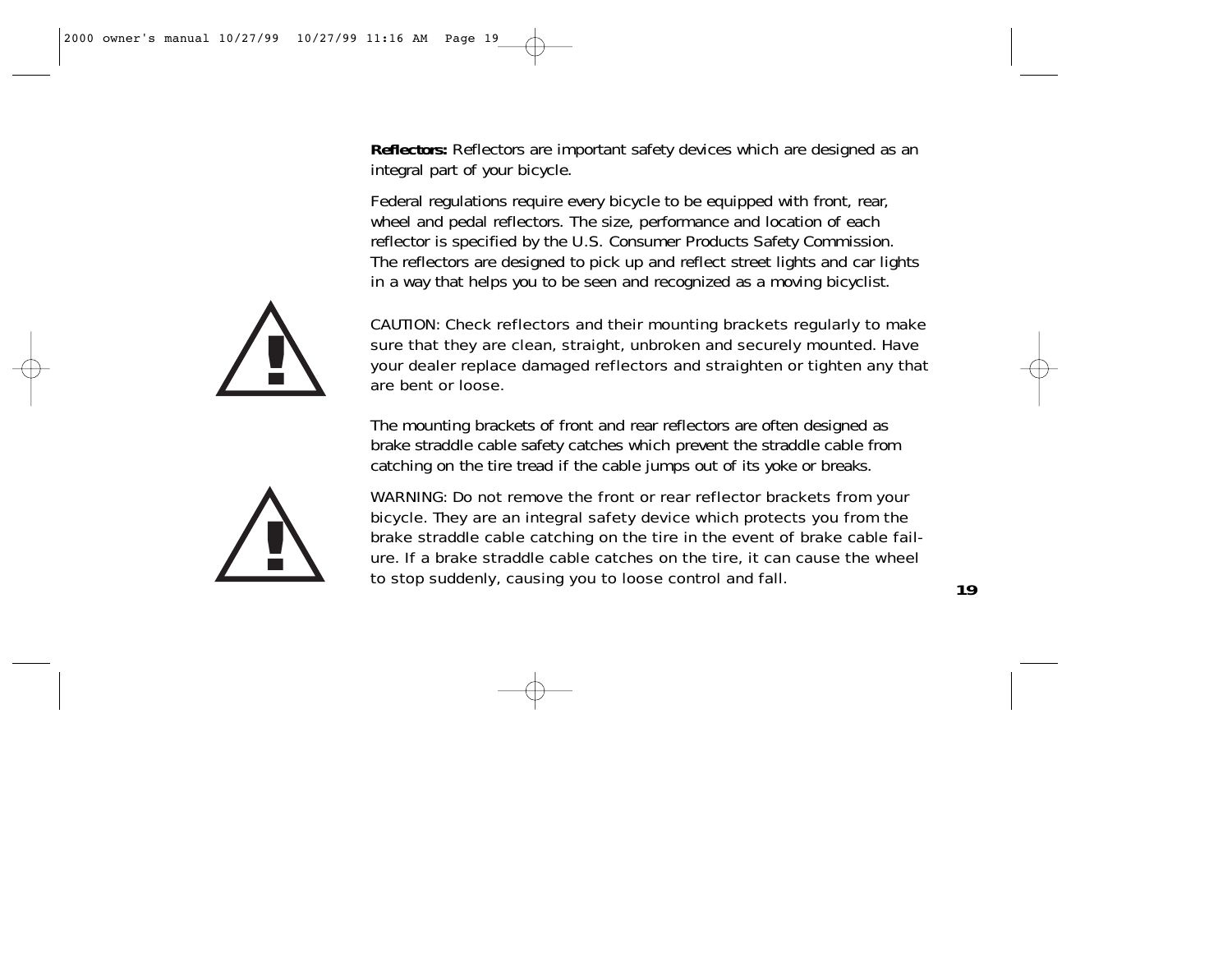

WARNING: Do not remove the reflectors from your bicycle. They are an integral part of the bicycle's safety system. Removing the reflectors may reduce your visibility to others using the roadway. Being struck by other vehicles may result in serious injury or death. Remember: reflectors are not a substitute for lights. Always equip your bicycle with all state and locally mandated lights.

**Lights:** If you ride your bike before dawn or after dusk, your bicycle must be equipped with lights so that you can see the road and avoid road hazards; and so that others can see you. Vehicle laws treat bicycles like any other vehicle. That means you *must* have a white front and a red rear light operating if you are riding after dusk. Your bike dealer can recommend a battery or generator powered lighting system appropriate to your needs.



WARNING: Reflectors are not a substitute for proper lights. It is your responsibility to equip your bicycle with all state and locally mandated lights. Riding at dawn, at dusk, at night or at other times of poor visibility without a bicycle lighting system which meets local and state laws and without reflectors is dangerous and may result in serious injury or death.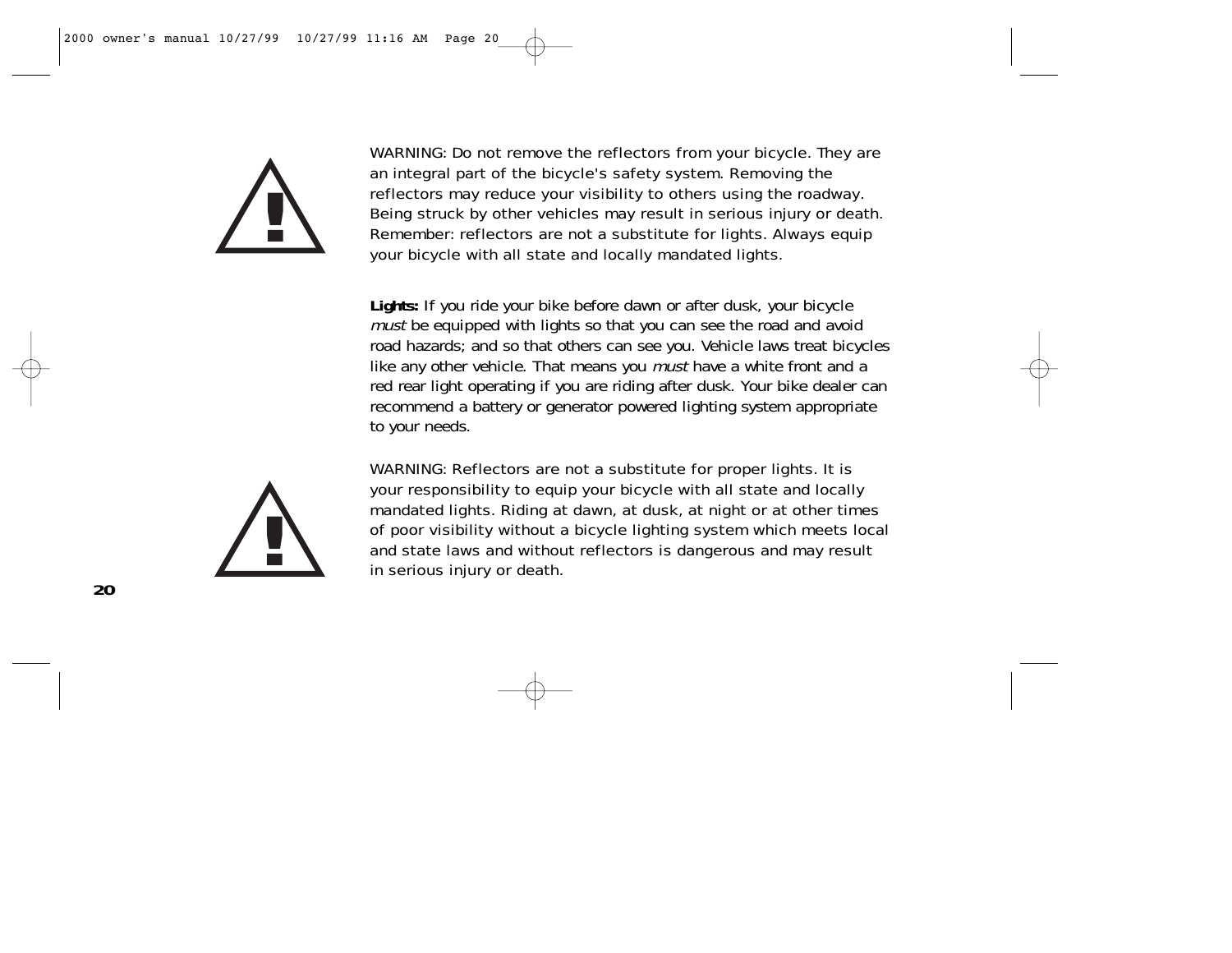**Pedals:** (See also Section 6.E and 6.F.) Some higher performance model bicycles come equipped with pedals that have sharp and potentially dangerous surfaces. These surfaces are designed to add safety by increasing adhesion between the rider's shoe and the bicycle pedal. If your bicycle has this type of high-performance pedal you must take extra care to avoid serious injury from the pedals' sharp surfaces. Based on your riding style or skill level, you may prefer a less aggressive pedal design. Your dealer can show you a number of options and make suitable recommendations.

**Eye protection:** Any kind of riding, but particularly off-road riding, involves airborne dirt, dust and bugs, so it's a good idea always to ride with protective eyewear -- tinted when the sun is bright, clear when it's not. Most bike shops carry protective fashion eyewear, some with interchangeable lens systems.

#### C. MECHANICAL SAFETY CHECK

Here is a simple, sixty-second **mechanical safety check** which you should get in the habit of making every time you're about to get on a bike.

**Nuts, bolts & straps:** Lift the front wheel off the ground by two or three inches, then let it bounce on the ground. Anything sound, feel or look loose? Do a quick visual and tactile inspection of the whole bike. Any loose parts or accessories? If so, secure them. If you're not sure, ask someone with experience to check.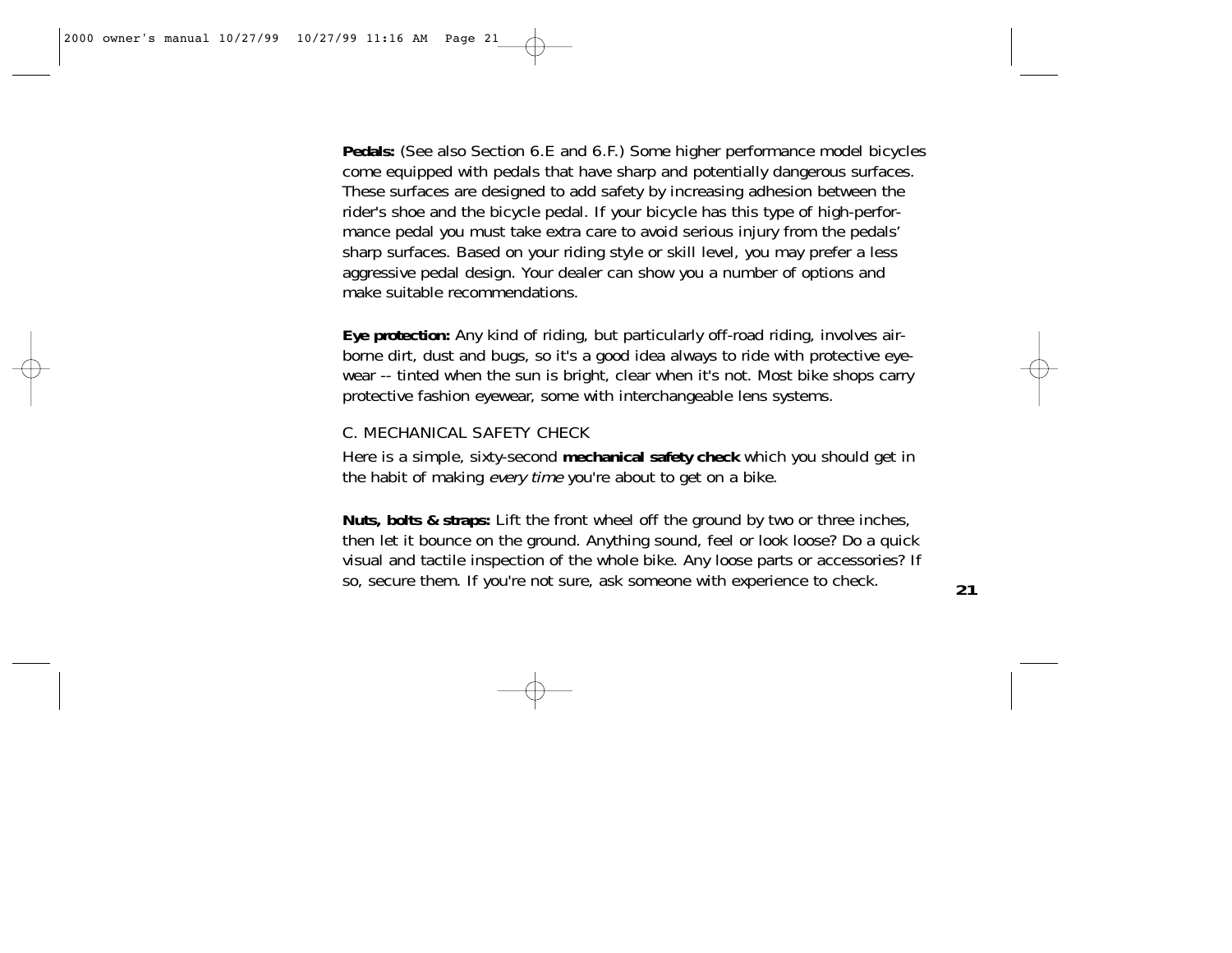**Tires & Wheels:** Tires correctly inflated? Check by putting one hand on the saddle, one on the intersection of the handlebars and stem, then bouncing your weight on the bike while looking at tire deflection. Compare what you see with how it looks when you know the tires are correctly inflated; and adjust if necessary. See Section 6.G.1 for details and recommended tire pressures.

Tires in good shape? Spin each wheel slowly and look for cuts in the tread and sidewall. Replace damaged tires before riding the bike.

Wheels true? Spin each wheel and check for brake clearance and sideto-side wobble. If a wheel wobbles side to side or hits the brake pads, take the bike to a qualified bike shop to have the wheel trued.



CAUTION: Wheels must be true for the brakes to work effectively. Wheel truing is a skill which requires special tools and experience. Do not attempt to true a wheel unless you have the knowledge, experience and tools needed to do the job correctly.

**Brakes:** Squeeze the brake levers. Are the brake quick releases closed? The straddle cable securely engaged? Are the brake shoes contacting the wheel rim within an inch of brake lever movement? Can you apply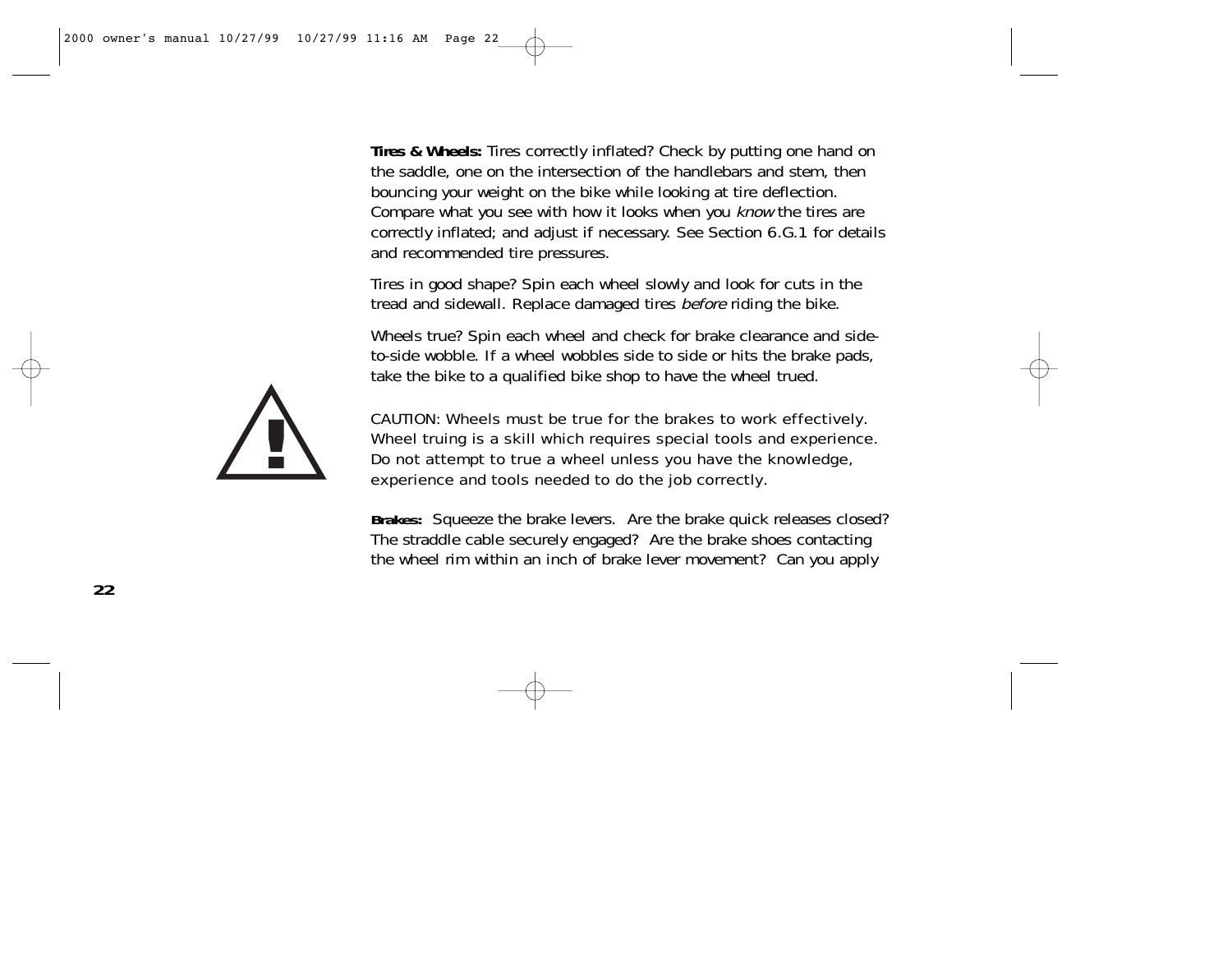**!**

full braking force at the levers without having them touch the handlebar? If not, your brakes need adjustment. **Do not ride the bike until the brakes are properly adjusted.** See Sections 6.C.1 and 6.C.2 for details.

WARNING: Riding with improperly adjusted brakes or worn brake shoes is dangerous and can result in serious injury or death.

**Quick Releases:** Are the front wheel, rear wheel and seat post quick releases properly adjusted and in the locked position? See Section 6.A and 6.B for details.



WARNING: Riding with an improperly adjusted wheel quick release can cause the wheel to wobble or disengage from the bicycle, which can cause damage to the bicycle and serious injury or death.

**Handlebar and saddle alignment:** Are the saddle and handlebar stem correctly parallel to the bike's top tube and tight enough so that you can't twist them out of alignment?

**Handlebar ends:** Are the handlebar grips secure and in good condition? If not, replace them. Are the handlebar ends and extensions plugged? If not, plug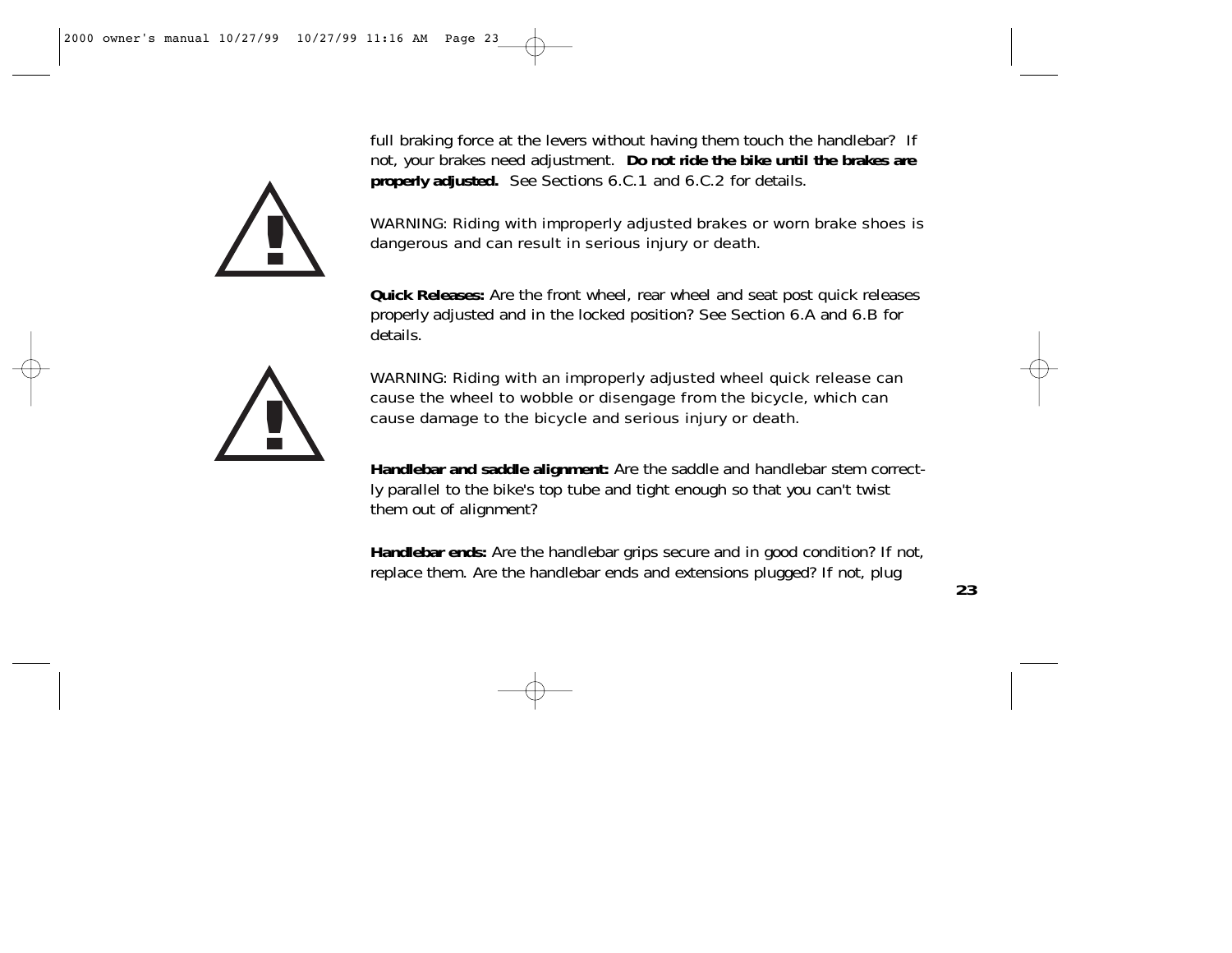them before you ride. On a Mountain bike or Cross bike, are the bar end extensions tight enough so you can't twist them? If not, tighten them.



WARNING: Loose or damaged handlebar grips or extensions can cause you to lose control and fall. Unplugged handlebars or extensions can cut your body, and can cause serious injury in an otherwise minor accident.



fig. 10 Wearing a Helmet

OK: now buckle on your helmet and enjoy your ride.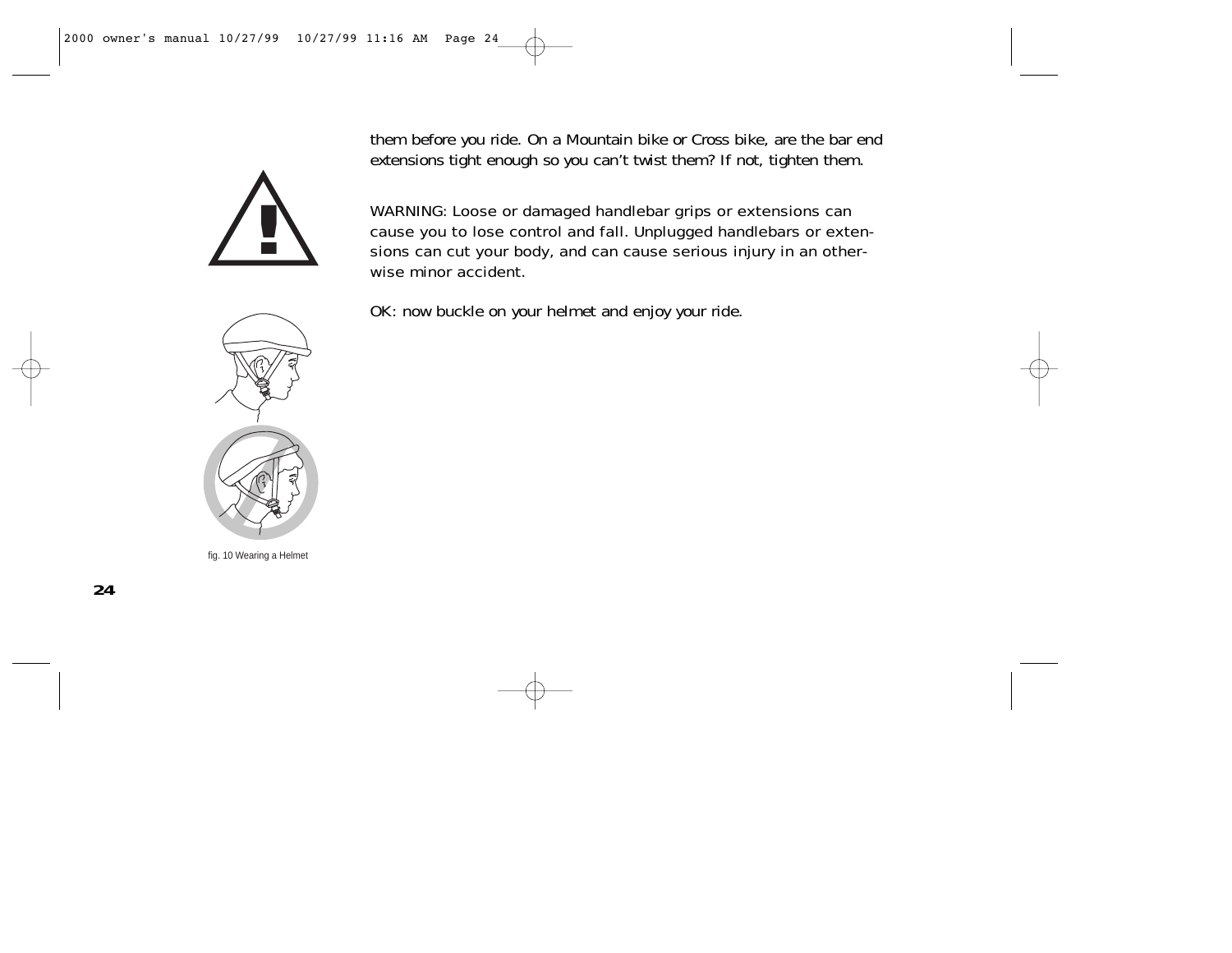



fig. 10 Wearing a Helmet

NOTE: Like any sport, bicycling involves risk of injury and damage. By choosing to ride a bicycle, you assume the responsibility for that risk. Not the people who sold you the bike. Not the people who made it. Not the people who distribute it. Not the people who manage or maintain the roads or trails you ride on. You. So you need to know -- and to practice -- the rules of safe and responsible riding.

#### A. THE BASICS

1. Always do the Mechanical Safety Check (Section 4.C) before you get on a bike.

2. **Always** wear a cycling helmet which meets the latest Snell or ANSI standard. (see fig. 10)

3. Be careful to keep body parts and other objects away from the sharp teeth of chainrings; the moving chain; the turning pedals and cranks; and the spinning wheels of your bicycle.

4. **Always** wear shoes that will stay on your feet and will grip the pedals. Never ride barefoot or wearing sandals.

5. Be thoroughly familiar with the controls of your bicycle.

6. Wear bright, visible clothing that is not so loose that it can catch on moving parts of the bicycle or be snagged by objects at the side of the road or trail.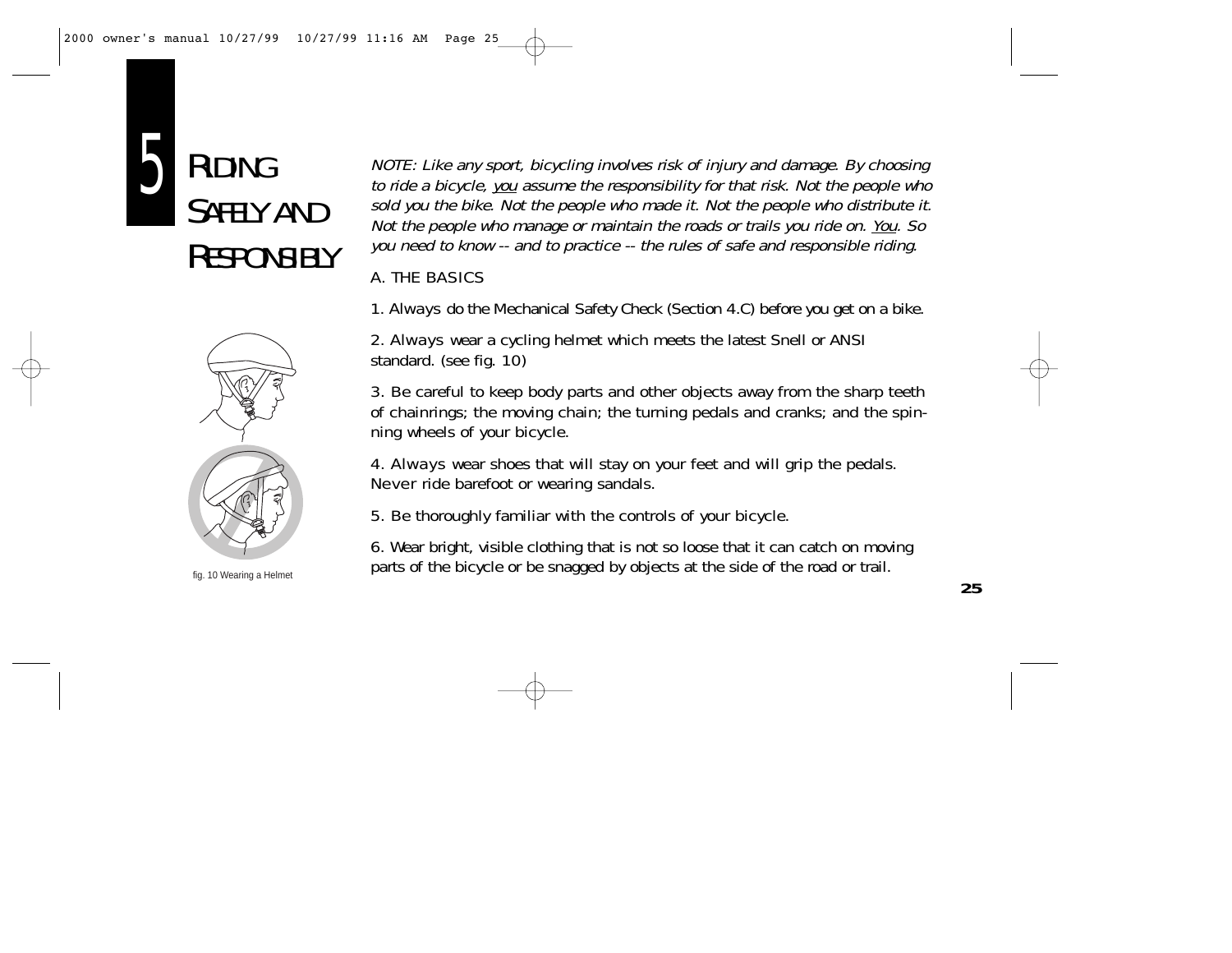7. Don't jump with your bike. Jumping a bike, particularly a BMX or mountain bike, can be fun; but it puts incredible stress on everything from your spokes to your pedals. Perhaps most vulnerable to jumpingrelated damage is your front fork. Riders who insist on jumping their bikes risk serious damage, to their bicycles as well as to themselves.

8. Think about your speed, and keep your speed at a level which is consistent with conditions. Always keep in mind that there is a direct relationship between speed and control, and between speed and component stress.

#### B. RULES OF THE ROAD

1. Learn the local bicycle laws and regulations. Many communities have special regulations about licensing of bicycles, riding on sidewalks, laws regulating bike path and trail use, and so on. Many states have helmet laws, child carrier laws and special bicycle traffic laws. In the U.S. and in most foreign countries, a bicyclist is required to obey the same traffic laws as the driver of a car or motorcycle. It's your responsibility to know and obey the laws.

2. You are *sharing* the road or the path with others -- motorists, pedestrians and other cyclists. Respect their rights, and be tolerant if they infringe on yours.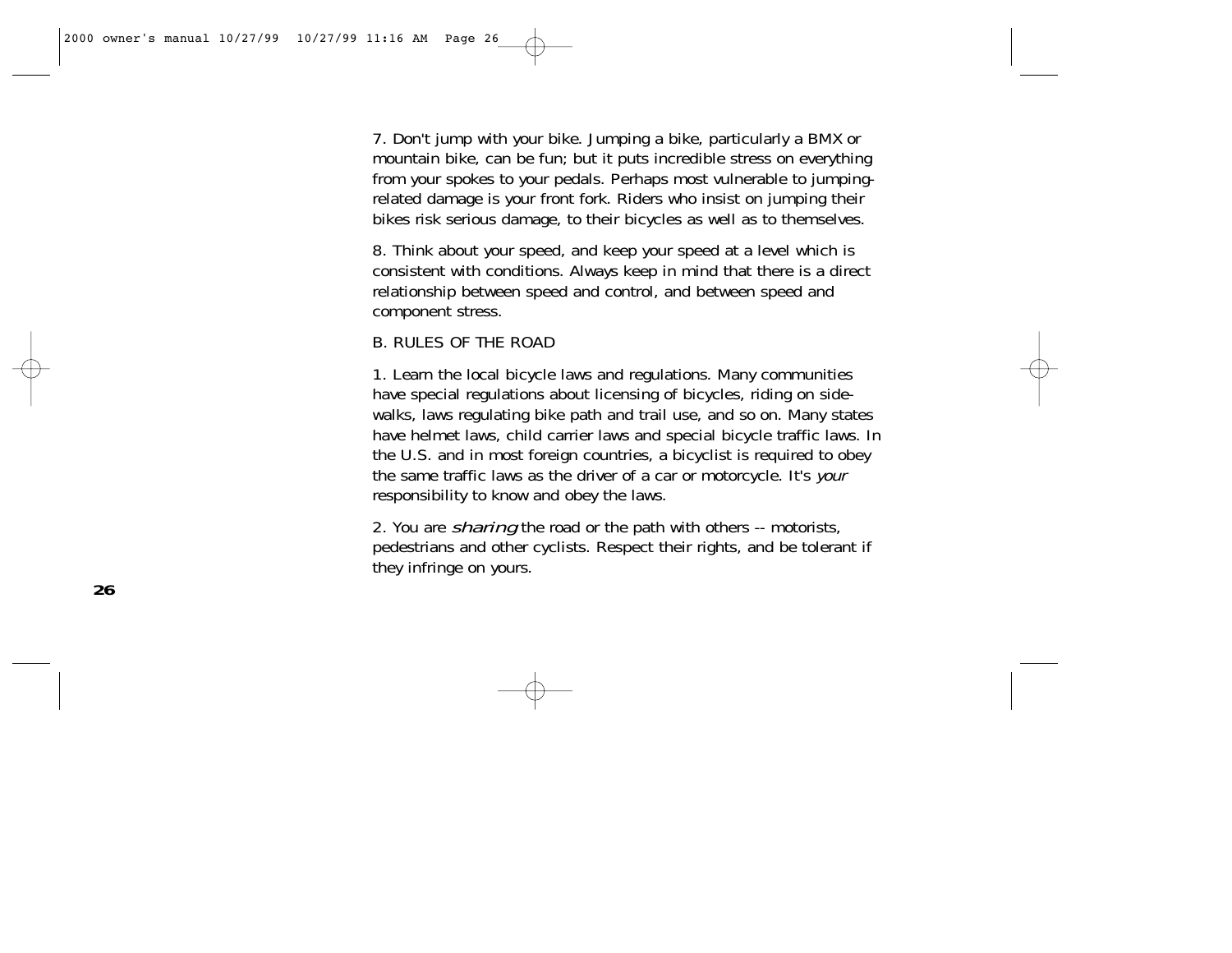3. Ride defensively. Assume that the people with whom you are sharing the road are so absorbed with what they are doing and where they are going that they are oblivious to you.

4. Look ahead of where you're going, and be ready to avoid:

- ◆ Vehicles slowing or turning in front of you, entering the road or your lane ahead of you, or coming up behind you.
- ◆ Parked car doors opening in front of you.
- Pedestrians stepping out in front of you.
- Children playing near the road.
- ◆ Pot holes, sewer grating, railroad tracks, expansion joints, road or sidewalk construction, debris and other obstructions that could cause you to swerve into traffic, catch your wheel or otherwise cause you to lose control and have an accident.
- The many other hazards and distractions which can occur on a bicycle ride.

5. Ride in designated bike lanes, on designated bike paths or on the right side of the road, in the same direction as car traffic and as close to the edge of the road as possible.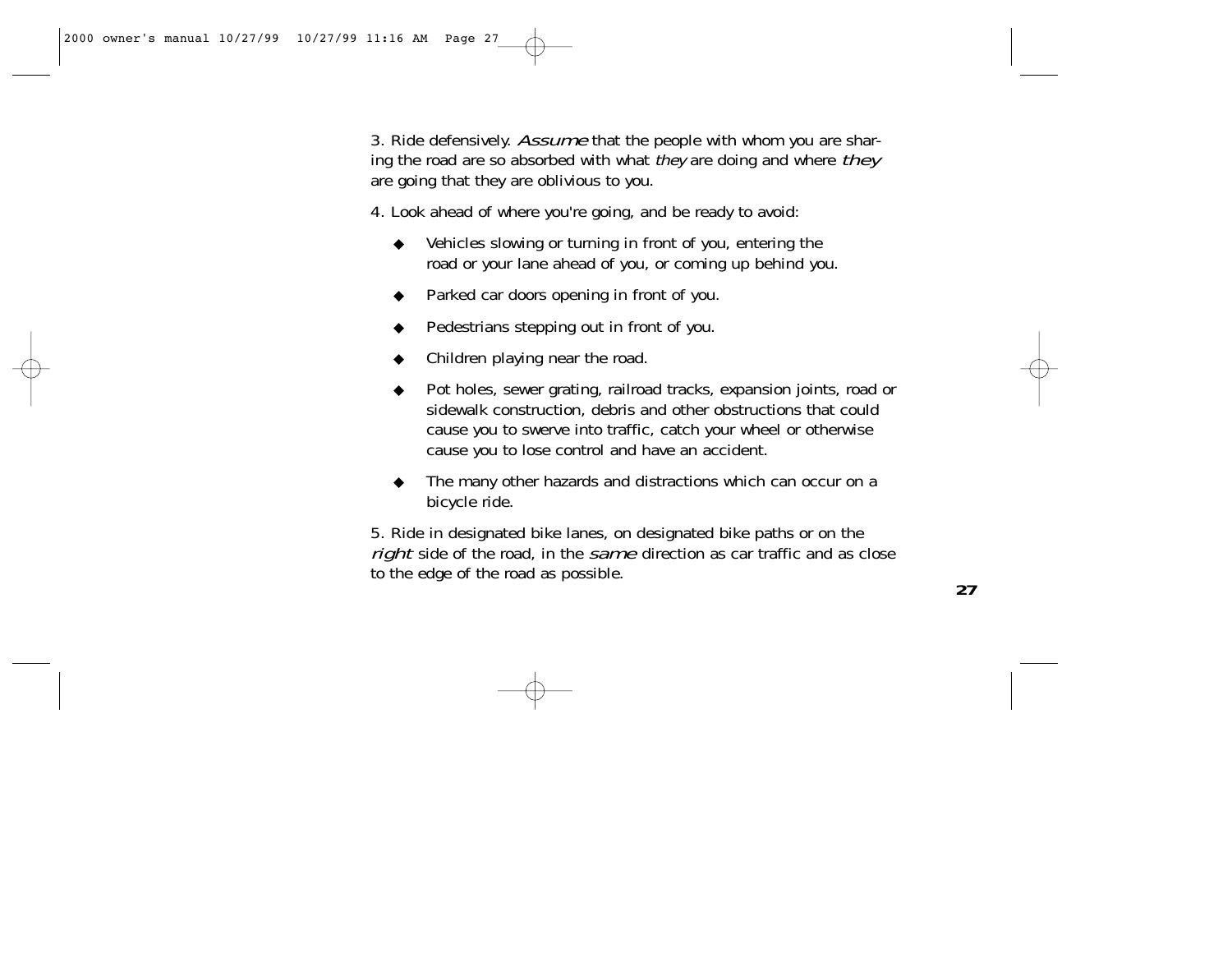6. Stop at stop signs and traffic lights; slow down and look both ways at street intersections. Remember that a bicycle *always* looses in a collision with a motor vehicle, so be prepared to yield even if you have the right of way.

7. Use hand signals for turning and stopping. Learn the local vehicle code for the correct signals.

8. Never ride with headphones. They mask traffic sounds and emergency vehicle sirens, distract you from concentrating on what's going on around you, and their wires can tangle in the moving parts of the bicycle, causing you to lose control.

9. Never carry a passenger, unless it is a small child wearing an approved helmet and secured in a correctly mounted child carrier or a child-carrying trailer.

10. Never carry anything which obstructs your vision or your complete control of the bicycle, or which could become entangled in the moving parts of the bicycle.

11. Never hitch a ride by holding on to another vehicle.

12. Don't do stunts, wheelies or jumps. They can cause you injury and damage your bike.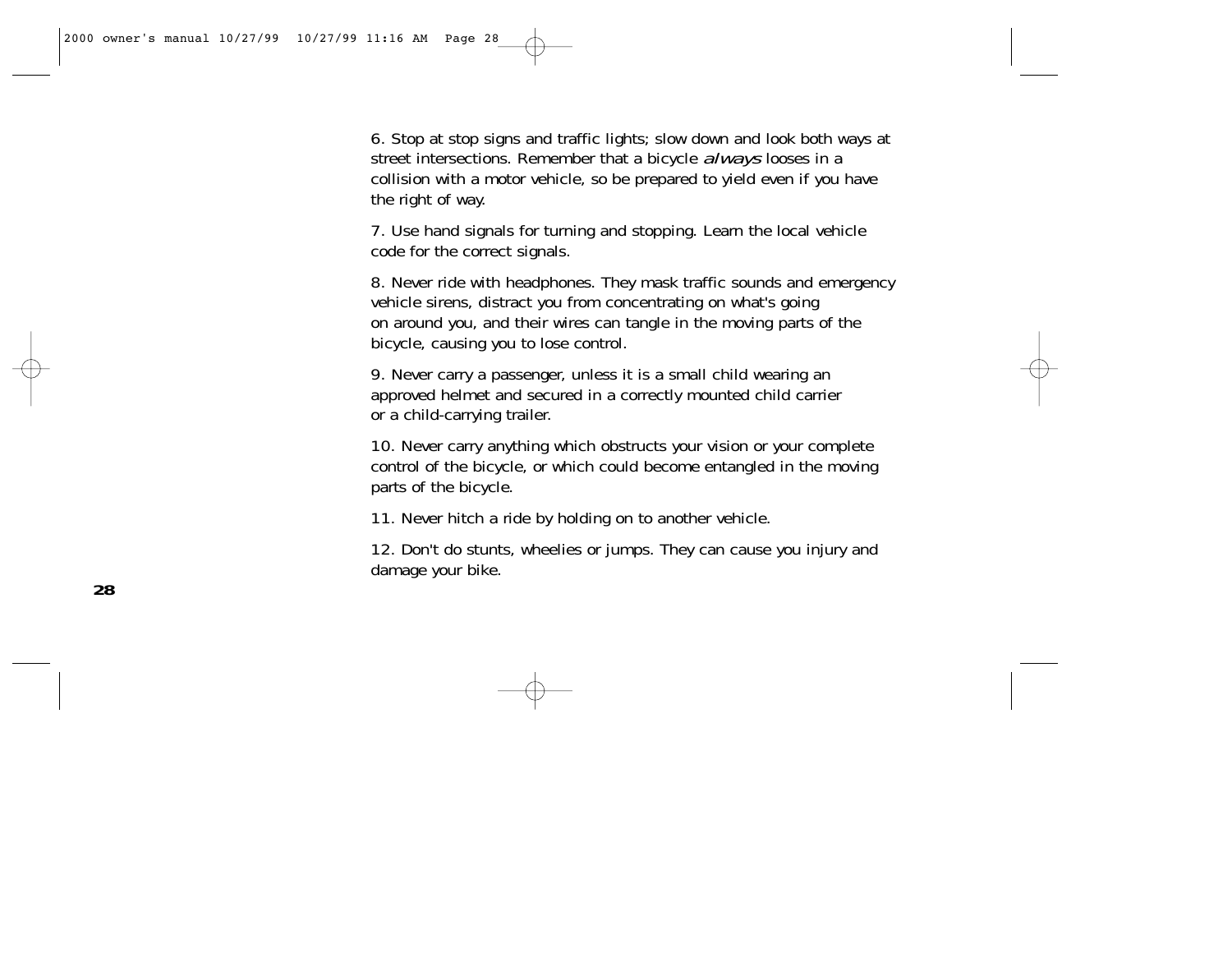13. Don't weave through traffic or make any moves that may surprise people with whom you are sharing the road.

14. Observe and yield the right of way.

15. Never ride your bicycle while under the influence of alcohol or drugs.

16. If possible, avoid riding in bad weather, when visibility is obscured, at dusk or in the dark, or when extremely tired. Each of these conditions increases the risk of accident.

#### C. RULES OF THE TRAIL

1. Be prepared. If something goes wrong while you're riding off-road, the closest help may be miles away. See Section 8 for the equipment you should take with you on an off-road ride.

2. Don't ride alone in remote areas. Even when riding with others, make sure that someone knows where you're going and when you expect to be back.

3. Surface hazards make off-road riding much more difficult and therefore more dangerous than riding on paved roads. Start slowly and build up your skills on easier terrain before tackling the more difficult.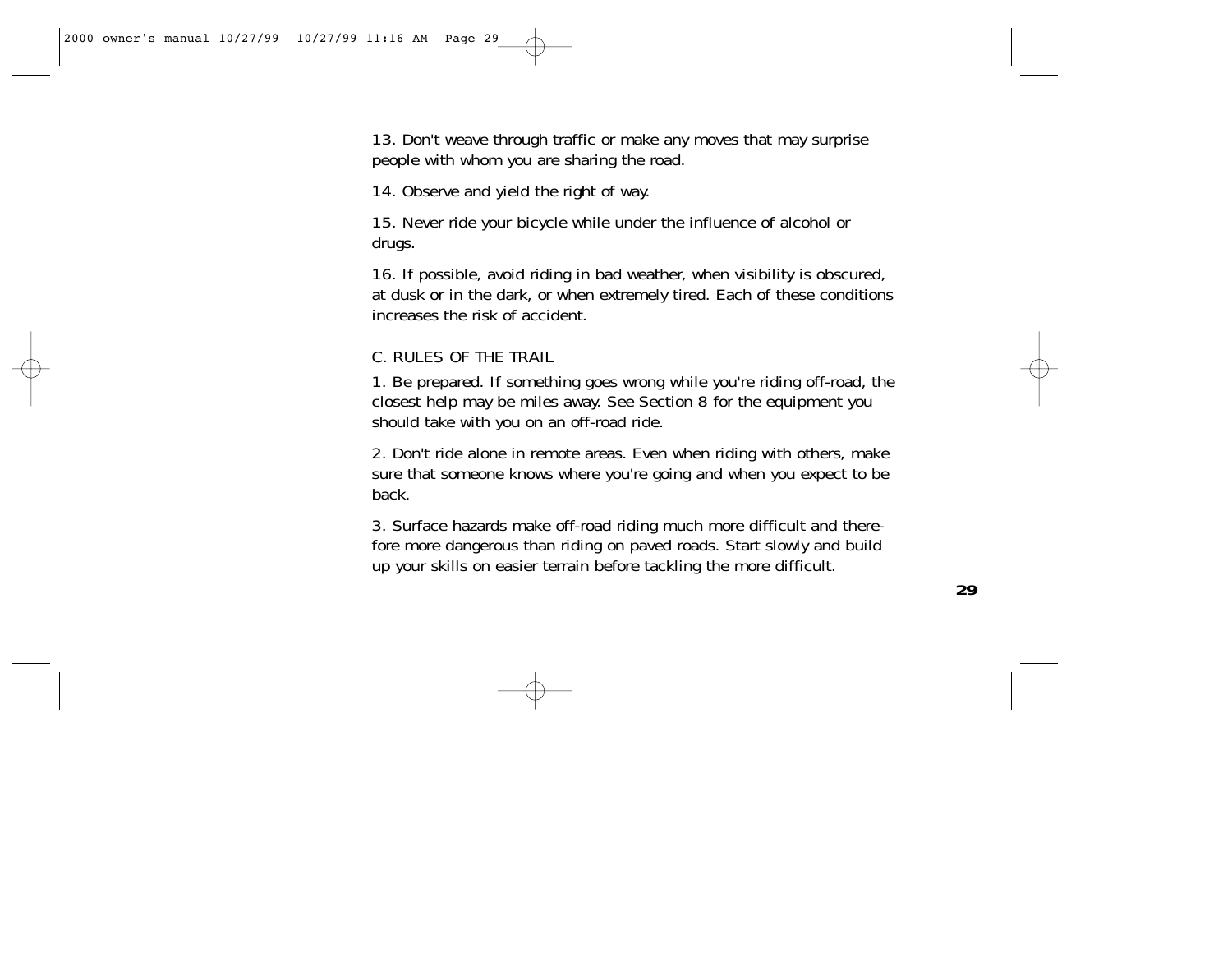4. Learn and obey the local laws regulating where and how you can ride off-road, and respect private property. Don't ride where you are not welcome or where you are not allowed.

5. You are sharing the trail with others -- hikers, equestrians, other cyclists. Respect their rights, and be tolerant if they inconvenience you.

6. Yield right of way to pedestrians and animals. Ride in a way that does not frighten or endanger them, and stay far enough away so that their unexpected moves don't endanger you.

7. You may be riding in sensitive habitat, so stay on the designated trail. Don't contribute to erosion by riding in mud or with unnecessary sliding. Don't disturb wildlife or livestock; and don't disturb the ecosystem by cutting your own trail through vegetation or streams.

8. It is your responsibility to minimize your impact on the environment. Ride accordingly. Leave things as you found them; and always take out everything you brought in.

#### D. DOWNHILL MOUNTAIN BIKING

To ride downhill at speed or in competition is to voluntarily assume an increased risk of injury or death. When riding downhill, you can reach speeds seen on motorcycles, and therefore face similar hazards and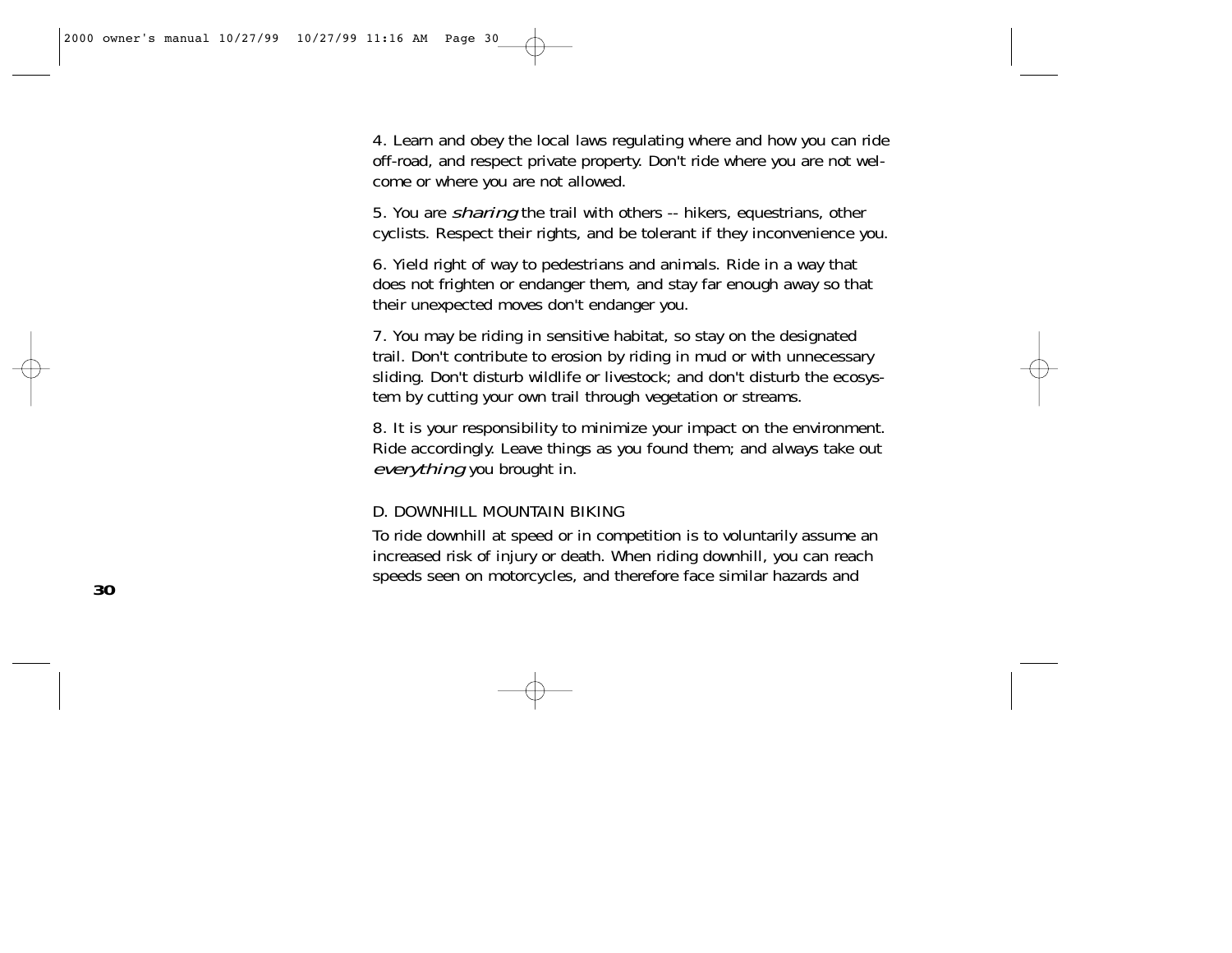risks. Wear appropriate safety gear, including an approved full face helmet, full finger gloves, and body armor. Have your bicycle and equipment carefully inspected by a qualified mechanic and be sure it is in perfect condition. Consult with expert riders and race officials on conditions and equipment advisable at the site where you plan to ride. Ultimately, it is your responsibility to have proper equipment and to be familiar with course conditions.



WARNING: Downhill mountain biking can lead to serious accidents. Wear appropriate safety gear and be sure your bike is properly maintained. Follow all instructions above. Even with state-of-the-art protective safety gear, you could be seriously injured or killed when doing downhill mountain biking.

If your bike has suspension, the increased speed you may develop also increases your risk. When braking, the front of a suspended bike dips. You could lose control and fall if your skill is not up to handling this system. Get to know how to handle your suspension system safely before trying any downhill or very fast mountain biking.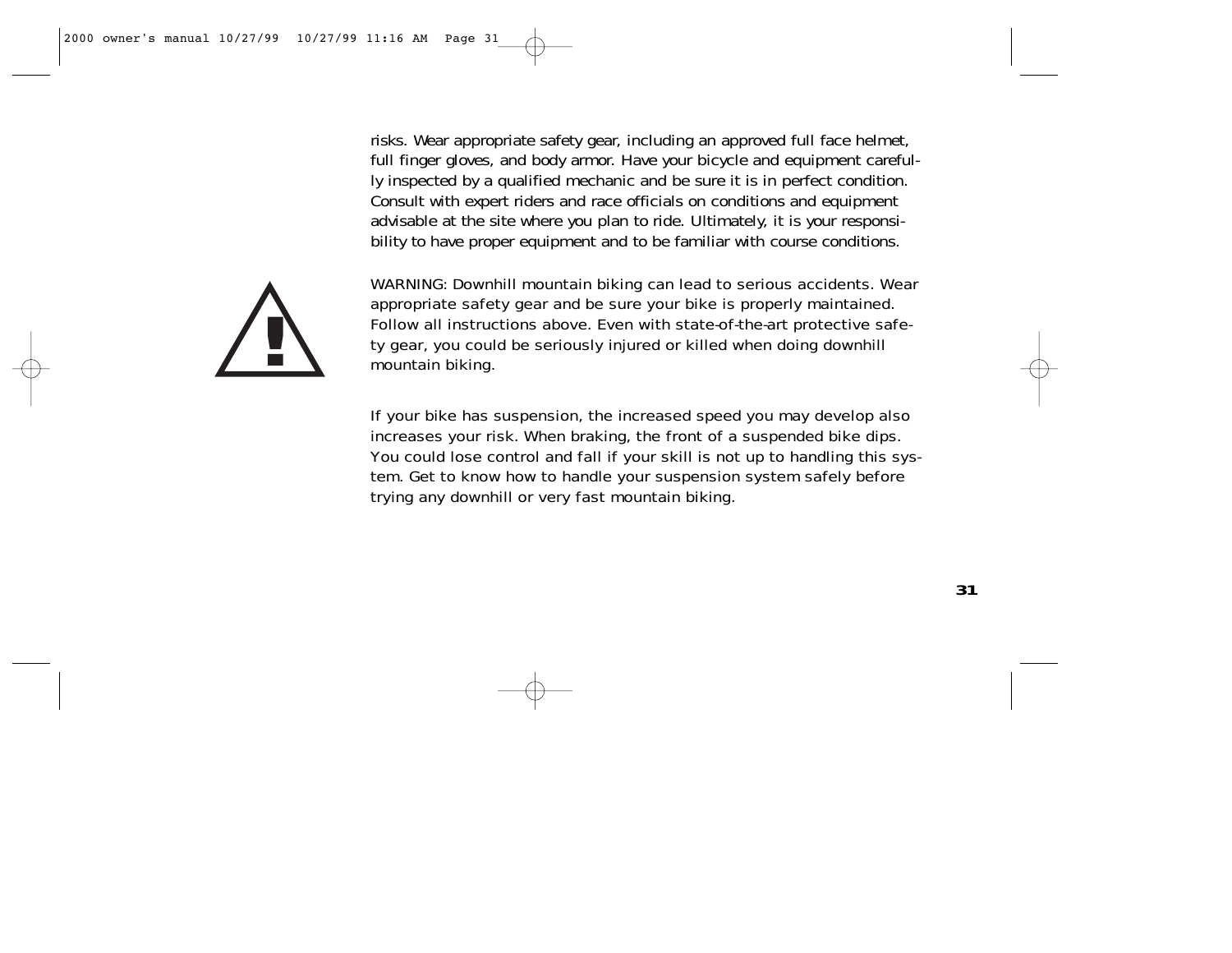

#### E. WET WEATHER RIDING

WARNING: Wet weather impairs traction, braking and visibility, both for the bicyclist and for other vehicles sharing the road. The risk of an accident is dramatically increased in wet conditions.

Under wet conditions, the stopping power of your brakes (as well as the brakes of other vehicles sharing the road) is dramatically reduced and your tires don't grip nearly as well. This makes it harder to control speed and easier to lose control. To make sure that you can slow down and stop safely in wet conditions, ride more slowly and apply your brakes earlier and more gradually than you would under normal, dry conditions. See also Section 6.C.

#### F. NIGHT RIDING

Riding a bicycle at night is many times more dangerous than riding during the day. Therefore, children should never ride at dawn, at dusk or at night. Adults should not ride at dusk or at night unless it is absolutely necessary.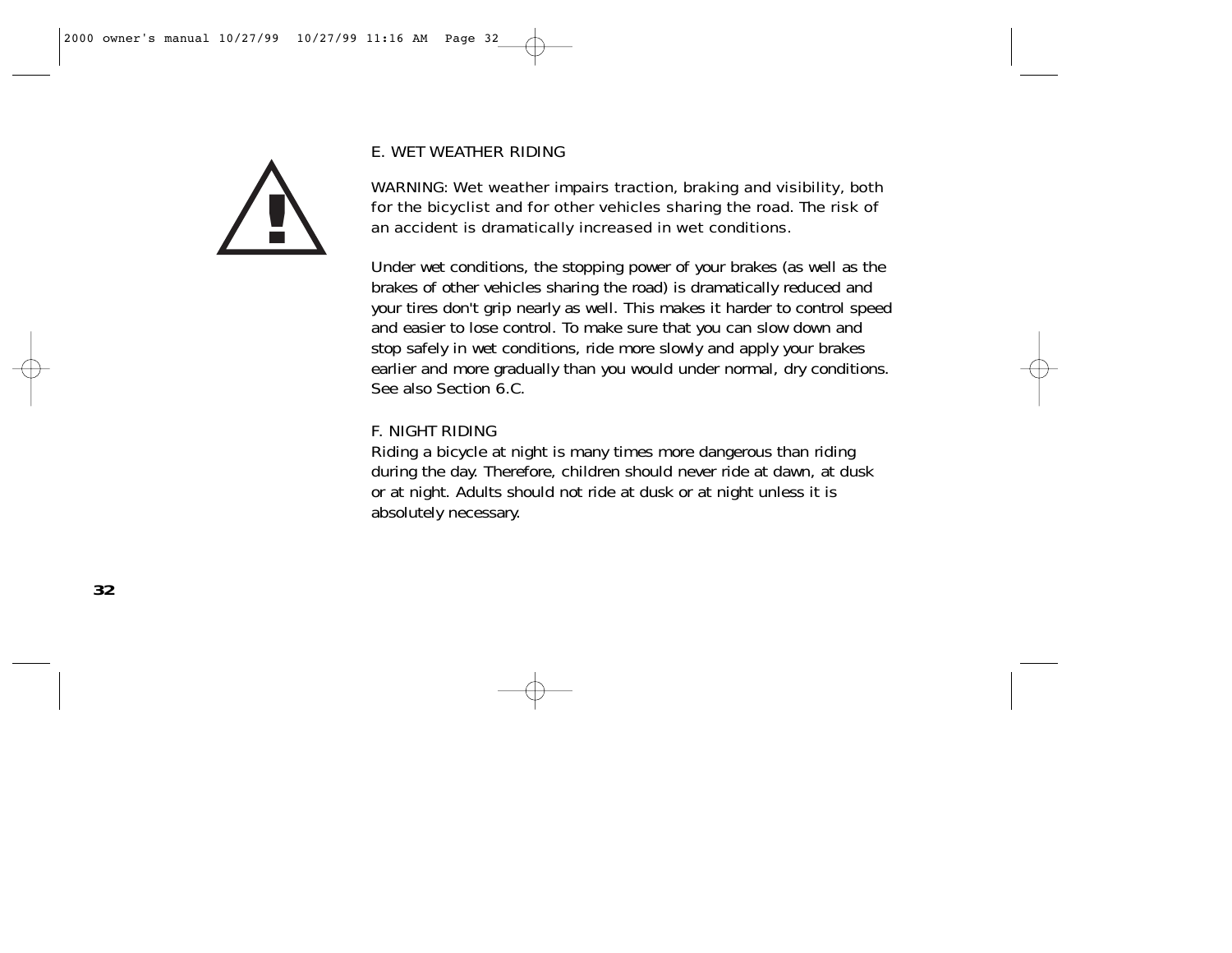

WARNING: Riding at dawn, at dusk, after dark or at times of poor visibility without a bicycle lighting system which meets local and state laws and without reflectors is illegal, dangerous and can result in serious injury or death.

Even if you have excellent night vision, many of the people with whom you're sharing the road don't. A bicyclist is very difficult for motorists and pedestrians to see at dawn, at dusk, at night, or at other times of poor visibility. If you **must** ride under these conditions, check and be sure you comply with all local laws about night riding; follow the Rules of the Road and of the Trail even more carefully, and you must take the following additional precautions:

**Before riding at dawn, at dusk or at night,** take the following steps to make yourself more visible:

- ◆ Make sure that your bicycle is equipped with correctly positioned and securely mounted reflectors (see Section 4 B).
- ◆ Purchase and install an adequate battery or generator powered headlight and tail light.
- ◆ Wear light colored, reflective clothing and accessories, such as a reflective vest, reflective arm and leg bands, reflective stripes on your helmet,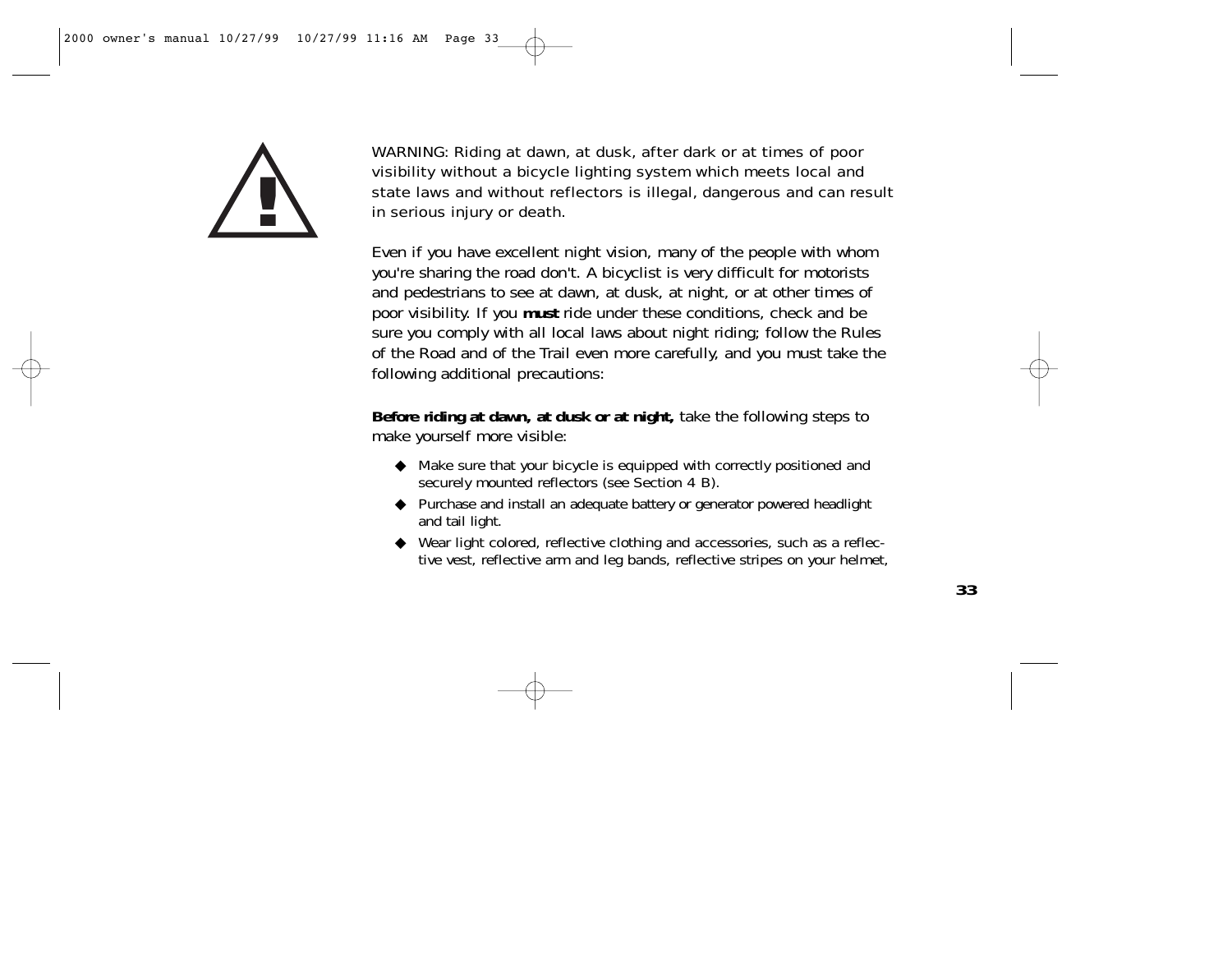flashing lights ... any reflective device or light source that moves will help you get the attention of approaching motorists, pedestrians and other traffic

◆ Make sure your clothing or anything you may be carrying on the bicycle does not obstruct a reflector or light.

## When riding at dusk or at night,

- ◆ Ride slowly.
- ◆ Avoid areas of heavy traffic, dark areas, and roads with speed limits over 35 mph.
- ◆ Avoid road hazards.
- ◆ If possible, ride on routes already familiar to you.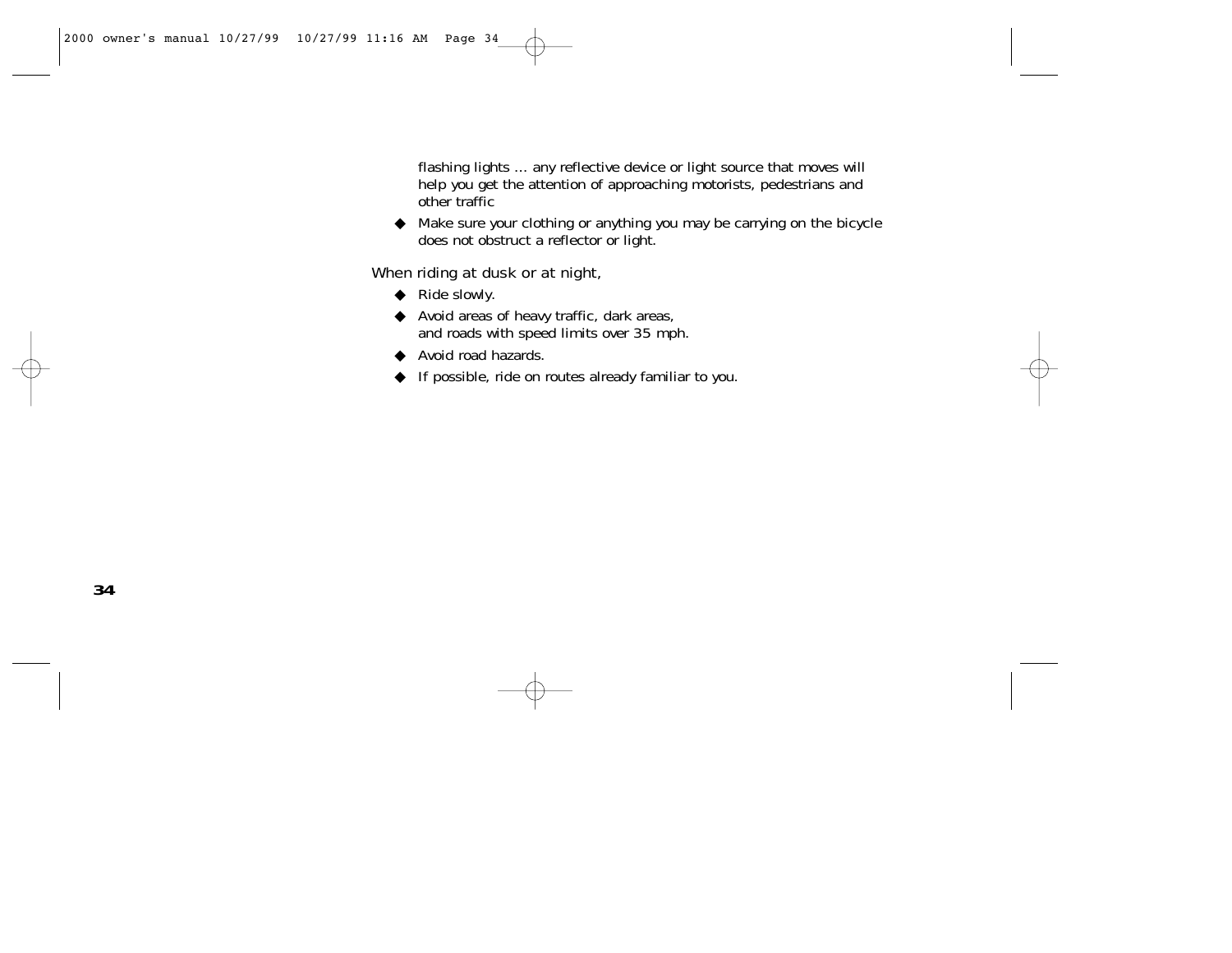



It's *important* to your performance, enjoyment and safety to understand how things work on your bicycle. Even if you're an experienced bicyclist, don't assume that the way things work on your new bike is the same as how they work on older bikes. Be sure to read -- and to understand -- this section of the Manual. If you have even the slightest doubt as to whether you understand something, talk to your dealer.

# A. WHEEL QUICK RELEASE

WARNING: Riding with an improperly adjusted wheel quick release can allow the wheel to wobble or disengage from the bicycle, causing damage to the bicycle, and serious injury or death to the rider. Therefore, it is essential that you:

1. Ask your dealer to help you make sure you know how to install and remove your wheels safely.

2. Understand and apply the correct technique for clamping your wheel in place with a quick release.

3. Each time, before you ride the bike, check that the wheel is securely clamped.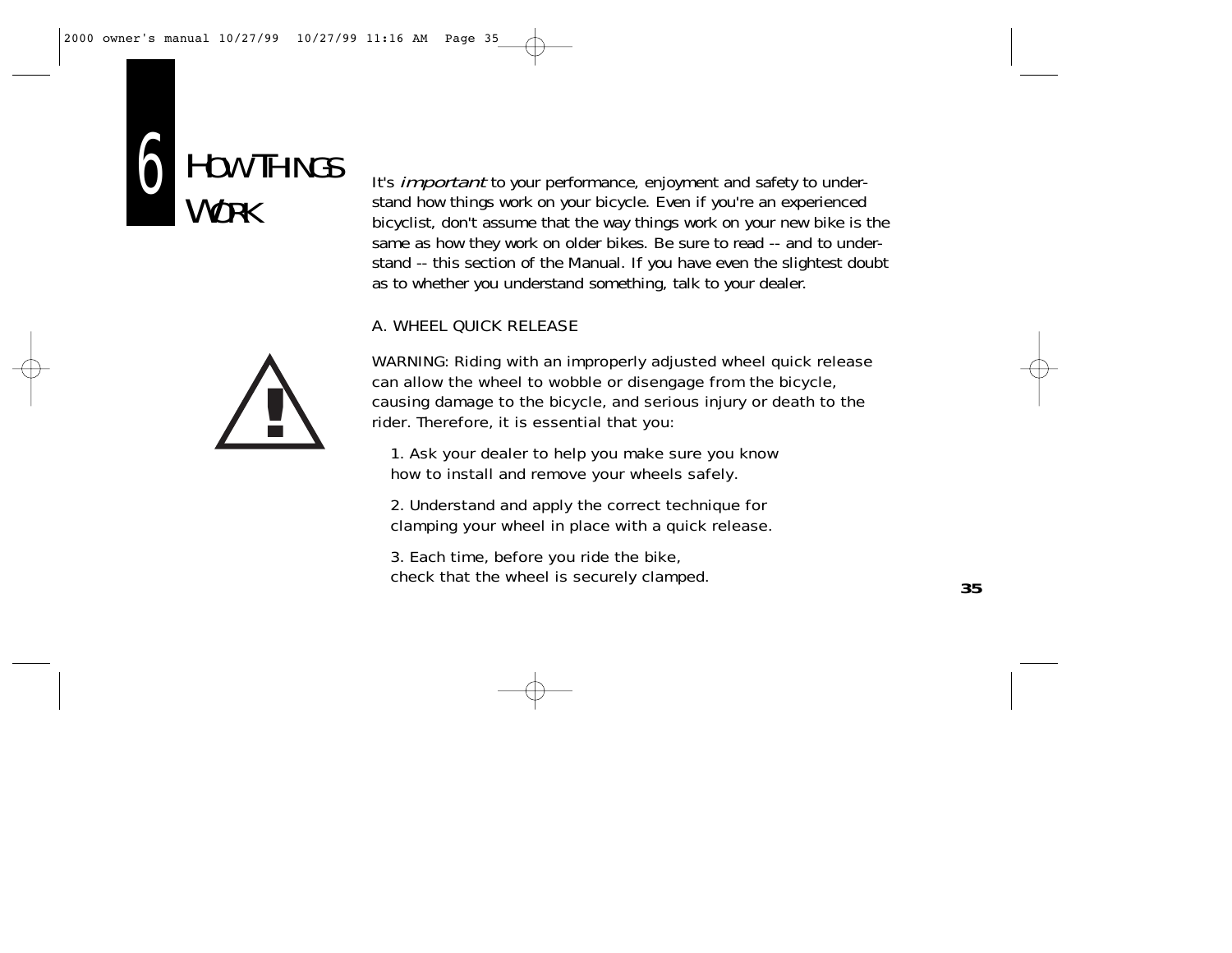Invented in the 1930s to allow quick, easy wheel removal without the need for tools, the bicycle wheel quick release has become standard equipment on most recreational, sports and competition bicycles. While it looks like a long bolt with a lever on one end and a nut on the other, the wheel quick release uses a cam action to clamp the bike's wheel in place (see fig. 11). Because of its adjustable nature, it is critical that you understand how it works and how to use it properly.



CAUTION: The full force of the cam action is needed to clamp the wheel securely. Holding the nut with one hand and turning the lever<br>like a wing nut with the other hand until everything is as tight as you<br>can get it will not clamp the wheel safely in the dropouts. like a wing nut with the other hand until everything is as tight as you

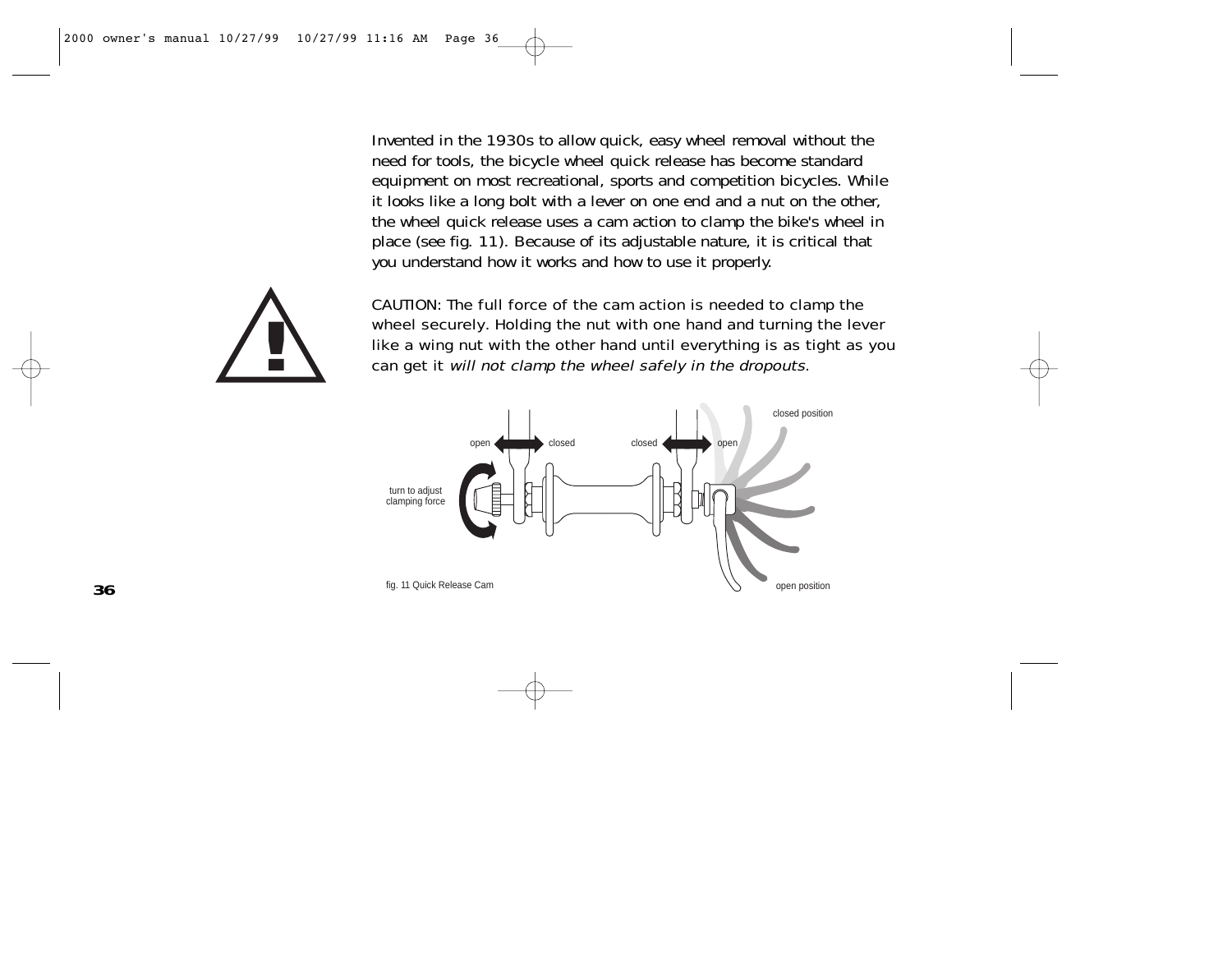# **1. Adjusting the quick release mechanism (see Fig. 11, opposite)**

The wheel hub is clamped in place by the force of the quick release cam pushing against one dropout and pulling the tension adjusting nut, by way of the skewer, against the other dropout. The amount of clamping force is controlled by the tension adjusting nut. Turning the tension adjusting nut clockwise while keeping the cam lever from rotating increases clamping force; turning it counterclockwise while keeping the cam lever from rotating reduces clamping force. **Less than half a turn of the tension adjusting nut can make the difference between safe clamping force and unsafe clamping force.**

NOTE: Once the quick release is installed in the hub axle by the manufacturer or the dealer, it never needs to be removed unless the hub itself requires servicing. If the hub requires servicing, consult your dealer.

# **2. Front Wheel Secondary Retention Devices**

Many bicycles have front forks which utilize a secondary wheel retention device to keep the wheel from disengaging if the quick release is incorrectly adjusted. Secondary retention devices are not a substitute for correct quick release adjustment.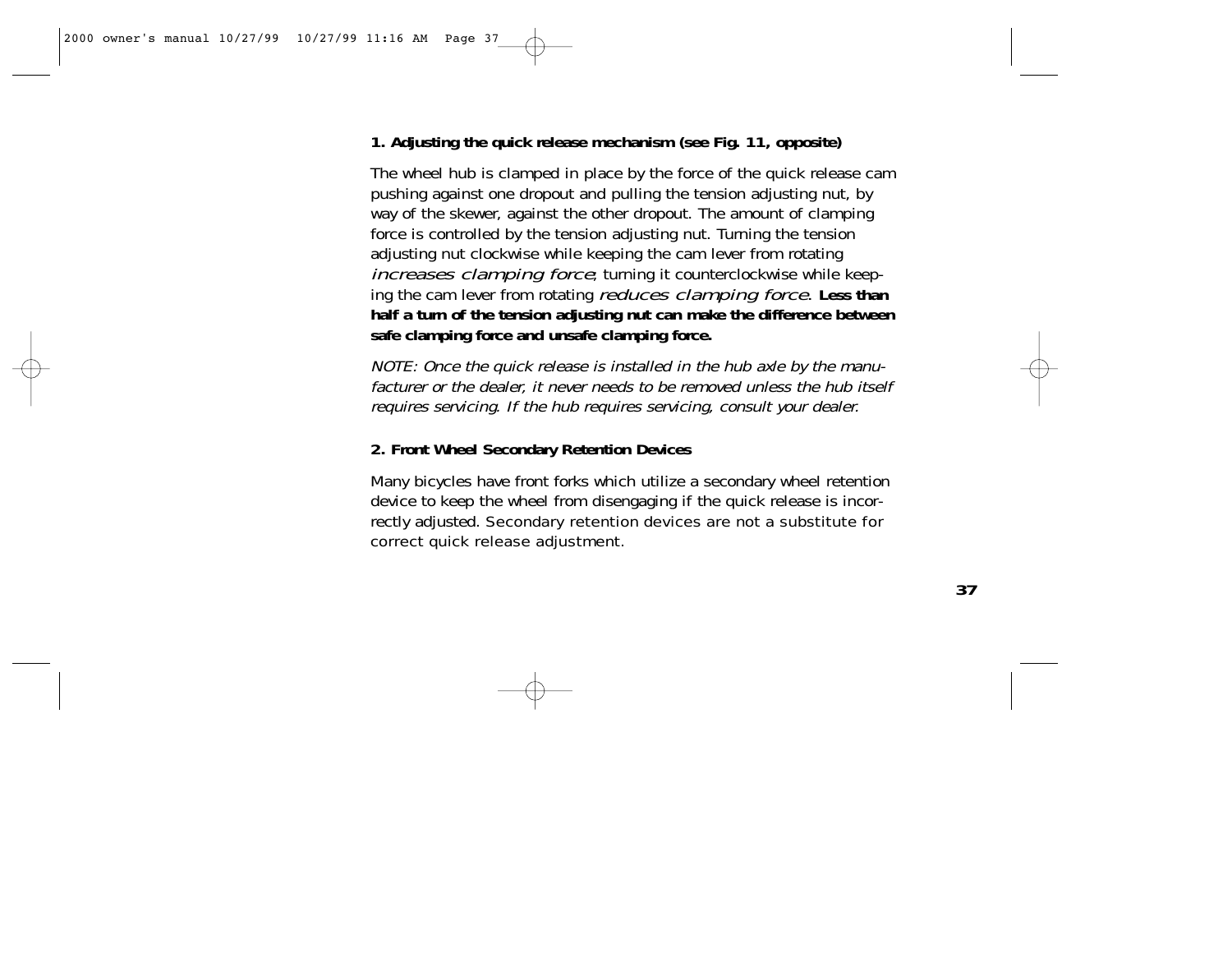Secondary retention devices fall into two basic categories:

a) The **clip-on** type is an accessory part which the manufacturer adds to the front wheel hub or front fork.

b) The **integral** type is molded, cast or machined into the outer faces of the front fork dropouts.

Ask your dealer to explain the particular secondary retention device on your bike.



WARNING: Removing or disabling the secondary retention device is extremely dangerous and may lead to serious injury or death. It also may void the warranty.

#### 3. Removing or Installing Quick Release Wheels

#### **a. Removing a Quick Release Front Wheel**

(1) Open up the brake shoes (see Section 6.C.1, Figs. 16a, b, c and d).

(2) Rotate the wheel's quick-release lever from the locked or CLOSED position to the OPEN position (Fig. 11, 12 & 13).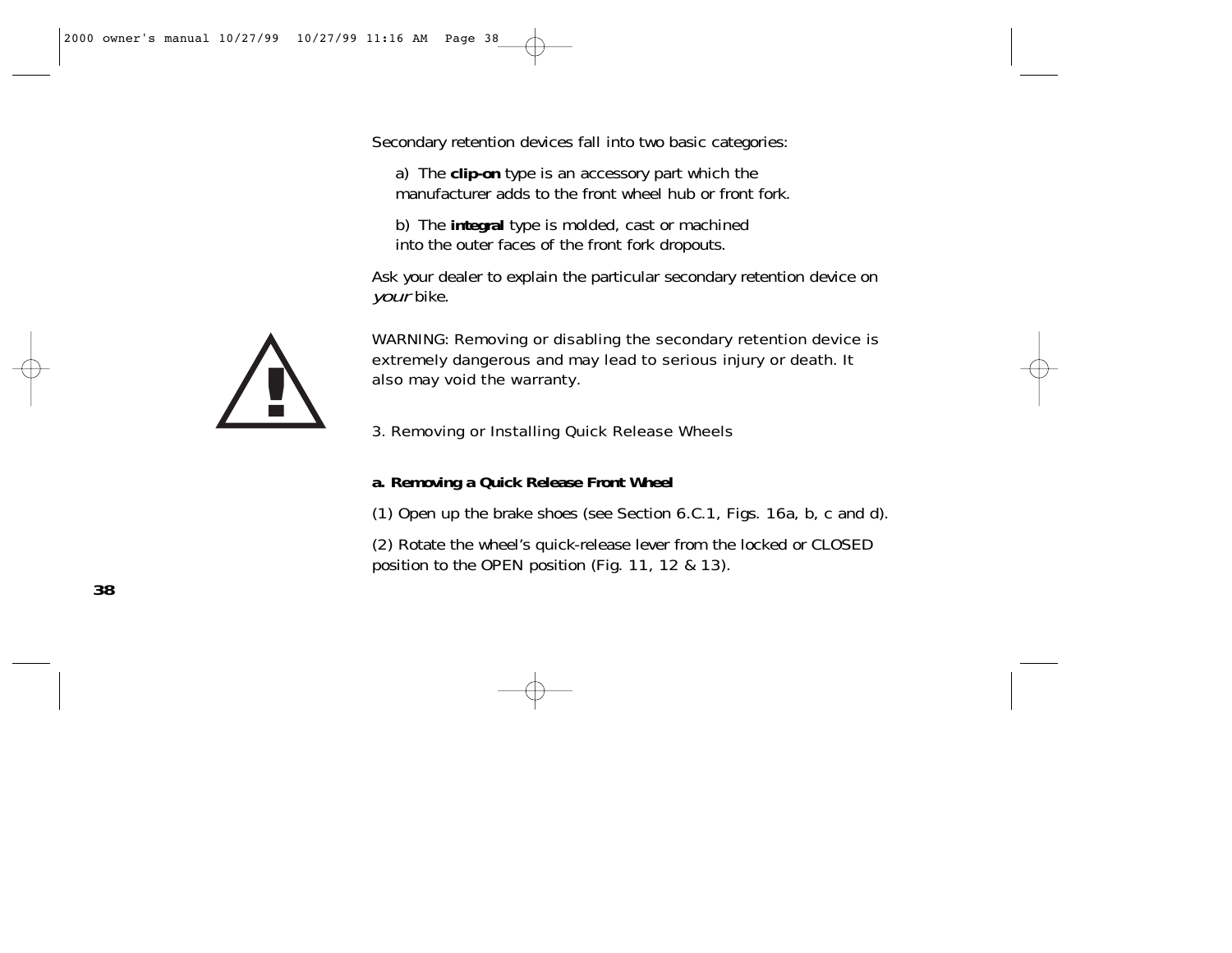(3) If your front fork *does not* have a secondary retention device go to step 5.

(4) If your front fork has a  $clip-on$  type secondary retention device, disengage it and go to step (5). If your front fork has an *integral* secondary retention device, loosen the tension adjusting enough to allow removing the wheel; then go to step (5).

(5) Raise the front wheel a few inches off the ground and tap the top of the wheel with the palm of your hand to knock the wheel out of the front fork.

# **b. Installing a Quick Release Front Wheel**

(1) Rotate the quick-release lever so that it curves away from the wheel (fig. 11 & 13). This is the OPEN position.

(2) With the steering fork facing forward, insert the wheel between the fork blades so that the axle seats firmly at the top of the slots which are at the tips of the fork blades -- the fork dropouts. The quick-release lever should be on the *left* side of the bicycle (fig. 12 & 13). If your bike has a clip-on type secondary retention device, engage it.

(3) Holding the quick-release lever in the OPEN position with your right hand, tighten the tension adjusting nut with your left hand until it is finger tight against the fork dropout (fig. 11).

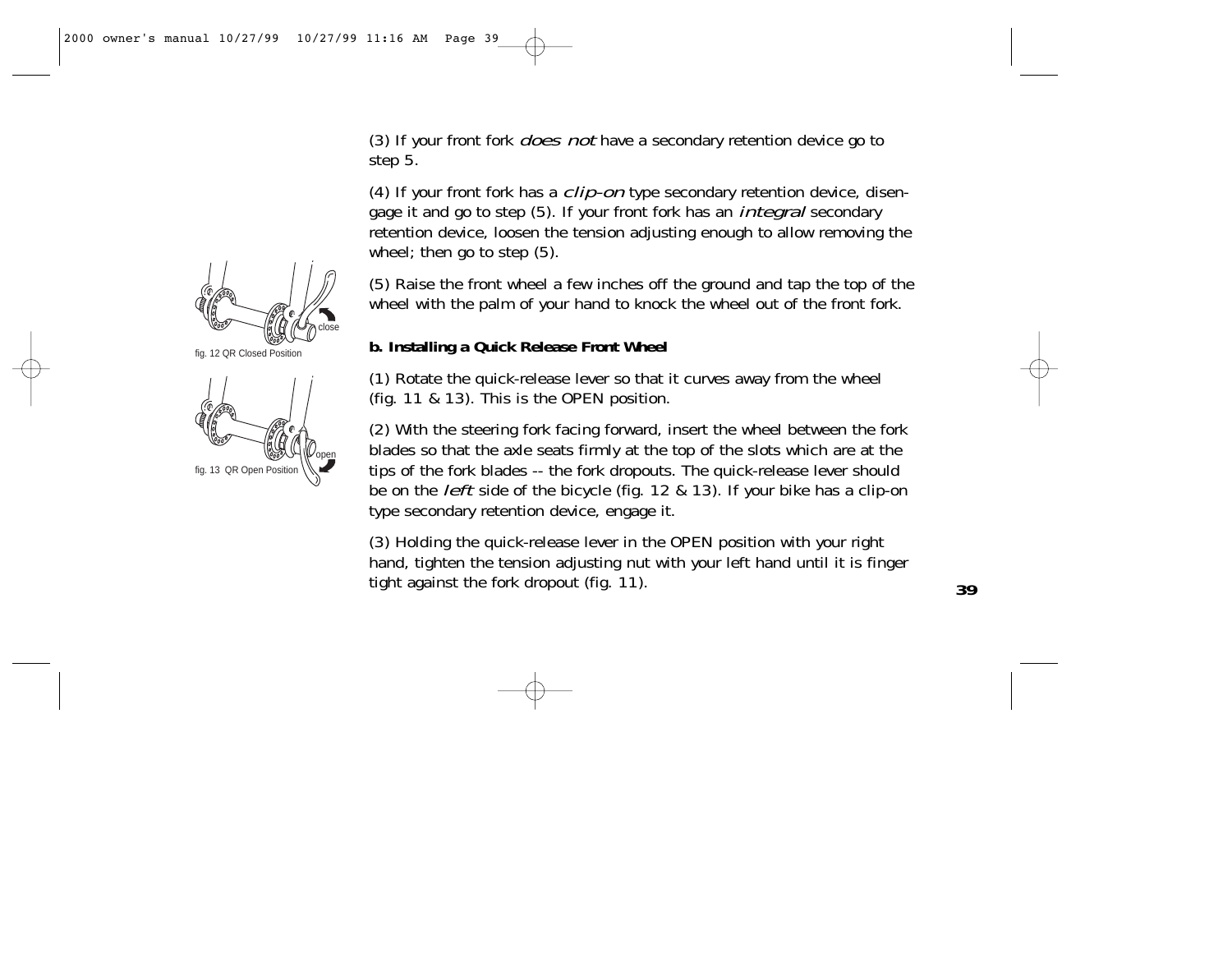(4) While pushing the wheel firmly to the top of the slots in the fork dropouts, and at the same time centering the wheel rim in the fork, rotate the quick-release lever upwards and push it into the CLOSED position (fig. 11 & 12). The lever should be parallel to the fork blade and curved toward the wheel.



CAUTION: If you can fully close the quick release without wrapping your fingers around the fork blade for leverage, and the lever does not leave a clear imprint in the palm of your hand, the tension is insufficient. Open the lever; turn the tension adjusting nut clockwise a quarter turn; then try again.

(5) If the lever cannot be pushed all the way to a position parallel to the fork blade, return the lever to the OPEN position. Then turn the tension adjusting nut counterclockwise one-quarter turn and try tightening the lever again.

(6) Close the brake shoes; then spin the wheel to make sure that it is centered in the frame and clears the brake shoes.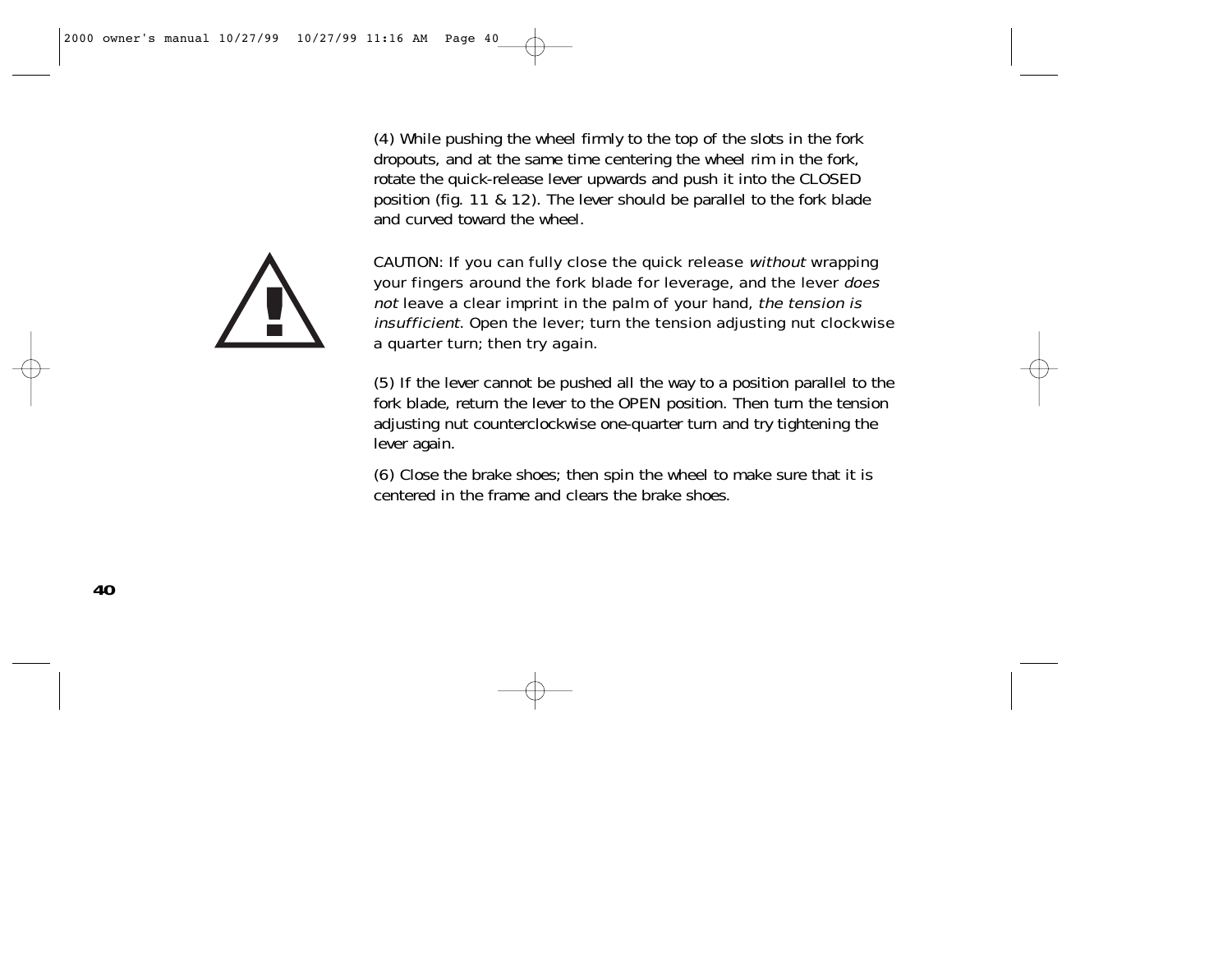

WARNING: Secondary retention devices are not a substitute for correct quick release adjustment. Failure to properly adjust the quick release mechanism can cause the wheel to wobble or disengage, which could cause you to loose control and fall, resulting in serious injury or death.

## **c. Removing a Quick Release Rear Wheel**

(1) Shift the rear derailleur to high gear (the smallest, outermost rear sprocket).

(2) Open up the brake shoes (see Section 6.C.1, figs. 16A, B, C and D).

(3) Pull the derailleur body back with your right hand.

(4) Rotate the quick-release lever to the OPEN position (fig. 11 & 13).

(5) Lift the rear wheel off the ground a few inches and, with the derailleur still pulled back, push the wheel forward and down until it comes out of the rear dropouts.

### **d. Installing a Quick Release Rear Wheel**

- (1) Shift the rear derailleur to its outermost position.
- (2) Pull the derailleur body back with your right hand.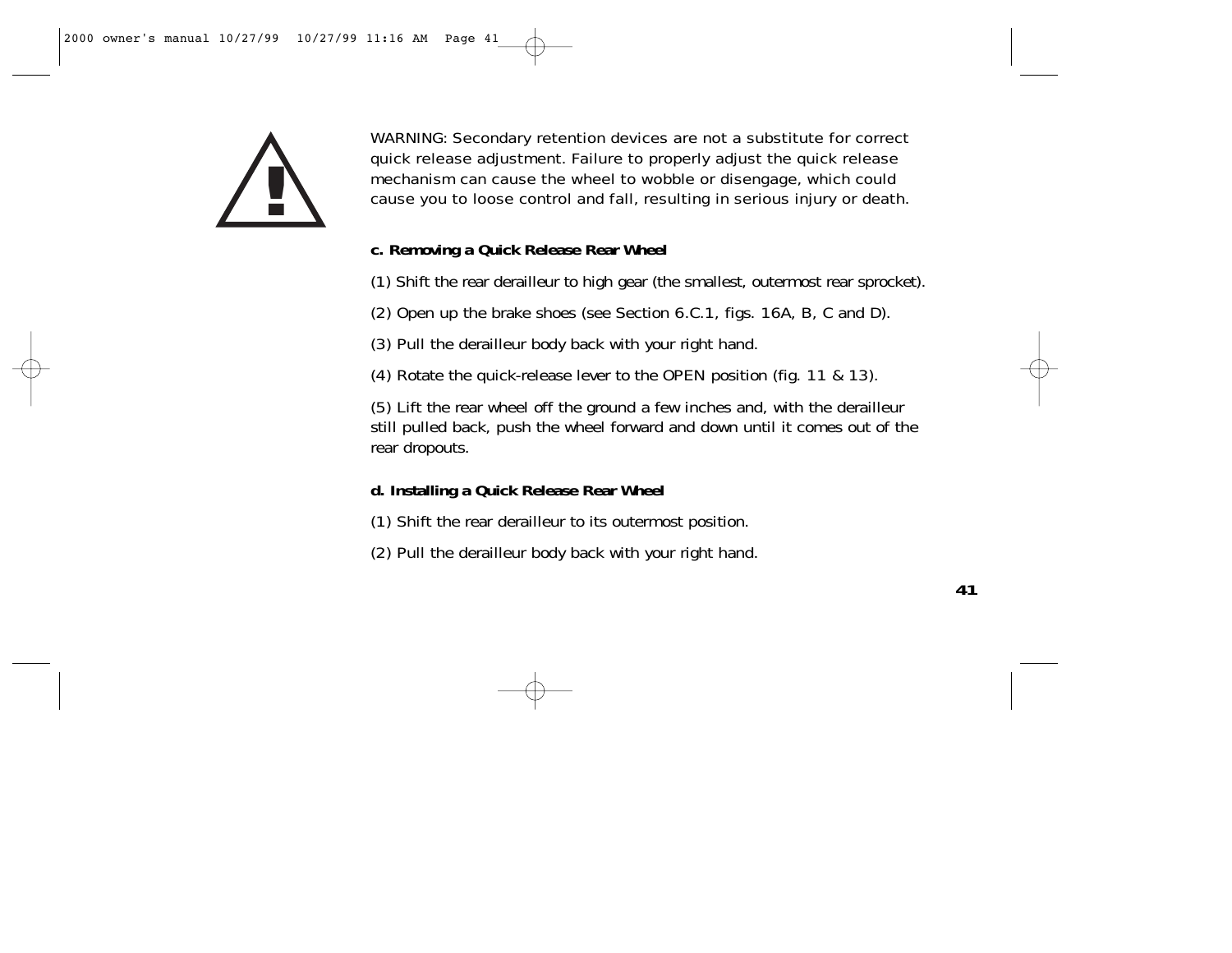fig. 14 Wheel in Rear Dropouts



(3) Rotate the quick-release lever to the OPEN position (see fig. 11). The lever should be on the side of the wheel opposite the derailleur and freewheel sprockets.

(4) Put the chain on top of the smallest freewheel sprocket. Then, insert the wheel into the frame dropouts and pull it all the way in to the dropouts (fig. 14).

(5) Tighten the adjusting nut until it is finger tight against the frame dropout; then rotate the lever toward the front of the bike until it is parallel to the frame's chainstay or seatstay and is curved toward the wheel (fig. 14).

CAUTION: If you can fully close the quick release without wrapping your fingers around the fork blade for leverage, and the lever does not leave a clear imprint in the palm of your hand, the tension is insufficient. Open the lever; turn the tension adjusting nut clockwise a quarter turn; then try again.

(6) If the lever cannot be pushed all the way to a position parallel to the chainstay or seatstay tube, return the lever to the OPEN position. Then turn the adjusting nut counterclockwise one-quarter turn and try tightening again.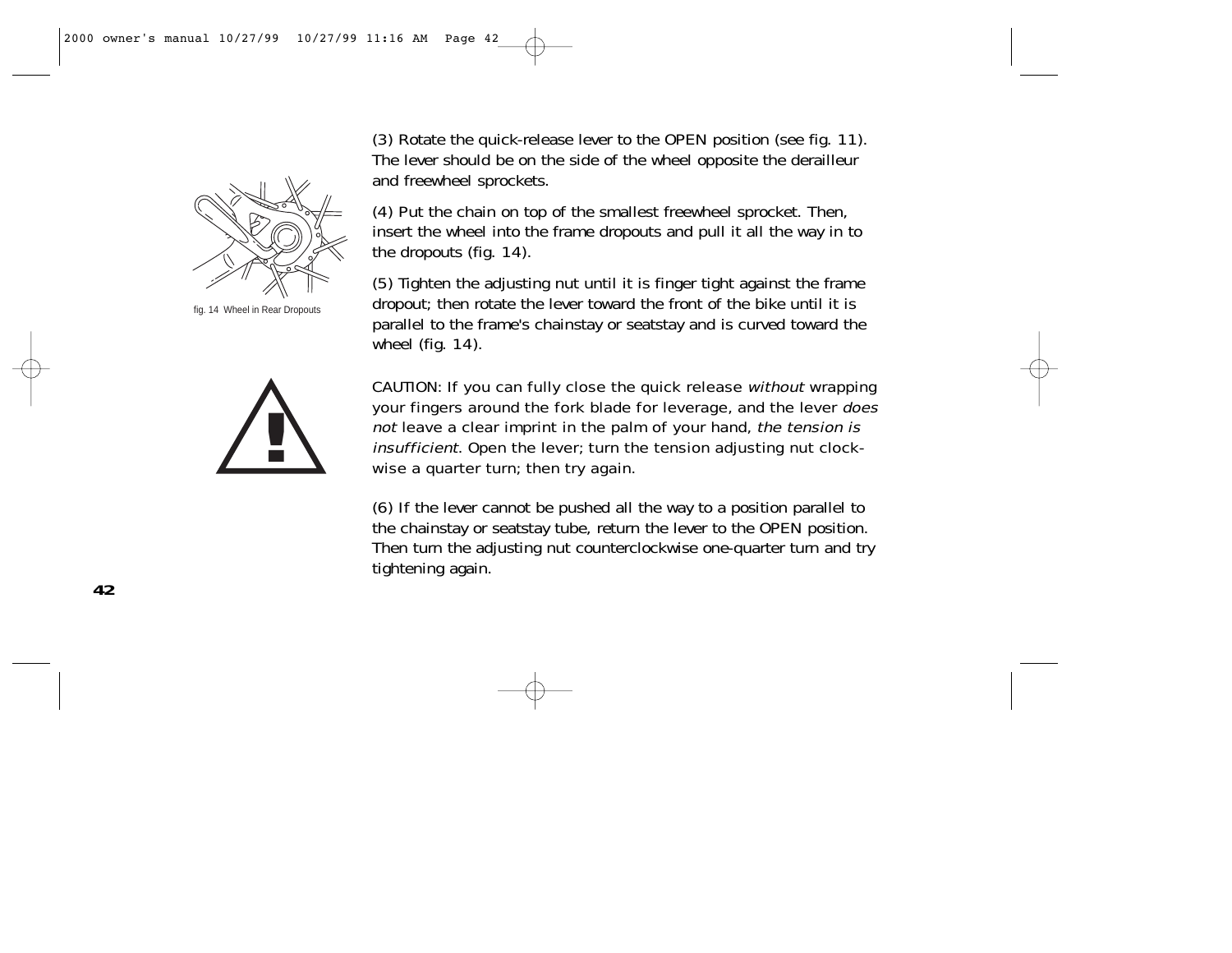(7) Push the rear derailleur back into position.

(8) Close the brake shoes; then spin the wheel to make sure that it is centered in the frame and clears the brake shoes.

## 4. Removing and Installing Bolt-On Wheels

### **a. Removing a Bolt-On Front Wheel**

(1) Open up the brake shoes (see Section 6.C.1, figs. 16A, B, C and D).

(2) With a 15mm box wrench or a six inch adjustable wrench, loosen the two axle nuts.

(3) If your front fork has a *clip-on* type secondary retention device, disengage it and go to step (4). If your front fork has an *integral* secondary retention device, loosen the axle nuts about six full turns; then go to step (4).

(4) Raise the front wheel a few inches off the ground and tap the top of the wheel with the palm of your hand to knock the wheel out of the fork ends.



 $f$ ia. 15b Bolt-on Wheel in Front Dropouts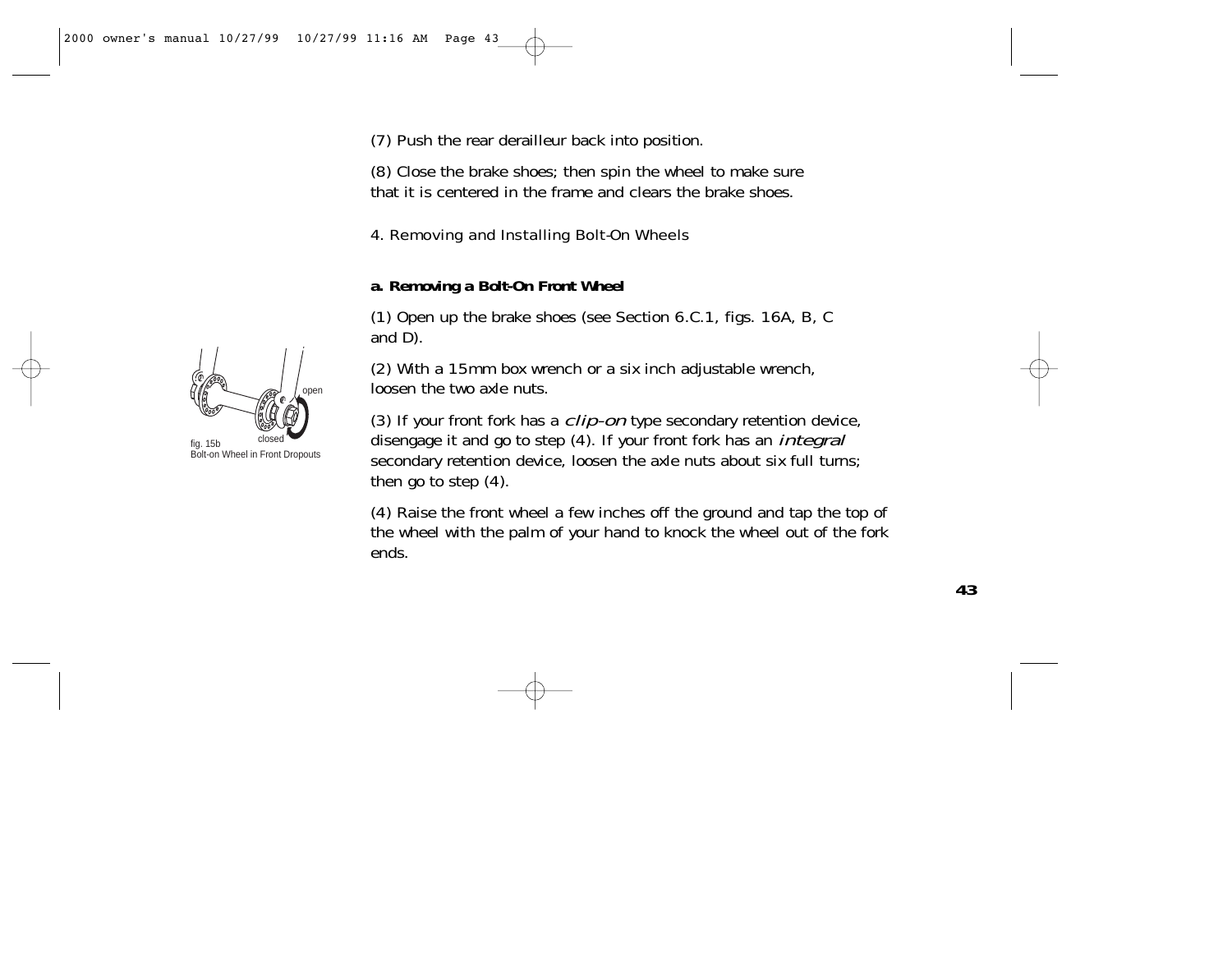# **b. Installing a Bolt-On Front Wheel**

(1) With the steering fork facing forward, insert the wheel between the fork blades so that the axle seats firmly at the top of the slots which are at the tips of the fork blades. The axle nut washers should be on the outside, between the fork blade and the axle nut. If your bike has a clip-on type secondary retention device, engage it.

(2) While pushing the wheel firmly to the top of the slots in the fork dropouts, and at the same time centering the wheel rim in the fork, use a six-inch adjustable wrench or a 15mm box wrench to tighten the axle nuts as tight as you can.

(3) Close the brake shoes; then spin the wheel to make sure that it is centered in the frame and clears the brake shoes.



fig. 15b  $(2)$  must be number of two axiences bott-on Wheel in Rear Dropouts  $\sim$  two axiences  $\sim$  1.115.

### **c. Removing a Bolt-On Rear Wheel**

(1) Open the rear brake shoes (see Section 6.C.1, figs. 16A, B, C and D).

(2) Shift the rear derailleur to high gear (the smallest rear sprocket) and pull the derailleur body back with your right hand.

(3) With a 15mm box wrench or a six-inch adjustable wrench, loosen the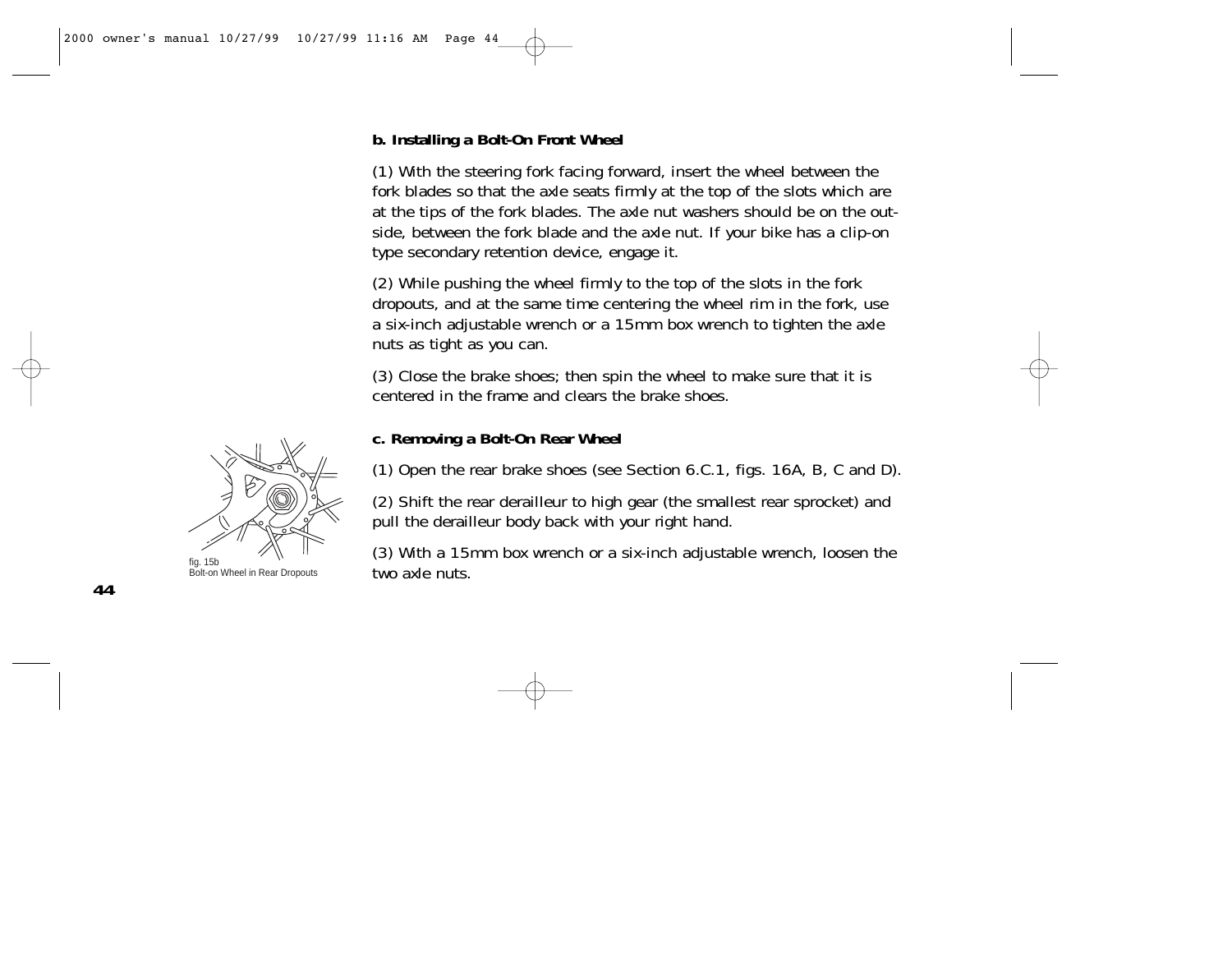(4) Lift the rear wheel off the ground a few inches and, with the derailleur still pulled back, push the wheel forward and down until it comes out of the rear dropouts.

## **d. Installing a Bolt-On Rear Wheel**

(1) Shift the rear derailleur to its outermost position and pull the derailleur body back with your right hand.

(2) Put the chain on to the smallest sprocket. Then, insert the wheel into the frame dropouts and pull it all the way in to the dropouts. The axle nut washers should be on the outside, between the frame and the axle nut.

(3) Tighten the axle nuts as tightly as you can, using a six-inch adjustable wrench or a 15mm box wrench.

(4) Push the rear derailleur back into position.

(5) Close the brake; then spin the wheel to make sure that it is centered in the frame and clears the brake shoes.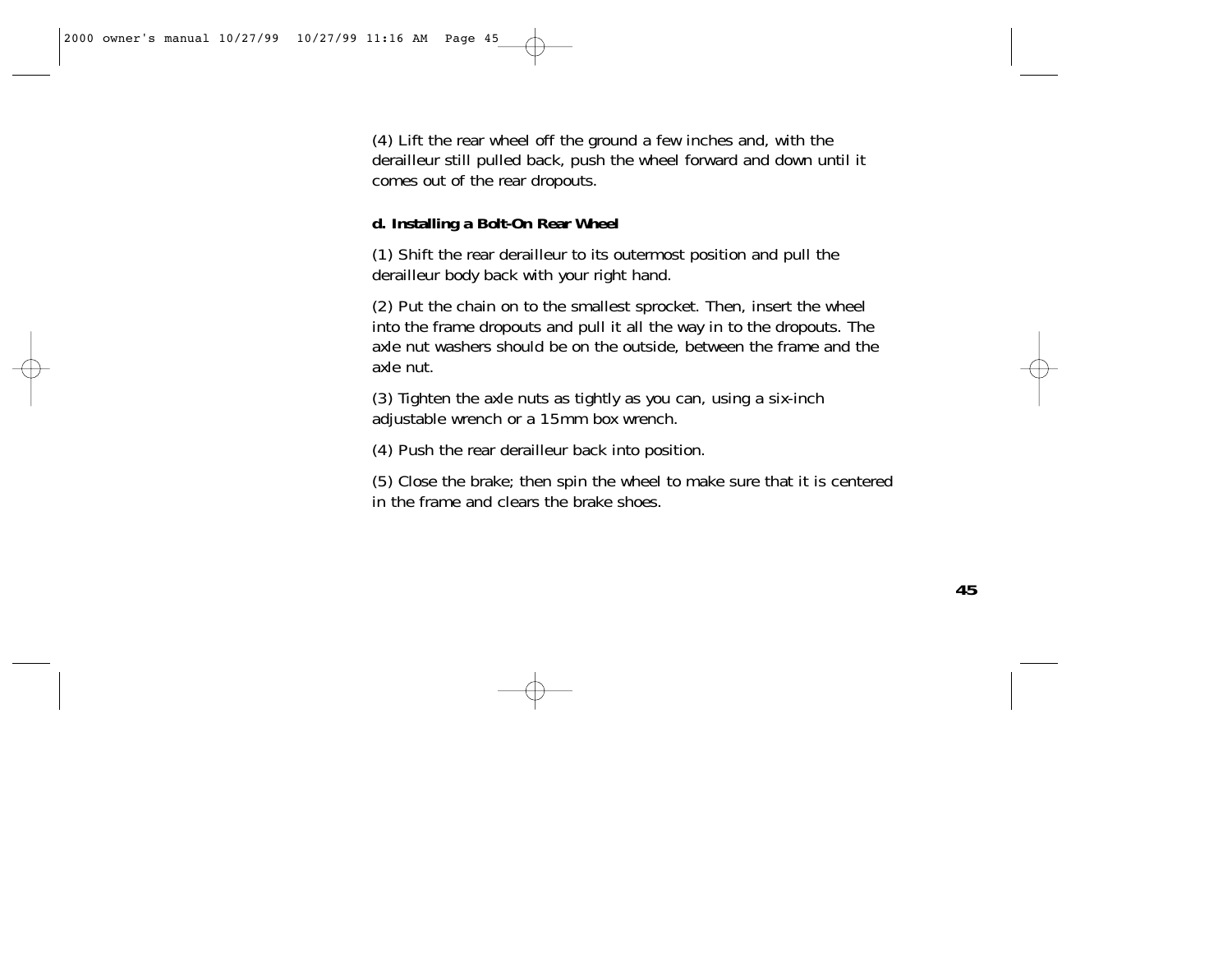# B. SEATPOST QUICK RELEASE

Many mountain bikes are equipped with quick-release seat post binders. The seatpost quick-release binder works exactly like the wheel quick-release (Section 6.A.1) While a quick release looks like a long bolt with a lever on one end and a nut on the other, the quick release uses a cam action to firmly clamp the seat post (see Figs. 7B and 11 ).



WARNING: Riding with an improperly tightened seat post can allow the saddle to turn or move and cause you to lose control and fall. Therefore:

1. Ask your dealer to help you make sure you know how to correctly clamp your seat post.

2. Understand and apply the correct technique for clamping your seat post quick release.

3. Before you ride the bike, first check that the seatpost is securely clamped.

**Adjusting the quick release mechanism**

The action of the quick release cam squeezes the seat collar around the seat post to hold the seat post securely in place. The amount of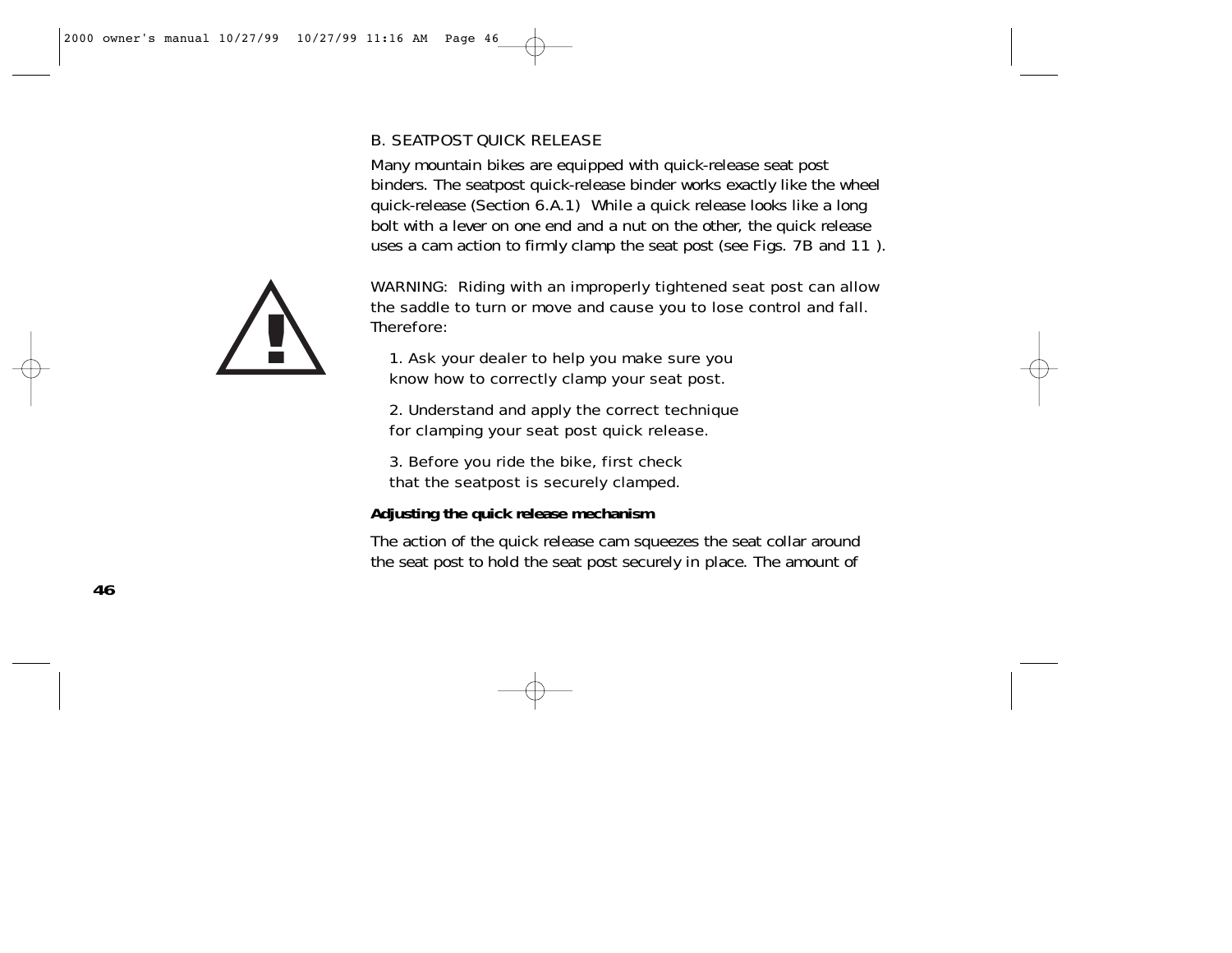clamping force is controlled by the tension adjusting nut. Turning the tension adjusting nut clockwise while keeping the cam lever from rotating increases clamping force; turning it counterclockwise while keeping the cam lever from rotating reduces clamping force. **Less than half a turn of the tension adjusting nut can make the difference between safe clamping force and unsafe clamping force.**



CAUTION: The full force of the cam action is needed to clamp the seatpost securely. Holding the nut with one hand and turning the lever like a wing nut with the other hand until everything is as tight as you can get it will not clamp the seatpost safely.

CAUTION: If you can fully close the quick release without wrapping your fingers around a frame tube for leverage, and the lever does not leave a clear imprint in the palm of your hand, the tension is insufficient. Open the lever; turn the tension adjusting nut clockwise a quarter turn; then try again.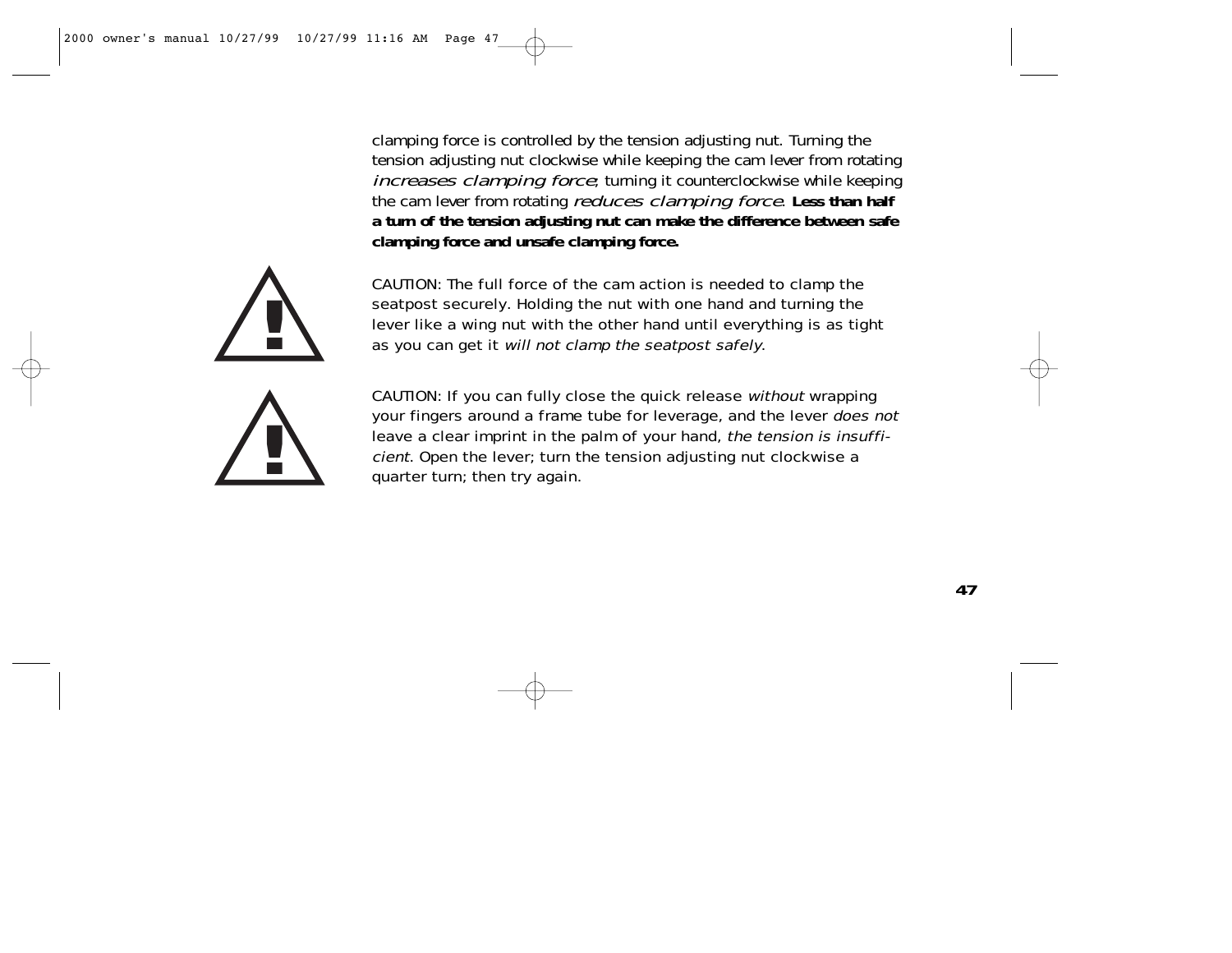# C. BRAKES

NOTE: For most effective braking, use both brakes and apply them simultaneously.



#### **1. How brakes work**

It's important to your safety that you instinctively know which brake lever controls which brake on your bike. In the U.S., bikes are required to be set up with the *right* brake lever controlling the *rear* brake, and the left lever controlling the front brake.

The braking action of a bicycle is a function of the friction between the brake surfaces -- usually the brake shoes and the wheel rim. To make sure that you have maximum friction available, keep your wheel rims and brake shoes clean and free of lubricants, waxes or polishes.

Make sure that your hands can reach and squeeze the brake levers comfortably. If your hands are too small to operate the levers comfortably,



**!**

**48**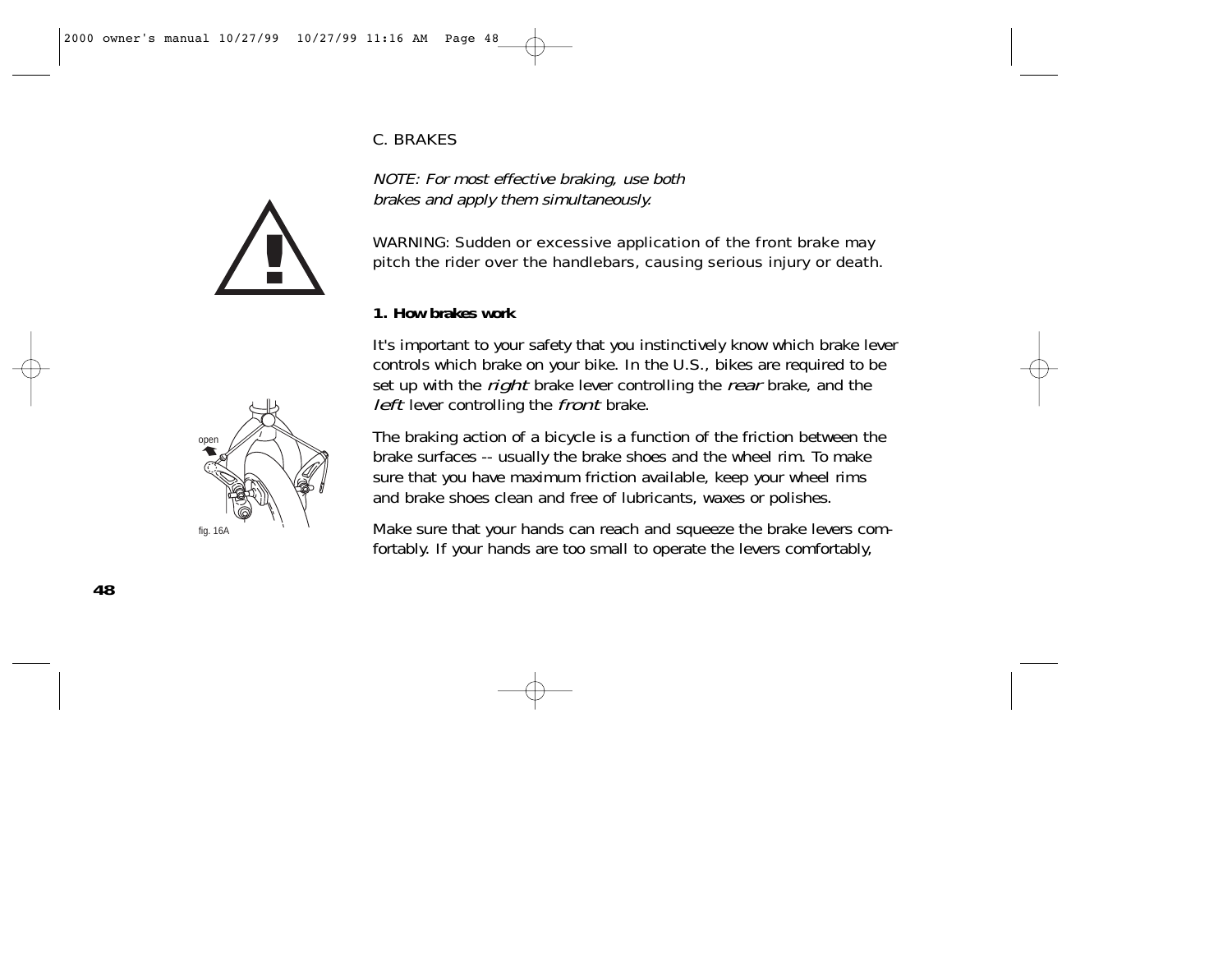

fig. 16C



consult your dealer *before* riding the bike. The lever reach may be adjustable; or you may need a different brake lever design.

Most brakes have some form of quick release mechanism to allow the brake shoes to clear the tire when a wheel is removed or reinstalled. When the brake quick release is in the open position, the brakes are inoperative. Ask your dealer to make sure that you understand the way the brake quick release works on your bike (see Fig. 16A, B, C & D) and check each time to make sure both brakes work correctly before you get on the bike.

Brakes are designed to *control your speed*, not just to stop the bike. Maximum braking force for each wheel occurs at the point just before the wheel "locks up" (stops rotating) and starts to skid. Once the tire skids, you actually *lose most of your stopping force and all* directional control. You need to practice slowing and stopping smoothly without locking up a wheel. The technique is called *progres*sive brake modulation. Instead of jerking the brake lever to the position where you think you'll generate appropriate braking force, squeeze the lever, progressively increasing the braking force. If you feel the wheel begin to lock up, *release* pressure just a little to keep the wheel rotating just short of lockup. It's important to develop a feel for the amount of brake lever pressure required for each wheel at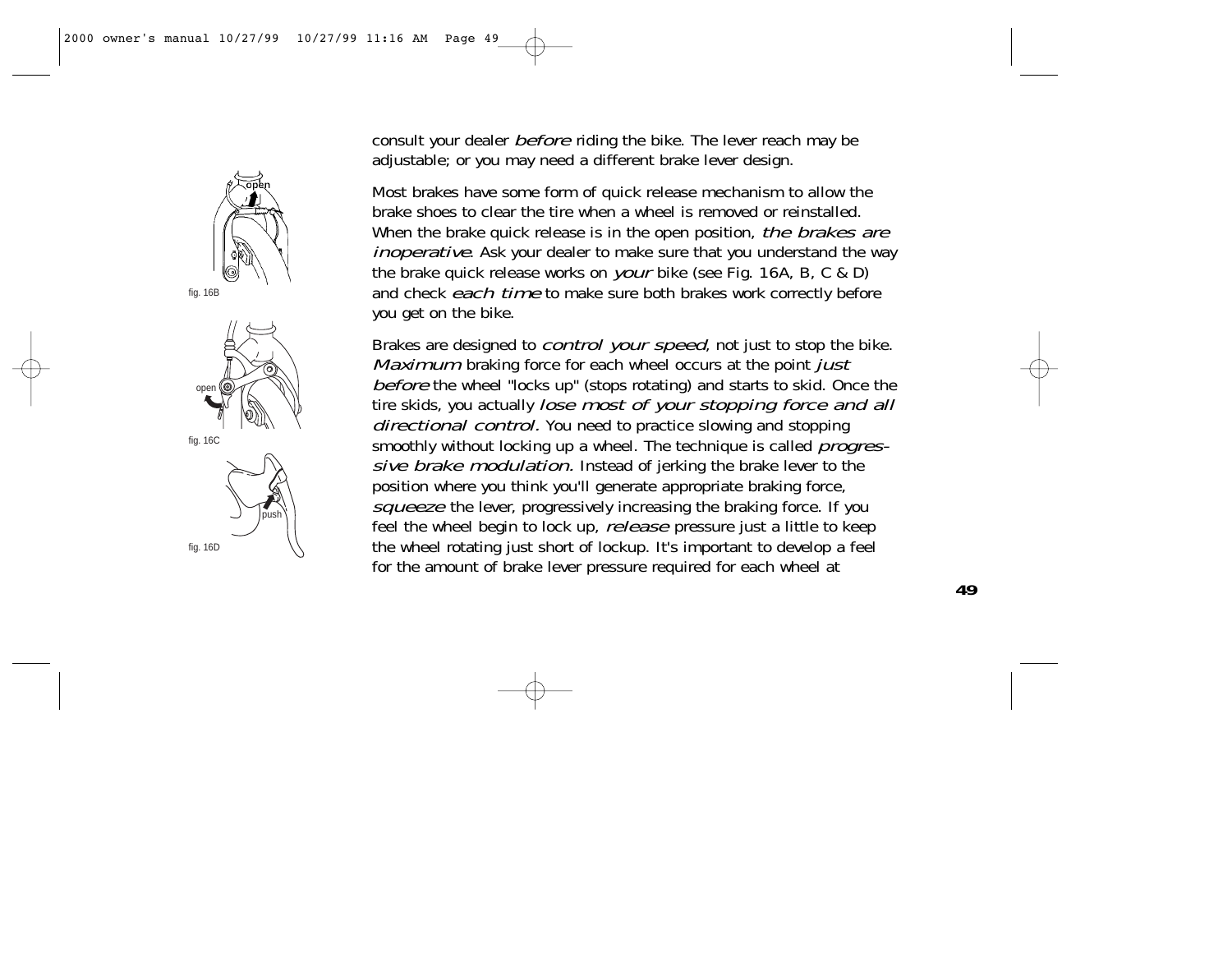different speeds and on different surfaces. To better understand this, experiment a little by walking your bike and applying different amounts of pressure to each brake lever, until the wheel locks.



WARNING: Some bicycle brakes, such as linear-pull (fig 16B) and disc brakes, are extremely powerful. You should take extra care in becoming familiar with these brakes and exercise particular care when using them. Applying these brakes too hard or too suddenly can lock up a wheel, which could cause you to lose control and fall.

When you apply one or both brakes, the bike begins to slow, but your body wants to continue at the speed at which it was going. This causes a transfer of weight to the front wheel (or, under heavy braking, around the front wheel hub, which could send you flying over the handlebars). A wheel with more weight on it will accept greater brake pressure before lockup; a wheel with less weight will lock up with less brake pressure. So, as you apply brakes and your weight shifts forward, you need to shift your body toward the rear of the bike, to transfer weight back on to the rear wheel; and at the same time, you need to both *decrease* rear braking and *increase front* braking force. This is even more important on steep descents, because descents shift weight forward.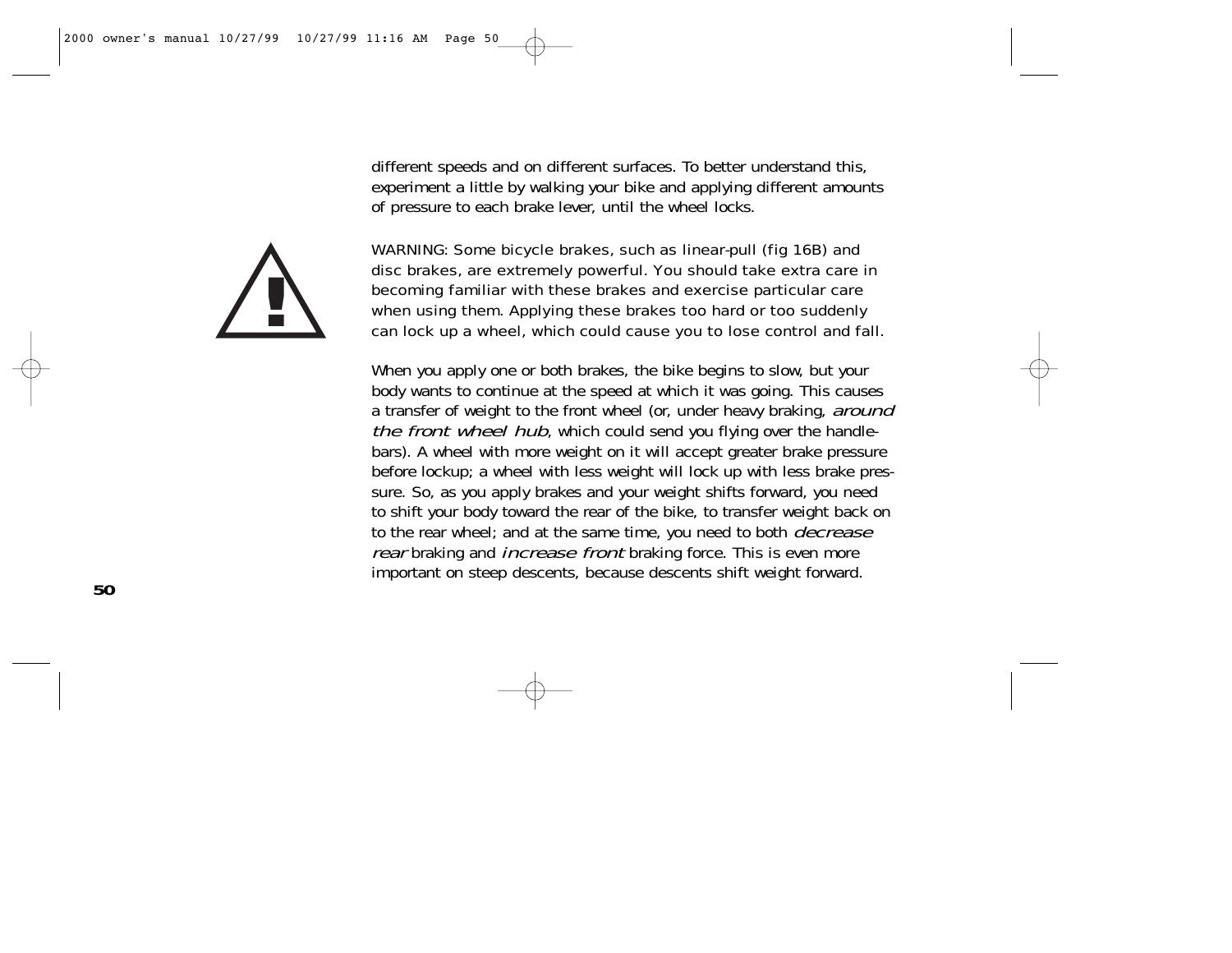

fig. 17A Brake Lever Adjusting Barrel



fig. 17B Caliper Brake Adjusting Barrel

The keys to effective speed control and safe stopping are controlling wheel lockup and weight transfer. Practice braking and weight transfer techniques where there is no traffic or other hazards and distractions.

Everything changes when you ride on loose surfaces or in wet weather. Tire adhesion is reduced, so the wheels have less cornering and braking traction and can lock up with less brake force. Moisture or dirt on the brake shoes reduces their ability to grip. **The way to maintain control on loose or wet surfaces is to go more slowly to begin with.**

# **2. Adjusting your brakes**

**If** either brake lever on your bike fails the Mechanical Safety Check (Section 4.C) you can restore brake lever travel by turning the brake cable adjusting barrel (figs. 17A &B) counterclockwise, then lock the adjustment in by turning the barrel's lock nut *clockwise* as far as it will go. If the lever still fails the Mechanical Safety Check, have your dealer check the brakes.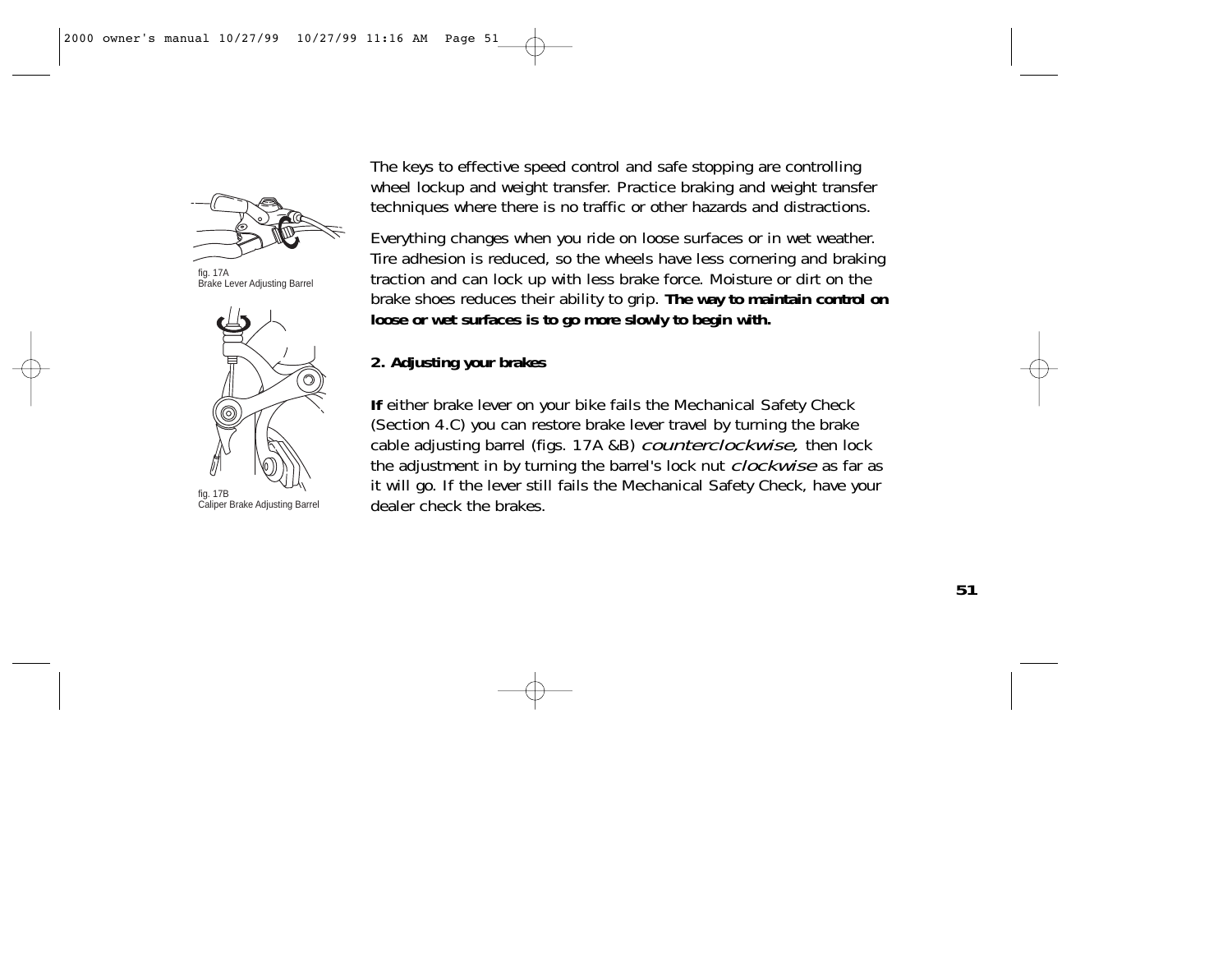# D. SHIFTING

Your multi-speed bicycle will have a derailleur drivetrain (see 2. below), an internal gear hub drivetrain (see 3. below) or, in some special cases, a combination of the two.

# **1. Why all those gears?**

You will get the greatest fitness benefit, produce the greatest sustained power and have the greatest endurance if you learn to spin the pedals at high revolutions per minute (called cadence) against low resistance. You will get the least fitness benefit and have the least endurance by pushing hard on the pedals against heavy resistance. The purpose of having multiple gears on a bicycle is to let you chose the gear that allows you to maintain your optimum cadence under the widest range of riding conditions. Depending on your fitness level and experience (the more fit, the higher the cadence), optimum cadence is between 60 and 90 pedal revolutions per minute.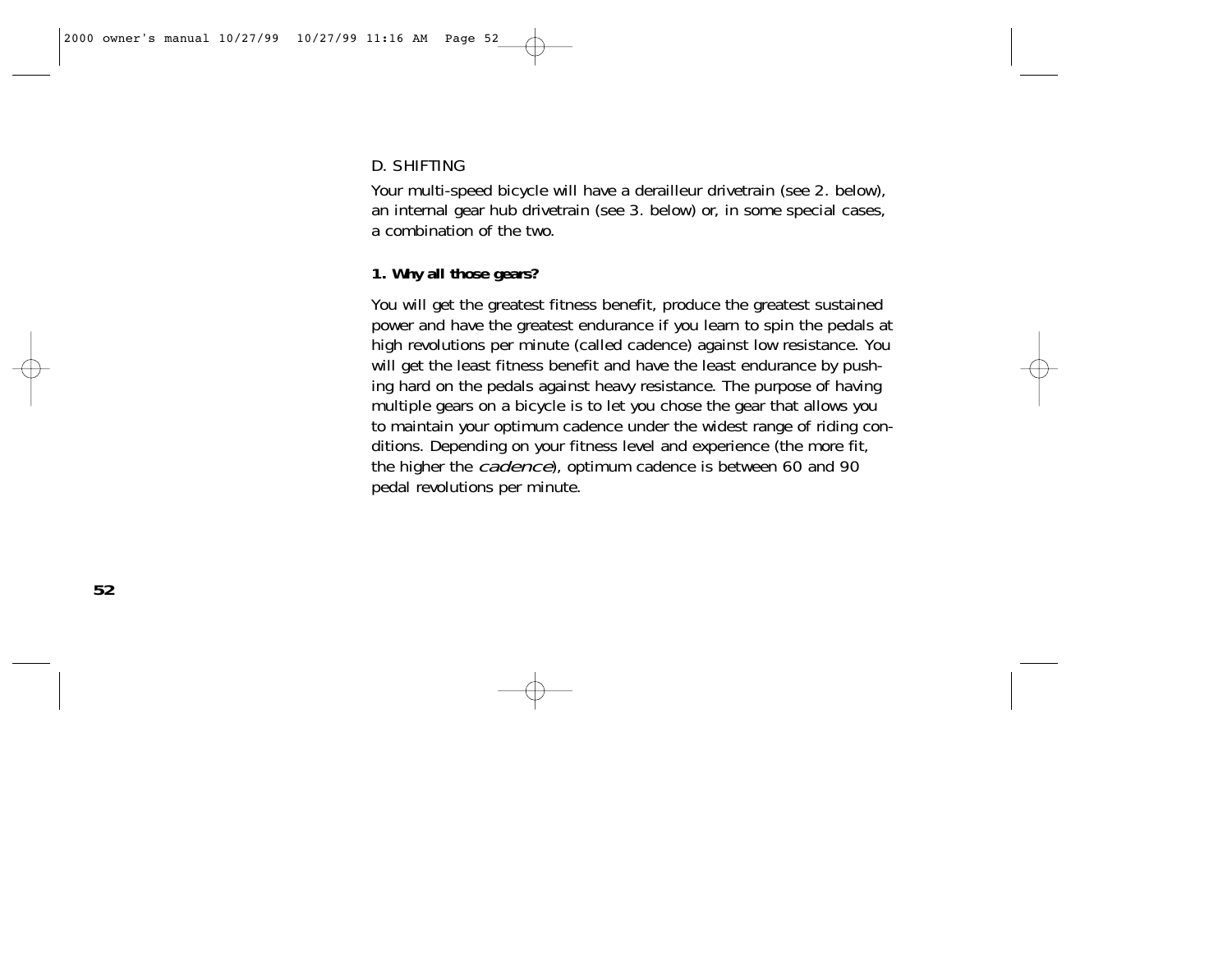# **2. Shifting a derailleur drivetrain**











If your bicycle has a derailleur drivetrain, the gear-changing mechanism

- a rear sprocket cluster, called a freewheel or freewheel cassette
- a rear derailleur

will consist of:

- usually a front derailleur
- one or two shifters
- one or two control cables
- one, two or three front sprockets called chainrings
- $\bullet$  a drive chain

The number of possible gear combinations ("speeds") is the product of multiplying the number of sprockets at the rear of the drivetrain by the number of sprockets at the front (6 x 2 = 12, 6 x 3 = 18, 7 x 3 = 21 and so on).

# **a. Shifting Gears**

There are many different types of shifter mechanisms, each preferred for specific types of application because of its ergonomic, performance and price characteristics. The designers of your bike have selected the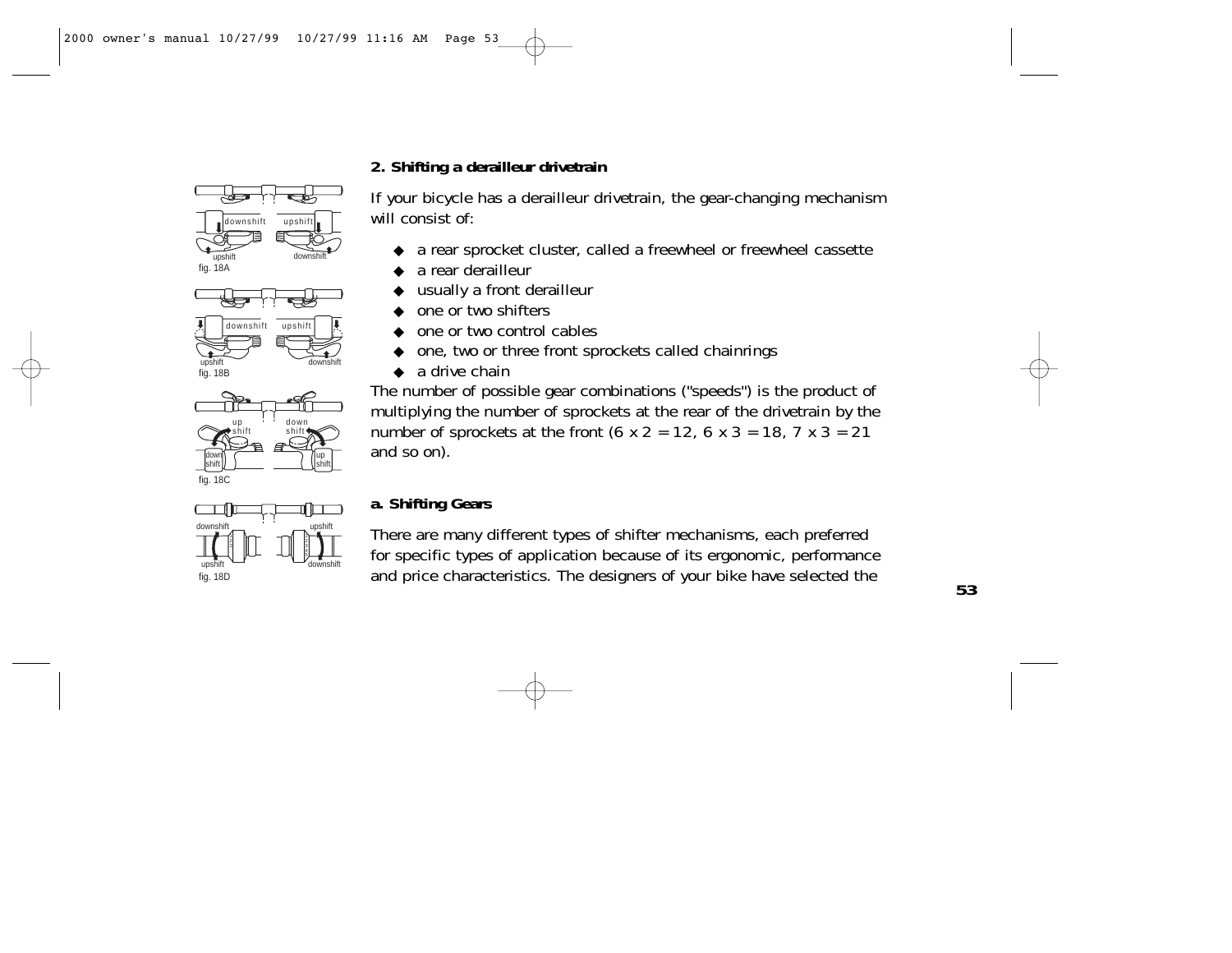

shifter design which they believe will give the best results on your bike. The different types of shifters and their operation are illustrated in figures 18A through 18H. Identify the shifters on your bike before reading on.

The vocabulary of shifting can be pretty confusing. A *downshift* is a shift to a "slower" gear, one which is easier to pedal. An *upshift* is a shift to a "faster", harder to pedal gear. What's confusing is that what's happening at the front derailleur is the opposite of what's happening at the rear derailleur (for details, read the instructions on **Shifting the Rear Derailleur and Shifting the Front Derailleur** below). For example, you can select a gear which will make pedaling easier on a hill (make a downshift) in one of two ways: shift the chain down the gear "steps" to a smaller gear at the front, or up the gear "steps" to a larger gear at the rear. So, at the rear gear cluster, what is *called* a downshift *looks like* an upshift. The way to keep things straight is to remember that shifting the chain  $in$  towards the centerline of the bike is for accelerating and climbing and is called a *downshift*. Moving the chain out or away from the centerline of the bike is for speed and is called an *upshift*.

Whether upshifting or downshifting, the bicycle derailleur system design requires that the drive chain be moving forward and be under at least some tension. A derailleur will shift *only* if you are pedaling forward.

**54**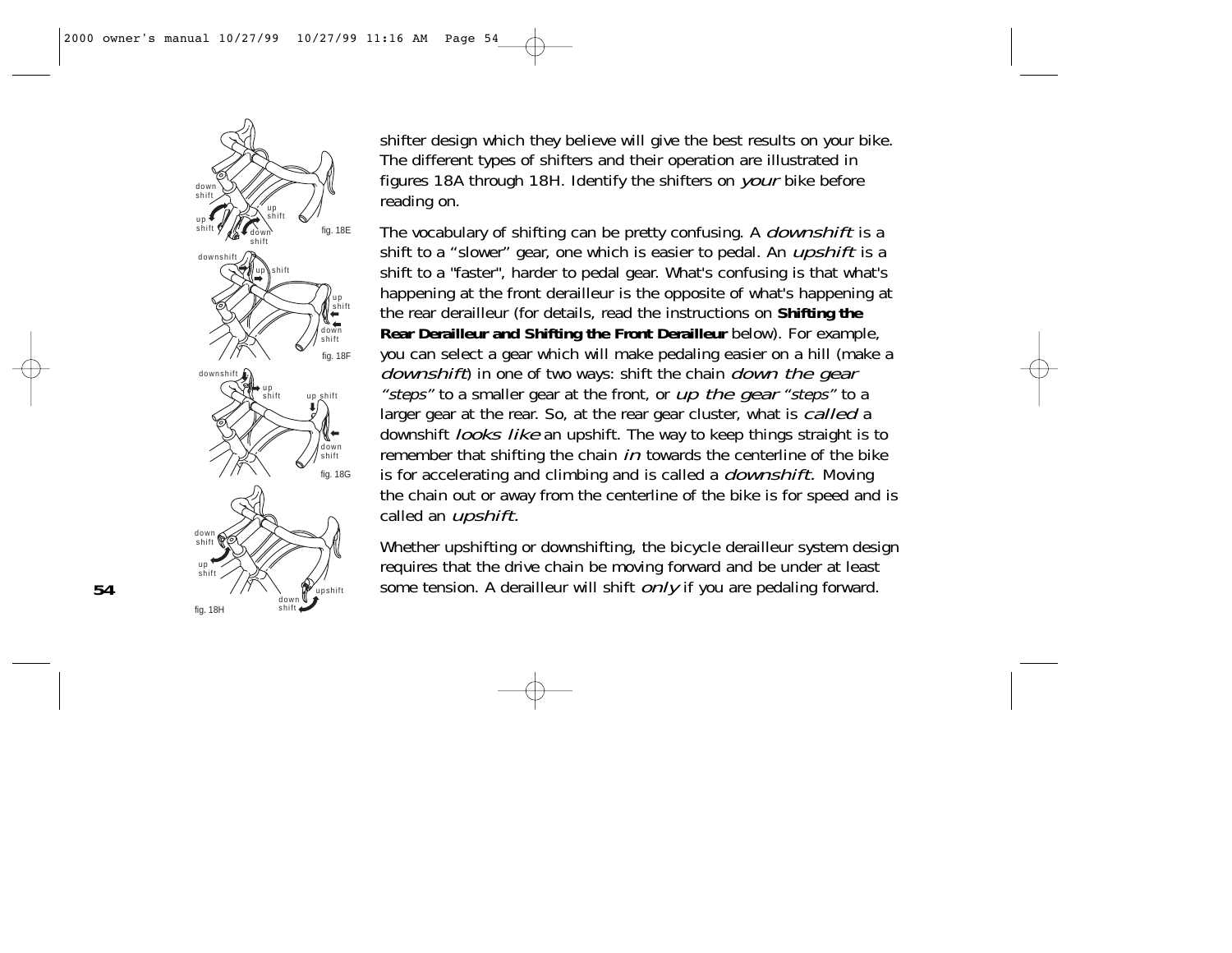

CAUTION: Never move the shifter while pedaling backward, nor pedal backwards after having moved the shifter. This could jam the chain and cause serious damage to the bicycle.

WARNING: Never shift a misadjusted derailleur onto the largest or the smallest sprocket. The chain could jam, causing you to lose control and fall.

# **1) Shifting the Rear Derailleur**

The rear derailleur is controlled by the right shifter.

The function of the rear derailleur is to move the drive chain from one gear to another on the rear gear cluster, thereby changing gear drive ratios. The smaller sprockets on the gear cluster produce higher gear ratios. Pedaling in the higher gears requires greater pedaling effort, but takes you a greater distance with each revolution of the pedal cranks. The larger sprockets produce lower gear ratios. Using them requires less pedaling effort, but takes you a shorter distance with each pedal crank revolution. Moving the chain from a smaller sprocket of the gear cluster to a *larger* sprocket results in a downshift. Moving the chain from a *larger* sprocket to a smaller sprocket results in an *upshift*. In order for the derailleur to disengage the chain from one sprocket and move it on to another, the chain must be moving forward (i.e. the rider must be pedaling forward).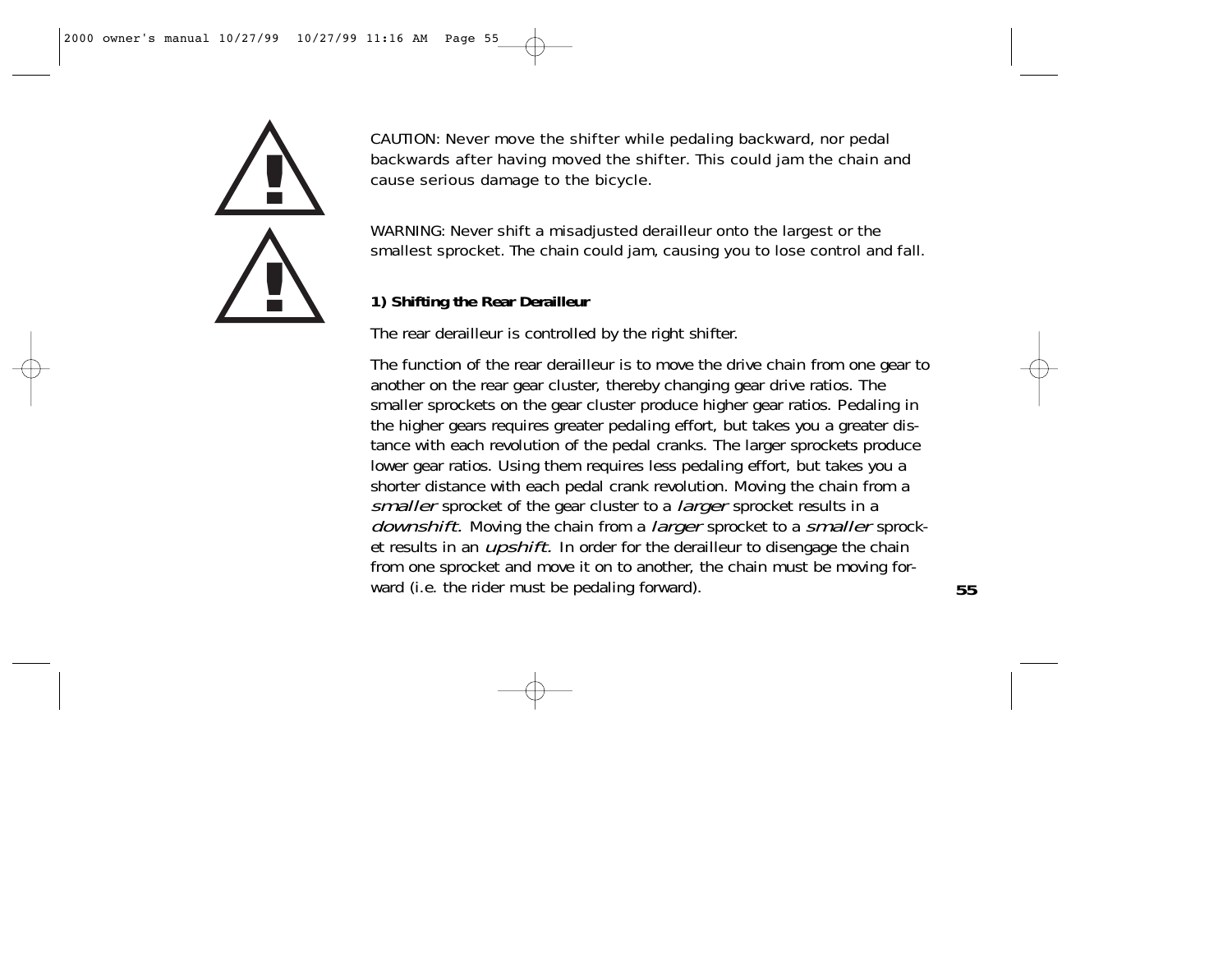## **2) Shifting the Front Derailleur:**

The front derailleur, which is controlled by the left shifter, shifts the chain between the larger and smaller chainrings. Shifting the chain onto a smaller chainring makes pedaling easier (a *downshift*). Shifting to a larger chainring makes pedaling harder (an *upshift*).

# **b) Which gear should I be in?**

The combination of *largest rear, smallest front gears* (Fig. 19) is for the steepest hills. The *smallest rear, largest front* combination (Fig. 19) is for the greatest speed. It is not necessary to shift gears in sequence. Instead, find the "starting gear" which is right for your level of ability -- a gear which is hard enough for quick acceleration but easy enough to let you start from a stop without wobbling -- and experiment with upshifting and downshifting to get a feel for the different gear combinations. At first, practice shifting where there are no obstacles, hazards or other traffic, until you've built up your confidence. Once you've learned the basics, experience will teach you which gear is appropriate for which condition, and practice will help you shift smoothly and at precisely the optimum moment.

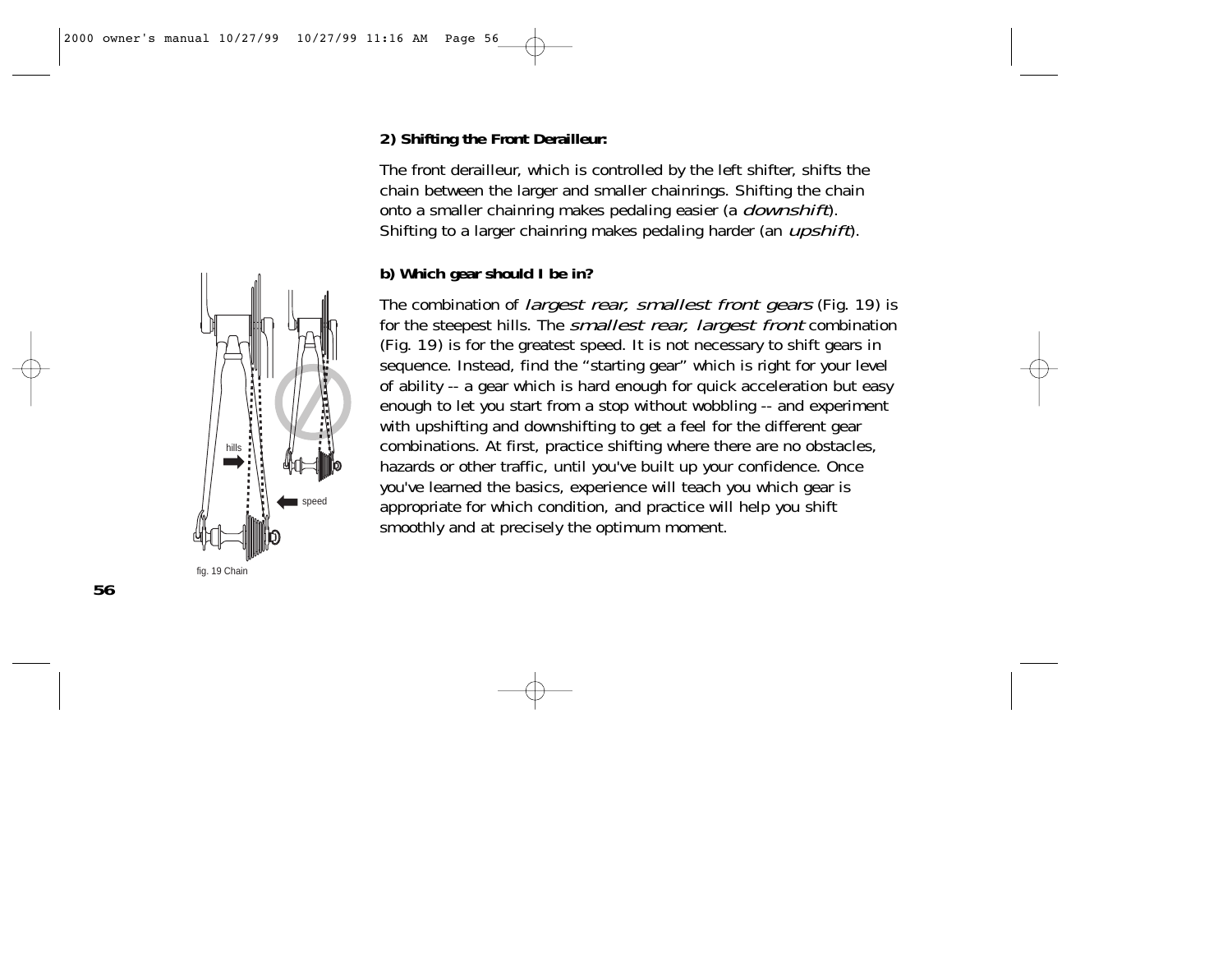# **3. Shifting an internal gear hub drivetrain**

If your bicycle has an internal gear hub drivetrain, the gear changing mechanism will consist of:

- ◆ a 3, 5, 7 or possibly 12 speed internal gear hub
- ◆ one, or sometimes two shifters
- ◆ one or two control cables
- ◆ one front sprockets called chainrings
- $\bullet$  a drive chain

## **a) Shifting internal gear hub gears**

Shifting with an internal gear hub drivetrain is simply a matter of moving the shifter to the indicated position for the desired gear. After you have moved the shifter to the gear position of your choice, ease the pressure on the pedals for an instant to allow the hub to complete the shift.

# **b) Which gear should I be in?**

The numerically lowest gear (1) is for the steepest hills. The numerically largest gear (3, 5, 7 or 12, depending on the number of speeds of your hub) is for the greatest speed.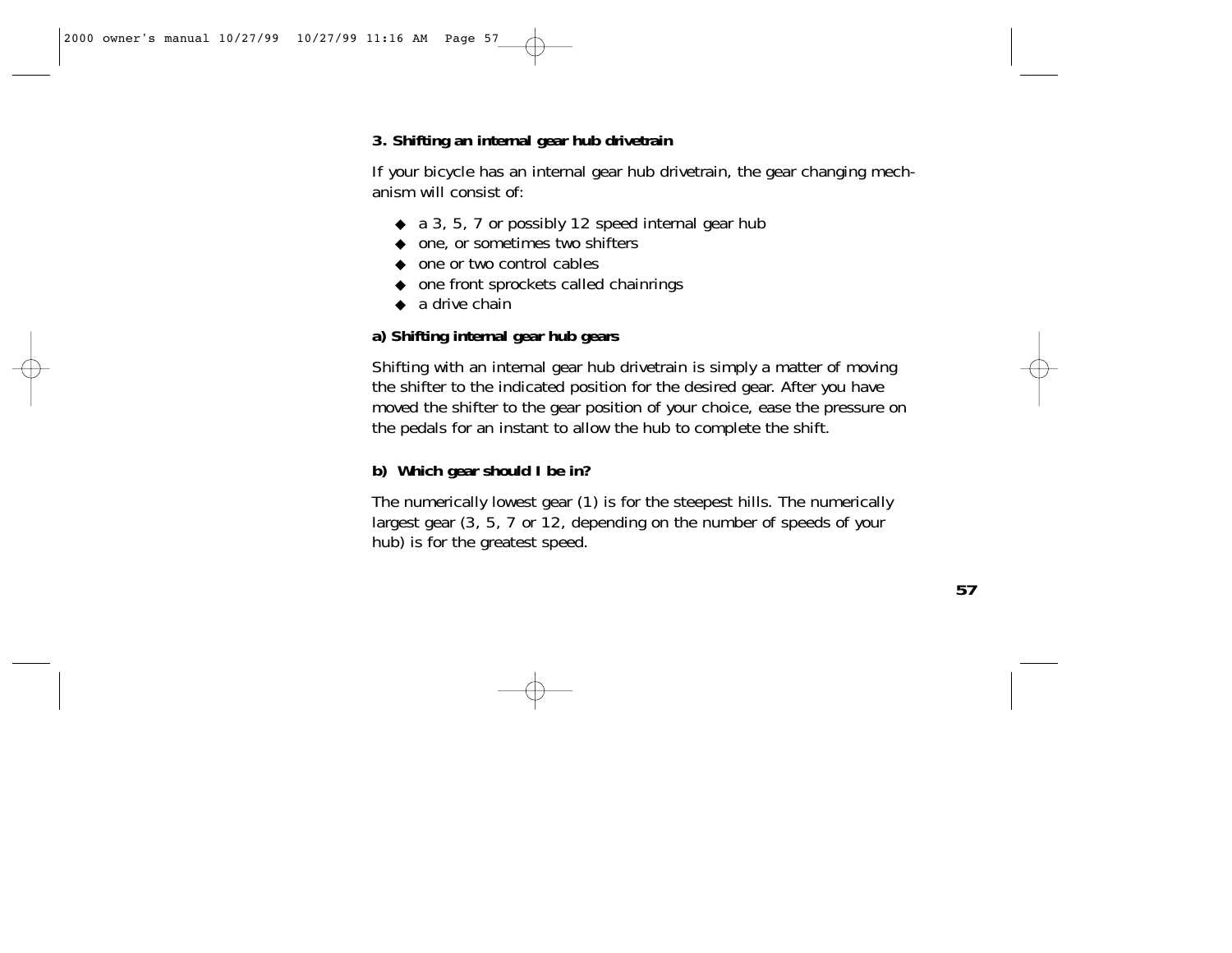Shifting from an easier, "slower" gear (like 1) to a harder, "faster" gear (like 2 or 3) is called an *upshift*. Shifting from a harder, "faster" gear to an easier, "slower" gear is called a *downshift*. It is not necessary to shift gears in sequence. Instead, find the "starting gear" for the conditions -- a gear which is hard enough for quick acceleration but easy enough to let you start from a stop without wobbling -- and experiment with upshifting and downshifting to get a feel for the different gears. At first, practice shifting where there are no obstacles, hazards or other traffic, until you've built up your confidence. Once you've learned the basics, experience will teach you which gear is appropriate for which condition, and practice will help you shift smoothly and at precisely the optimum moment.

#### E. TOECLIPS & STRAPS

Toeclips and straps are the traditional means which experienced cyclists use to keep their feet correctly positioned and engaged with the pedals. The toeclip positions the ball of the foot over the pedal spindle, which gives maximum pedaling power. The toe strap, when tightened, keeps the foot engaged throughout the rotation cycle of the pedal. While toeclips and straps give some benefit with any kind of shoe, they work most effectively with cycling shoes designed for use with toeclips. Your dealer can explain how toeclips and straps work.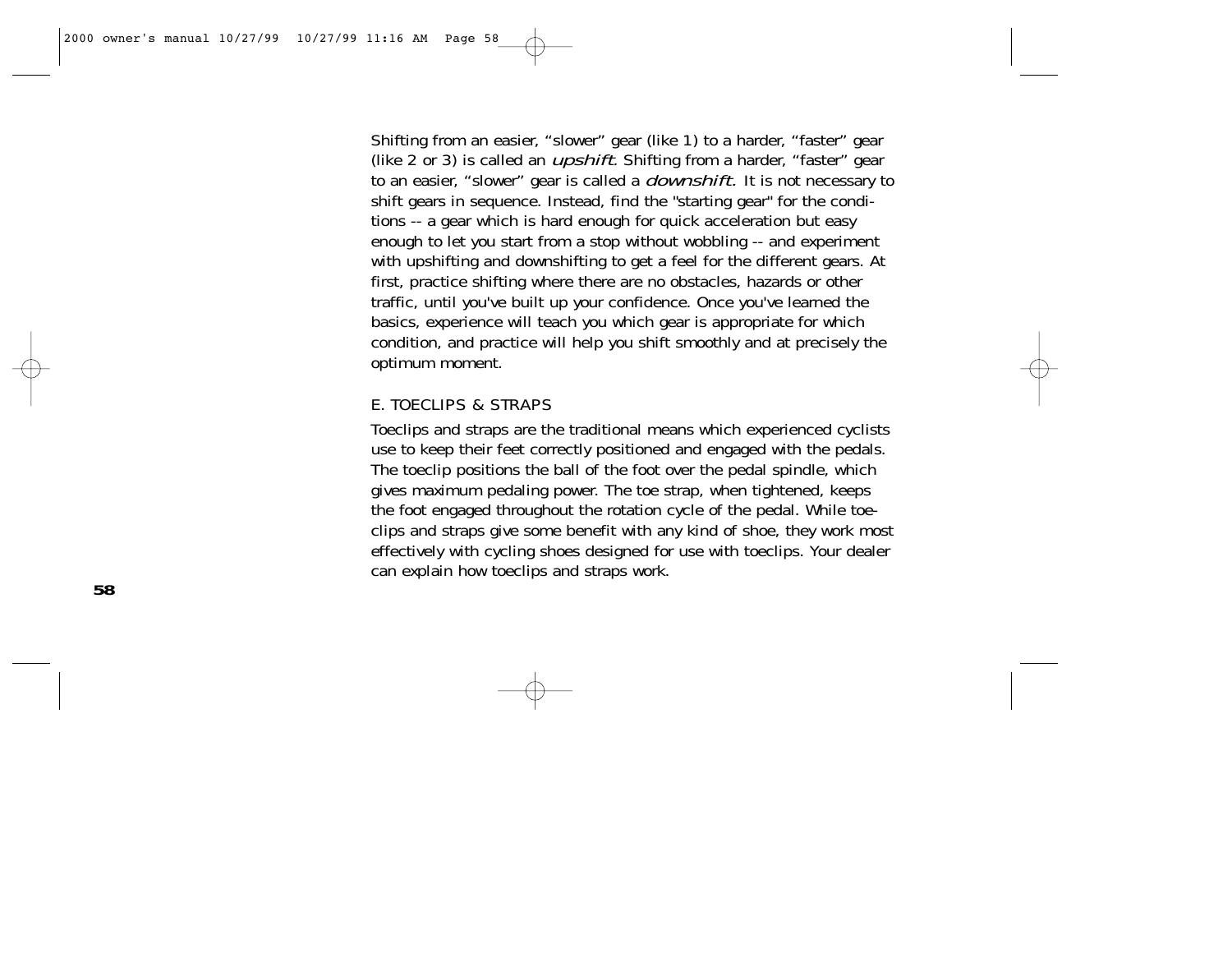

WARNING: Getting into and out of pedals with toeclips and straps requires skill which can only be acquired with practice. Until it becomes a reflex action, the technique requires concentration which can distract the rider's attention, causing you to lose control and fall. Practice the use of toeclips and straps where there are no obstacles, hazards or traffic. Keep the straps loose, and don't tighten them until your technique and confidence in getting in and out of the pedals warrants it. Never ride in traffic with your toe straps tight.

# F. CLIPLESS ("STEP-IN") PEDALS

Clipless pedals (sometimes called "step-in pedals") are the means most racers use to keep their feet securely in the correct position for maximum pedaling efficiency. They work like ski bindings ... a plate on the sole of the shoe clicks into a spring-loaded fixture on the pedal. Clipless pedals require shoes specifically designed for the make and model pedal being used.

Many clipless pedals are designed to allow the rider to adjust the amount of force needed to engage or disengage the foot. Your dealer can show you how to make this adjustment.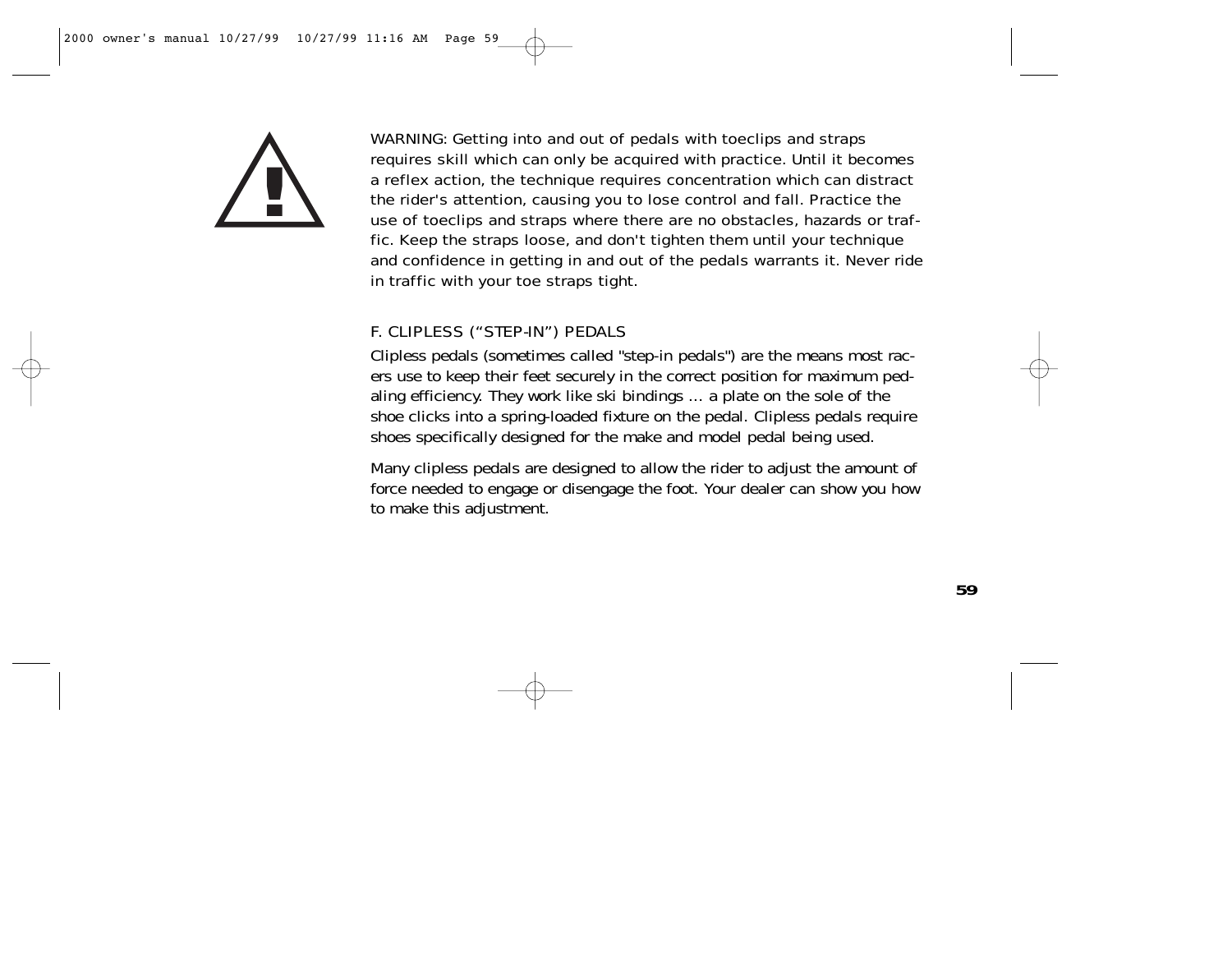







WARNING: Clipless pedals are intended for use with shoes specifically made to fit them and are designed to firmly keep the foot engaged with the pedal. Practice is required to learn to engage and disengage the foot safely. Until engaging and disengaging the foot becomes a reflex action, the technique requires concentration which can distract the rider's attention, causing the rider to lose control and fall. Practice engaging and disengaging clipless pedals in a place where there are no obstacles, hazards or traffic; and be sure that you follow the setup and service instructions and warnings which came with your pedals.

#### G. TIRES AND TUBES

### **1. Tires**

Bicycle tires are available in many designs and specifications, ranging from general-purpose designs to tires designed to perform best under very specific weather or terrain conditions. Your bicycle has been equipped with tires which the bike's manufacturer felt were the best balance of performance and value for the use for which the bike was intended. If, once you've gained experience with your new bike, you feel that a different tire might better suit your riding needs, your dealer fig. 20 Tire Markings<br>Can help you select the most appropriate design.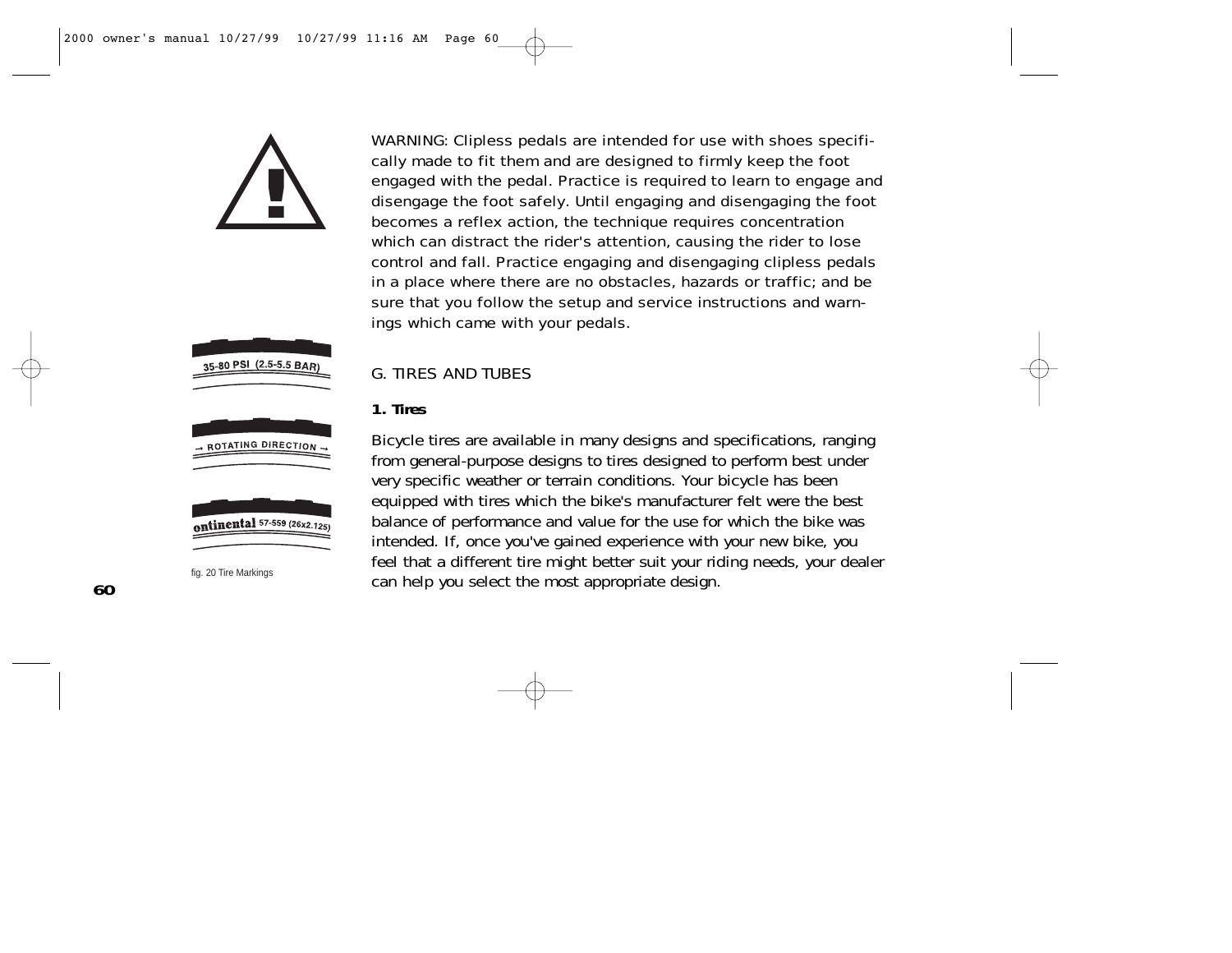The size, pressure rating, and on some high-performance tires the specific recommended use, are marked on the sidewall of the tire (see Fig. 20). The part of this information which is most important to you is **Tire Pressure.**



WARNING: Never inflate a tire beyond the maximum pressure marked on the tire's sidewall. Exceeding the recommended maximum pressure may blow the tire off the rim, which could cause damage to the bike and injury to the rider and bystanders.

The best way to inflate a bicycle tire to the correct pressure is with a bicycle pump. Your dealer can help you select an appropriate pump.



CAUTION: Gas station air hoses move a large volume of air very rapidly, and will raise the pressure in your tire very rapidly. To avoid overinflation when using a gas station air hose, put air into your tire in short, spaced bursts.

Tire pressure is given either as *maximum pressure* or as a *pressure* range. How a tire performs under different terrain or weather conditions depends largely on tire pressure.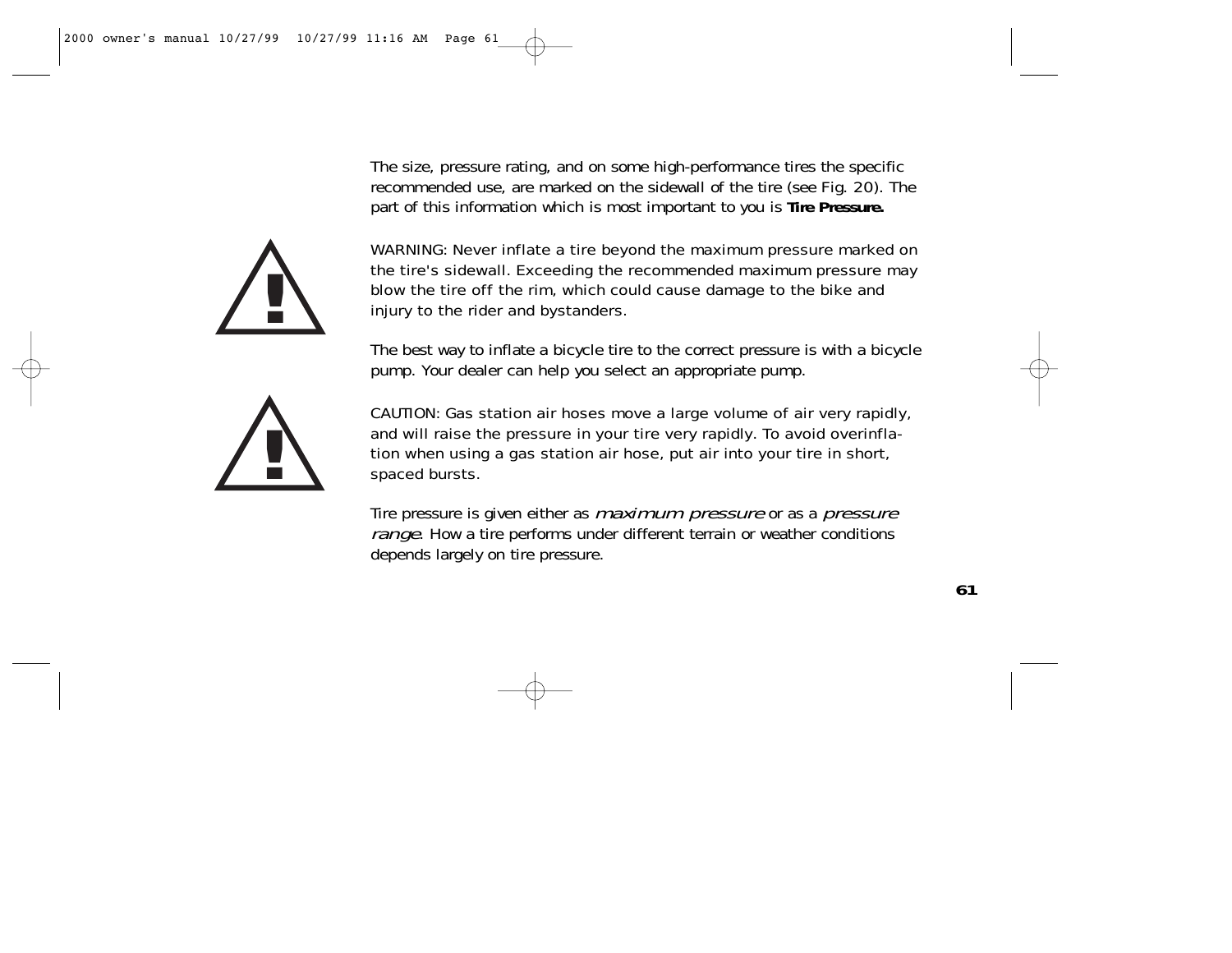Inflating the tire to near its maximum recommended pressure gives the lowest rolling resistance; but also produces the harshest ride. High pressures work best on smooth, dry pavement.

Very low pressures, at the bottom of the recommended pressure range, give the best performance on smooth, slick terrain such as hard-packed clay, and on deep, loose surfaces such as deep, dry sand.

Tire pressure that is too low for your weight and the riding conditions can cause a puncture of the tube by allowing the tire to deform sufficiently to pinch the inner tube between the rim and the riding surface.



CAUTION: Pencil type automotive tire gauges and gas station air hose pressure settings can be inaccurate and should not be relied upon for consistent, accurate pressure readings. Instead, use a high quality dial gauge.

Ask your dealer to recommend the best tire pressure for the kind of riding you will most often do, and have the dealer inflate your tires to that pressure. Then, check inflation as described in Section 4.C so you'll know how correctly inflated tires should look and feel. Some tires may need to be brought up to pressure every week or two.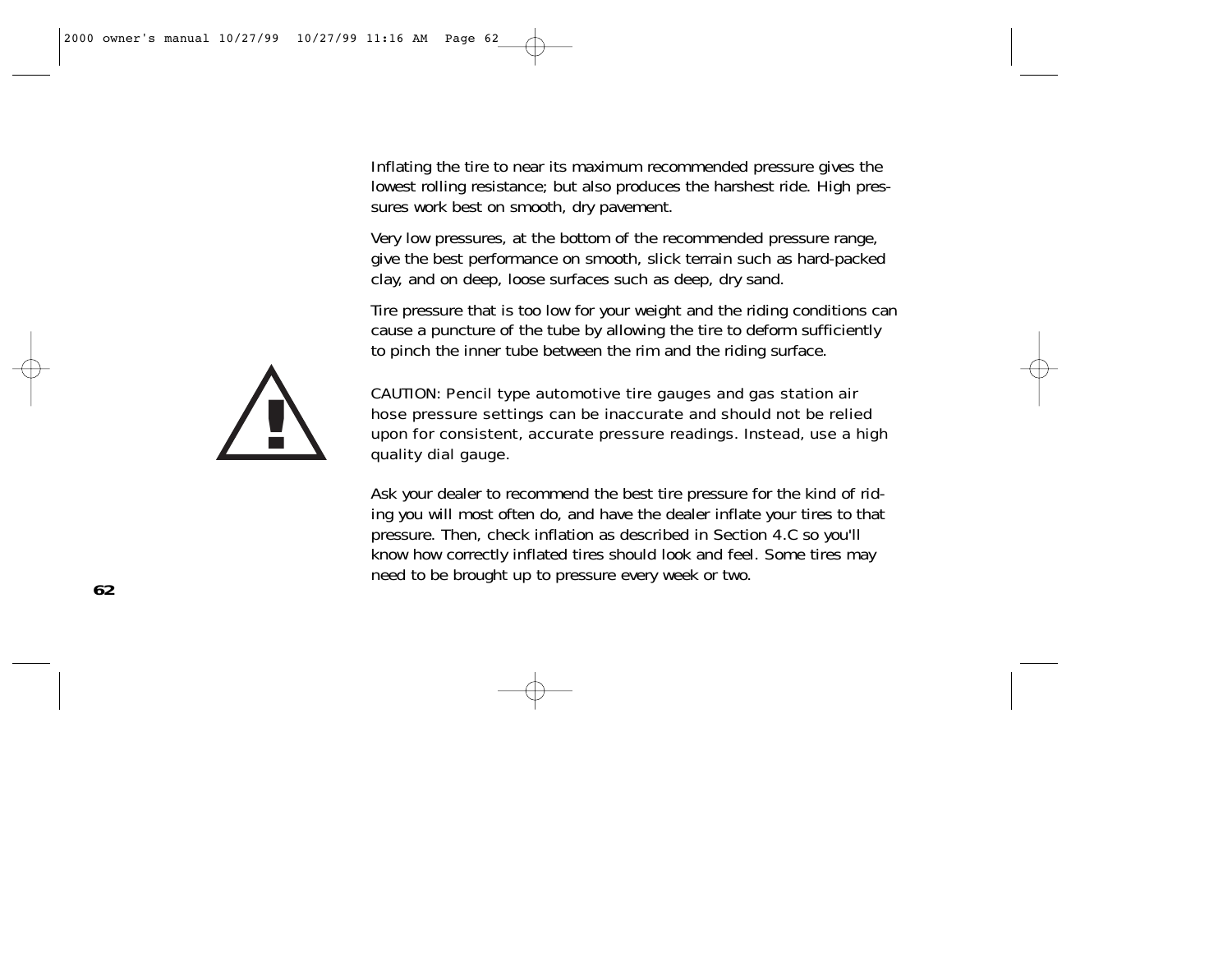Some special high-performance tires have **unidirectional treads**: their tread pattern is designed to work better in one direction than in the other. The sidewall marking of a unidirectional tire will have an arrow showing the correct rotation direction. If your bike has unidirectional tires, be sure that they are mounted to rotate in the correct direction.

#### **2. Tire Valves**

The tire valve allows air to enter the tire's inner tube under pressure, but doesn't let it back out unless you want it to.

There are primarily two kinds of bicycle tube valves (actually, there are other designs, but they are seldom seen in the US any more): The **Schraeder** Valve and the **Presta** Valve. The bicycle pump you use must have the fitting appropriate to the valve stems on your bicycle.



**The Schraeder** (Fig. 21a) is like the valve on a car tire. To inflate a Schraeder valve tube, remove the valve cap and push the air hose or pump fitting onto the end of the valve stem. To let air out of a Schraeder valve, depress the pin in the end of the valve stem with the end of a key or other appropriate object.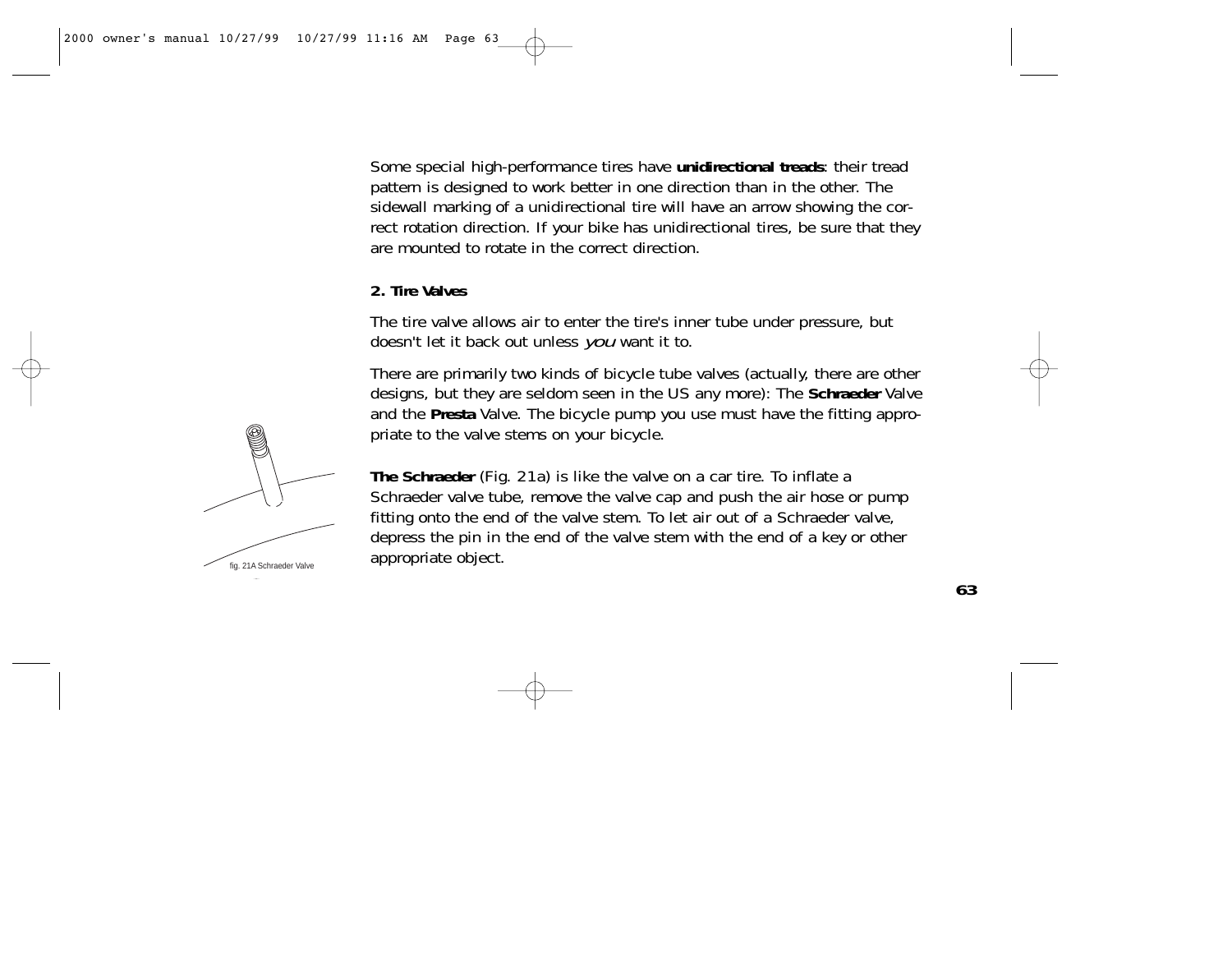

**The Presta** valve (Fig. 21b) has a narrower diameter and is only found on bicycle tires. To inflate a Presta valve tube using a Presta headed bicycle pump, remove the valve cap; unscrew (counterclockwise) the valve stem lock nut; and push down on the valve stem to free it up. Then push the pump head on to the valve head, and inflate. To inflate a Presta valve with a gas station air hose, you'll need a Presta adapter (available at your bike shop) which screws on to the valve stem once you've freed up the valve. The adapter fits the end of the air hose fitting. Close the valve after inflation. To let air out of a Presta valve, open up the valve stem lock nut and depress the valve stem.

#### H. Bicycle Suspension

Some Mountain Bikes come equipped with suspension systems which are designed to smooth out some of the shocks encountered in off-road riding. There are many different types of suspension systems --- too many to deal with individually in this Manual. If your bicycle has a suspension system of any kind, ask your dealer to provide you with the appropriate adjustment and maintenance instructions.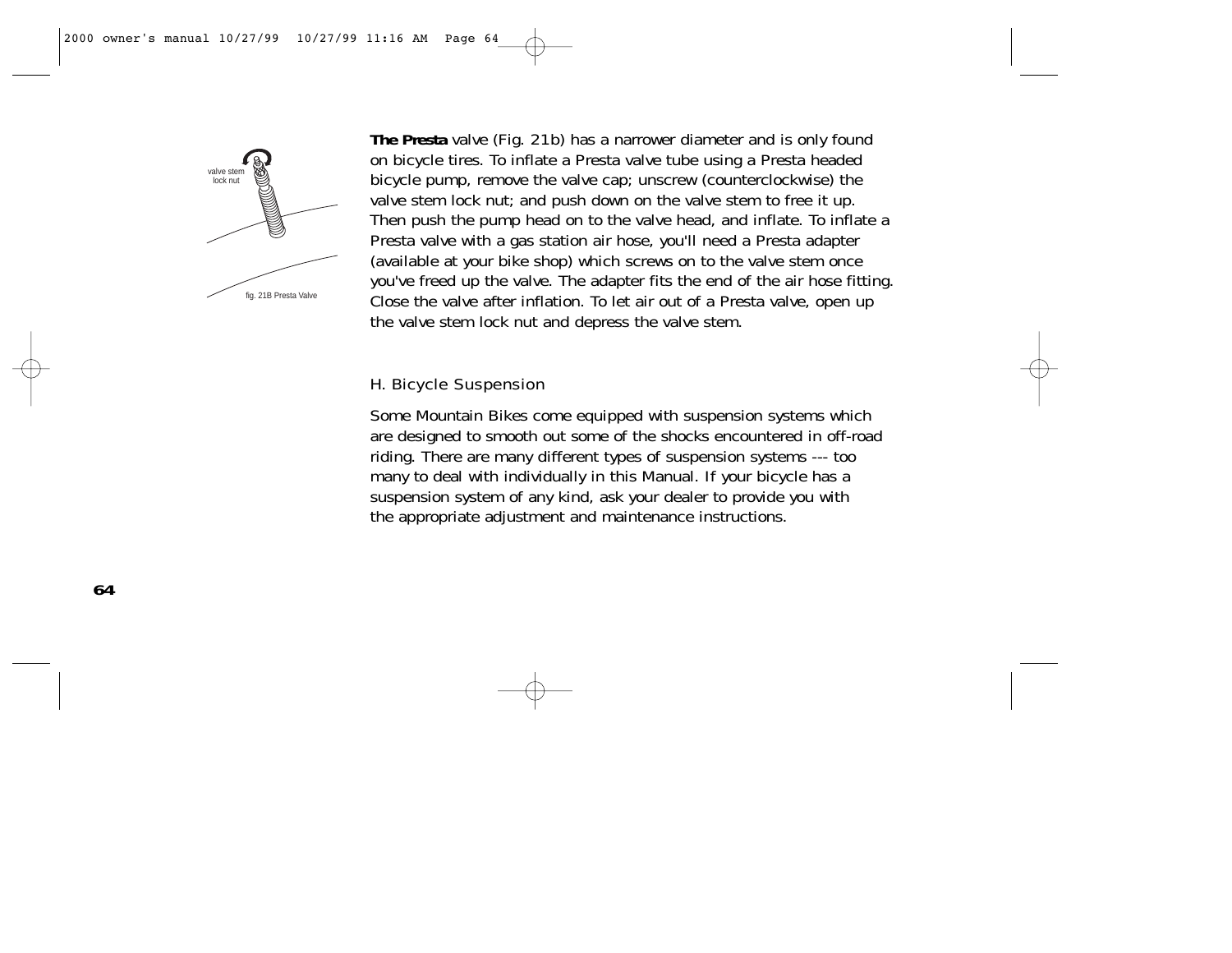







WARNING: Failure to maintain, check and properly adjust the suspension system may result in suspension malfunction, which may cause you to lose control and fall.

CAUTION: Changing suspension adjustment can change the handling and braking characteristics of your bicycle. Never change suspension adjustment unless you are thoroughly familiar with the suspension system manufacturer's instructions and recommendations, and always check for changes in the handling and braking characteristics of the bicycle after a suspension adjustment by taking a careful test ride in a hazard-free area.

CAUTION: Not all bicycles can be safely retrofitted with some types of suspension systems. Before retrofitting a bicycle with any suspension, check with the bicycle's manufacturer to make sure that what you want to do is compatible with the bicycle's design.

WARNING: If your bike has suspension, the increased speed you may develop also increases your risk. When braking, the front of a suspended bike dips. You could lose control and fall if your skill is not up to handling this system. Get to know how to handle your suspension system safely before trying any downhill or very fast mountain biking. **<sup>65</sup>**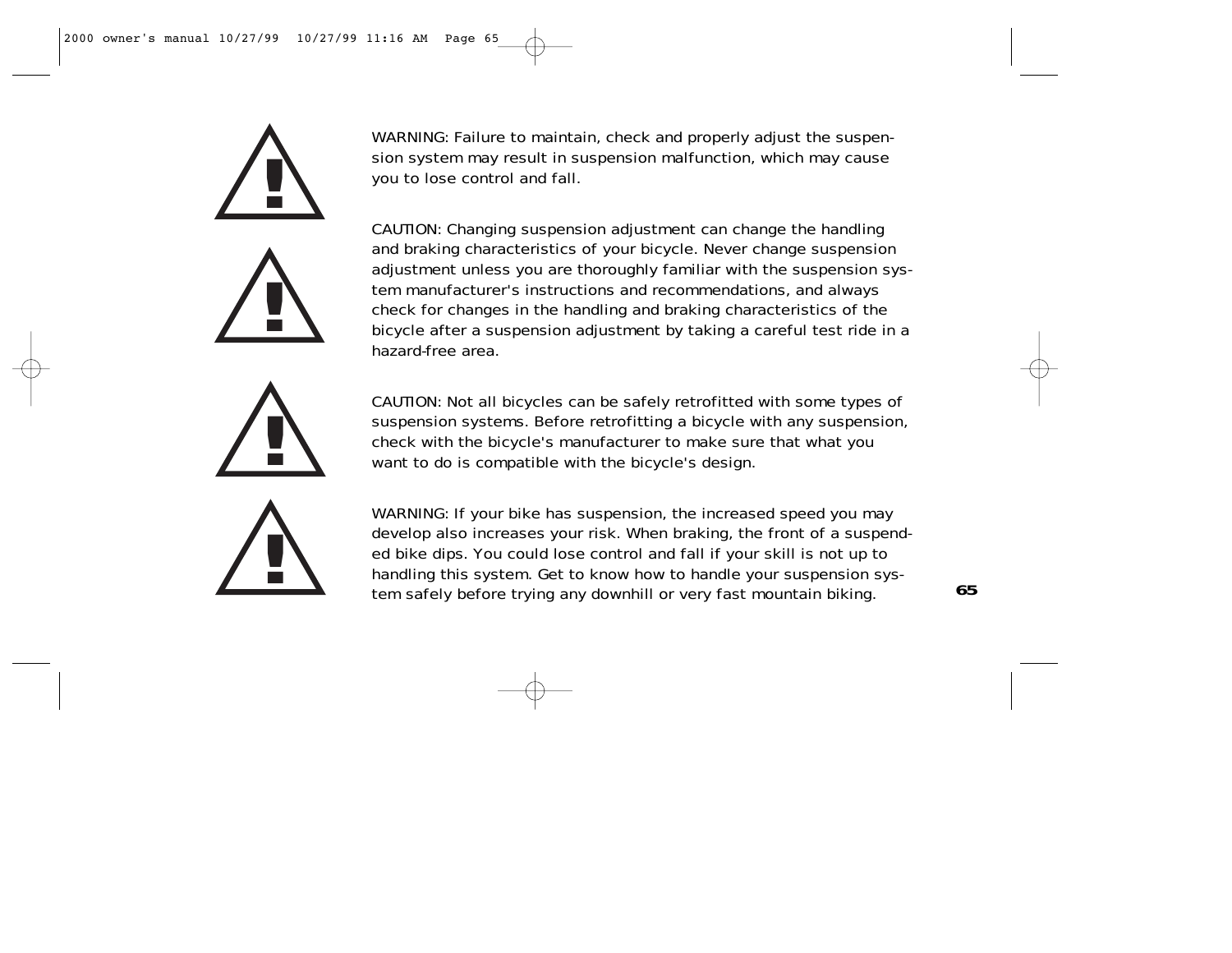Suspension can increase the handling capabilities and comfort of your bicycle. This enhanced capability may allow you to ride faster; but you must not confuse the enhanced capabilities of the bicycle with your own capabilities as a rider. Increasing your skill will take time and practice. Proceed carefully until you are sure you are competent to handle the full capabilities of your bike.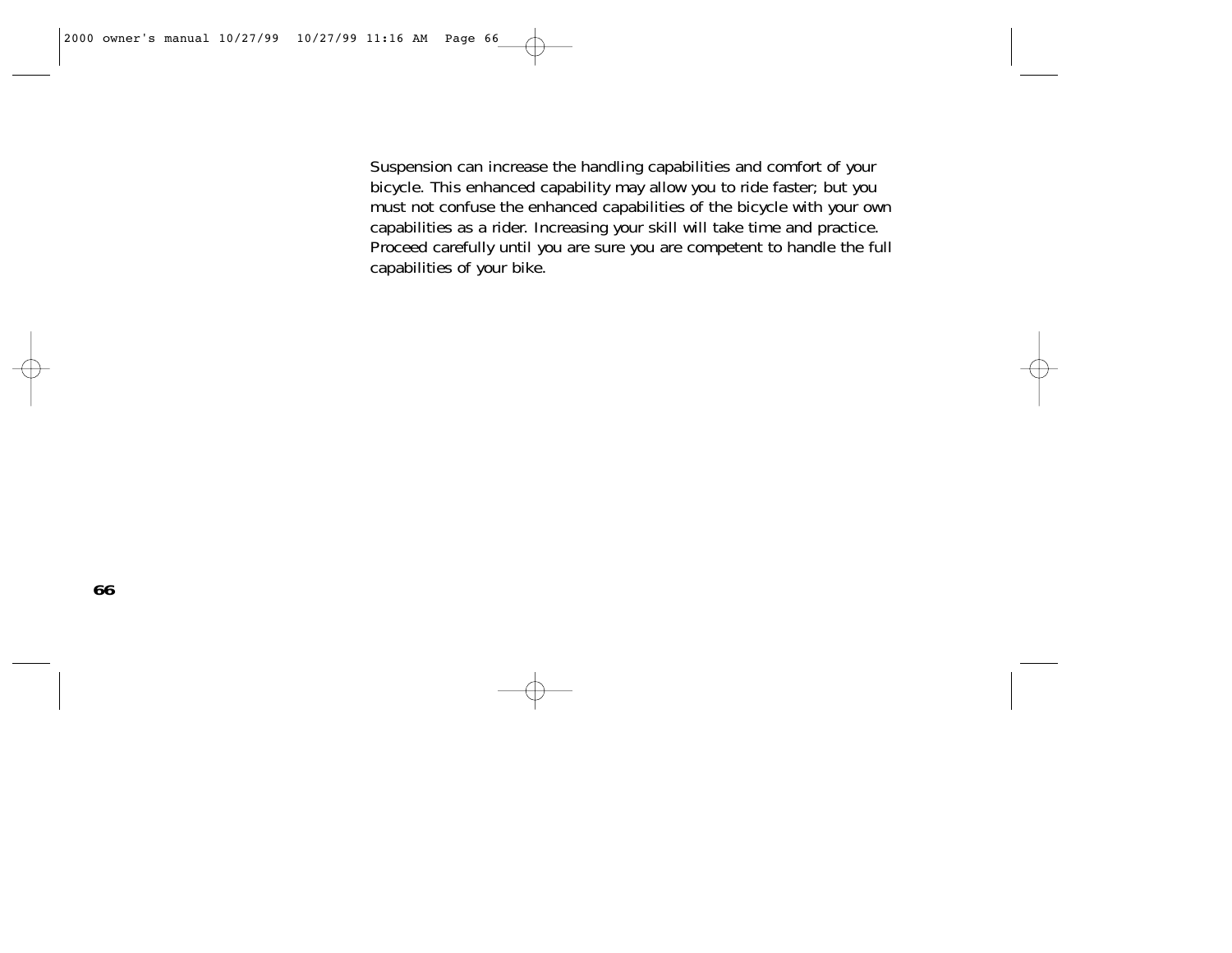

NOTE: Technological advances have made bicycles and bicycle components more complex than ever before, and the pace of innovation is increasing. This ongoing evolution makes it impossible for this manual to provide all the information required to properly repair and/or maintain your bicycle. In order to help minimize the chances of an accident and possible injury, it is critical that you have any repair or maintenance which is not specifically described in this manual performed by your dealer.

Equally important is that your individual maintenance requirements will be determined by everything from your riding style to geographic location. Consult your dealer for help in determining your maintenance requirements.

How much of your bike's service and maintenance you can do yourself depends on your level of skill and experience, and on whether you have the special tools required.



WARNING: Many bicycle service and repair tasks require special knowledge and tools. Do not begin any adjustments or service on your bicycle if you have the slightest doubt about your ability to properly complete them. Improper adjustment or service may result in damage to the bicycle or in an accident which can cause serious injury or death.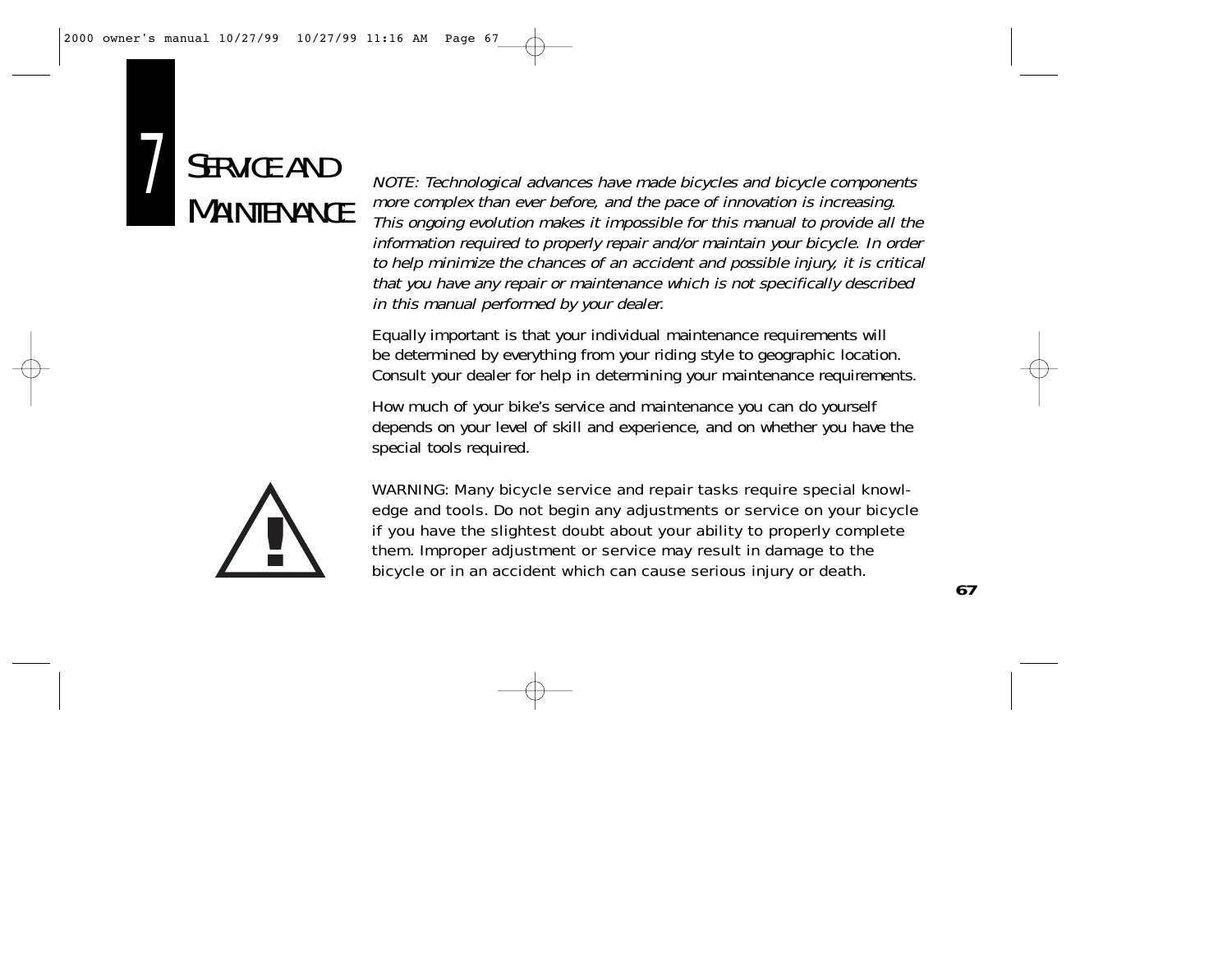If you want to learn to do major service and repair work on your bike, you have three options:

- 1. Ask your dealer whether copies of the manufacturer's installation and service instructions for the components on your bike are available.
- 2. Ask your dealer to recommend a book on bicycle repair.
- 3. Ask your dealer about the availability of bicycle repair courses in your area.

Regardless of which option you select, we recommend that you ask your dealer to check the quality of your work the first time you work on something and **before** you ride the bike, just to make sure that you did everything correctly. Since that will require the time of a mechanic, there may be a modest charge for this service.

### A. SERVICE & MAINTENANCE SCHEDULE

Some service and maintenance can *and should* be performed by the owner, and require no special tools or knowledge beyond what is presented in this manual.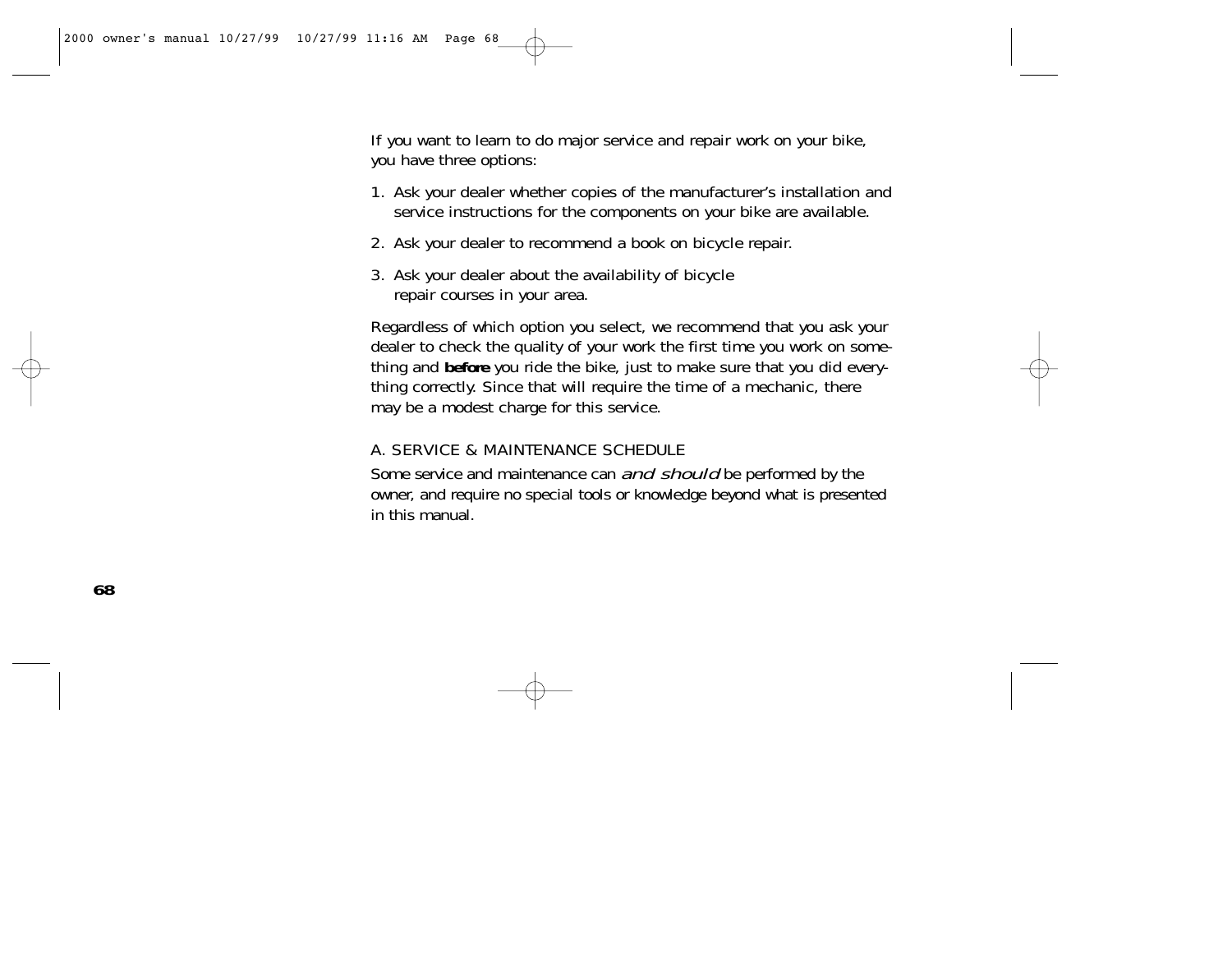The following are examples of the type of service you should perform yourself. All other service, maintenance and repair should be performed in a properly equipped facility by a qualified bicycle mechanic using the correct tools and procedures specified by the manufacturer.

**1. Break-in Period:** Your bike will last longer and work better if you break it in before riding it hard. Control cables and wheel spokes may stretch or "seat" when a new bike is first used and may require readjustment by your dealer. Your Mechanical Safety Check (Section 4.C) will help you identify some things that need readjustment. But even if everything seems fine to you, it's best to take your bike back to the dealer for a checkup. Dealers typically suggest you bring the bike in for a 30 day checkup. Another way to judge when it's time for the first checkup is to bring the bike in after three to five hours of hard *off-road use*, or about 10 to 15 hours of on-road or more casual off-road use. But if you think something is wrong with the bike, take it to your dealer before riding it again.

**2. Before every ride:** Mechanical Safety Check (see Section 4.C)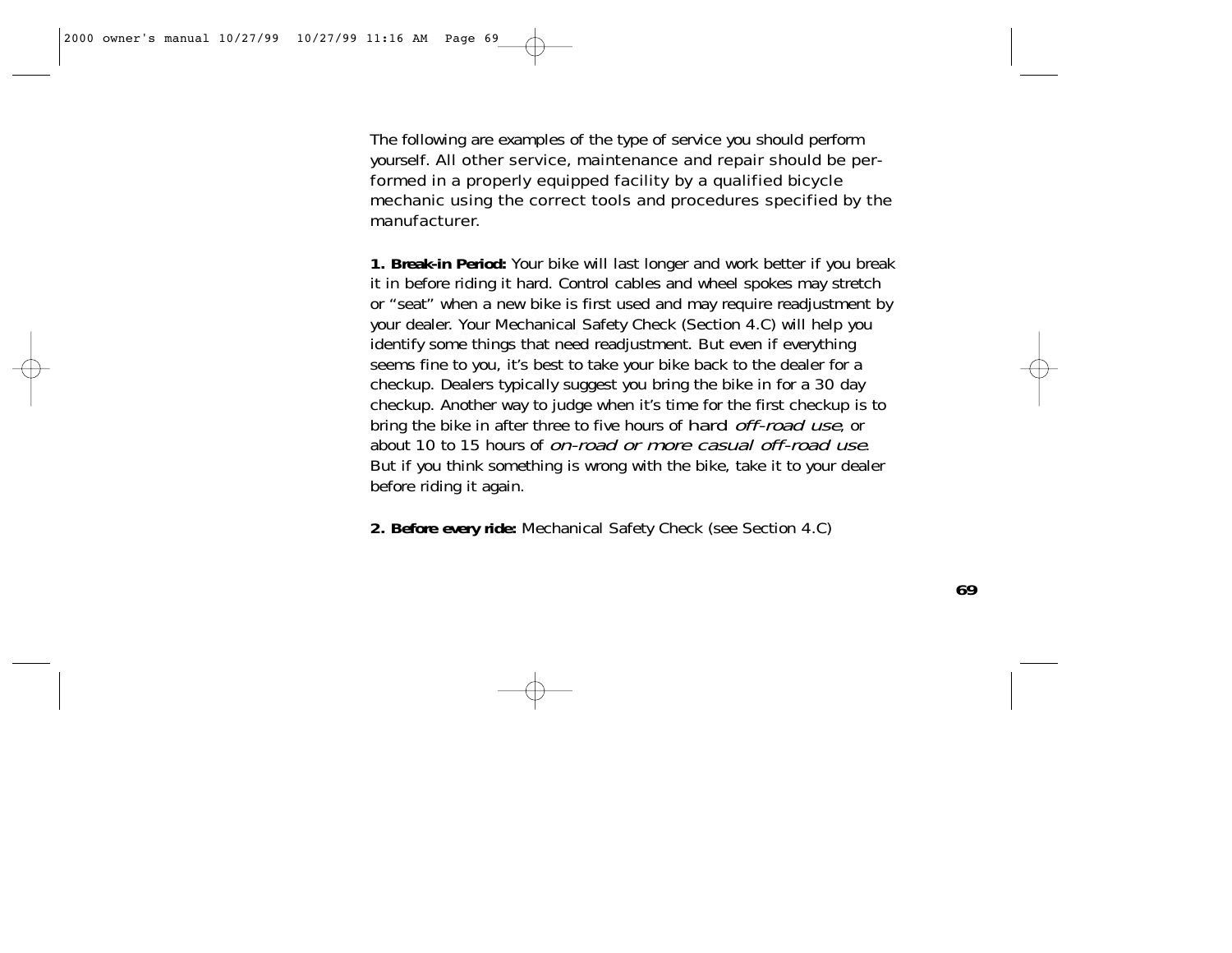**3. After every long or hard ride; if the bike has been exposed to water or grit; or at least every 100 miles:** Clean the bike and lightly oil the chain, freewheel cogs and rear derailleur pulley bushings. Wipe off excess oil. Lubrication is a function of climate. Talk to your dealer about the best lubricants and the recommended lubrication frequency for your area.

#### **4. After every long or hard ride or after 10 to 20 hours of riding:**

- ◆ Squeeze the front brake and rock the bike forward and back. Everything feel solid? If you feel a clunk with each forward or backward movement of the bike, you probably have a loose headset. Have your dealer check it.
- ◆ Lift the front wheel off the ground and swing it from side to side. Feel smooth? If you feel any binding or roughness in the steering, you may have a tight headset. Have your dealer check it.
- ◆ Grab one pedal and rock it toward and away from the centerline of the bike; then do the same with the other pedal. Anything feel loose? If so, have your dealer check it.
- ◆ Take a look at the brake shoes. Starting to look worn or not hitting the wheel rim squarely? Time to have the dealer adjust or replace them.
- ◆ Check the control cables and cable housings. Any rust? Kinks? Fraying? If so, have your dealer replace them.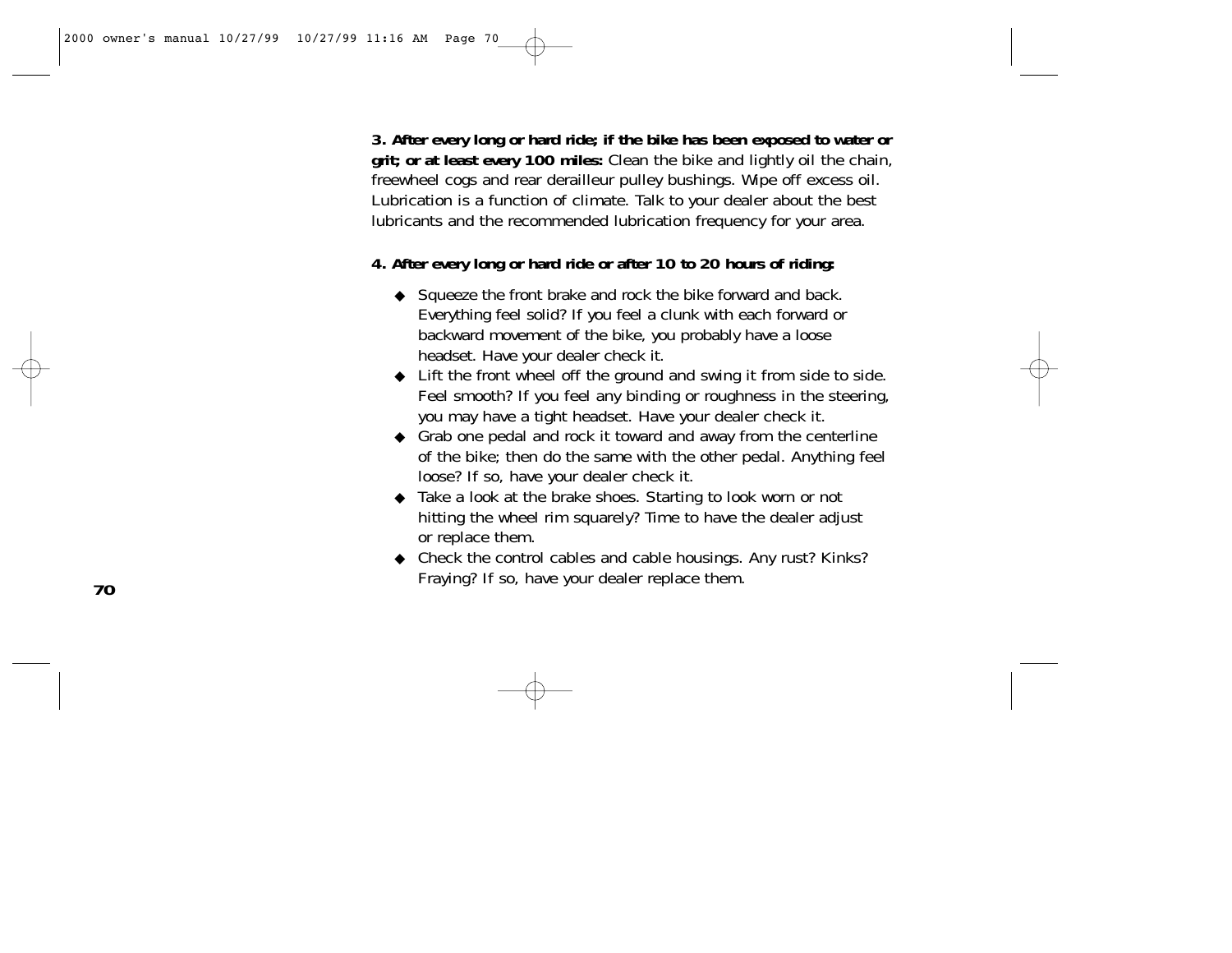- ◆ Squeeze each adjoining pair of spokes on either side of each wheel between your thumb and index finger. Do they all feel about the same? If any feel loose, have your dealer check the wheel for tension and trueness.
- ◆ Check the frame, particularly in the area around all tube joints, the handlebars, the stem and the seatpost for any deep scratches, cracks or discoloration. These are signs of stress-caused fatigue and indicate that a part is at the end of its useful life and needs to be replaced.
- ◆ Check to make sure that all parts and accessories are still secure, and tighten any which are not.

WARNING: Like any mechanical device, a bicycle and its components are subject to wear and stress. Different materials and mechanisms wear or fatigue from stress at different rates and have different life cycles. If a component's life cycle is exceeded, the component can suddenly and catastrophically fail, causing serious injury or death to the rider. Scratches, cracks, fraying and discoloration are signs of stress-caused fatigue and indicate that a part is at the end of its useful life and needs to be replaced.

**5. As required:**

**If either brake lever fails the Mechanical Safety Check** (Section 4.C): restore brake lever travel by turning the brake cable adjusting barrel

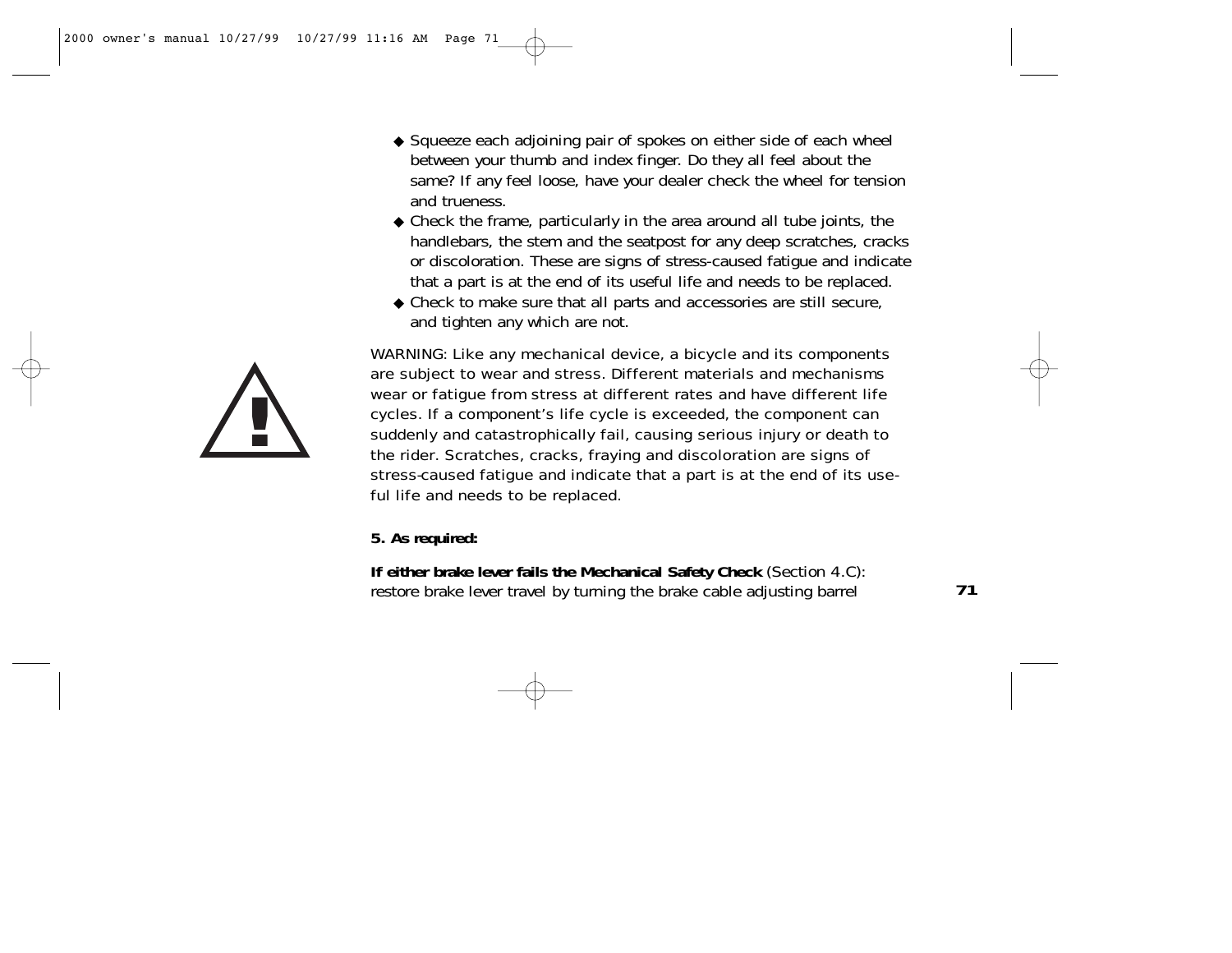counterclockwise, then lock the adjustment in by turning the barrel's lock nut *clockwise* as far as it will go. If the lever still fails the Mechanical Safety Check, have your dealer check the brakes.

**If the chain won't shift smoothly and quietly from gear to gear:** the derailleur is out of adjustment. The cause may be as simple as cable stretch, in which case you can compensate by turning the shifter or derailleur cable adjusting barrel *counterclockwise* 1/2 turn. Try shifting again. If 1/2 turn to a full turn of the cable adjusting barrel does not cure the problem, see your dealer.

**6. Every 25 (hard off-road) to 50 (on-road) hours of riding:** Take your bike to your dealer for a complete checkup.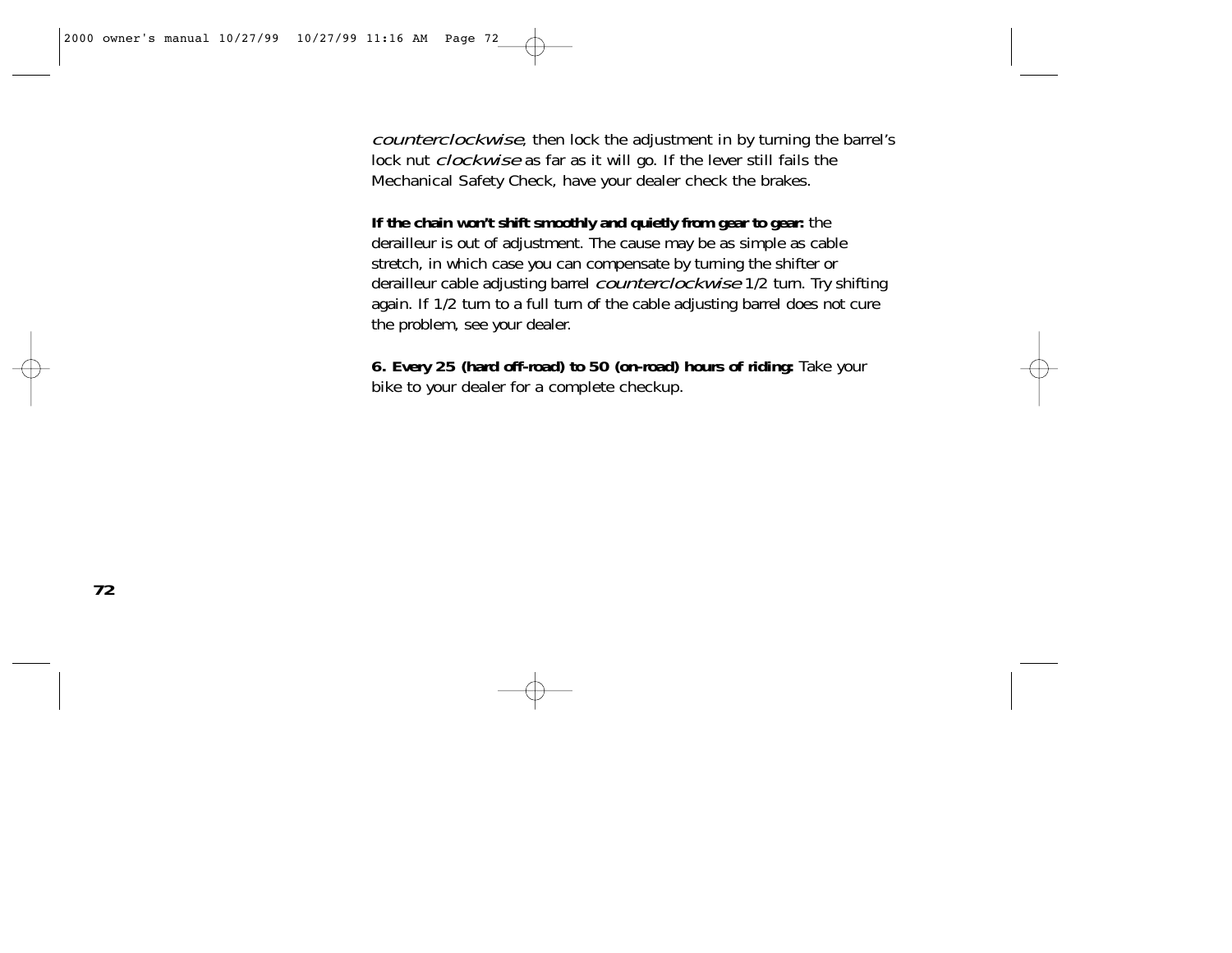

Unless you're going for a short ride in the neighborhood, or you can walk home or call someone to pick you up if something breaks, you should never go for a bike ride without the following emergency equipment:

- ◆ 4mm, 5mm and 6mm Allen wrenches, used to tighten various clamping bolts that may loosen
- ◆ Patch kit and a spare inner tube
- ◆ Tire levers
- ◆ Tire pump or cartridge inflator with correct head to fit your tire valves (see Section 6.G.2)
- ◆ Some kind of identification (so people know who you are in case of accident)
- ◆ A couple of dollars in cash (for a candy bar, cool drink or emergency phone call)

**1. If you get a flat tire**: Depress the tire valve to let all the air out of the tube (see Section 6.G2). Remove the wheel from the bicycle (see Section 6.A.3 or 4). Remove one bead of the tire from the rim by grasping it at a point opposite the valve stem with both hands and, at the same time, lifting and peeling one side of the tire off the rim. If the bead is on too tight for you to unseat it with your hands, use tire levers to lift the bead *carefully* over the tire rim. Remove the valve lock nut (if the valve has one) and push the valve stem through the wheel rim. Remove the inner tube.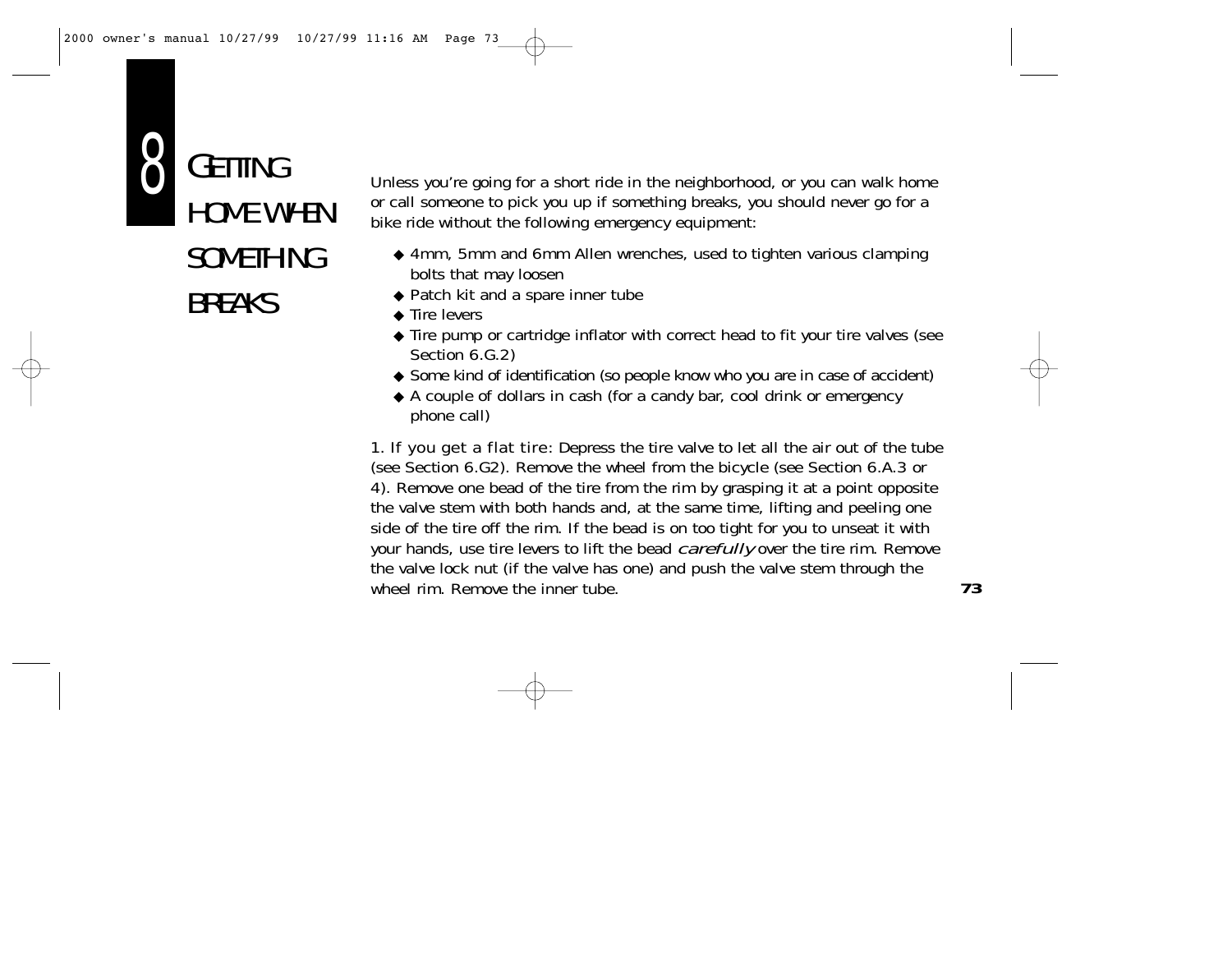Carefully check the outside *and* inside of the tire for the cause of the puncture and remove the cause if it is still there. If the tire is cut, line the inside of the tire in the area of the cut with something handy – tape, a spare patch, a piece of inner tube, a dollar bill – whatever will keep the cut from pinching the inner tube.

Either patch the tube (follow the instructions in your patch kit), or use a new one.

WARNING: Patching a tube is an emergency repair. Careless patching or applying several patches can seriously weaken the tube, resulting in possible tube failure, which could cause you to loose control and fall. Replace a patched tube as soon as possible.

Reinstall the tire and tube. Slip one tire bead over the rim. Insert the tube valve through its hole in the rim, but don't secure it with the locknut yet. Feed the tube carefully into the cavity of the tire. Inflate the tube just enough to give it some shape. Starting at the valve stem and working around both sides of the rim to the side opposite the valve stem, use your thumbs to push and seat the other bead of the tire inside the rim. Be careful not to pinch the tube between the tire bead and the wheel rim. If you have trouble getting the last few inches of bead over the edge of the rim with thumb pressure, use a tire lever and be careful not to pinch the tube.

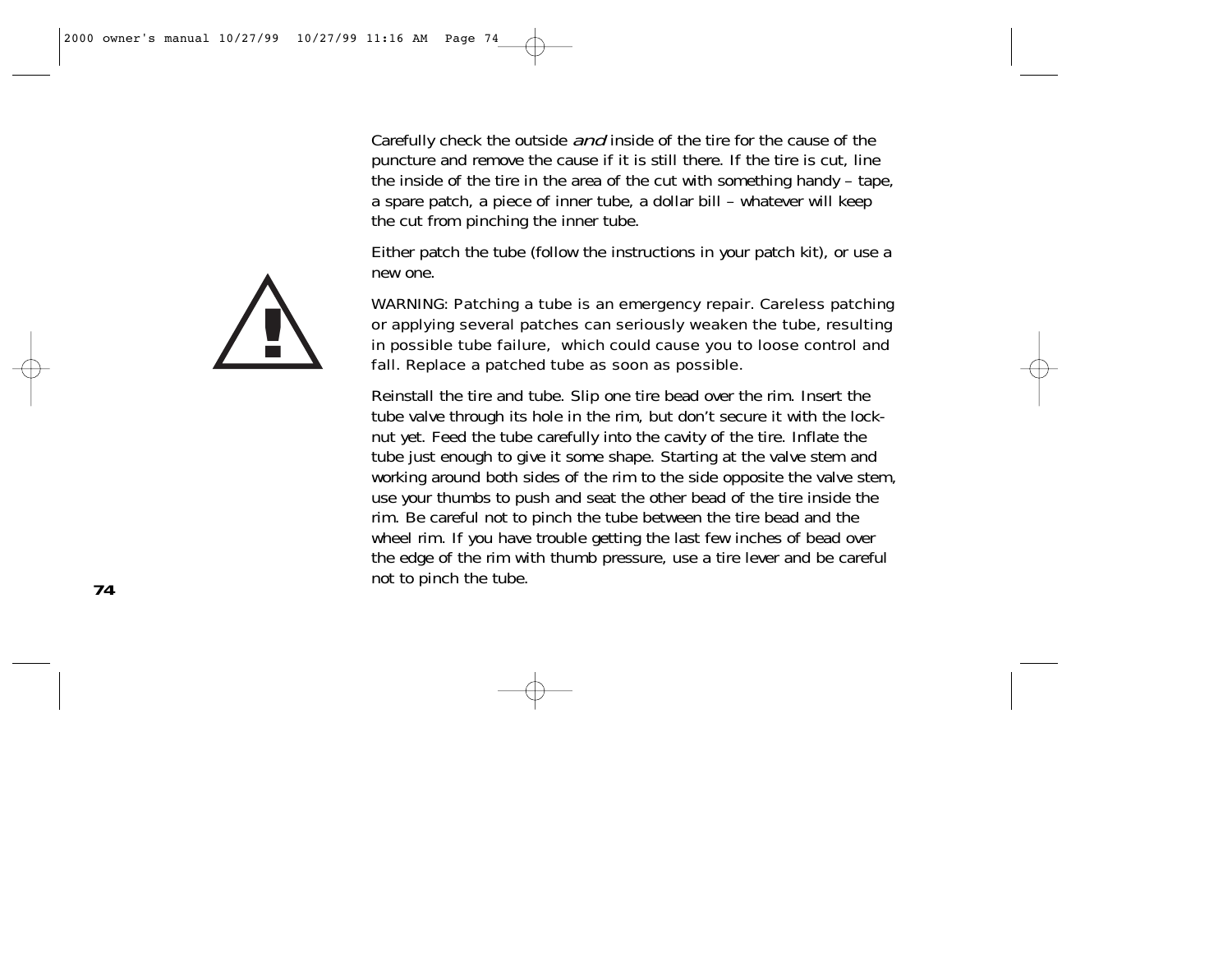



Check to make sure the tire is evenly seated around both sides of the rim and that the tube is inside the tire beads. Push the valve stem into the tire to make sure that its base is seated within the tire's beads. Inflate the tube slowly to the recommended pressure (see Section 6.G), all the while checking to make sure that the tire beads stay seated in the rim. Screw down the valve stem locknut finger-tight. Secure the valve locknut (Presta valve). Replace the valve cap. Replace the wheel in the bike (see Section 6.A.3 or 4).



WARNING: Riding your bicycle with a flat or underinflated tire can seriously damage the tire, tube, and bicycle, and can cause you to lose control and fall.

## **2. If you break a spoke:**

A wheel with a loose or broken spoke is much weaker than a fully tensioned wheel. If you break a spoke while on a ride, you will have to ride home much more slowly and carefully because the weakened wheel could break additional spokes and become useless.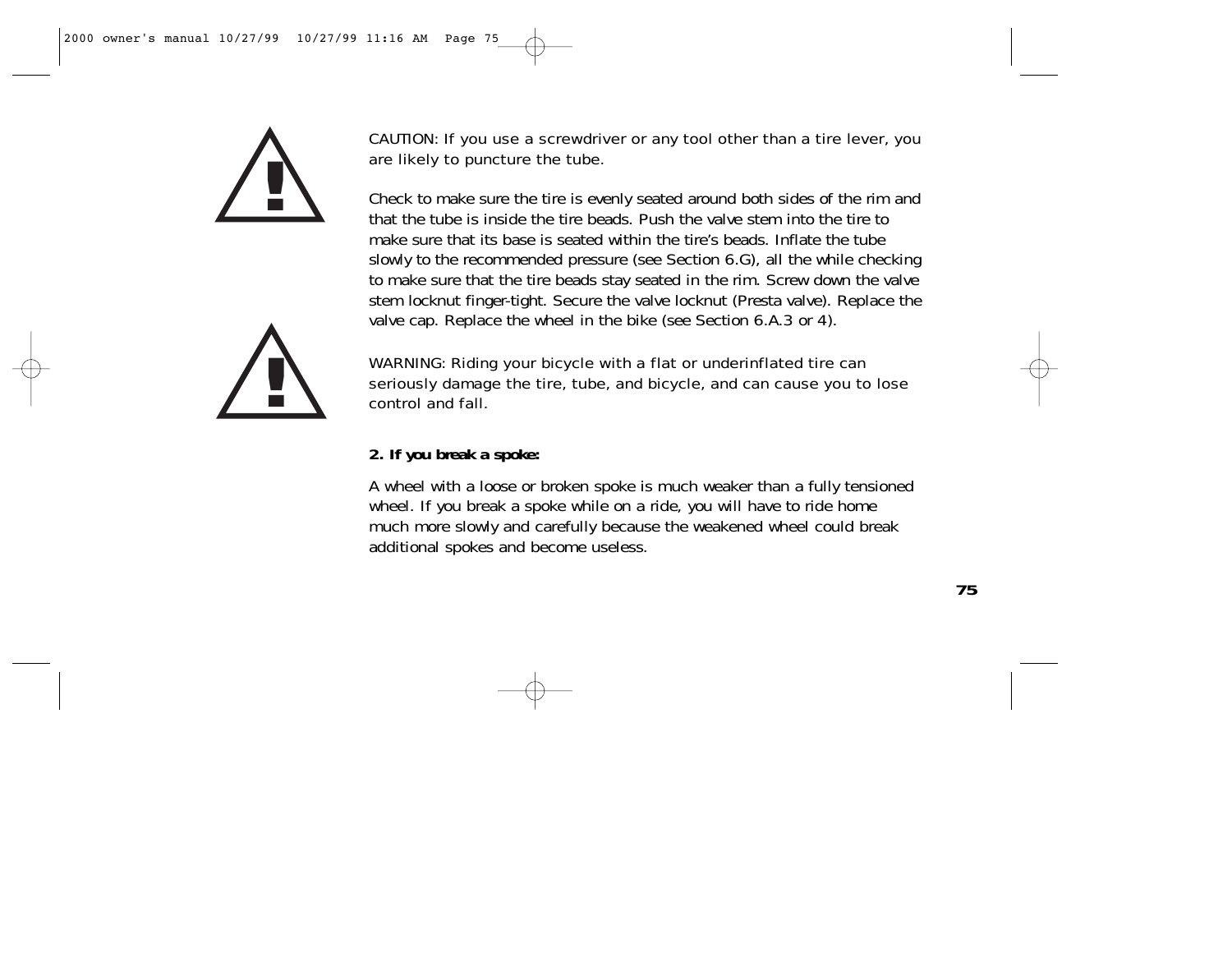

WARNING: A broken spoke seriously weakens the wheel and may cause it to wobble, striking the brakes or the frame. Riding with a broken spoke can cause you to lose control and fall.

Twist the broken spoke around the spoke next to it to keep it from flopping around and getting caught between the wheel and the frame. Spin the wheel to see if the rim clears the brake shoes. If the wheel will not turn because it is rubbing against a brake shoe, try turning the brake cable adjusting barrel(s) clockwise to slacken the cable and open up the brakes (see Section 6.C.2). If the wheel still won't turn, open the brake's quick release (see Figs. 16a through 16d) and secure any loose cable as best you can. Walk the bike, or if you must, ride it with extreme **caution**, because you now have only one working brake.

**3. If your bicycle sustains an impact:**



WARNING: A crash or other impact can put extraordinary stress on bicycle components, causing them to fatigue prematurely. Components suffering from stress fatigue can fail suddenly and catastrophically, causing loss of control, serious injury or death.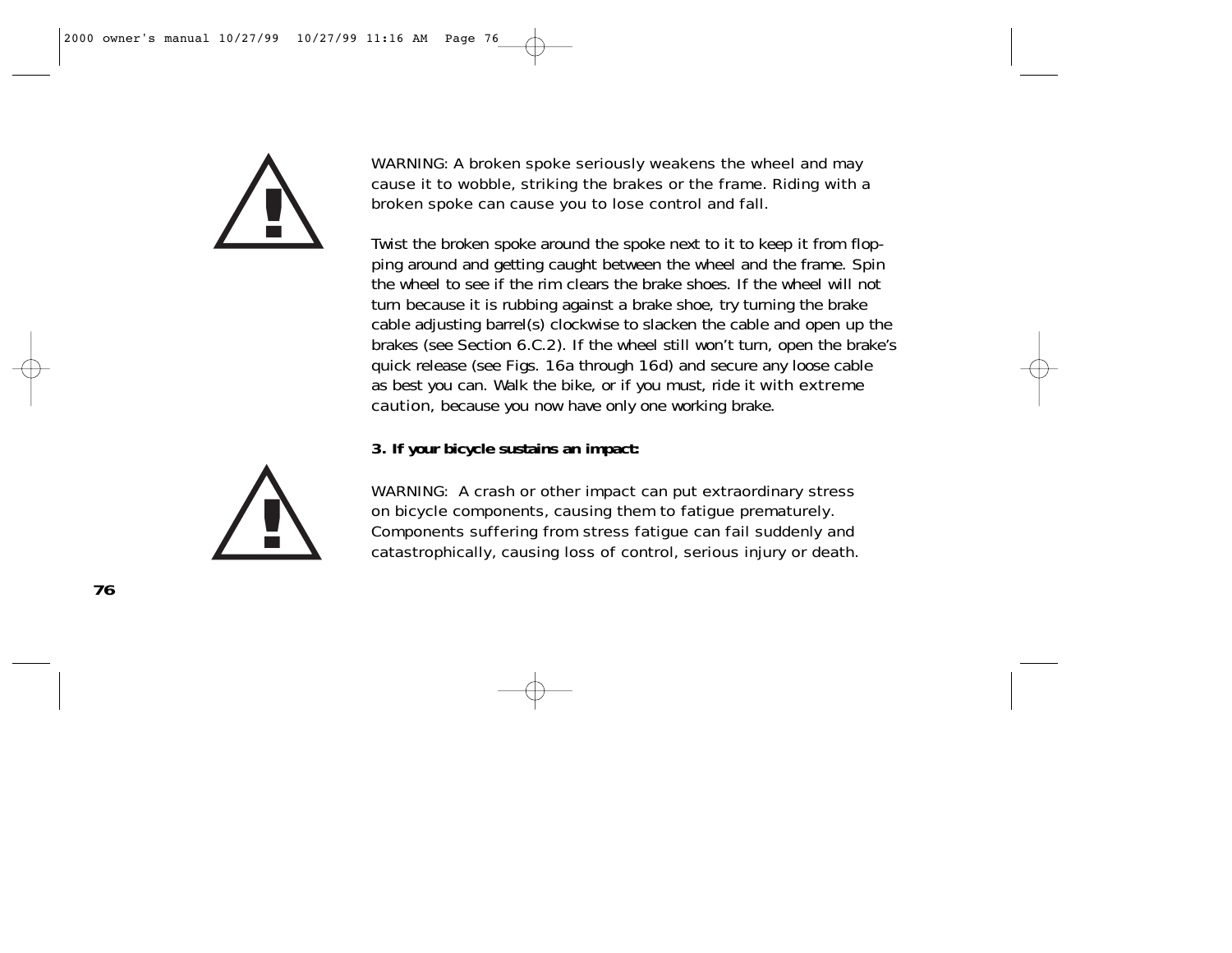First, check yourself for injuries, and take care of them as best you can. Seek medical help if necessary.

Next, check your bike for damage, and fix what you can.



Then, when you get home, carefully perform the checks described in Section 7.A.4 and check for any other damaged parts. All bent, scored or discolored parts are suspect and should be replaced.

CAUTION: If you have any doubt about the condition of the bicycle or any of its parts, take it to your dealer for a thorough check.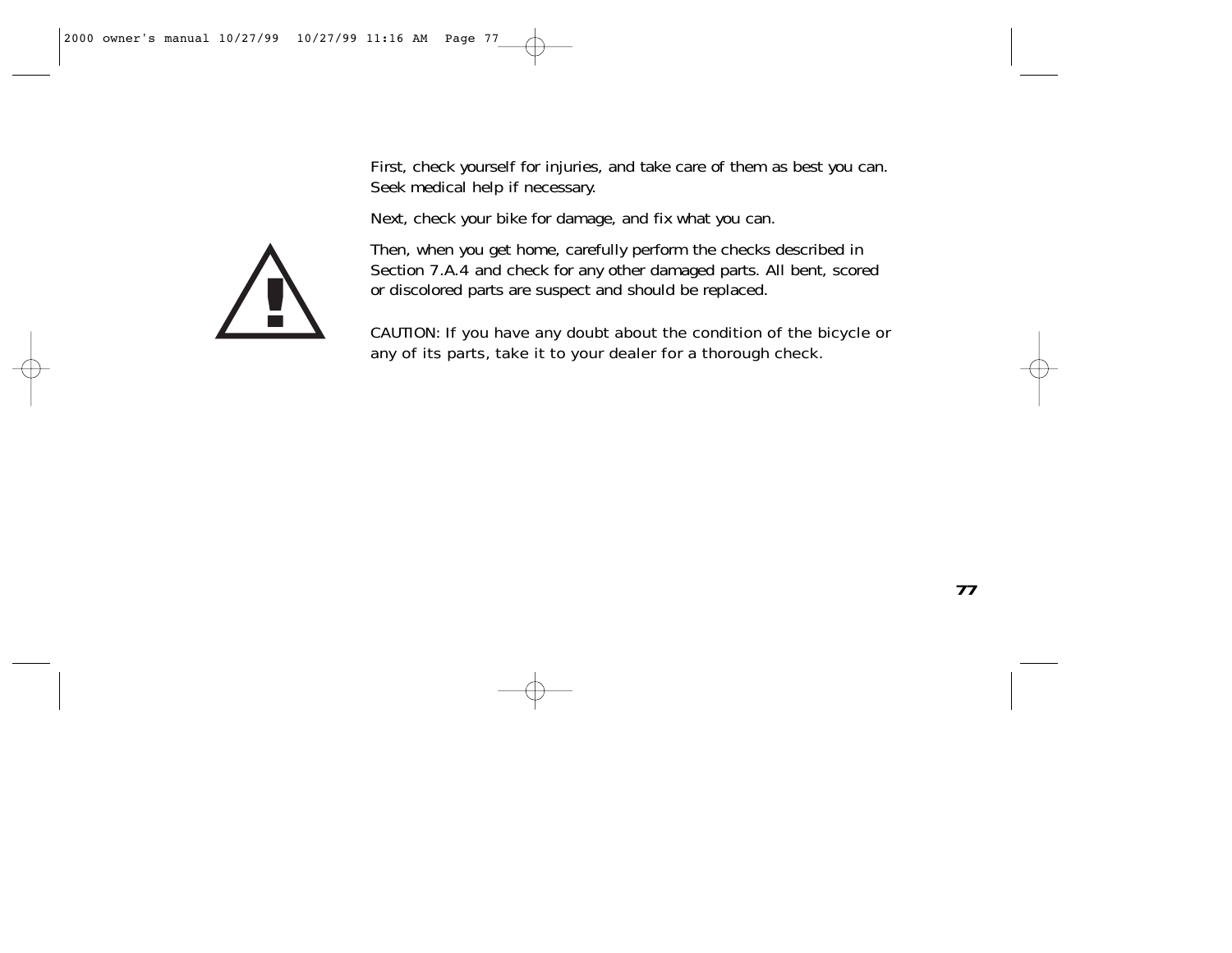

UPGRADING YOUR BIKF AND YOUR EQUIPMENT



The variety of components and accessories available to enhance the comfort, performance and appearance of your bicycle is almost endless. Your dealer can help you select those that will work best for the kind of riding you do.

Even if you are an experienced rider, don't assume you can properly install and operate these components or accessories without first reading any instructions that are enclosed with the product. Be sure to read, and understand, the instructions that accompany the products you purchase for your bicycle. If you have the slightest doubt as to their suitability or about your ability to install them correctly, ask your dealer for help.

WARNING: Failure to install and operate any accessory properly can result in serious damage to the bicycle, and serious injury or death to the rider.

## **1. Comfort and Convenience Accessories**

Once the bike fit (frame size, saddle position and angle, stem length and rise) is correct, the saddle becomes the single most important comfort accessory.

The comfort of a bicycle saddle depends much more on how the saddle shape relates to the rider's body than on the thickness or material of the padding. Bicycle manufacturers select a saddle shape based on their best guess of what's likely to be comfortable for *most* buyers of that particular bicycle model. But that doesn't mean it's going to be the most comfortable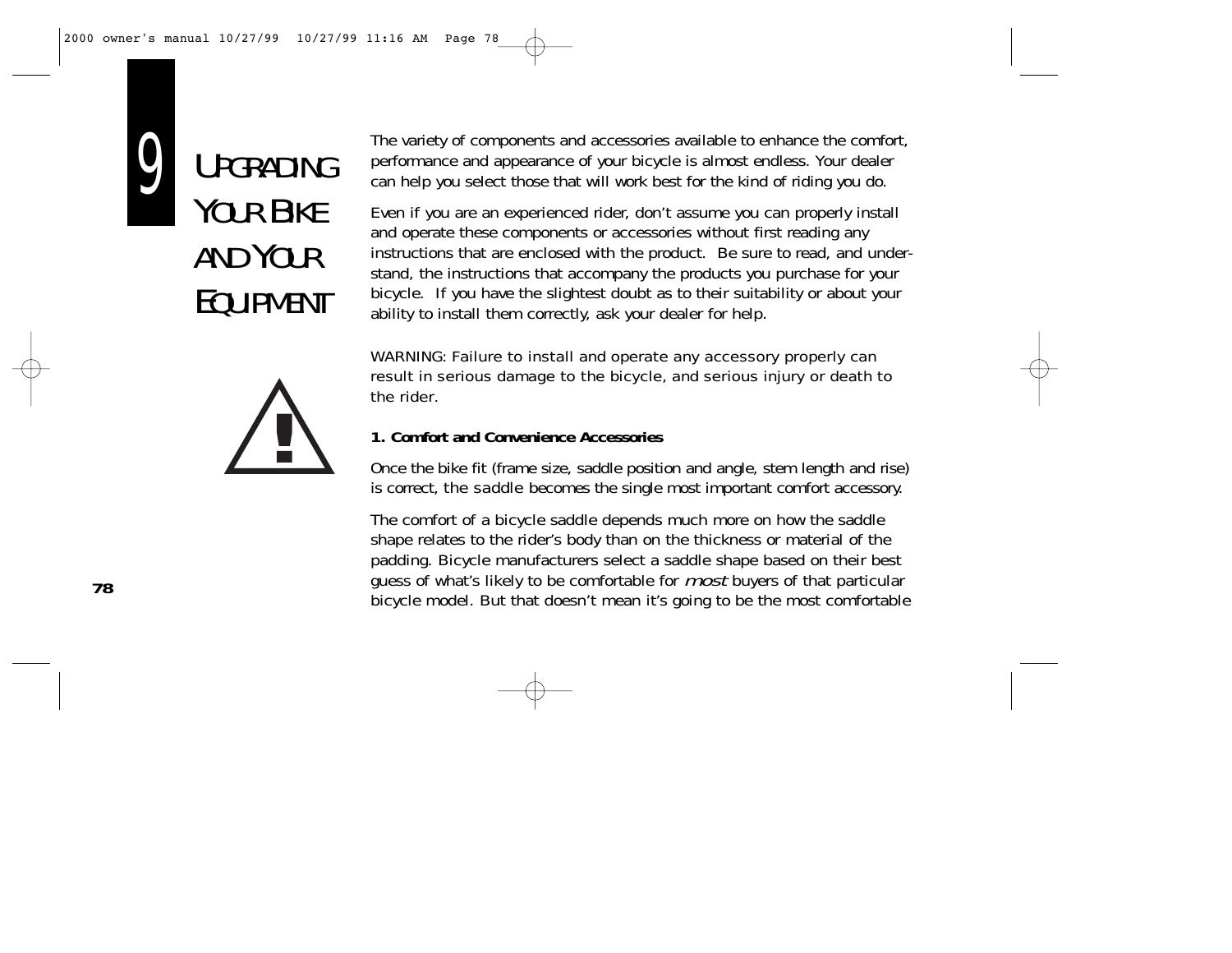shape for you. That's why your dealer stocks saddles which offer a variety of shapes, padding, covering materials and prices. If the saddle on your new bike is uncomfortable, ask your dealer to suggest an alternative.

If you're planning to spend an hour or more at a time on your bike, get a pair of cycling gloves. Their padded palms help keep your hands from getting numb from the vibration of the handlebars (the numbness, called carpal tunnel syndrome, can become quite painful if not taken care of), and they'll provide some abrasion protection for your hands if you fall.

Cycling shorts and cycling jerseys are both performance and comfort accessories. There are two kinds of cycling shorts: the traditional skintight Lycra shorts and loose-fit cycling shorts. Both are designed to reduce friction and chafing. The washable pad in the crotch of the shorts both cushions and protects against chafing. Wear them without underwear to avoid the undergarment's bunching up and chafing. Also available are undergarments designed to reduce chafing when worn with regular street clothes. The jerseys have pockets in the back, so that the things you carry don't bang around when you ride. Many are made of special materials with properties that improve riding comfort and performance.

It's important to drink plenty of liquids before and during exercise. A water bottle is an essential companion on a longer ride.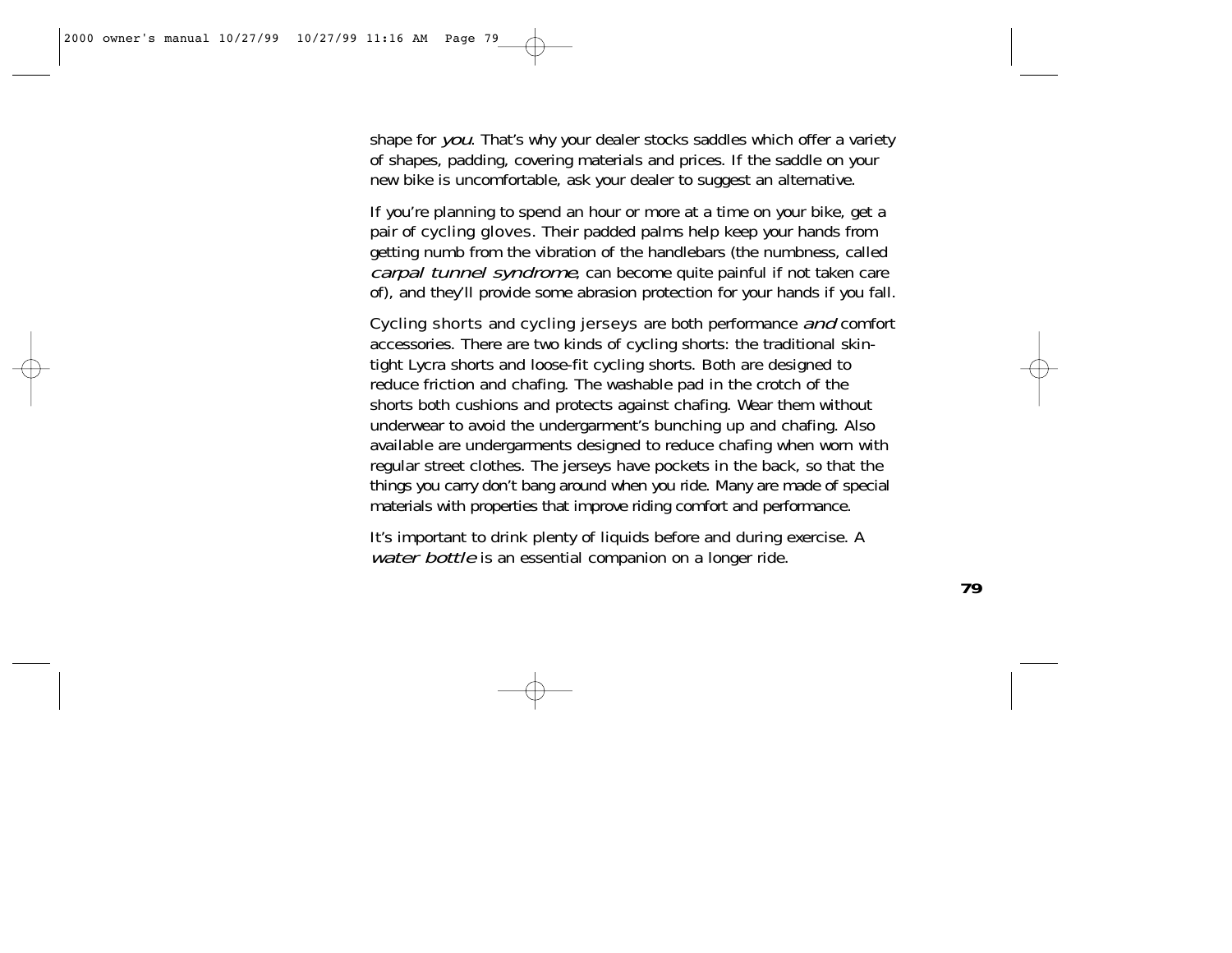Some basic **tools** are also useful. The minimum tool kit you will need to make adjustments, perform maintenance and handle emergency repairs should include:

- ◆ a set of Allen wrenches in 2mm, 4mm, 5mm and 6mm sizes
- ◆ a set of tire levers
- ◆ a 6 inch adjustable wrench
- ◆ a No. 1 Phillips screwdriver and a 1/4 inch flat blade screwdriver
- $\bullet$  a tire pump
- $\bullet$  a tire patching kit *and* a spare tire tube

**2. Performance Upgrades**

CAUTION: Changing the components on your bike may void the warranty. To avoid voiding your warranty, check with your dealer before changing the components on your bike.

The most popular way to improve the performance of a bicycle is to substitute **higher priced drivetrain** or **brake components**. Before attempting to upgrade your drivetrain or brakes, make sure that the components you plan to install are fully compatible with the rest of the components on your bike. Your dealer can help you determine component compatibility and resolve compatibility conflicts.

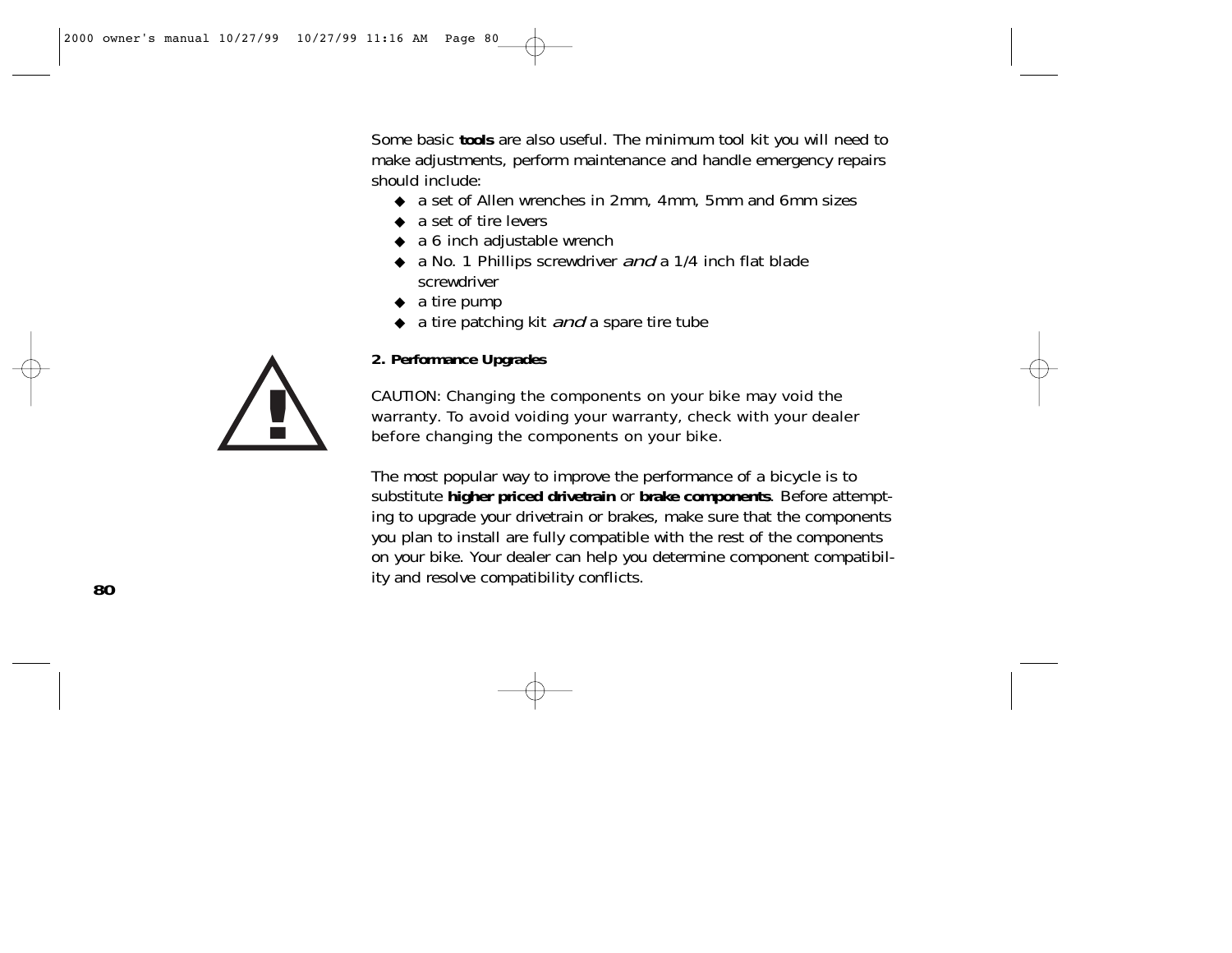Another popular way to improve the performance of a bicycle is to substitute **lighter weight "racing" components**. Lighter wheels, tires, handlebars and so on can enhance the performance of your bike; but you must always keep in mind that light weight racing components are not intended to have the life expectancy of their heavier counterparts, and you must therefore exercise extra care in checking for signs of stress fatigue (See Section 7.4)

**Suspension forks** are also a popular component upgrade. Before installing a suspension fork on a non-suspension bike or installing a fork with different travel or geometry characteristics than the original fork on the bicycle, you must make sure that the frame is designed to take the change in geometry and the changes in stress characteristics which the change in fork can cause. Ask your dealer to check with the bike's manufacturer—or check with the manufacturer's technical support staff yourself—before installing a different fork on your bicycle.



WARNING: Suspension forks, particularly the "double clamp" and "triple clamp" designs favored by downhill racers, put extraordinary stresses on the head tube and front part of the bicycle frame which the frame's design may not be able to handle. Such stresses can result in sudden, catastrophic frame failure, which can cause serious injury or death.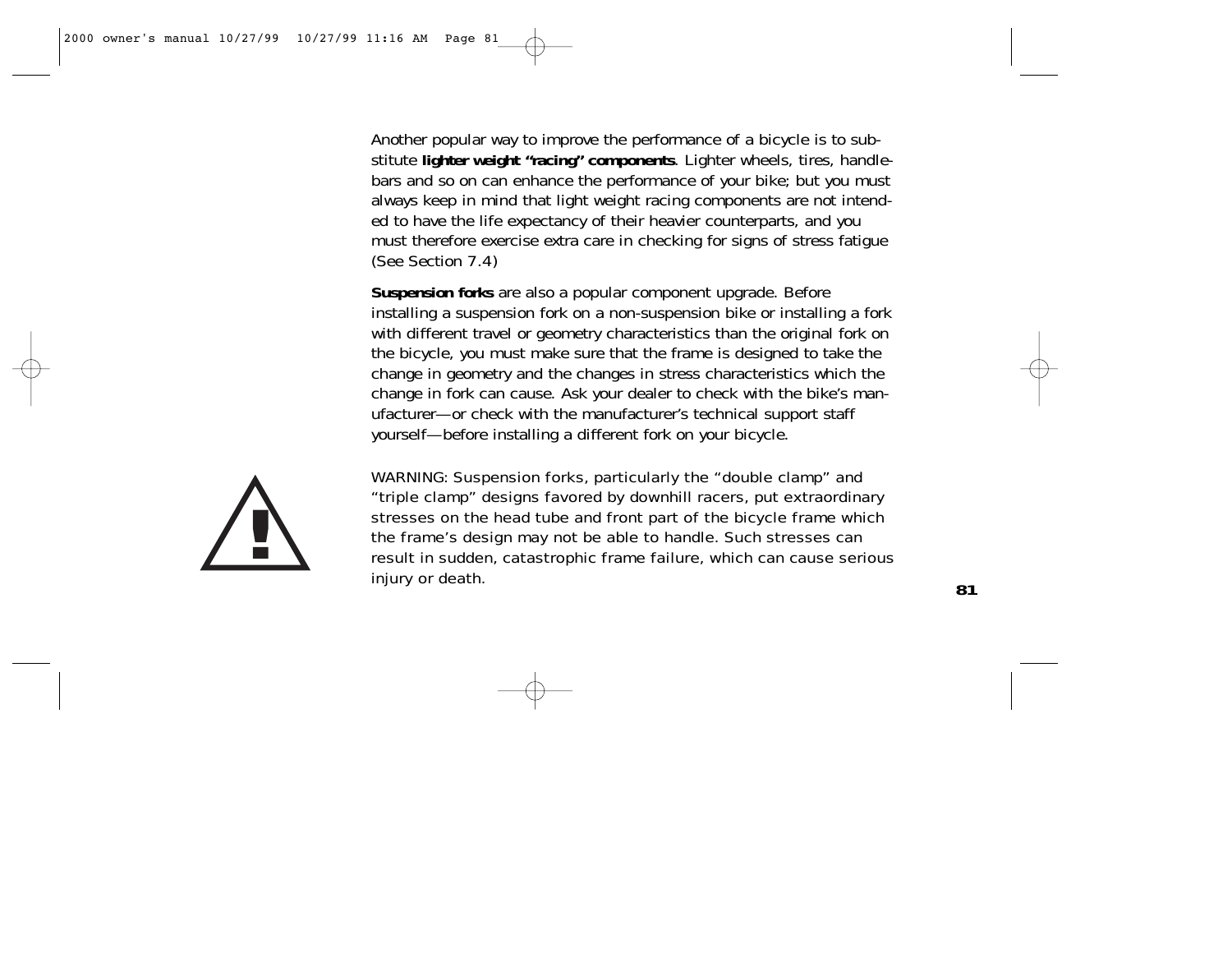**Disc brakes** are becoming a more common mountain bike performance upgrade. Most front suspension forks are designed to accept a disc brake, and can take the added stresses at the brake mounting points. Be sure that the fork you are using is designed to accept disc brake stresses. Most bicycle frames, however, were not designed for the stresses which a rear disc brake can put on the seatstay or chainstay. Before attempting to install a rear disc brake, ask your dealer to check with the bike's manufacturer—or check with the manufacturer's technical support staff yourself—o make sure that the frame can absorb the localized stresses at the disc brake's mounting points.



WARNING: Rear disc brakes put extraordinary stresses on the seatstay or chainstay, which the frame's design may not be able to handle. Such stresses can result in sudden, catastrophic frame failure, which can cause serious injury or death.

Your dealer has many other comfort and performance accessories that can increase your cycling enjoyment.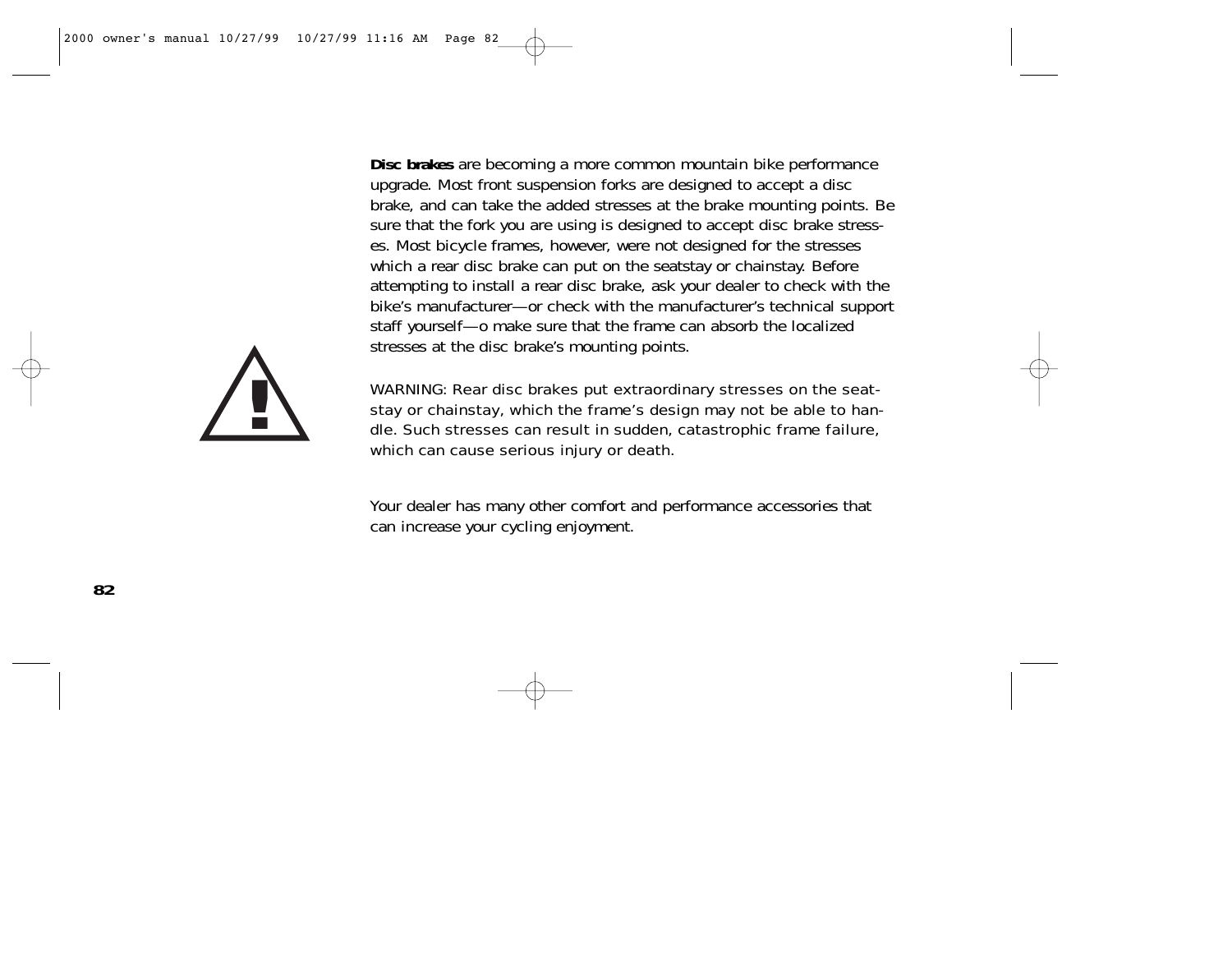

Your dealer is here to help you get the bike and accessories which are most appropriate for the kind of riding that you intend to do; and to help you maintain your equipment so that you can get the maximum enjoyment from it. Your bike shop's staff has the knowledge, tools and experience to give you reliable advice and competent service. Your dealer carries the products of a variety of manufacturers so that you can have the choices which best meet your needs and your budget.

But your dealer's staff can't make decisions for you; nor can they assume responsibility for your lack of knowledge, experience, skill or common sense.They can explain to you how something works, or what part or accessory will meet your special needs, but they can't *know* your questions or your needs unless you tell them.

If you have a problem with your bike or your riding, talk to your dealer. Make sure that the dealer understands your problem or question, and make sure that you really understand the answers.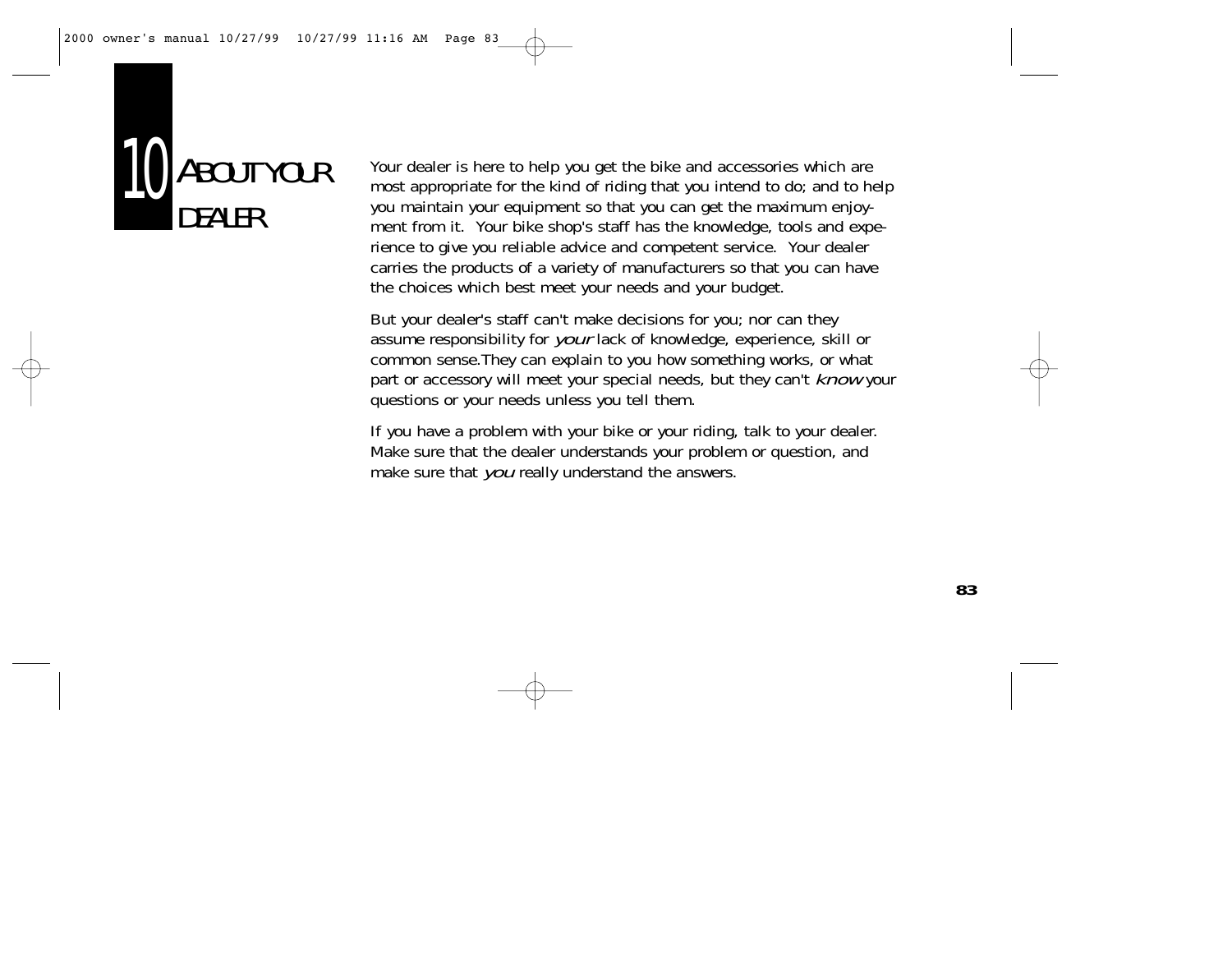









# CANNONDALE-SPECIFIC INFORMATION

Like any sport, cycling is not without risk. Be sure to follow the safety guidelines below each time you ride. Failure to follow these instructions could cause an accident and possible serious injury or death. Read this manual in its entirety, and familiarize yourself with your bicycle and its controls before riding.

#### WARNINGS:

Note that bicycles are lightweight human powered vehicles. Unlike a car, much like a motorcycle, there is no restraint system for your body, no protective structure around your body. Crashworthiness is not a design criteria. A rider sits on a bicycle and can be easily thrown off for many reasons including overly hard use of the front brakes (see section 6.C.) or striking an obstacle.

Always do the pre-ride checklist (See back cover).

Wear a helmet at all times when riding a bicycle.

Ride with traffic, never against it.

Keep your speed under control, maintain a steady course, and avoid swerving. Don't stunt ride.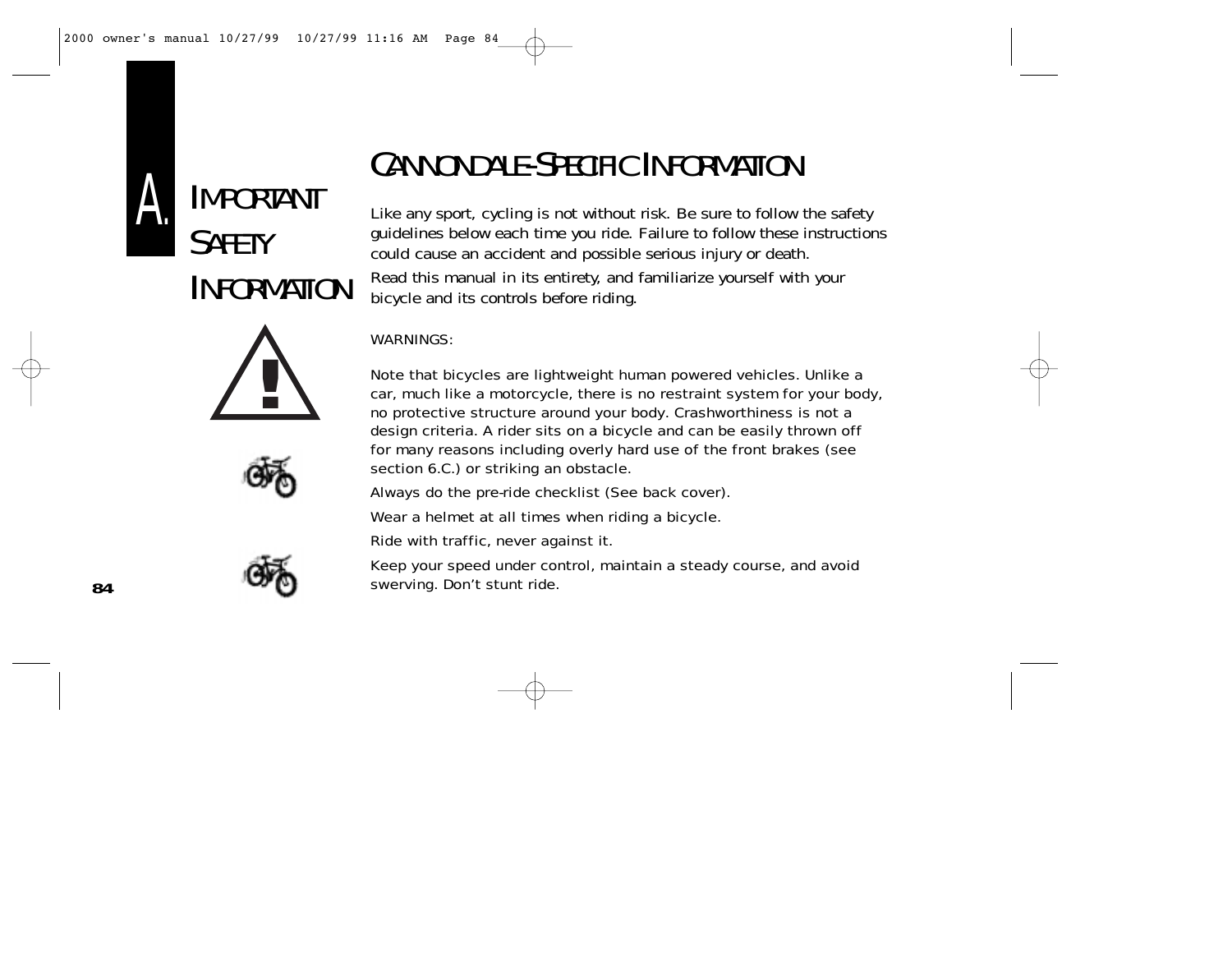

Never ride double or carry packages that obstruct your view or inhibit your control of the bicycle.

Avoid riding at night, or in inclement weather. If you must ride at night, wear reflective clothing and equip your bicycle with front and rear lights. Make sure your bicycle is equipped with reflectors. If you get caught in a shower, remember that braking distances increase in wet weather, while visibility and tire traction decrease. Check your state laws. Lights are required for riding at dusk, night, or dawn.

Every Cannondale bicycle frame and the components attached to the frame have a finite, limited useful life. The length of that life will vary with the construction and materials used in the frame and components, the maintenance and care the frame and components receive over their life and the type and amount of use the frame and components are subject to. Use in competitive events, trick riding, ramp riding, jumping, aggressive riding, riding on severe terrain, riding in severe climates, riding with heavy loads, commercial activities and other types of nonstandard use can dramatically shorten the life of the frame and components. Any one or a combination of these conditions may result in an unpredictable failure. ALL FRAMES AND COMPONENTS SHOULD BE PERIODICALLY CHECKED BY AN AUTHORIZED CANNONDALE RETAILER for indicators of stress and/or potential failure, including cracks, deformation, corrosion, paint peeling, dents, and any other indicators of potential problems, inappropriate use or abuse. These are important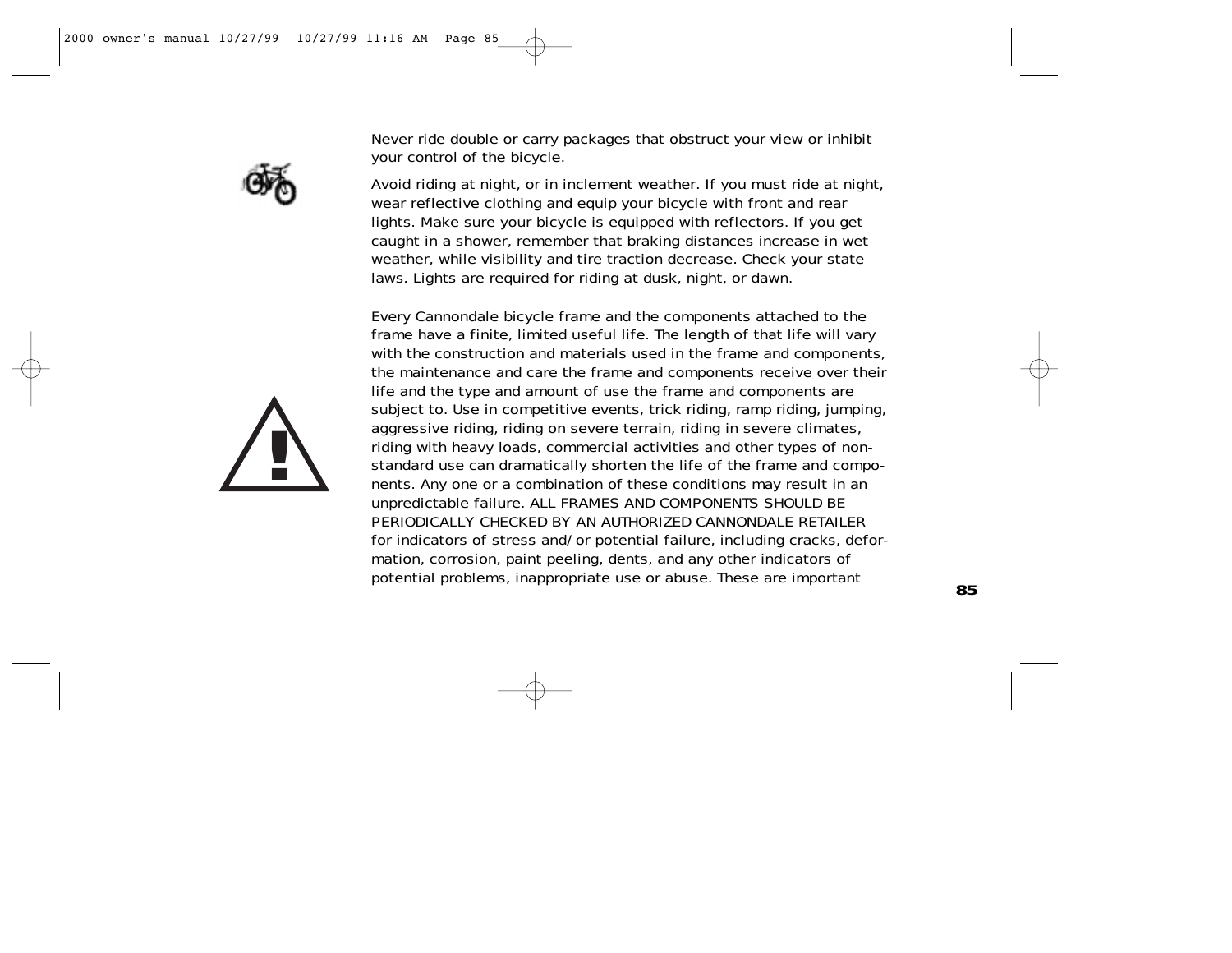

fig. A

safety checks and very important to help prevent accidents, bodily injury to the rider and shortened product life. (see section 7.A.4 and A)

Note that generally speaking, lightweight frames and components have shorter lives. For example, all aspects of use being identical, a lightweight CAAD4 frame will have a shorter life than a heavier CAAD1 frame. In selecting lightweight frames and components you are making a tradeoff, favoring the higher performance that comes with light weight over longevity. So, If you choose lightweight, high performance equipment, be sure to frequently inspect it as described above.

Riding a cracked frame could lead to complete bicycle failure. Like other high-performance structures, this frame should be inspected periodically for cracks. Pay particular attention to the underside of the downtube where it intersects the head tube (See fig. A, left). Wipe the tube clean and carefully examine the surface. Inspect mountain bikes with particular care, since they are routinely subjected to demanding conditions. DO NOT ride a bike with any crack, even a small one. See your authorized retailer or call 1-800-BIKE-USA. Make inspections for fatigue-related cracks a part of your normal service schedule.

Have all accessories mounted by your Authorized Cannondale Retailer. Poorly or improperly mounted accessories can adversely affect the performance of your bicycle. Be sure that any accessory your or your authorized retailer fits to your bike does not block or interfere with required CPSC reflectors.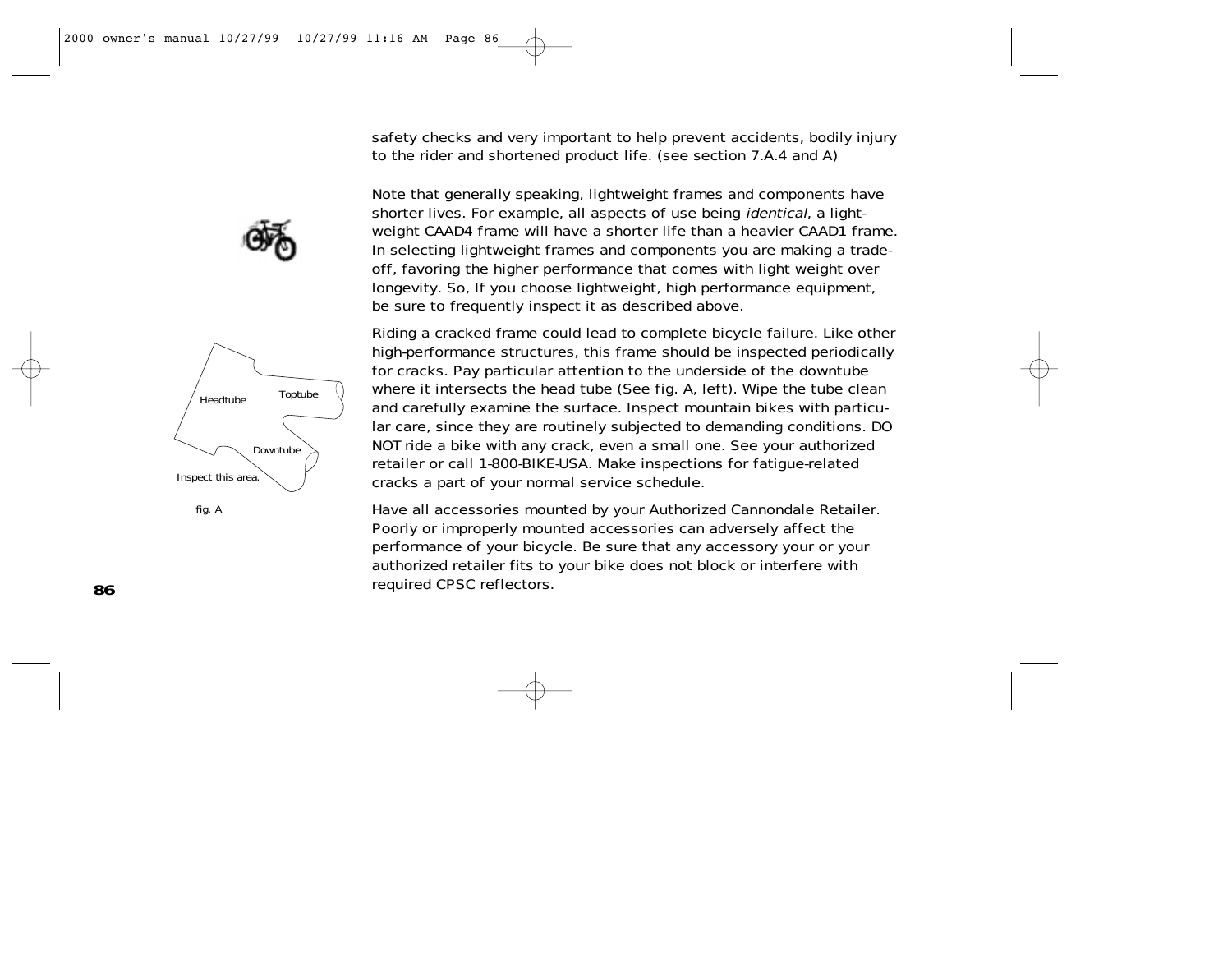







Exercise caution with chainrings and pointed, aggressive platform pedals, as they have sharp and potentially dangerous surfaces.

If you have features (such as suspension or brake systems) not covered by this manual, you should have a supplement included with your manual. If you suspect that supplements might be missing, contact your Authorized Cannondale Retailer, or call us at one of the numbers listed on the back cover.

CAUTION: Cannondale urges consumers not to install "Bar Ends" on bicycles. Some handlebars are designed to take the added stress of bar ends, others are not. Very lightweight handlebars may be particularly poorly suited for bar ends. If you want bar ends, consult your Authorized Cannondale Retailer about suitable choices, read and follow instructions and warnings that accompany the handlebars and bar ends, and inspect the handlebars and bar ends regularly.

Be careful when making tight turns. Be aware that many small frame size bicycles with 700c wheels, such as racing, touring and hybrid, may not have clearance between the toe clips and the front tire. Avoid such contact, which could distract you, disrupt your turn or cause a fall. (see section E.)

WARNING: Downhill mountain biking can lead to serious accidents. Wear appropriate safety gear and be sure your bike is in perfect condition. Follow all instructions below. EVEN WITH STATE-OF-THE-ART PROTECTIVE SAFETY GEAR YOU COULD BE SERIOUSLY INJURED OR KILLED when doing downhill riding.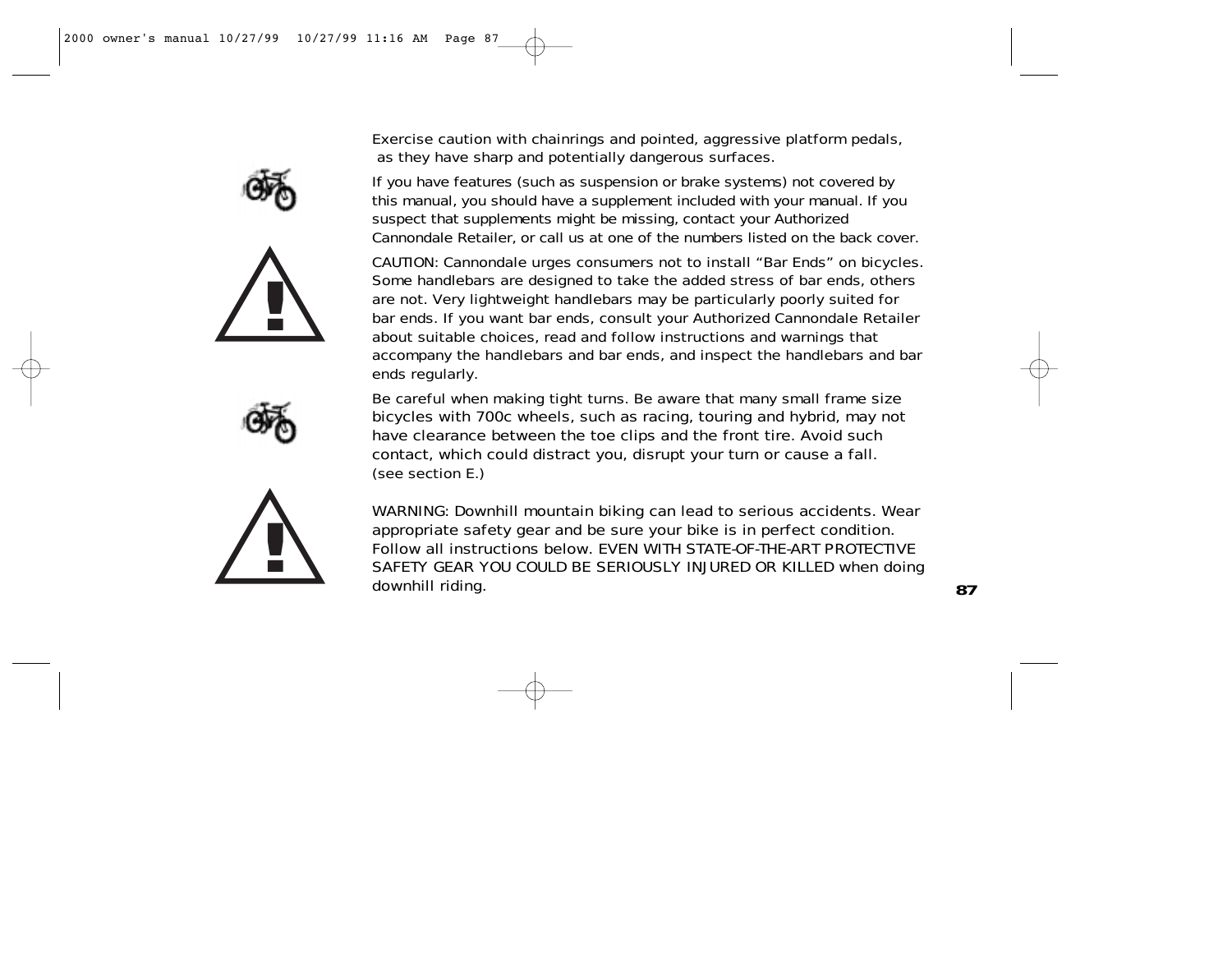### WHEN RIDING WITH CHILDREN



Cannondale urges consumers not to install child carriers on bicycles. Only qualified and experienced mechanics should install framemounted accessories on bicycles.

Use caution when riding with a child carrier. Child carriers add weight to the rear, and raise the bicycle's center of gravity, making balance and cornering more difficult.

Cannondale encourages the use of trailers for carrying children.

Be very careful when towing a bicycle trailer. Remember that braking distances increase, and the trailer will track inside the line of the bicycle when making turns.

Children should ALWAYS wear helmets when riding in a child carrier or being towed in a bicycle trailer. Note that the use of bicycle helmets on children is required by law in many areas.

Keep children away from bicycles mounted on stationary trainers, even when the bicycle is not in use. Spinning wheels attract children's attention, and present a serious risk to young fingers. Children have also been known to rotate cranks by hand on bicycles left unattended on stationary trainers, putting themselves at risk of serious injury.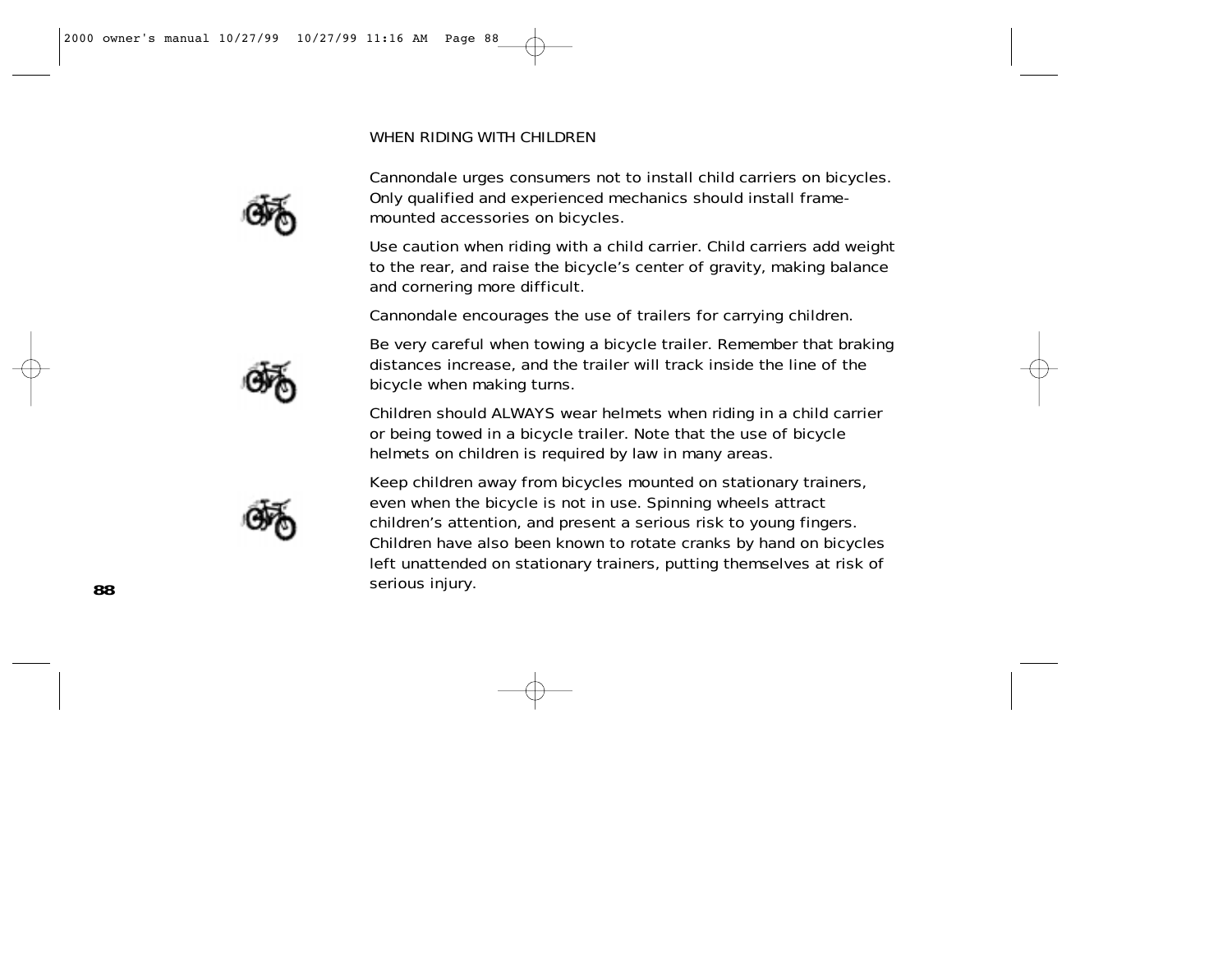



If your bike has suspension, the increased speed you may develop also increases your risk. When braking, the front of a suspended bike dips. You could have a bad accident if your skill is not up to handling this system. Get to know how to handle your suspension system well before trying any downhill or very fast biking.

To ride downhill at speed or in competition is to voluntarily assume a very large risk. When riding downhill such as at a ski area, on trails or access roads, or on dirt roads such as fire roads, you can reach speeds seen on motorcycles, with similar hazards and risks. WEAR APPROPRIATE SAFETY GEAR, including an approved full face helmet, full finger gloves, and body armor. Have your bicycle and equipment carefully inspected by a qualified mechanic and be sure it is in perfect condition. Consult with expert riders and race officials on conditions and equipment advisable at the site where you plan to ride downhill.

Likewise, suspension will increase the handling capabilities and comfort of your bicycle. This enhanced capability may allow you to ride faster. But do not confuse the enhanced capabilities of a suspension bike with your own capabilities. Increasing your skill will take time and practice. Proceed carefully until you are sure you are competent to handle the full capabilities of your bike.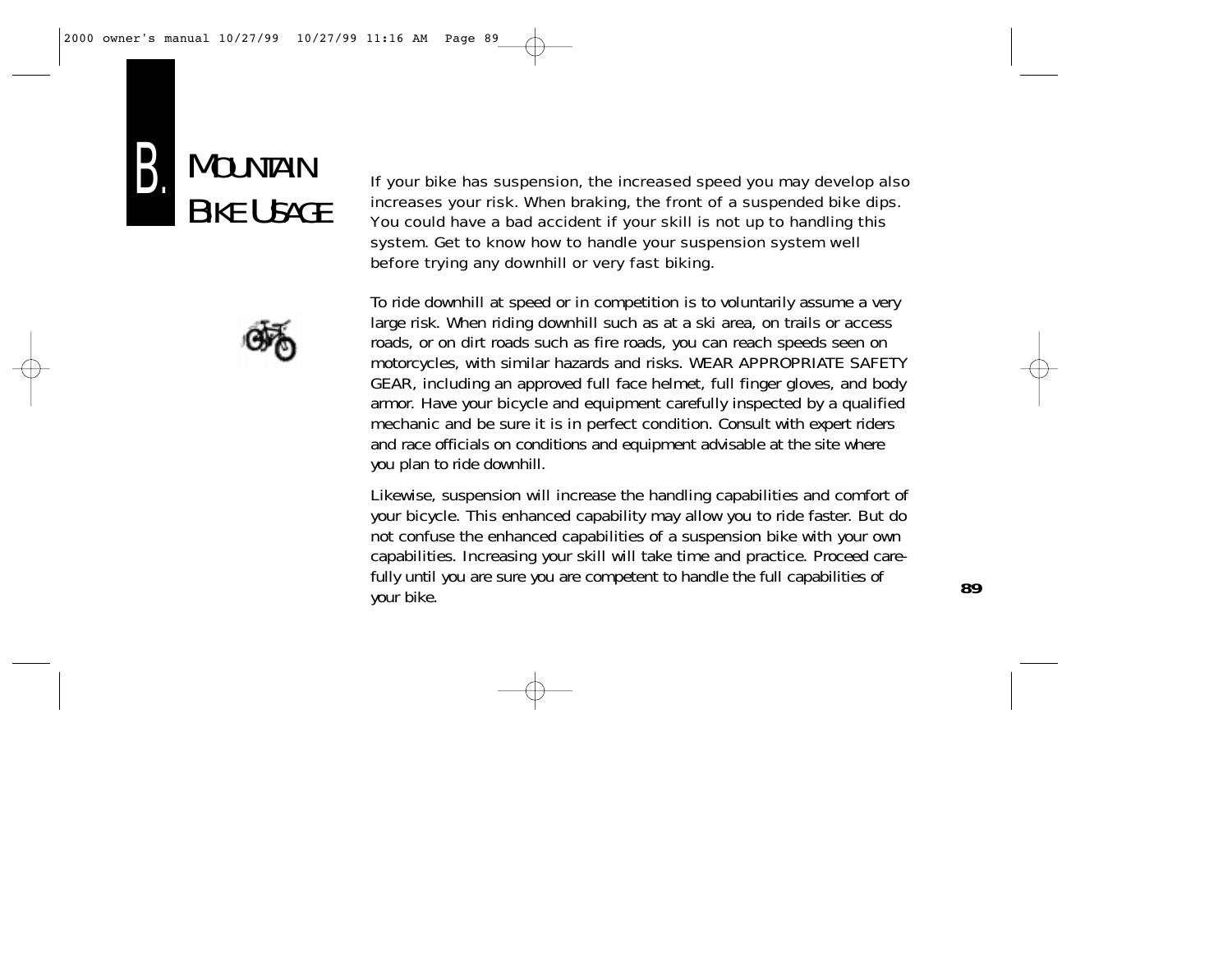While the rugged appearance of mountain bikes might suggest that they're indestructible, they are not. Certainly, they are tough and sturdy. But as with any machine, abuse will soon take a toll on its ability to perform. More specifically, be sure to avoid:

**Jumping.** Jumping a mountain bike is fun, but it puts incredible stress on everything from your spokes to your pedals. Perhaps most vulnerable to jumping-related damage is your front fork. Riders who insist on jumping their bikes risk serious damage, to their bicycles as well as themselves.

**Riding through water.** The so-called "sealed" components (such as headsets, bottom brackets and hubs) are effective at keeping mud and grit out of your bearings. Water, however, is a different story. Any mountain bike that is exposed to large amounts of water will require a complete bearing overhaul to prevent extensive – and expensive – damage.

**Shifting gears under extreme pedaling pressure.** Like jumping, shifting under extreme pedaling pressure puts an incredible amount of stress on components. While most components can withstand an occasional "power shift," continual power shifting will most assuredly damage some part of your drivetrain. Whenever possible, ease up on your pedals when shifting.

Land access, responsible riding, and the IMBA code. Don't take land access for granted. Your actions on your next ride will influence which trails will be open for bicycle use in the years to come. Minimizing skidding, avoiding muddy areas, and being courteous to hikers and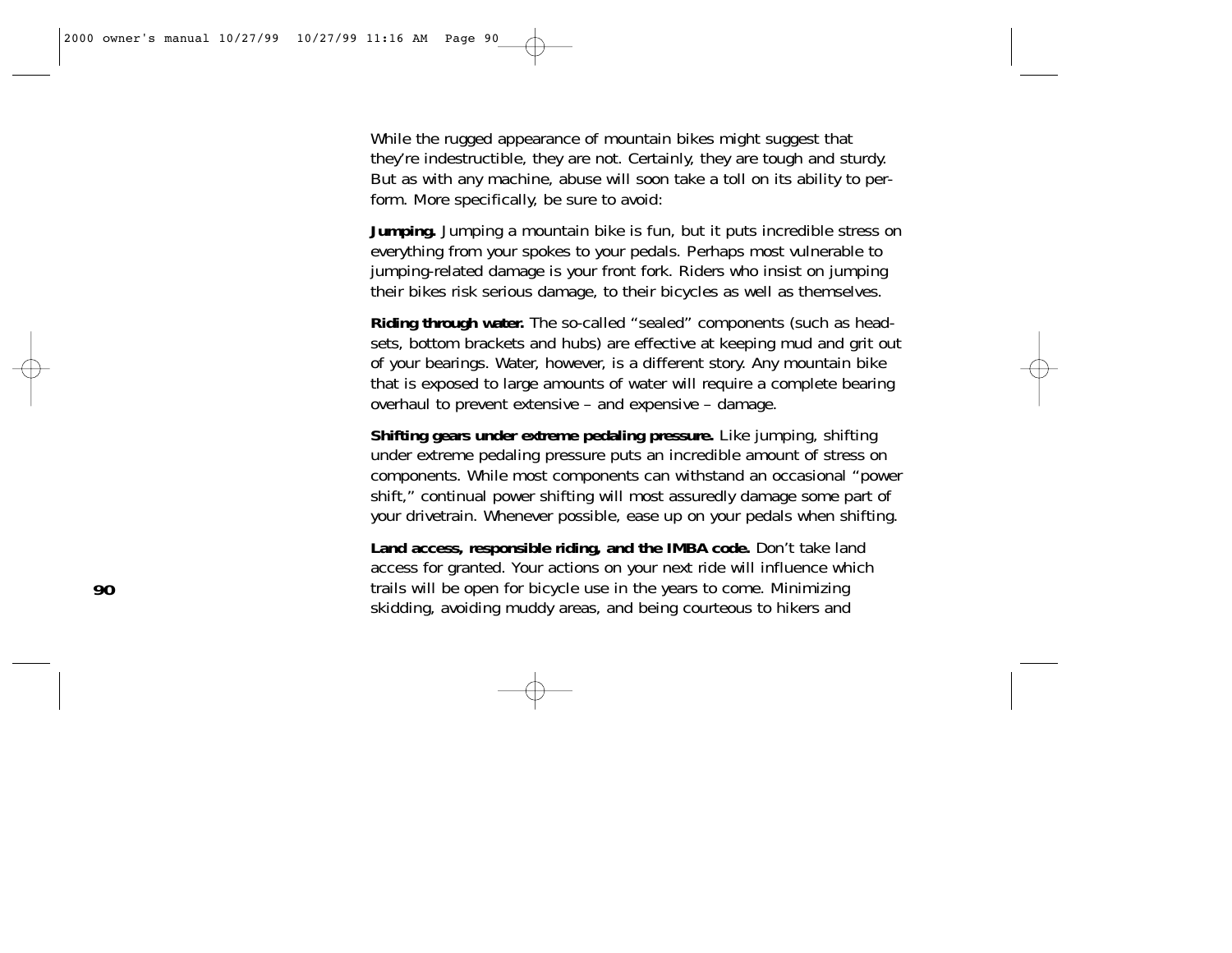equestrians are simple things we can all do on every ride to keep the land open to bicycles. And if you're feeling ambitious, voluntary trail maintenance and packing out others' trash will benefit everyone.

The International Mountain Bicycling Association (IMBA) has established these guidelines for good trail riding:



Ride on open trails only. Leave no trace. Control your bicycle. Always yield the trail. Never spook animals. Plan ahead.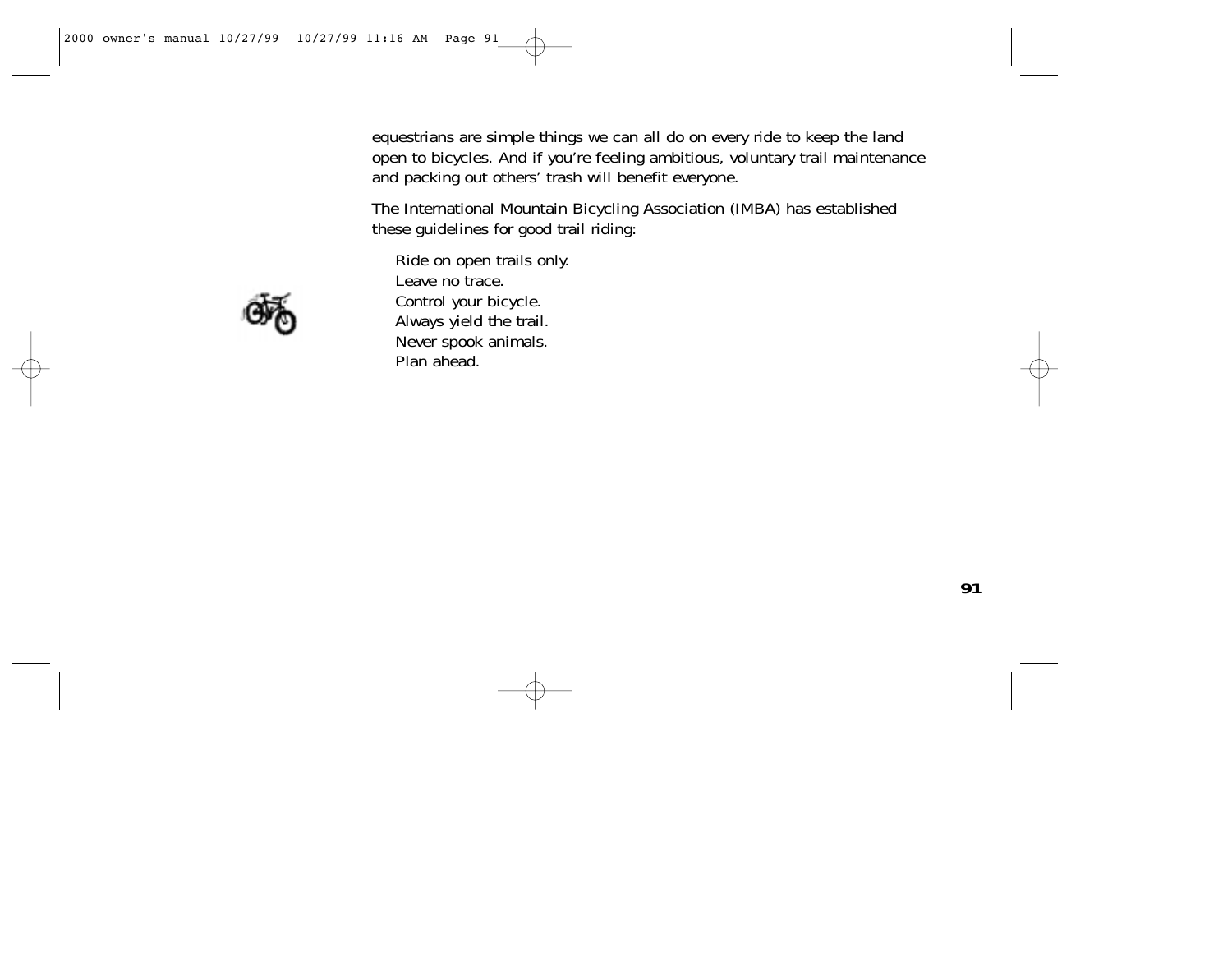



#### PREVENTING CORROSION:

Periodically clean your frame with soap and water. After cleaning and drying it is a good idea to lightly coat the water bottle bosses with a water displacing lubricant such as CODA Dry wax, Tri-Flow or WD40 to minimize corrosion from sweat and salt. This is particularly important on bicycles used in coastal salt air environments and those drenched in sweat on an indoor trainer.

#### DO NOT MODIFY YOUR FRAME:

Do not physically alter your frame in any way. Don't sandblast, shotblast or glass bead your frame. Don't use any sandpaper coarser than 150 grit in preparing a frame for refinishing. Don't grind, wire brush or file your frame. Don't weld, braze or let anyone touch your frame with a torch. Don't drill any holes in your frame. Don't acid dip or etch your frame. Don't anodize or chrome plate your frame. Any of these procedures will seriously harm the structural integrity and/or longevity of your frame, which could lead to serious accident and injury. Any of the above procedures will void the warranty on your frame.

#### A WORD ON HYBRID BIKES (ALSO KNOWN AS CROSS BIKES):



Some may claim that hybrid bikes are "all-purpose bikes," equally at home on road or trail. This is not true. Hybrids work well on roads or bike paths that are relatively smooth and hard packed, such as cinders, good dirt roads, and "rails-to-trails" paths. Hybrids are not intended or designed for off-road use, such as trails, "single track," with logs, rocks, roots, or loose dirt. Hybrids are not mountain bikes.

#### CAR RACKS THAT USE BIKE FORK DROPOUTS FOR MOUNTING



Use care to be sure that both fork dropouts are engaged in the rack before clamping. If only one dropout is engaged and the bike tips over, the leverage can exert great force that may damage the dropout. If your bike tips over, have the dropouts examined by a retailer.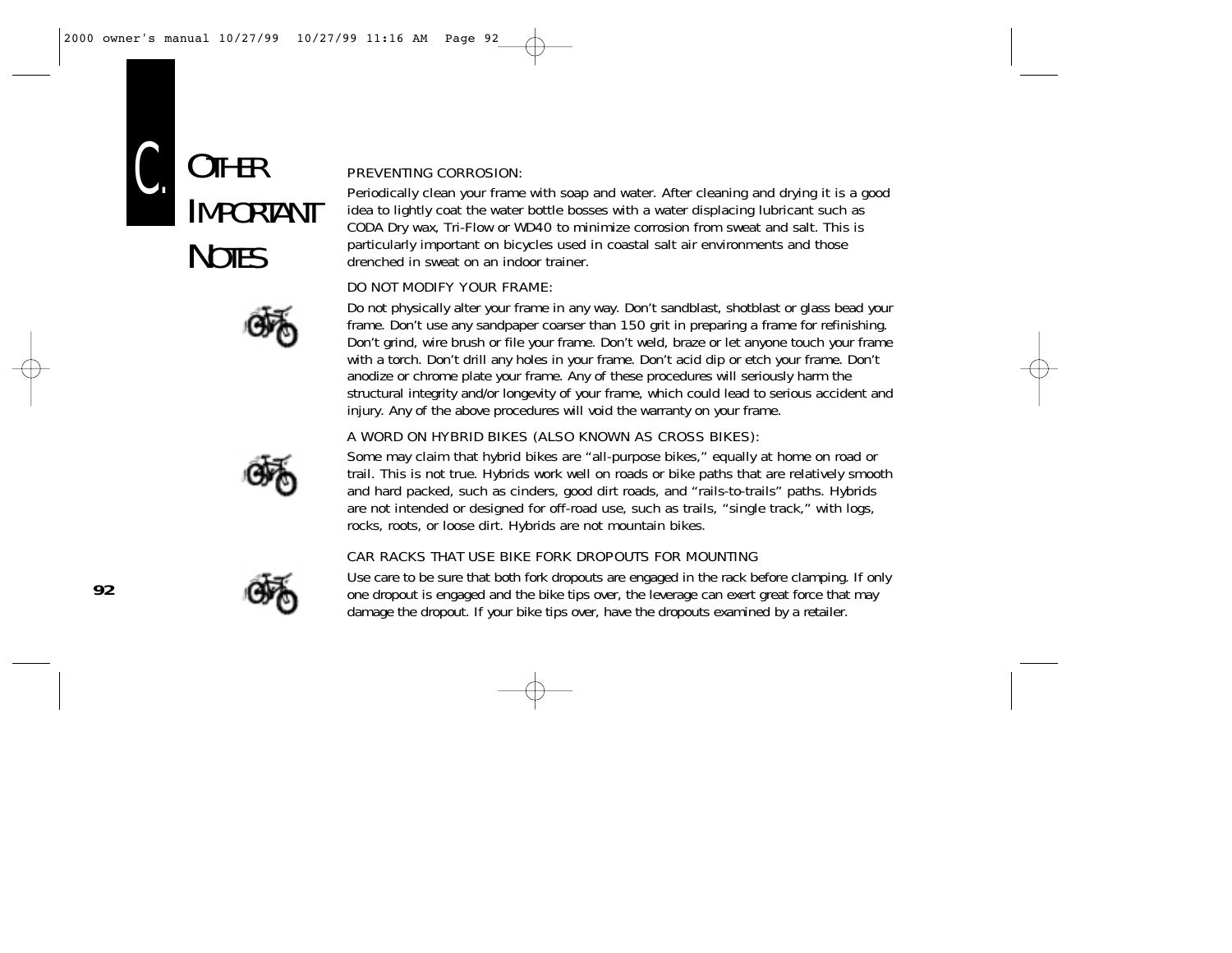

#### PROPER USE OF BICYCLE REPAIR STANDS

When using clamp-style bicycle repair stands, be sure to clamp your Cannondale bicycle by the seatpost. DO NOT CLAMP YOUR BICYCLE BY ANY OF THE FRAME TUBES. The frame tubes on Cannondale bicycles are crafted from high-performance, thin-walled tubing that can be damaged by clamp-style bicycle repair stands.



#### TORQUE FORCE SPECIFICATIONS

Handlebar binder bolt: 150-180lb in or 170-200kgf cm Stem binder bolt: 175-260lb in or 200-300kgf cm Stem-to-steerer binder: 100-120lb in or 115-140kgf cm Seat binder bolt: 150-180lb in or 170-200kgf cm Saddle clamp bolts: 175-350lb in or 200-400kgf cm Wheel axle nuts: 130-210lb in or 150-250kgf cm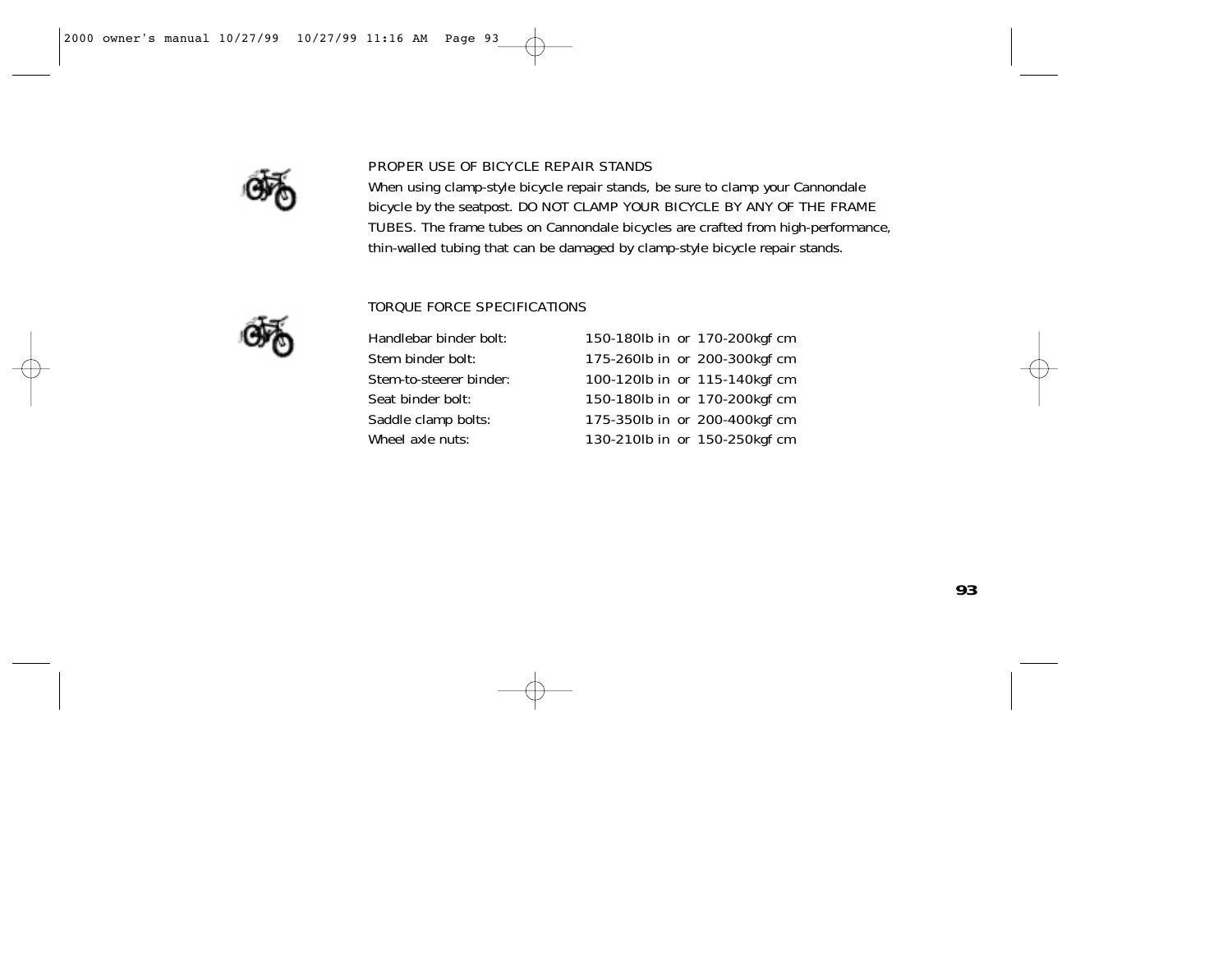

**Are your seatpost and stem securely fastened?** Twist the handlebars firmly from side to side while holding the front wheel between your knees. The stem must not move in the steering tube. Similarly, the seatpost must be secure in the seat tube.

**Are you visible to motorists?** If you are riding at dusk, dawn or at night, you must make yourself visible to motorists through the use of front and rear lights. Reflectors alone do not provide adequate visibility. Also, give strong consideration to wearing reflective clothing.

**Is it raining or wet?** If so, be more cautious. Your braking distances will increase, and your tires' grip on the road will decrease. Also, remember that motorists' visibility decreases with inclement weather.

**Are your tires properly inflated?** Tires must inflated to the recommended pressure in order to provide maximum performance.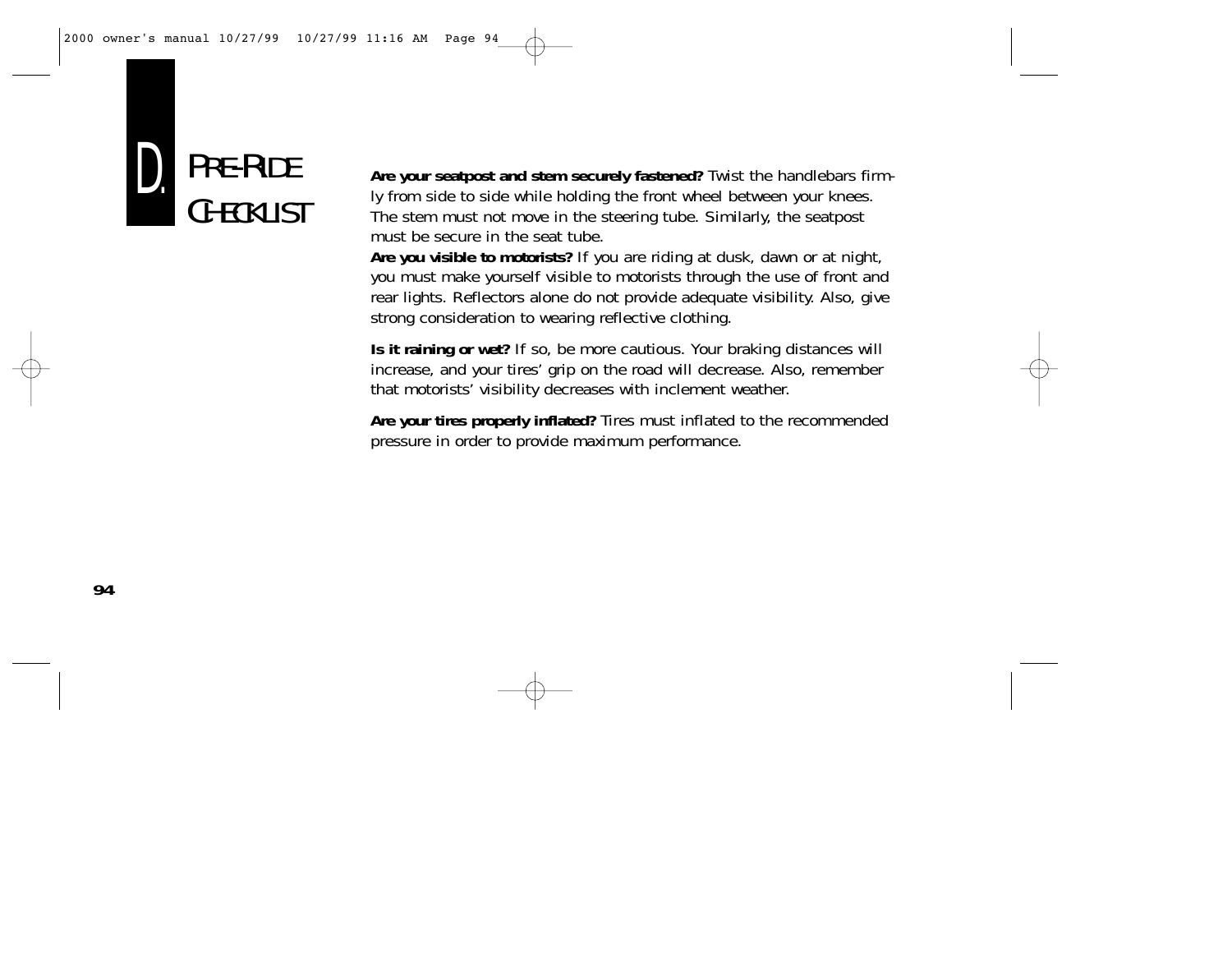**Are you wearing a helmet and other appropriate equipment and clothing, such as protective glasses and gloves?** Do not wear loose clothing that could become entangled in the bicycle.

**Are your wheels' quick-release skewers properly fastened?** Be sure to read the section on proper operation of quick-release skewers (see section 6).

**Are your front and rear brakes functioning properly?** With cantilever brakes (on mountain bikes, hybrids, tandems, touring), the straddle cable must be attached. With caliper brakes (road bikes), the quick-release must be closed. The brake pads must contact the rim firmly without the brake levers hitting the handlebar.

If you have any reason to suspect that your bicycle is not functioning properly, DO NOT RIDE IT. Instead, have it inspected by your Authorized Cannondale Retailer. To locate your nearest Authorized Cannondale Retailer, call 1-800-BIKE-USA.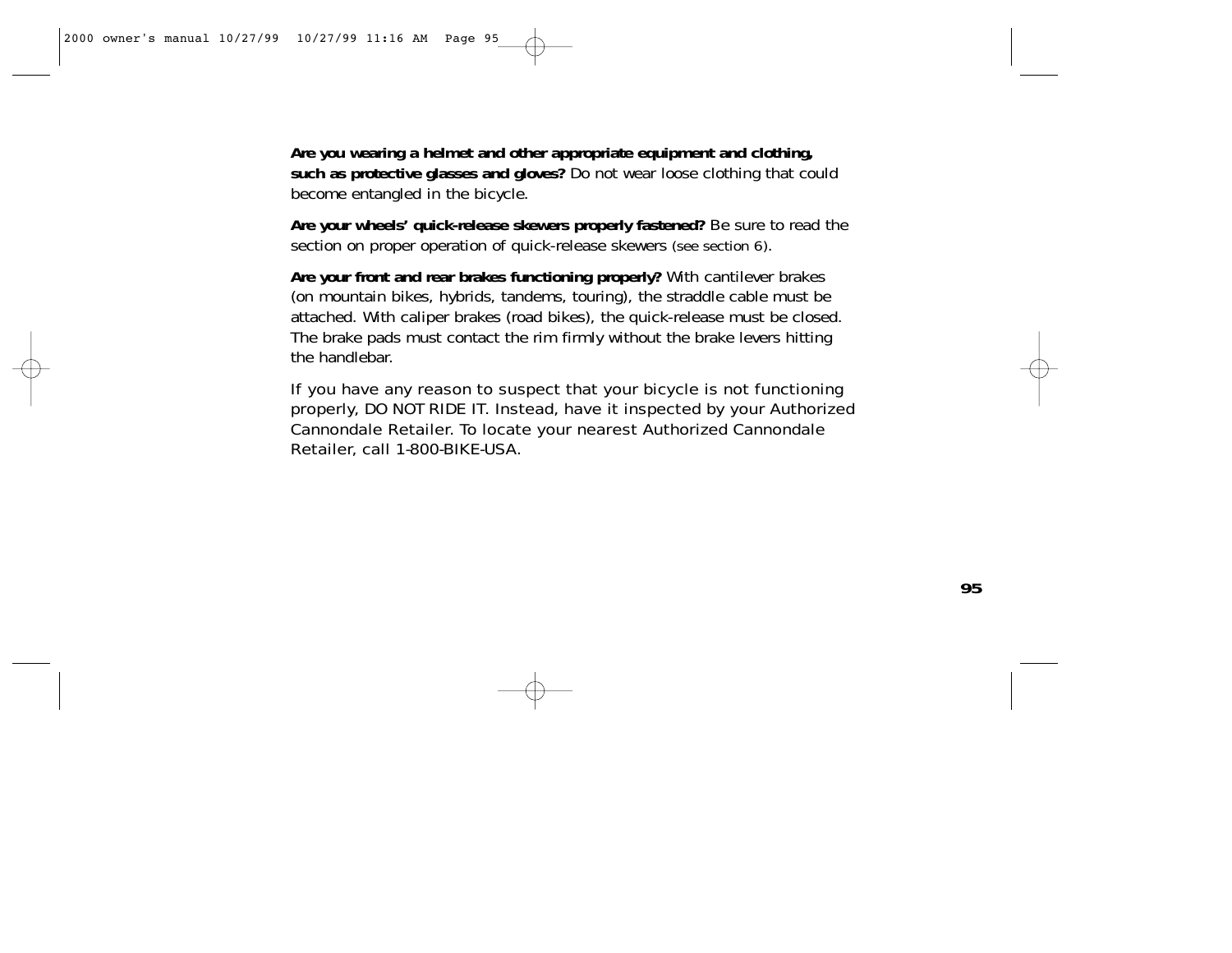



WARNING: Toe clip overlap could cause you to lose control of your bike. Check your bicycle for toe clip overlap. If you have any questions, check with your retailer before you ride.

If you have toe clip overlap, the toe clip may be able to contact the front tire (or front fender) when the pedal and toe clip are all the way forward and the front wheel is turned to a position where the toe clip can contact the tire.

Toe clip overlap is a situation where the toe clip may be able to contact the front tire (or front fender) when the pedal and toe clip are all the way forward and the front wheel is turned to a position where the toe clip can contact the tire.

Toe clip overlap is common on small frame size bicycles. On all bicycles, have the inside pedal up before beginning a turn. As you turn to the left, the inside (left) pedal should be positioned at twelve o'clock. As you turn to the right, the inside (right) pedal should be positioned at twelve o'clock. Having the inside pedal up will preclude any toe clip-to-tire contact and maximize cornering ground clearance.

If you ride with clipless pedals, clip your riding shoes into the pedals and check for front tire clearance.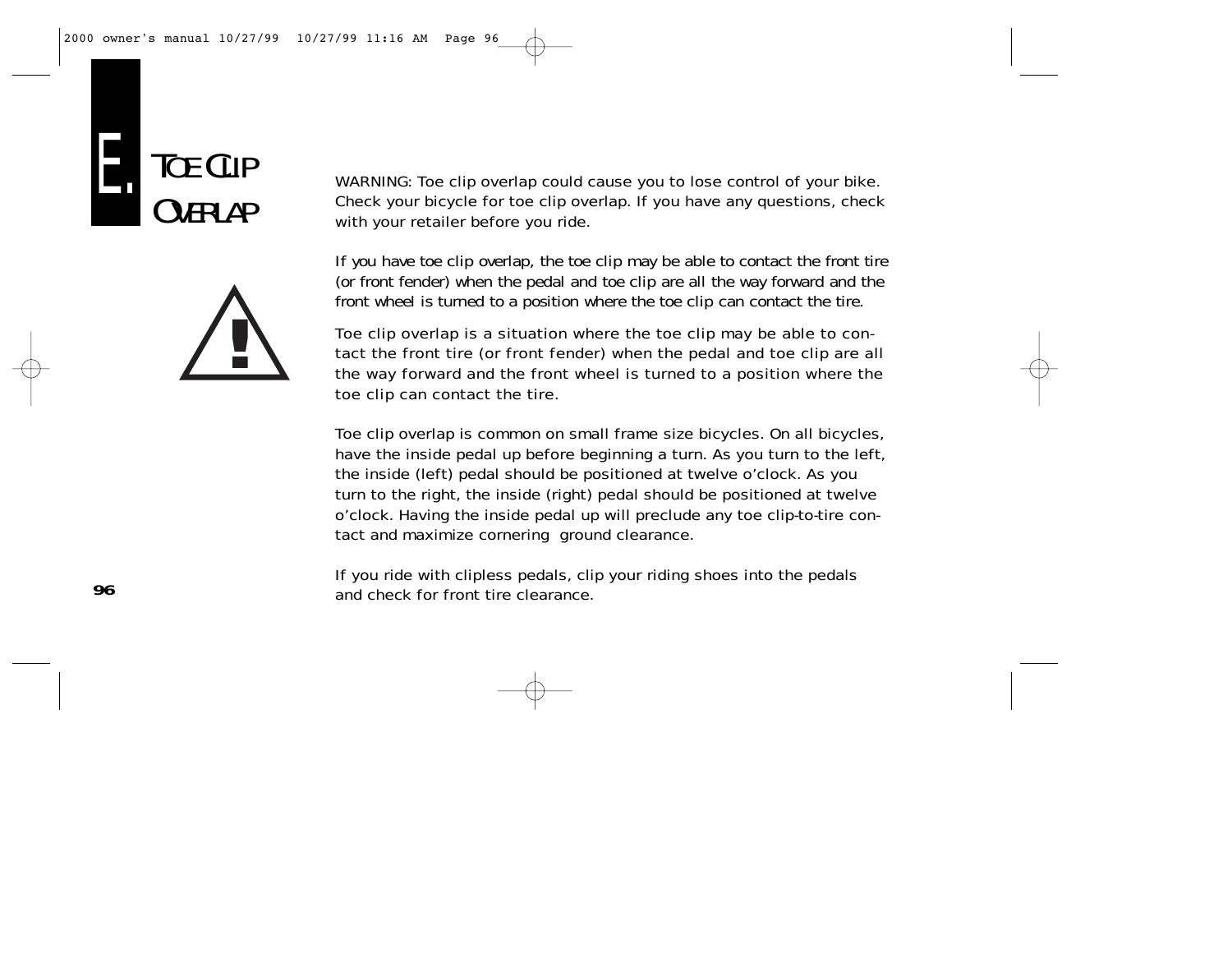



fig. B

Serial Number Location. When referring to your serial number, use the top number, in this case, GJ-B1-030-18014.

The serial number on your Cannondale bicycle consists of a series of numbers and letters engraved into the underside of the bottom bracket. Contained in the serial number are codes representing the date of manufacture, frame style and size, color, and one sequence of numbers which is unique to your bicycle.

Please take a few minutes to record your bicycle's serial number (fig. B) for your own records, and to fill out and send in the warranty registration card located in the front of this book. Late model bikes will have the serial number printed adjacent to a bar code label (fig. C) on the bottom bracket shell. Please record that eight digit number. It is important that we are able to contact you regarding your bicycle. **However, you should still keep your serial number and original sales receipt on file in a safe place, in case of theft. It's your only proof of purchase to your insurance company and the police, and it makes any claim easier to process.**

fig. C Late Model Serial Number Location. When referring to your serial number, use the eight digit number in one of the two locations indicated, in this case, 18-037914.

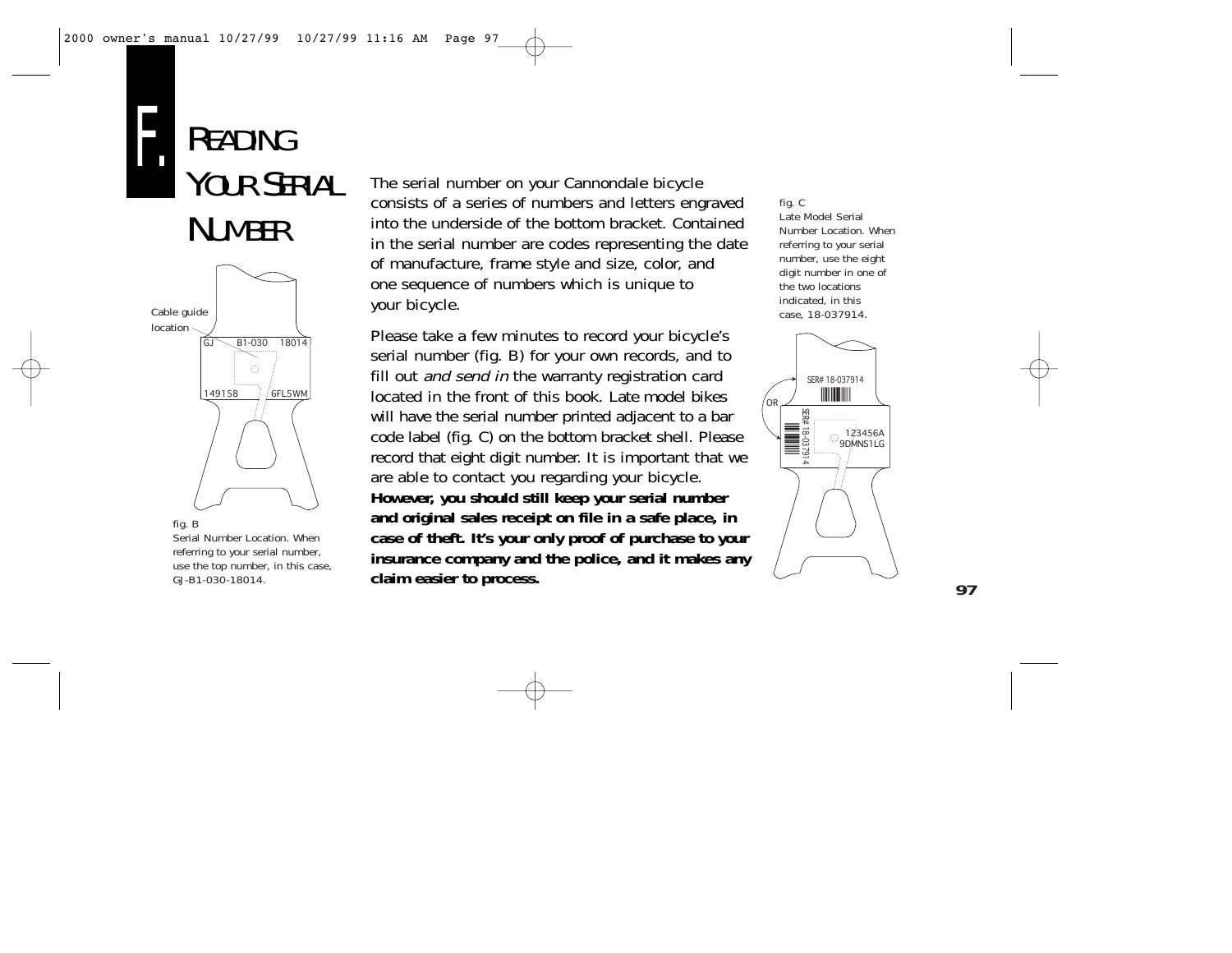

The specific warranty covering your Cannondale bicycle is governed by the country in which it was purchased, and applies only to bicycles purchased from Authorized Cannondale Retailers.

## CANNONDALE LIMITED WARRANTY FOR BICYCLES PURCHASED THROUGH AUTHORIZED RETAILERS IN THE U.S.A.

FRAME: Cannondale frames (except downhill) are warranted by Cannondale Corporation, 16 Trowbridge Drive, Bethel, CT 06801 against manufacturing defects in materials and/or workmanship for the lifetime of the original owner. Cannondale downhill frames are warranted against manufacturing defects in materials and/or workmanship for a period of one year from the date of original retail purchase.

COMPONENTS: All other components, including HeadShok forks, suspension parts, frame fixtures and finishes (paint and decals) are warranted against manufacturing defects in materials and/or workmanship for a period of one year from the date of original retail purchase. Suspension forks (other than those made by Cannondale) are not covered by this warranty, but are separately covered by the stated warranty of their manufacturer.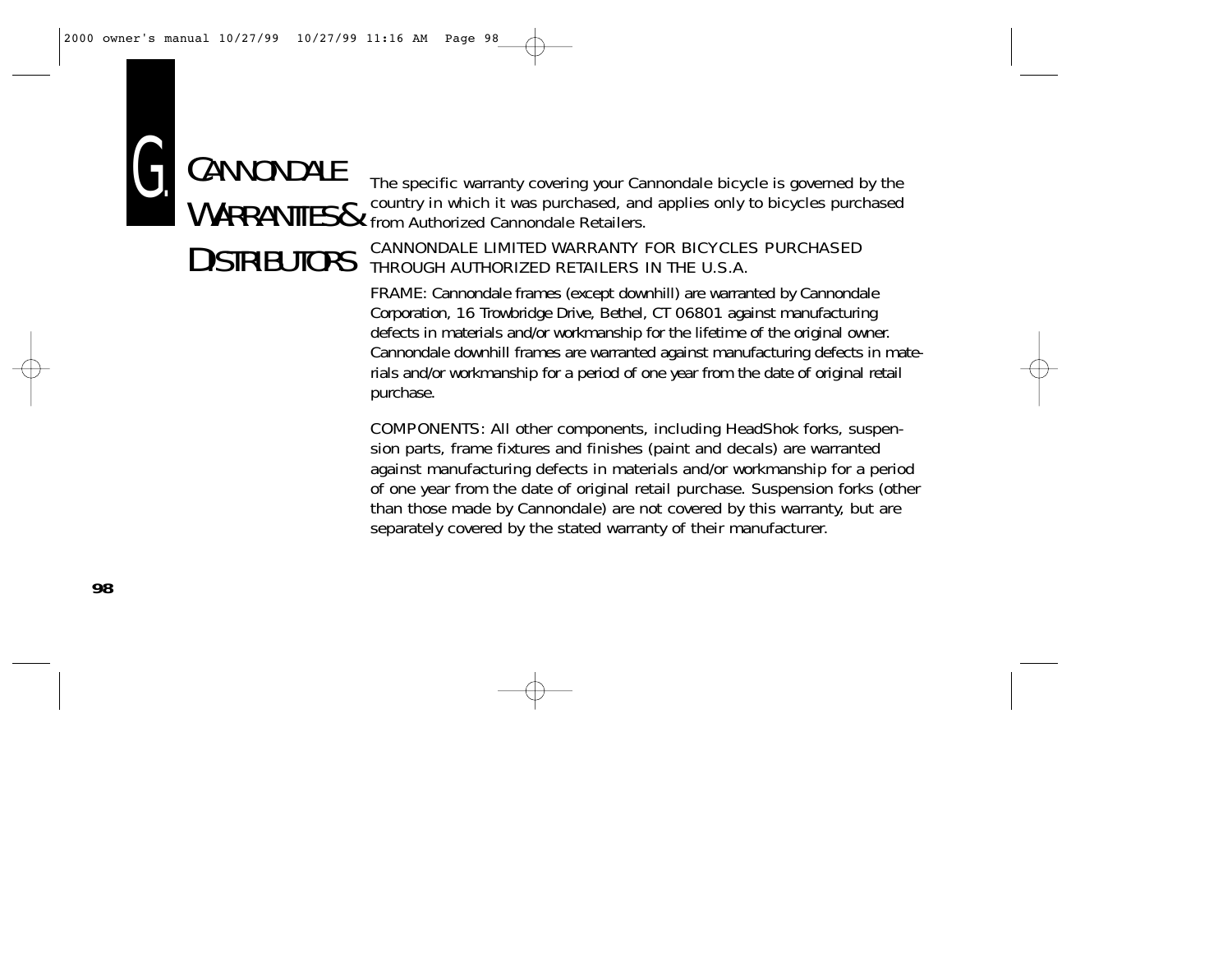## TERMS OF WARRANTY:

• This warranty is not meant to suggest or imply that the bicycle cannot be broken or will last forever. It does mean that the bicycle is covered subject to the terms of the warranty.

• This warranty only applies to the original owner of a Cannondale bicycle and is not transferable to subsequent owners.

• For any warranty claim to be considered, the bicycle must be brought in to an Authorized Cannondale Bicycle Retailer in assembled condition and accompanied by the original, dated sales receipt for the bicycle. (Be sure to keep your receipt in a safe place.)

• This warranty only applies to bicycles purchased in fully assembled and adjusted condition from Authorized Cannondale Retailers or other outlets specifically authorized by Cannondale to distribute Cannondale bicycles.

• This warranty is void if the bicycle is subjected to abuse, neglect, improper repair, alterations, modifications, an accident or other abnormal, excessive, or improper conditions.

• Damage resulting from normal wear and tear, including the results of fatigue, is not covered. Fatigue damage is a symptom of the frame being worn out through use. It is one kind of wear and tear. See section A.

• Damage resulting from improper assembly or maintenance, or from installation of parts and accessories not compatible with the Cannondale bicycle is not covered.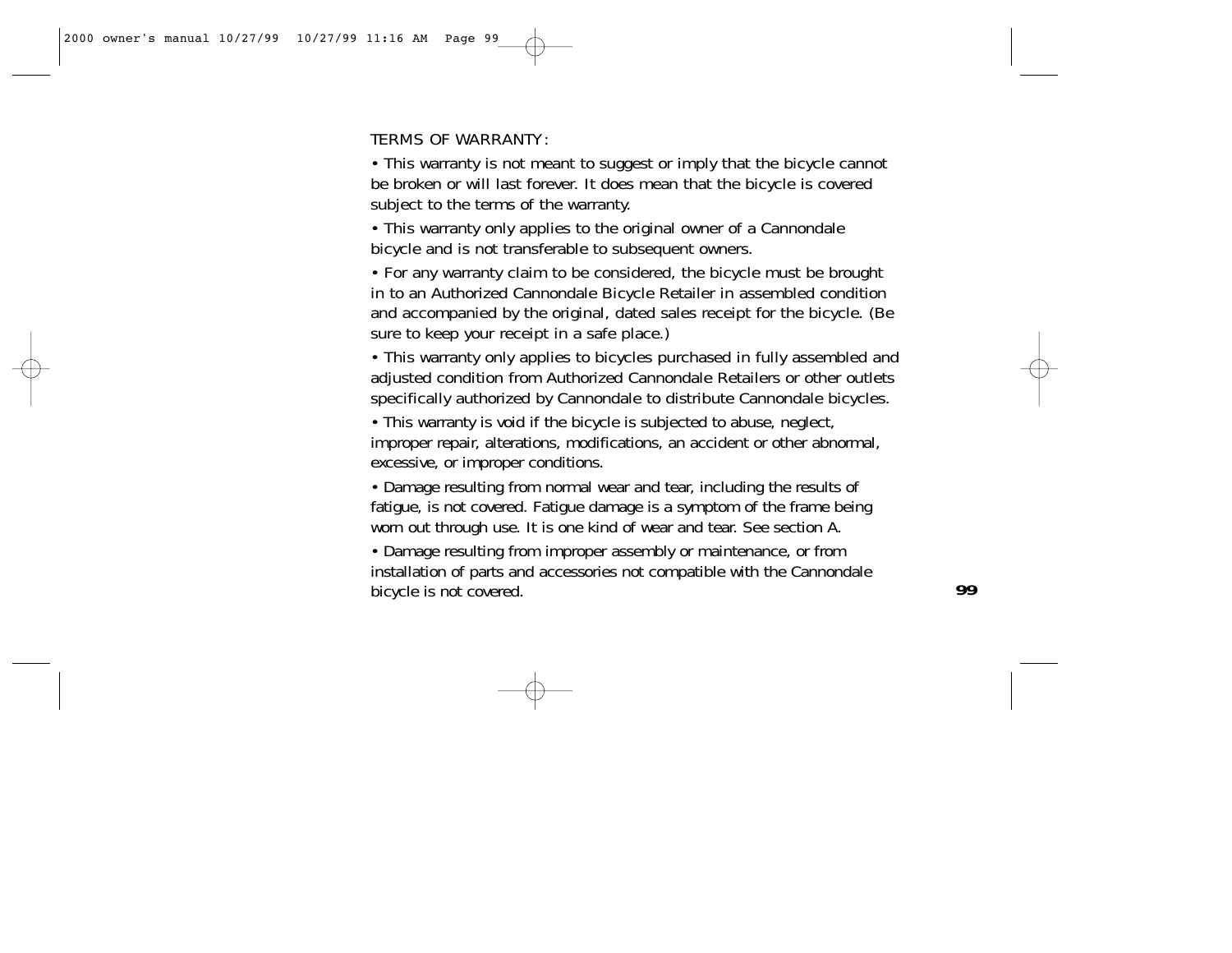• All labor charges for warranty service are the responsibility of the bicycle's owner.

• During the acceptable duration of this warranty, Cannondale will either repair any defective frame, or, at our option, replace any defective frame with the same or most nearly comparable model then available. THIS IS THE EXCLUSIVE REMEDY UNDER THIS WARRANTY. ANY AND ALL OTHER REMEDIES THAT MAY OTHERWISE BE APPLICABLE ARE EXCLUDED, INCLUDING, BUT NOT LIMITED TO, INCIDENTAL OR CONSEQUENTIAL DAMAGES.

THIS IS THE ONLY WARRANTY MADE BY CANNONDALE ON ITS FRAMES AND COMPONENTS. ANY WARRANTIES THAT MAY OTHER-WISE BE IMPLIED BY LAW INCLUDING, BUT NOT LIMITED TO, ANY IMPLIED WARRANTY OF MERCHANTABILITY OR FITNESS FOR A PARTICULAR PURPOSE ARE LIMITED TO THE APPLICABLE DURATION OF THIS LIMITED WARRANTY.

Please refer to the documents included with your bicycle for possible further restrictions.

This Limited Warranty gives the consumer specific legal rights. The consumer may also have other legal rights which vary from state to state. Some states do not allow the exclusion or limitation of incidental or consequential damages or limitations on how long implied warranties last, so the above limitations or exclusions may not apply to you.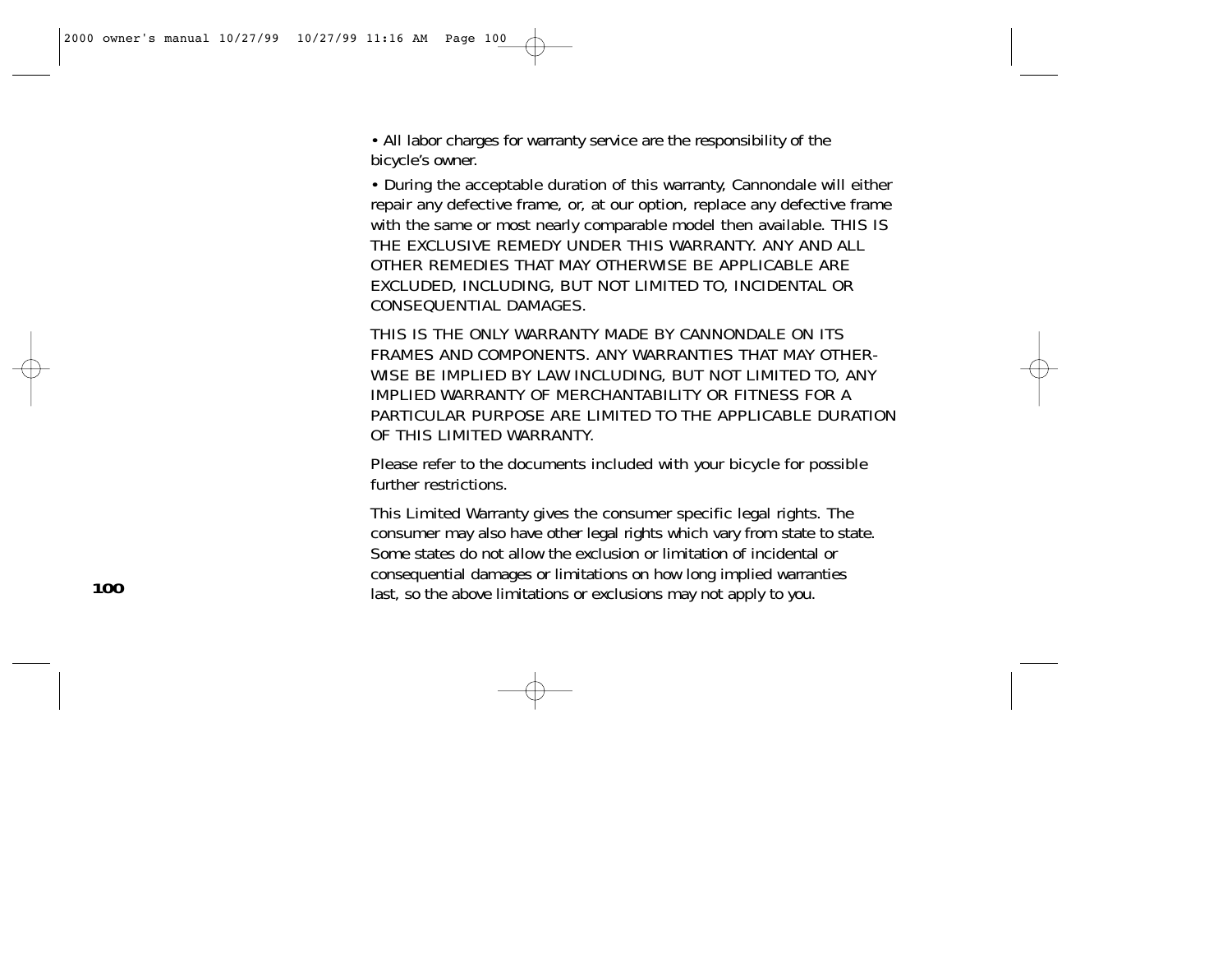## CANNONDALE LIMITED WARRANTY FOR BICYCLES PURCHASED THROUGH AUTHORIZED RETAILERS IN EUROPE

Please see page 97 of this manual for Cannondale's warranty policy. If you have further questions, please contact:

## Cannondale Europe B.V., Postbus 5100, Hanzepoort 27 7570 GC Oldenzaal, Netherlands, 011-31-541-573-580

#### AUTHORIZED EUROPEAN DISTRIBUTORS

◆ CROATIA: Spectral D.O.O., Gajdekova 20, 10000-Zagreb, tel: (385) 1 433 309, fax: (385) 1 455 0981 ◆ CZECH REPUBLIC: Vokolek Import, Rezlerova 308, 10900 Prague 10, tel: (42) 2 692 3399 ◆ GREECE: Cannondale Hellas, 304 Thivon Street, Egaleo, Athens, tel: (30) 5392716, (30) 2512779, fax: (30) 2533960 ◆ ESTONIA/LATVIA/LITHUANIA: Hawaii Express Ltd., Regati 1 5KE-102, tel: 372-6398508, fax: 372-6398566 ◆ HUNGARY: Mali Bicycle Technology, JPM k.f.t., Jegenyefasor 1-3, 1184 Budapest, tel/fax: 36 1 420 7563 ◆ MALTA: Seafront Enterprises Ltd., 106 Islets Promenade, Buggiba, tel: 356-573866, fax: 356-573992 ◆ POLAND: S.S.C. Poland, Traugutta Str. 81A, 50418 Wroclaw, tel: (48) 71 725 448, fax: (48) 71 343 1539 ◆ PORTUGAL: Bicigal, Rua S. Gonçalo de Lagos, 6, r/c Esq., 2560 Torres Vedras, tel: (351) 61 311758, fax: 351 61 315637 ◆ SLOVENIA: Sport Trade 2000, Sport Trade 2000, Dunajska 217, 1000 Ljubljana, tel/fax: (386) 611 686 012 ◆ TURKEY: Velespit, Bagdat Cad, Rustiye Sk. No., 81030 Kiziltoprak, Istanbul, tel: (90) 216 337 9660, fax: (90) 216 345 7750

**Note:** Authorized European Distributor list subject to change without notice.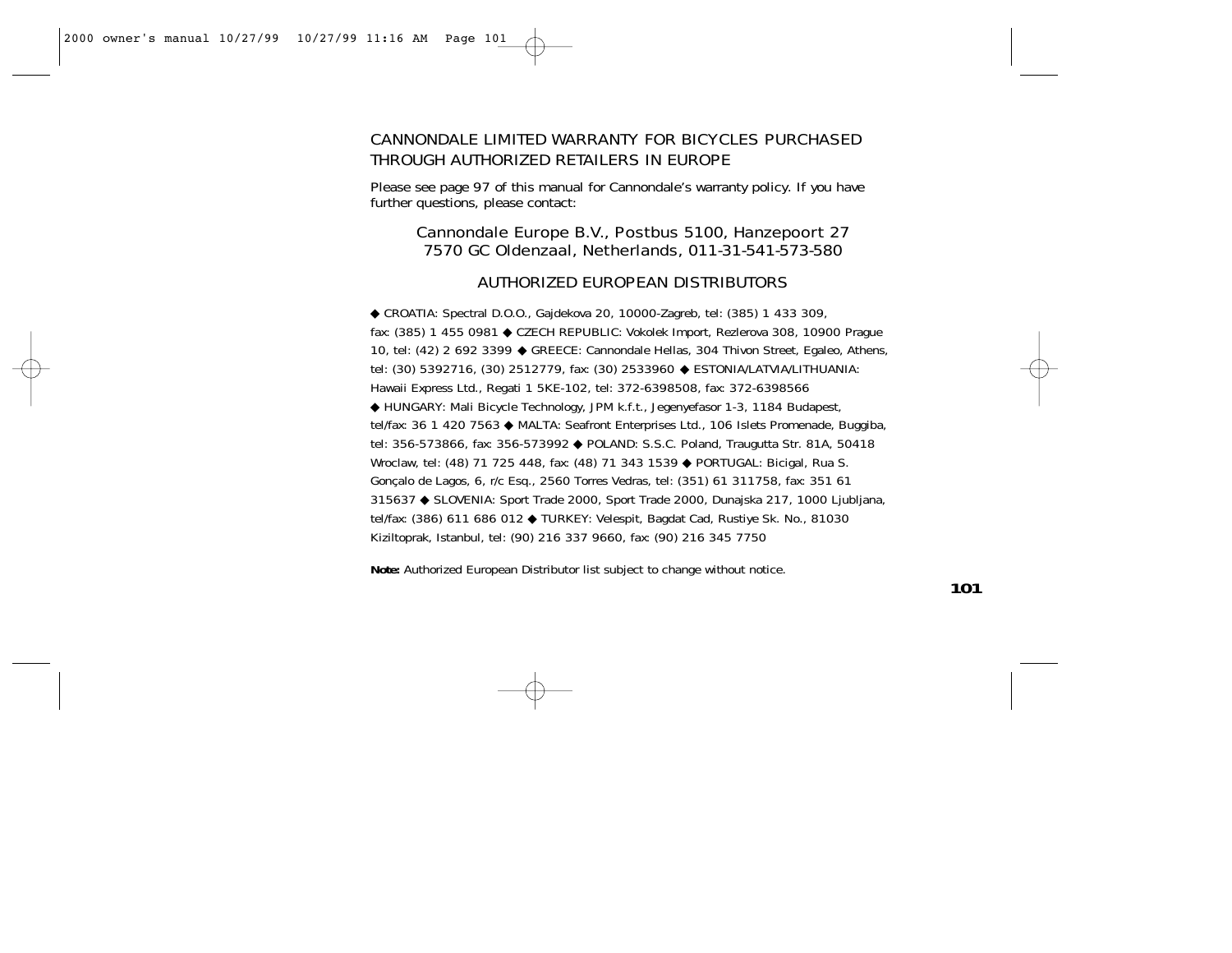## CANNONDALE LIMITED WARRANTY FOR BICYCLES PURCHASED THROUGH AUTHORIZED INTERNATIONAL RETAILERS/DISTRIBUTORS

Please see page 97 of this manual for Cannondale's warranty policy. If you have further questions, please contact the distributor where you purchased your bicycle:

#### AUTHORIZED INTERNATIONAL DISTRIBUTORS

◆ AUSTRALIA: Cannondale Australia, PO Box 445, Mona Vale, N.S.W. 2103, Australia, 612 9979 5851, cannondaleaustralia@cannondale.com ♦ BERMUDA: The New Winners Edge, 34 Church Street, Hamilton HM11, Bermuda, 441 295 6012 ◆ BOLIVIA: Visal Import & Export, C.Ballivian/Potosi EDIF, Salvatiorra 1ER.PISO, CASILLA 561,SANTA CRUZ, 591 334 7145 ◆ BRAZIL: Anderson Bicicletas, Rua Alonso Calhamares 70, Tatuapé, Sao Paulo, Brasil, 55 11 247 20 99 ◆ CHILE: Inversiones Lerur Ltda., Avenida las Condes, 12270 #101, Santiago, Chile, South America, 562 215 3470 ◆ COLOMBIA: Sport and Bike, CRA 46 #16 Sur 36, El Poblado, Medellin, Antioquia, Colombia, 574 262 4211 ◆ COSTA RICA: Xcesso S.A., PO Box 407-2100 San Jose, Costa Rica, 506 290 3382 ◆ DOMINICAN REPUBLIC: Ramon H. Vicioso, Av. Bolivar 453, Apartado 97, Santo Domingo, Republica Dominicana, 809 535 2565 ◆ ECUADOR: B.H. Ecuador CIA ltda., Caspar De Villaroel 665, Y 6 De Diciembre, 593 2 449729 ◆ GUAM: Hornet Bicycles, PO Box 8294, Tamuning, Guam 96911, 671 848 9191 ◆ GUATEMALA: Bike Center, 18 Calle, 7-48, Zona 10, 01010, Guatemala City, Guatemala, 502 366 7708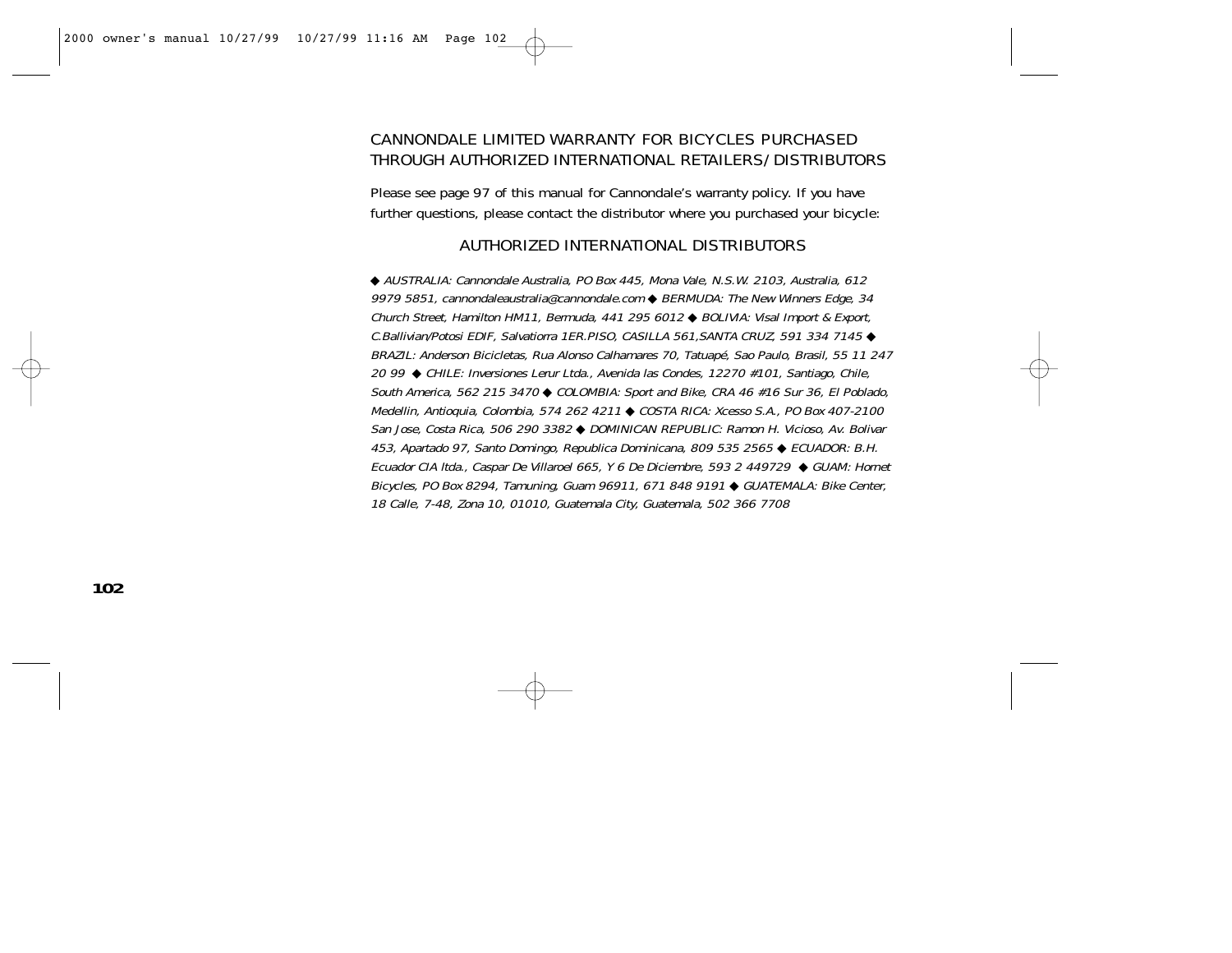◆ SOUTH AFRICA: Cape Cycle Systems Ltd., PO Box 14684, Wetton 7790, Cape Town, tel: 27 21 761 3528, fax: 27 21 761 5914 ◆ TAHITI: Pacific Cycles, Rue Marechal Foch, BP 1535, Pepeete, Tahiti, tel/fax: 689-450-451 ◆ TAIWAN: Cash Crest, 1st Floor, #2., Lane 66, Huan Nan Road, Ping Chen City, Tao Yuan Hsien, Taiwan, 886 349 15050 ◆ THAILAND: Bikesports, 41 St. Louis 3, Soi Ging PLU, S. Sathorn Road., Sathorn, Bangkok 10120, Thailand, tel: 662-676-2217, fax: 662-676-3846, email: biksport@asiaaccess.net.th  $\triangleleft$ VENEZUELA: Bici Bike, ED. Artelito, 2 DA. Avenida de Los Palos Grandes, Los Palos Grandes, Caracas, 1041, 582 286 0285 ◆ TRINIDAD: Motorcycles Etc., 89 Eastern Main Road, Barataria, Trinidad, W.I., tel: 868-675-2453, fax: 868-675-3816 ◆ VENEZUELA: Bike Sports-Centro Commercial, Planta Baja Local 3A, Calle Garcilazo, Colinas de Bello Monte, Venezuela, 582 751 9730, Bici Bike, Ed. Artelito, Local 5 (WNDCTR), Los Palos Grandes, Caracas, Venezuela 1041, tel: 582-286-0285, fax: 582-283-7466

**Note:** Authorized International Distributor list subject to change without notice.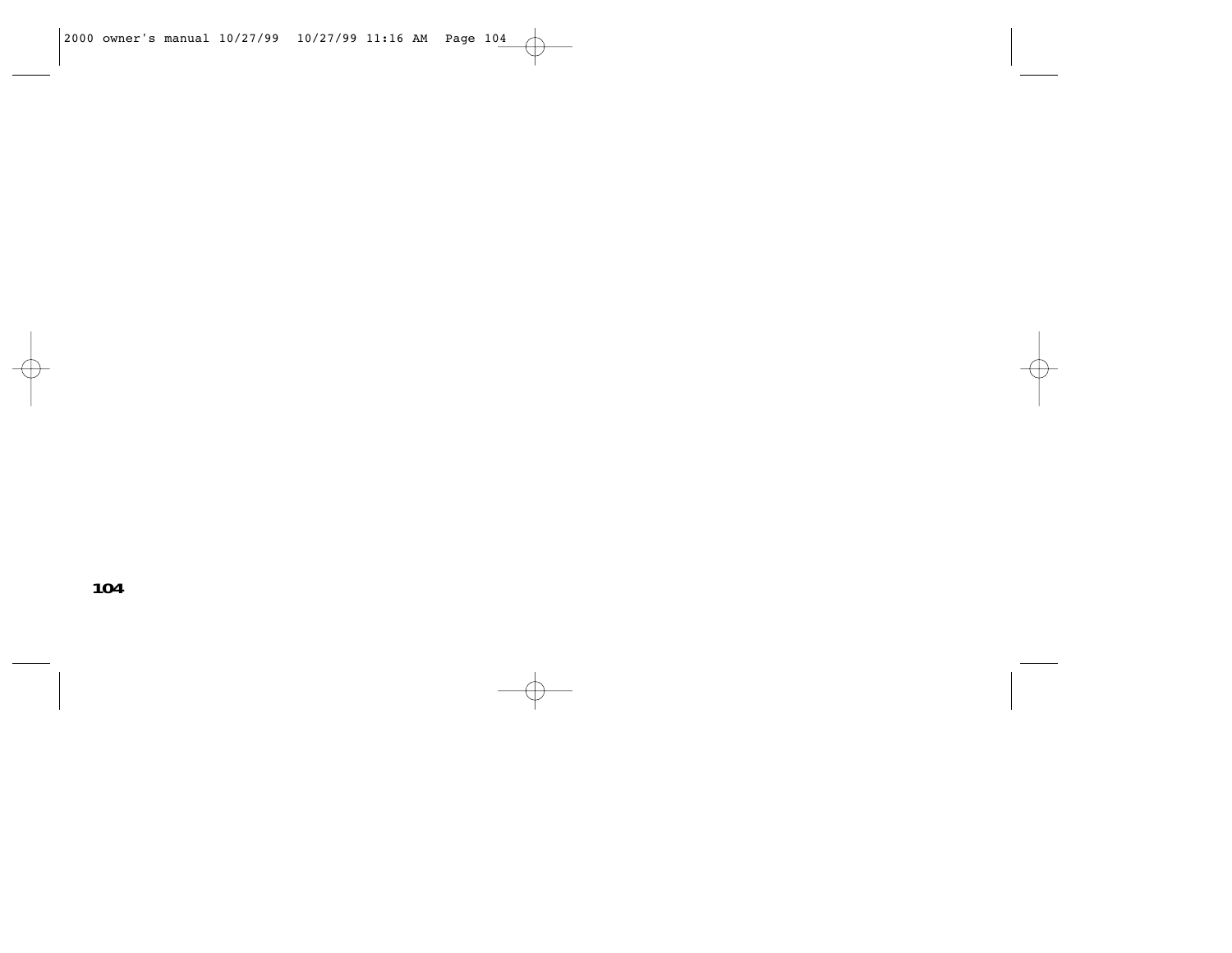## YOUR PURCHASE RECORD

It is important to keep a record of your bicycle's serial number, and the date and place of purchase. We've provided space below for you to keep this information. (Be sure to save your sales receipt.)

## Serial Number (see page 97 for location):



Late model bikes will have the serial number printed adjacent to a bar code label on the bottom bracket shell. Please write the eight digit number below: